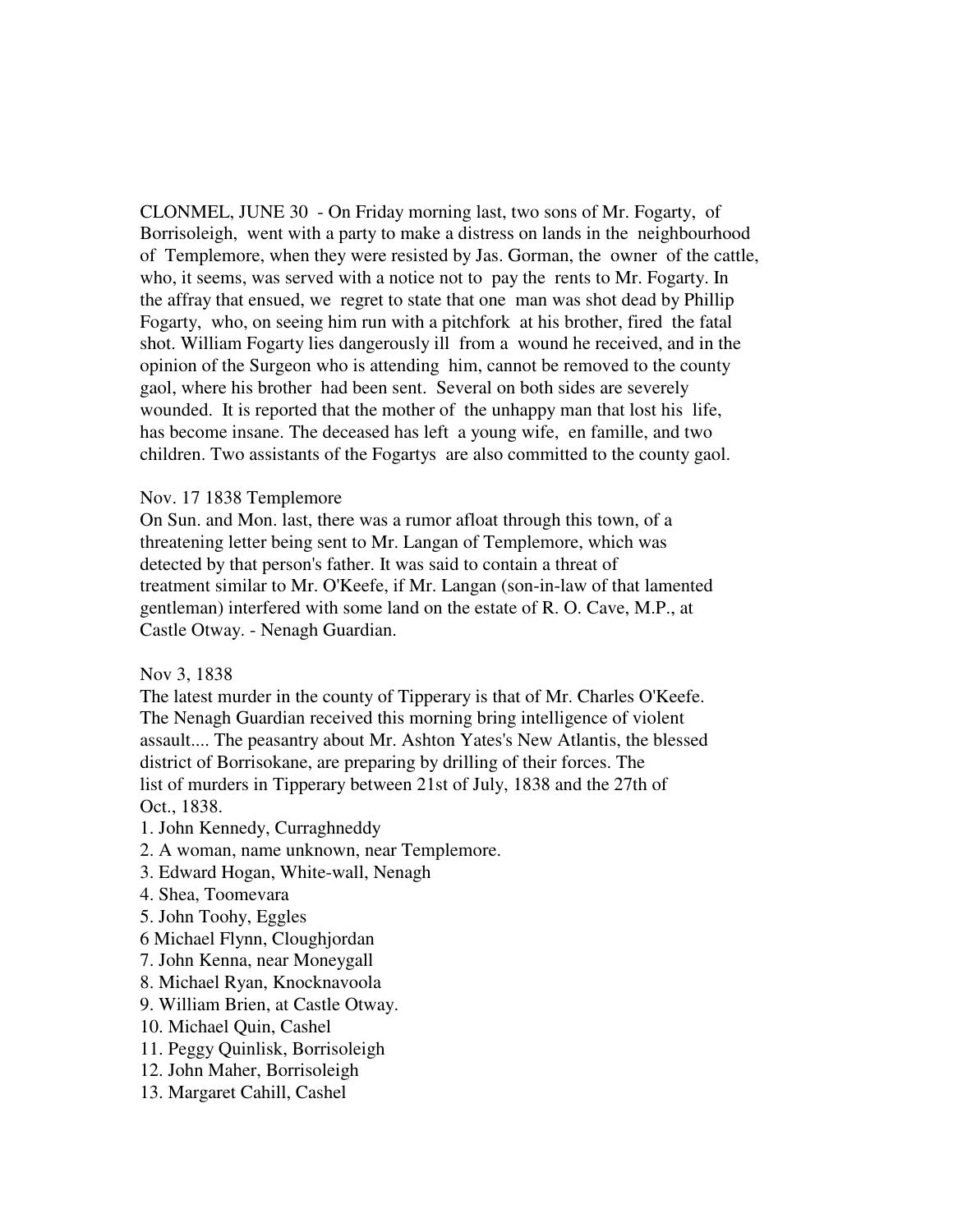14. Roger Moylan, Thornhill 15. Mr. Charles O'Keefe, Thurles

Nenagh Co. Tipperary - Last Sat., as Bryan Evans, a nailor, from Silver-street, was standing at the corner of Sprout-road, in this town he was accosted by Thomas Cantwell, of Rathnaleen. Cantwell stabbed Evans. He is in a most deplorable state. Head-constable Butler sent Keevy in search of Cantwell.

An outrage was perpetrated at Kilcommon, near Newport on the 19th. Judith, James and Winifred Kinnelly, were in a field to see some cattle when they were attacked by Patrick Leahy... Judith was hit on the head with a stone.

As Michael Birmingham, of Mountdudley, was on his way home from Roscrea on the 25th, he was assaulted by Patrick Comerford, who hit him with a stick. On the 19th, Quartermaster Willis, of the 88th Regiment was assaulted in the street of Templemore... There was rioting and drunkenness... Mr. Eyre Lynch, of Ballinasloe was arrested.

# July 18, 1836

On Thursday last, Michael Quane was killed during an altercation in Kiltinan when a dispute arose between Quane and some fellow laborers. Coroners inquest was held by Mathew Hill. A warrant has been issued for the arrest of John Johnson. - TIPPERARY CONSTITUTION.

On Friday, the 8th, eight clamps of turf, property of Henry Birch, Esq. were set fire to on the Sheehy Bog.

On the 4th of May last, we gave details of the outrage perpetrated at Kilcoleman, near Nenagh on the Maloon family, consequence of which, the elder Maloon had died. Peter and Patrick Brien were arrested for the crime in the neighborhood of Borrisoleigh. The Briens were identified by the wife and sons of the deceased.. We understand these two Briens were on the "keeping" in the neighborhood of Ballywilliam for the beating of a butcher named Bourke in Borrisoleigh.

On the 7th, a thatched outhouse adjoining the dwelling of James Carroll of Ballinahinch, near Ballingarry was consumed by fire.

On the same day, the house of the widow Moylan of Coolruss, in the neighborhood of Ballingarry, five miles north of Borrisokane, was set fire to and consumed.

On the morning of the 11th, the house of Bridget Glynn alias Widow Grady at Killinafinch near Toomevara, was maliciously set on fire.

Aug. 29, 1836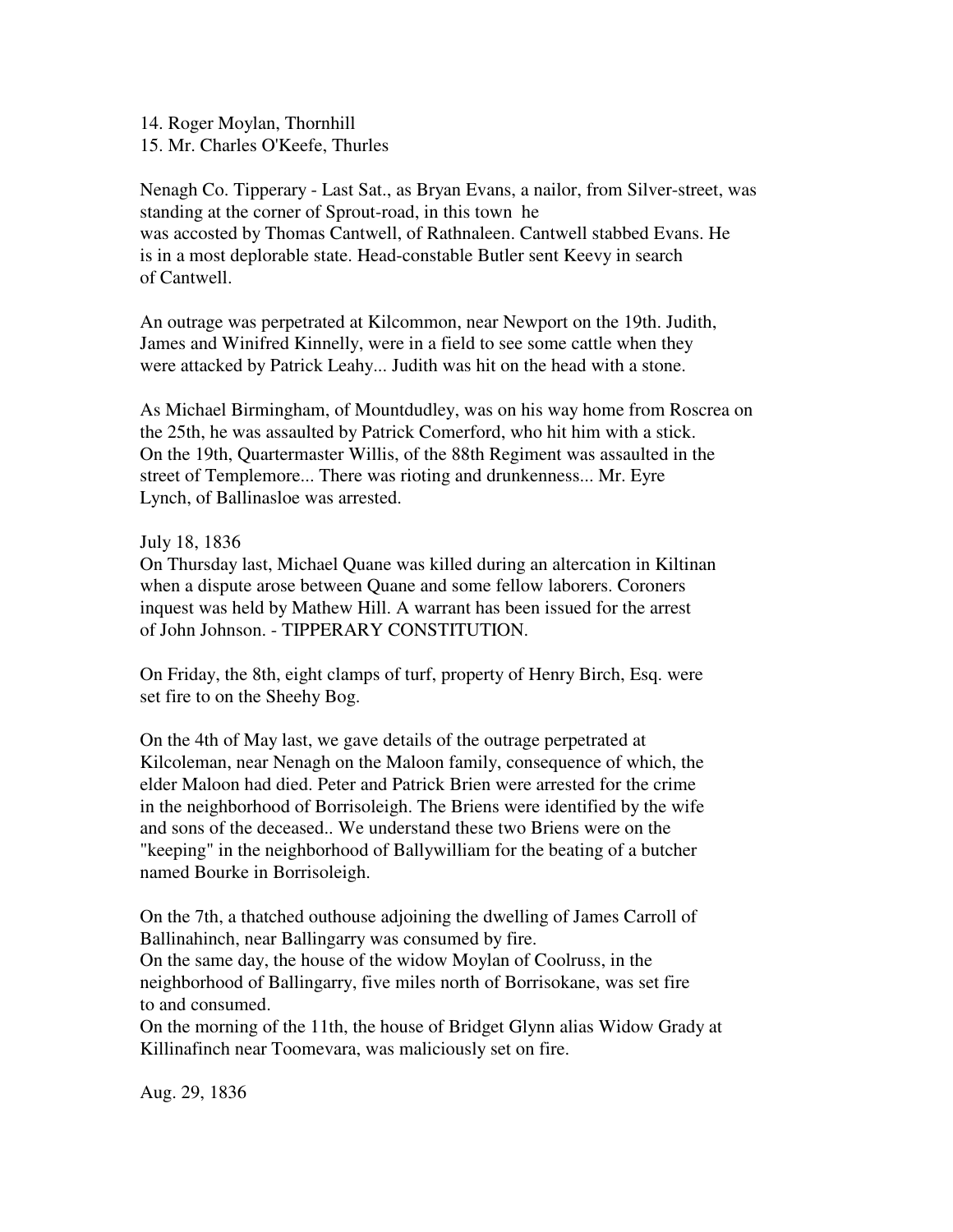A man named Thomas Hyland was fired at near Kilcash yesterday while standing at his own door. Constable Traynor arrested a man named Connelly who had a pistol in his possession. TIPPERARY CONSTITUTION

On Sunday an affray took place a Kilcorron, in the neighborhood of Clogheen, between several men assembled at a ball alley, most of whom met for the purpose of vengeance on a man named O'Brien and his friends, who had been witnesses against the man Tobin before the magistrates at Clogheen, in a trespass case. The scene was commenced by the father-in-law of Tobin following O'Brien and pelting him with stones. Sergeant Kennedy arrested several persons.

On the same evening Michael Kearney's house in Ballyporeen was broken into by a man named Denlay.

The Clogheen district is daily becoming more disturbed... Riots are very general.

Committals during the last week - Thomas Byrne, assault; Moses Parsons, breach of the articles of war; Edward Managan, having in possession three lambs he acknowledges to have stolen; William Kenna, trespass; Sally M'Grath and Mary Shendon, having several articles of stolen wearing apparel; Martin Kennedy, possession of unregistered firearms; Ellen Power vagrant. CLONMEL ADVERTISER.

July 25, 1836

Tithes - Writs of Rebellion.

Messrs. Hogan of Urra, who were committed to the Bridewell of Nenagh by P. Ryan, officer of rebellion, have obtained their liberty by paying the full amount of their tithes, plus costs.

On Thursday, Ryan arrested Mr. James O'Meagher, of Toomavara, under a writ of rebellion.

Thomas Daly was committed to our county gaol on Thursday, charged with felony and murder, committed some time since at Carrick-on-Suir. CLONMEL ADVERTISER.

July 29 1836

Tipperary. - On Saturday, Thomas Purcell was indicted for the murder of John Quinlan at Ardmayle. He was found guilty of manslaughter and sentenced to be transported for life.

Thomas Ryan and William Doran were indicted for the murder of Catherine Quirk. After a lengthy trial, they were acquitted.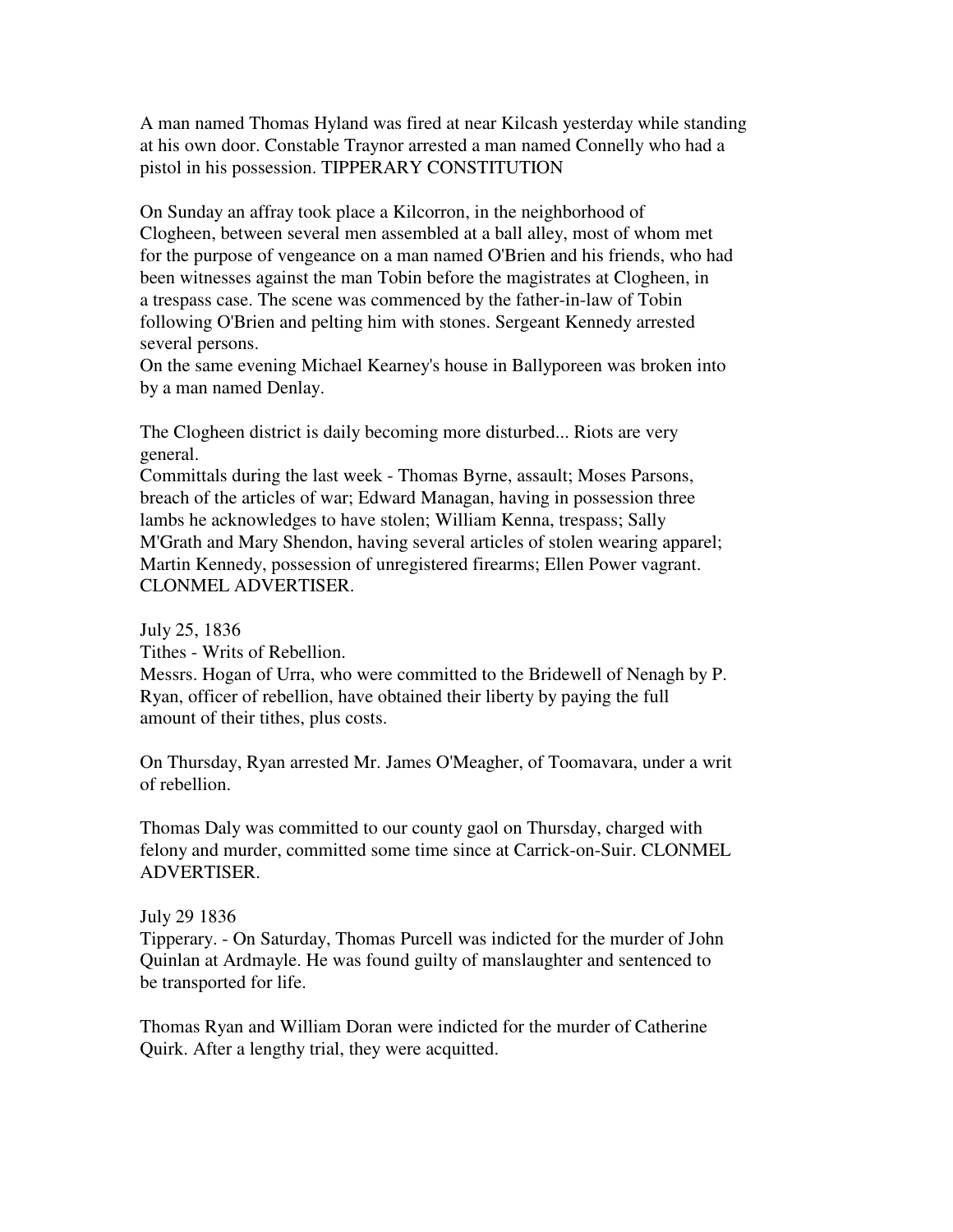April 3, 1839

On Friday last, a party of armed men broke into the house of Connors, residing a Garrymore adjoining the demense of Lord Lismore. Connors, on hearing the attack, escaped through the thatch of the house... They stole 5 pounds in cash, two pieces of flannel and some wearing apparel. Cashin, a farmer who resides nearby, aroused by the barking of his dogs, sallied out on them. Cashin was then robbed.

A few days back, Samuel Barton was served with a threatening notice. Yesterday, Constable James Brennan of Roscrea, proceeded to the lands of Mount Heaton, in King's County. He succeeded in capturing firearms concealed in the house of a man who is herd to Mr. John Lanigan of Templemore.

A young man named Dwyer was injured at the fair of Roscrea. It is not serious.

A man named Tynan was assaulted by Thomas Banim, at Newtown, near Thurles, who struck him with a stone.

On Patrick's-day last, a man named Meagher was beaten at a place called the Rag, near Borrisoleigh.

A man named Condon, of Ballycahill was waylaid and assaulted on his return home, a few evenings ago, from which he is in considerable danger.

On the 25th ult., as Mr. J. Armstrong, Methodist missionary, was leaving from Mr. J. H. Harden's to Roscrea, he was struck by a stone.

A few days since, the house of a man named Donohoe, in the Utopian neighborhood of Carney, near Borrisokane was visited by two men, with their faces blackened. Being foiled at their attempt at plunder, they immediately decamped.

A systematic plan of outrage and rapine is now fully developing itself at the wood of Kileree(?) in the vicinity of Toomevara... Large quantities of oak and timber have been cut down. - NENAGH GUARDIAN.

April 13, 1841

State of the County of Tipperary, Dublin, April 10.

Accounts have reached town today which represent the northern parts of the county of Tipperary to be in state bordering on actual insurrection. The town

of Nenagh has the appearance of a place preparing for siege, the streets being crowded with troops dispatched thither from the garrison of Limerick...

Two more murders were committed in broad daylight yesterday on the lands of Curraghmore in the parish of Kilbarron. The unhappy victims of Ribandism were Tierney and Gleeson.

Major-General Sir Parker Carroll, the commanding officer of the district has been served with a Rockite notice in consequence of his ejecting a woman from some land.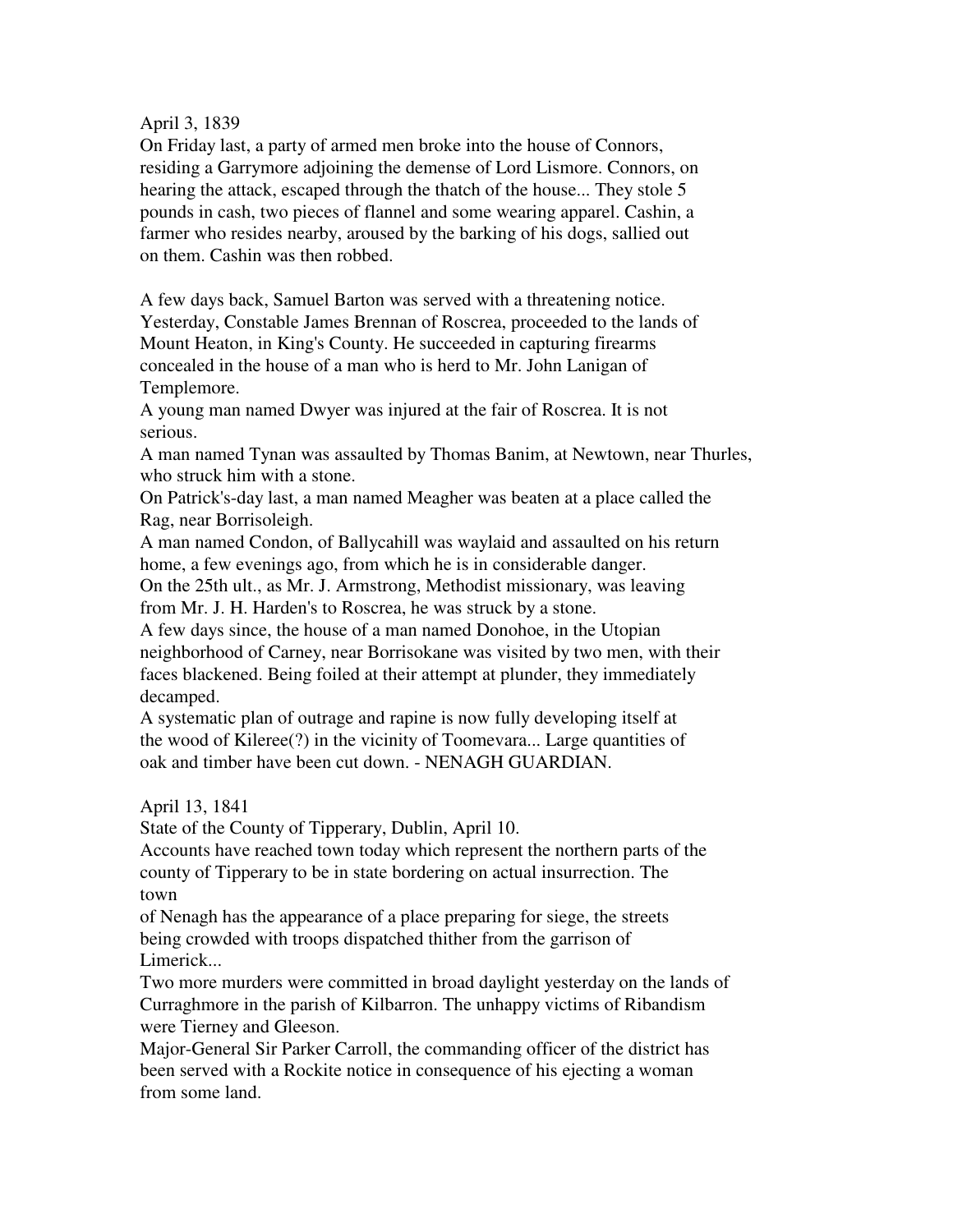Some particulars elicited at the inquest on the body of Hayes. Hayes was killed within six miles of Nenagh, on the borders of the Shannon. First witness examined was Bridget Hayes (widow of the deceased). Her husband was a carpenter. He was employed on Mon., the 5th inst., in repairing a boat for the Rev. Dean Holmes. Her husband was attacked by a stranger in their house. Witness assisted by Martin Darmody put the deceased on his bed. He said he wished to be taken to his brother. He died the following day.

# May 25, 1841

Inquest on the murder of Robert Hall. - (See note below)

On Wednesday, James Carroll, coroner, held an inquest upon the body of the deceased. Captain Duff and Mr. Bracken were in attendance.

Captain Duff suggested to the coroner the propriety of not putting two of the men, Kennedy, upon the jury, as they are persons whom the deceased had recently dispossessed.

John Connell was the first witness examined. Connell was a coachman in service of the deceased, "..accompanied by my master, we came by Mr. Robinson's of Cloughkeating, and then by Mr. Pike's of Ballylina; after arriving at Uskane, when unyoking the horses, I heard a shot... I told a woman I met that Mr. Hall was shot. I think she is a servant to Mr. Kent, the tenant of the house.... Two men named Fitzgerald were at work in an adjoining field..."

Dr. Hobbs, of Borrisokane, deposed that he had examined the deceased. Mr. Hall was about 56 years of age, and was married to Miss Litton, sister to Mr. Edward Litton, M.P. for Coleraine. Mr. Hall was a native of Dublin, and formerly a partner in the firm Hall and Macintyre, distillers. - NENAGH GUARDIAN

# June 7, 1841

At a meeting of the 35 magistrates of North Riding attended at Nenagh, convened by the Earl of Donoughmore, on Tuesday 25th of May 1841, in consequence of the murder of Robert Hall of Merton Hall on the 19th ins, the following resolutions were agreed upon: -

Resolved - that we consider the increase of crime arises from the defective administration of laws, by the remission of punishment on persons tried, convicted and sentenced at recent assizes; and we particularly allude to the cases of Michael Kennedy and John Cleary, convicted at the last assizes of Nenagh of highway robbery....

# Oct. 16, 1841

A vast deal of ink has been spilt by the Whig-Radical press in recording the peremptory dismissal of Mr. J. Cahill, the Crown solicitor for Tipperary... Mr. Blackburne has appointed another gentleman (Mr. Lee) in Cahill's place, with the express terms that such appointment only hold good as long as the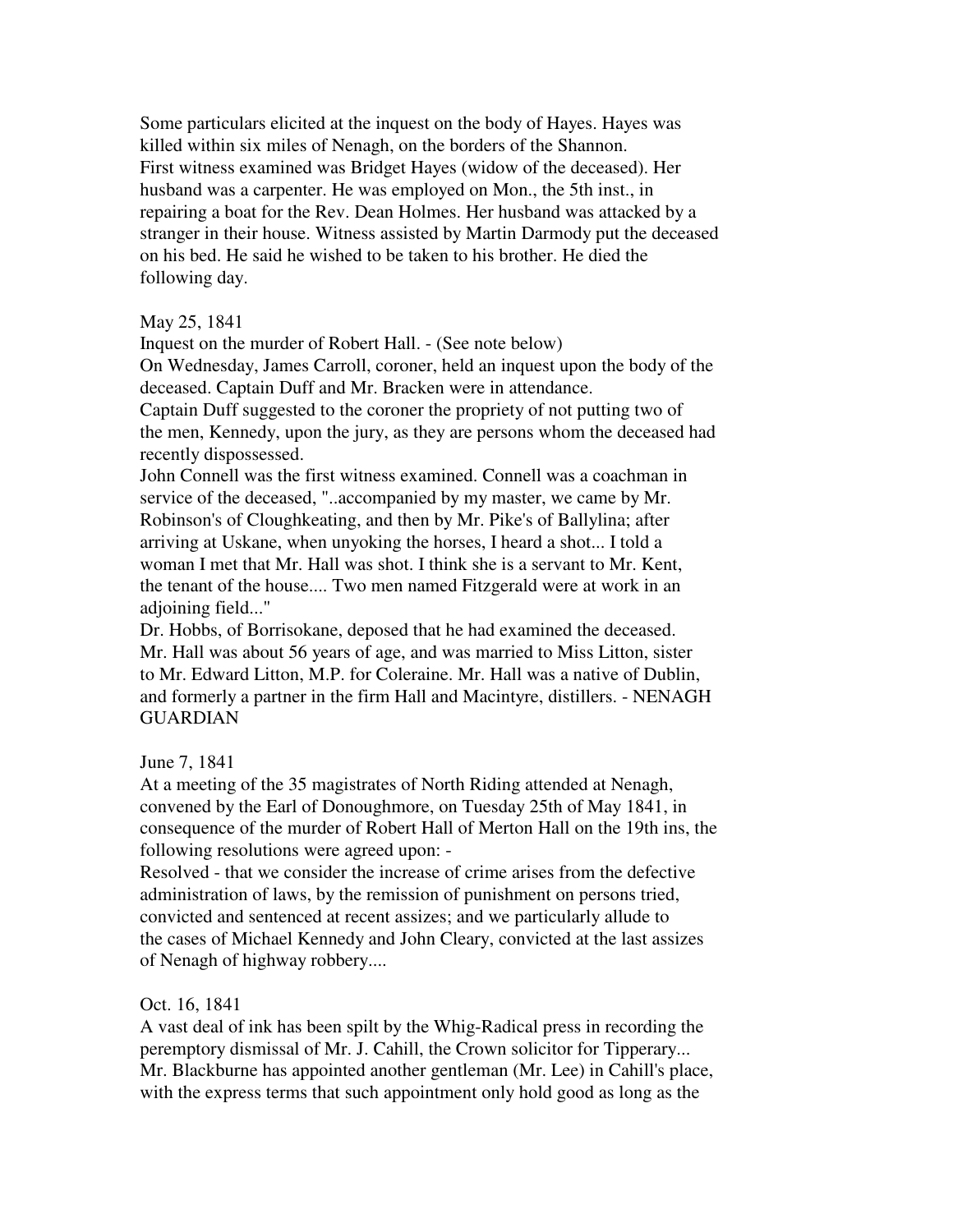state of Mr. Cahill's health prevents him from resuming the duties of his office.

Note: A quote from the "History of Clonmel", regarding the trial of Patrick Burns for the murder of Robert Hall.

"The utter make-believe to which trial by jury was reduced, may be illustrated by the case of Patrick Burns charged with the murder of Robert Hall. Tried first at the Nenagh Spring Assizes, 1842, the jury (an exclusively Protestant one) disagreed, eleven according to one account for acquittal. Four months later on the 29th June, 1842, he was again put forward at the Clonmel Special Commission, and on precisely the same evidence, was convicted, and subsequently hanged. If the evidence obtainable against accused persons was scant and unsatisfactory, the jury of landlords was easily convinced, and as a consequence, there were not unfrequently, appalling miscarriages of justice. Four of the five men hanged at Ardfinnan for the Barry murder - James Byrne, Philip Lonergan, Thomas Bryan and John Green - were beyond question innocent... A fifth, John Lonergan, confessed the crime at the place of execution and exculpated the others; local tradition has always asserted their innocence".

### Apr. 5, 1832

Mr. Wm. Bold, civil engineer, is now inspecting the line of the intended railway between Tipperary and Carrick-on-Suir.

Wednesday last, information was received that the Cummins had taken up a strong position in the old castle of Knock, near Templemore, and intended giving battle to their enemies the Derrigs. A strong party of the 74th proceeded to the spot, commanded by Captain Crawley, and accompanied by Sir H. Carden and Colonel Mein, magistrates. Mr. Tibeaud chief magistrate, and Mr. Grant, chief constable, with a party of police from Borrisoleigh were likewise there... The combatants met in the street.. almost every door and window in Church-street was broken. Duan Derrig was killed. A man named Flanning was also killed. O'Connell passed through here to-day, and addressed a great multitude - he made the chiefs of the Derrigs and Cummins shake hands and promise to cease their feuds. - LIMERICK CHRONICLE.

### Oct. 4, 1832

A sale for the tithe composition due to the Rev. Pierce Goold took place at Borrisokane on Sat. last, when, for want of bidders, one of the sons of the Rev. gentleman was compelled to become the purchaser... At the time of the sale, the auctioneer refused to perform the office... A second son of the Rev. stepped forward to perform the auction...

### Nov. 17, 1832

There are now under sentence of law in the Cork gaol for the tithe meetings, and conspiracy against the established church, Mr. James Hodnett, Mr.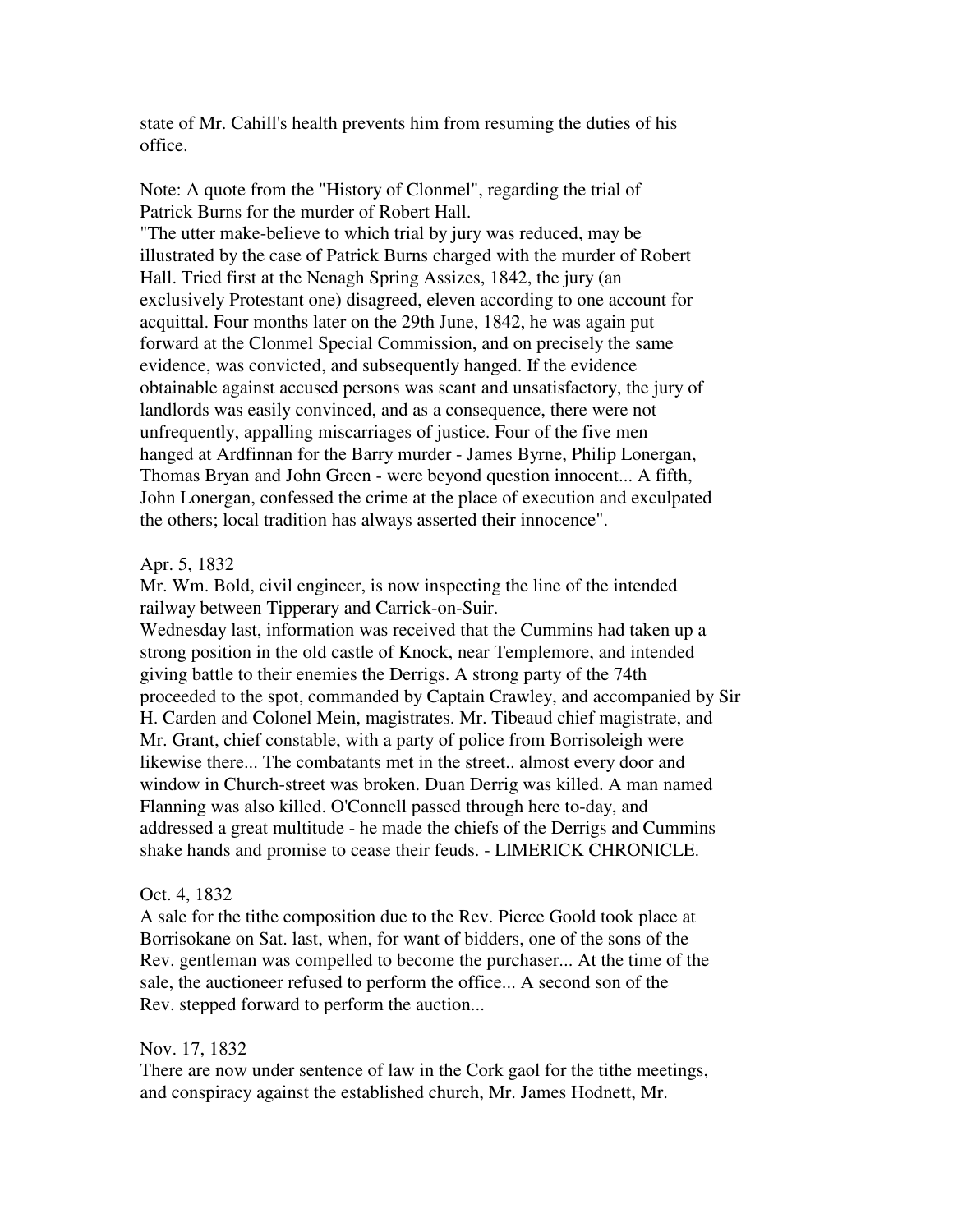William Godfey Twiss, Mr. Dominick P. Ronayne, Messrs. Dennehy and Lomasny. In Clonmel gaol, Mr. Lysaght Pennefeather, Mr. John Keatinge O'Dwyer, Mr. Thomas Bradshaw, and Messrs. Laffan, Mulcahy and Doheny. DUBLIN EVENING POST

### Dec. 16, 1833

On Wednesday, the 4th inst., three armed fellows went to the house of an inoffensive man named Patrick Ellard, on the lands of Ballycapple, within a few miles of Cloughjordan and demanded admittance, stating they were the police. Ellard was in bed with his brother.. They inquired if he was the owner, when answered in the affirmative, Ellard was shot.. A man named Hogan and three of his brothers were taken into custody ... Trial to take place at the next Clonmel assizes... Ellard died of his wounds on Monday. - LIMERICK CHRONICLE

On the 26th, a farmer named Bradshaw, was met on the road from Tipperary to Cappaghwhite by a party of demonical miscreants armed with sithes (sic) firearms & c. Bradshaw was robbed and murdered. CLONMEL ADVERTISER. On the 30th ult., an armed party entered the house of Mr. Pollard in the vicinity of Coalbrook, and took therefrom, 19 barrels of potatoes. - CLONMEL ADVERTISER.

### May 16 1836

On Tuesday, the 3d, and armed party attacked the house of John Morkan of Clontaffe, near Templemore, they broke the windows, threw down the chimney and pulled off part of the thatch. The only reason assigned is that Morkan obtained a civil bill decree against a man named Maher, at the last Quarter Sessions at Birr - TIPPERARY CONSTITUTION.

A farmer named Malone and his two sons, who live near Nenagh were visited by armed men on Saturday, beaten and ordered to quit their farm. Sunday, 12 carts of turf was maliciously burnt on the lands of Newpark, Tipperary, the property of Colonel Pennefeather.

# Sept. 5, 1836

County of Tipperary - There are at present 345 prisoners in the county gaol. A man named Laurence, who lived on the Cahir road was assaulted by five men. He died on Monday last.

On the 17th, Michael Hogan of Ballincor, near the Silver Mines found a threatening notice on his threshold; it stated that if he did not give up the lands which he took last May from Colonel Maberly, he might balance his life on the scales against his farm...

On the 20th a gang succeeded in displacing a fence that surrounded a field of corn, the property of Mr. John Keirnan of Sedgmore. They then drove a number of cattle into it and kept them eating and trampling till sunrise. On Sunday, at Dualla, near Cashel, a man named Brane was beaten while he was watching his orchard. - CLONMEL ADVERTISER.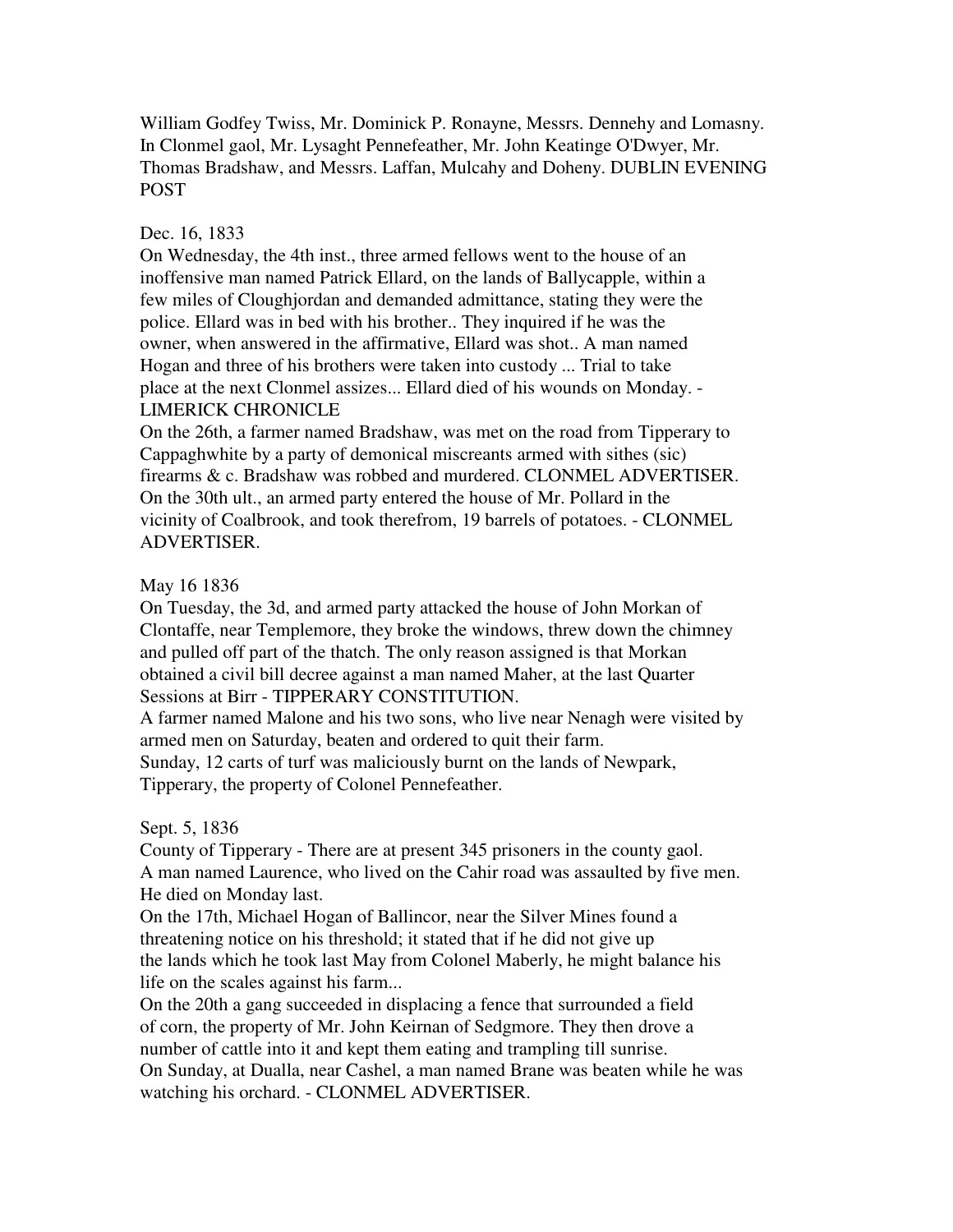An outrage was committed on Sunday last at Curraghanoddy, near Nenagh, on John Kennedy, care-taker to Mr. Denis Canny, county of Clare. Kennedy was shot in the arm and is now under the care of Dempster.- LIMERICK CHRONICLE.

### Sept. 19, 1836

On Sunday last, the house of John Ryan, farmer at Marlfield, was maliciously set fire to. Ryan had let a house to a smith, contrary to the wish of the midnight legislators who had a partiality to another person who held the same occupation. TIPPERARY CONSTITUTION. Captain Therry and Maguire the Schoolmaster -

A threatening notice was posted a few nights ago on the door of James Hogan of Ura, lately imprisoned under a writ of rebellion. The notice allude to was an order for him to turn off Misther (Mister?) Maguire the schoolmaster, who though a fourth-rate Radical, seems to be in no great odour with Captain Therry. On Saturday last, James Hickey of Galway was arrested and identified by a labouring man named Guilfoyle, as the person who posted the notice on Hogan's door. Guilfoyle who had been asleep in the barn, was roused by a noise and saw the prisoner. CLONMEL ADVERTISER.

### Oct. 13, 1836

The Rev. Mr. O'Callaghan, vicar of Clogheen, County of Tipperary, has offered his parishoners a bonus of 20 percent as an inducement to pay their tithes without resorting to legal proceedings.. The rev. gentleman has not received a shilling from the bulk of his parishoners who are Roman Catholic, since his appointment two years since.

On Saturday, Michael Connors was on his return home from Clogheen to Newcastle when he was waylaid and murdered. TIPPERARY CONSTITUTION William Reed who was waylaid on the 27th while returning from the fair at Borrisokane has since died. The Lord Lieutenant has offered a reward of 50 pounds. CLONMEL ADVERTISER.

### The Donnellys - The Tipperary Connection

#### By: Richard McMullen

The story of Canada's so-called "Black Donnellys" has fascinated different people of all ages for four generations now. The reasons for such a broad range of interest are many and varied, but the one sentiment most everyone shares is in trying to comprehend how such a terrible ending could have taken place. How did it come about that a band of godfearing farm folk -- 'the backbone of the community'-- would collect themselves together one night, drink themselves into a drunken stupor, march over to the Roman Line in subzero temperatures and then slaughter their neighbors. Afterwards, burning down the evidence and shutting the entire community up with a code of silence so as to evade justice?

The situation is even more perplexing when Biddulphs' proximity to 'civilization' is taken into account. It's not as if it were hundreds of miles out in the wild prairies, or up in the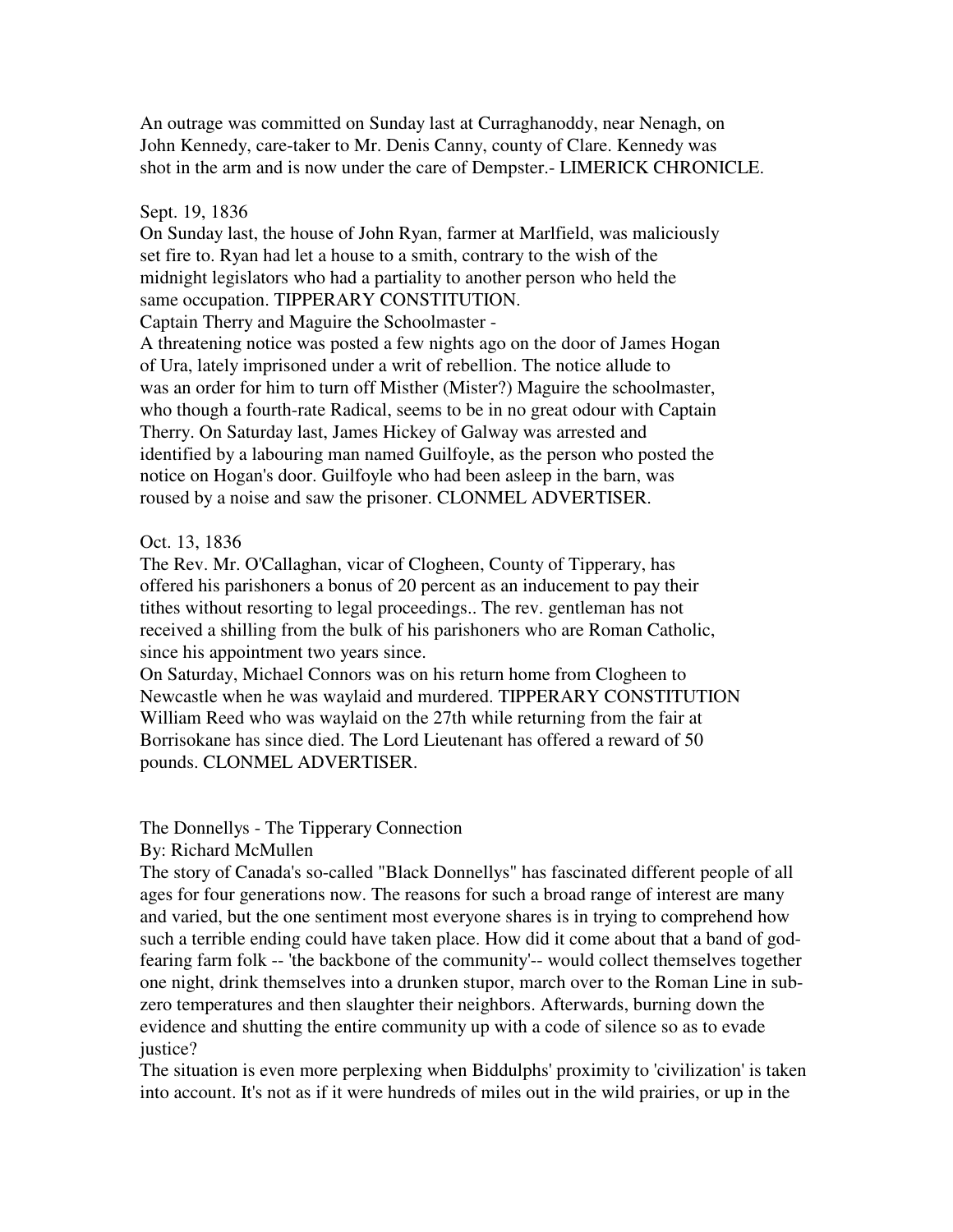Yukon Territory, or even out in the wild west of the American Frontier. It was right there in Southern Ontario, just up the road from London with its big mock-castle styled courthouse and, depending on timing and whether, only a one or two day ride from Toronto.

How did Lucan become the most lawless town in Canada? How could the Donnellys and their neighbors have behaved in such a manner for so long and gotten away with it? A close-up historical look at the land that gave birth to the Donnellys and most of their enemies should help to bring these questions into a clearer focus. If the feud was brought over from Tipperary, it cannot be competently understood without a study of what Tipperary was actually like in the 'rare auld times'.

North Tipperary was always one of Ireland's most wealthy agricultural and equestrian areas. The land was rich and productive and it provided many a landlord with an extremely lavish lifestyle. One thing, however, that made North Tipperary different from most of the other Irish counties was the sheer number of Protestants living there. Outside of the Ulster plantations in the North and the nicer parts of the empire's second city, Dublin, North Tipperary, had the highest number of Protestants per capita in Ireland. This meant more competition for land and position, more secular favoritism and more bigotry against the Catholics. In James Donnelly's hometown of Borrisokane, for example, Catholics weren't even allowed to build a church until 1832, shortly after the Catholic Emancipation Act.

When James and Johannah Donnelly (nee McGee) were growing up, Tipperary was, without question, the most violent and dangerous county in all of Ireland and probably the entire British Empire. The whole island was witness to many "outrages", and the Catholic Irish in particular, had much to be outraged about. Statistically though, Tipperary always lead the pack.

The main problem in Ireland was land and the fact that the Irish had lost it to the English. Many of the descendents of the great chieftain families ended up working on their ancestral lands as tenants completely at the mercy of an often absent landlord. In North Tipperary, (Lower Ormond) the O'Brians, the O'Carrolls and the O'Kennedys were the major stakeholders before the Cromwellian confiscations of the 1650s. Most of the few native families who had survived that land-grab would have succumbed to the final round of Imperial looting that occurred after the Battle of the Boyne during the Williamite Wars of the 1690s.

Interestingly, the Donnellys were ancient chieftains in Lower Ormond until shortly after the O'Kennedys expanded their interests. --Perhaps having had themselves been displaced, they may have cared little who was in charge, so long as their situation improved. After the confiscations however, the Kennedys had generally faired well having good relations and dealings for many years as administrators of their old lands under the Butlers. By the 1800s however, this hegemony over their neighbors would have been eroded due to land-ownership transfer.

It was open rebellion that lost the native Irish their lands in the first place, and by the early nineteenth century, their traditional methods of rebellion and retaliation had adapted a more underground character. Although in reality, they had little choice but to stay out of the open. During the1700s, the hard years of the British Penal Laws following the land confiscations had left them dirt-poor, illiterate, out of any political influence, and without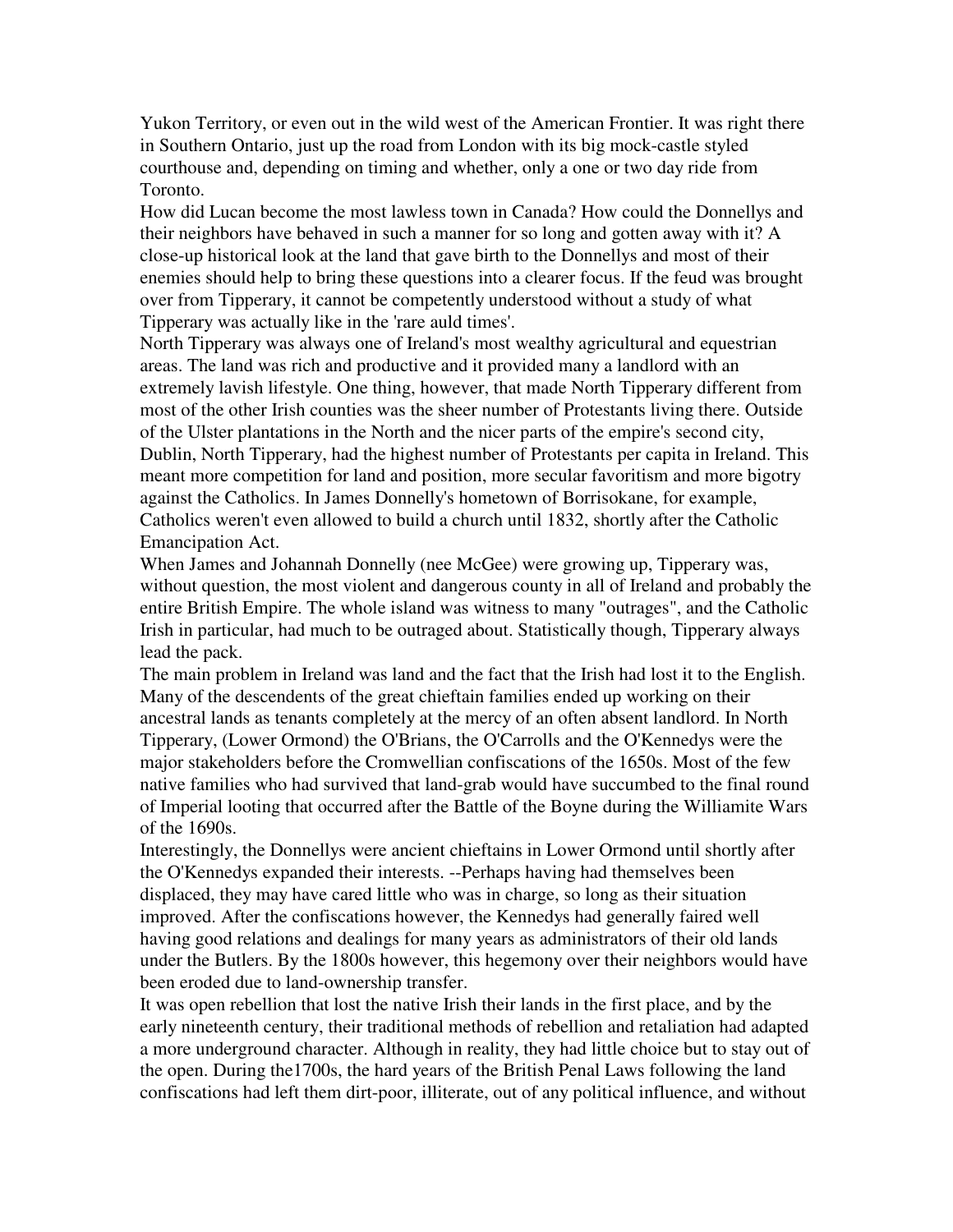legal access to barely anything other than their farming-tools. The laws of the land were designed to keep them subjugated and servile. Obviously, being unable to redress these wrongs openly they resorted to hidden and often sinister methods. 'Outrages' had to be committed under the cover of night and had to be accomplished in a manner that couldn't be confidently blamed on any one person.

'Outrage' could be translated into today's vernacular as violent (or intending) offences, and in Lower Ormond, one of Tipperary's twelve baronies, 509 outrages were reported between 1837-1841 out of a population of 50 000. That accounted to a disproportionate 15% of all the reported outrages in an already disproportionately violent county. At that time, Tipperary had a total population of 435 000. During the famine years, the number of reported outrages would nearly triple until 1851, by which time the population, due to starvation and emigration, had decreased by nearly 60%.

The emergence of Ireland's first professional police force, The Royal Irish Constabulary, was in good part due to the obvious need for it that Tipperary's problems presented to the nations law-enforcers. By 1842, for example, the average number of police per county was 269. However, Tipperary needed 928, almost 10% of the 32 counties' entire police force. One of the problems in Tipperary that Biddalphers would have been all too familiar with was a very low rate of conviction. It seems most cases couldn't be brought to trial due to either a lack of evidence or uncooperative witnesses. Only the cases which followed a crystal clear path from motive to crime to suspect were ever tried. The old customary 'code-of-silence' usually hampered conviction unless some member of the conspiracy talked. For obvious reasons, this rarely happened. Revenge attacks for anyone serving the interests of law were pretty much guaranteed. Even when their own safety was in jeopardy, many Catholic Irish had a great aversion to and distrust of Crown authority and its laws which had, after all, always discriminated against them. The tenant farmers had their own form of rural justice and a moral code of acceptable conduct and fairness which would have undoubtedly been influenced by popular public opinion and would also differ by various degrees among different social or family groupings. It is widely accepted that the year James Donnelly left Tipperary was 1842. In the five years prior to his departure, the three baronies of North Tipperary, in which Donnelly would have done most of his travels in, had a reported 23 homicides, 162 assaults, 104 house attacks, 95 cases of arson, 50 cases of firing into a dwelling, 43 cases of injury to property, 255 threatening notices, 51 cases of maiming animals, 35 cases of animal theft along with 17 charges of administering unlawful oaths. Most of the crimes committed were either some form of outright robbery or were the result some kind of land dispute. As these statistics reveal, to the people "Big Jim" Hodgins (Land Agent for the Canada Company and Biddulph's first permanent white settler), populated the Biddulph and McGillivary townships with, these kinds of activities were perfectly normal. If a landlord were bold enough to evict or make an otherwise respectable tenant suffer undue hardship, there was a good chance that the at some point in time, vengeance would be on the cards. The same held true for anyone else who might be bold enough to occupy the land of an evicted tenant. Even though they were technically only tenants, the occupiers who worked the land for generations viewed it as their own. It was a common practice that when a new tenant took up the lease of a former tenant, he often paid the outgoing tenant for the improvements based on the estimated income of the property.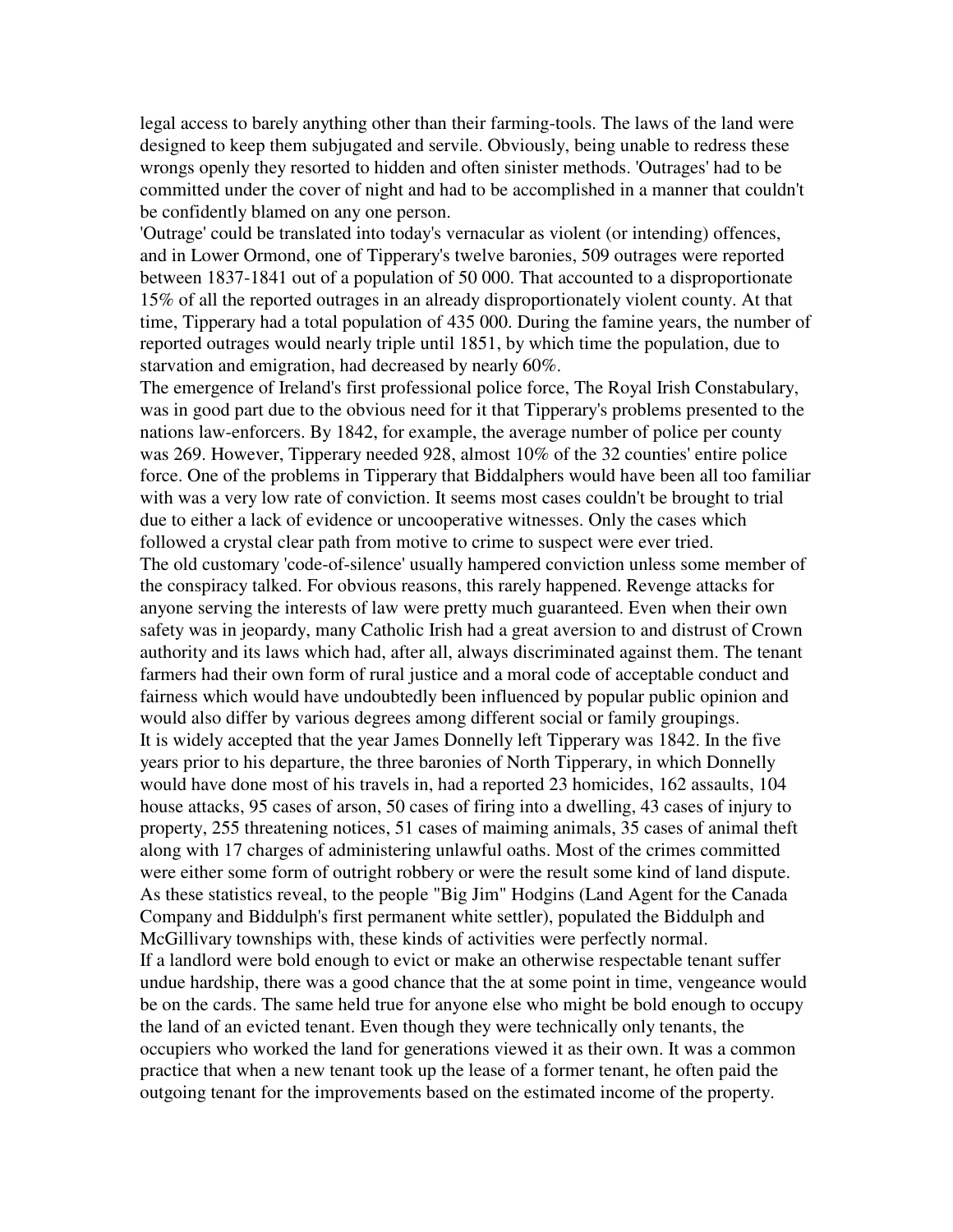Whether a former tenant was leaving voluntarily or due to financial problems, they would sometimes fight, and sometimes kill, in they didn't receive proper compensation or to protect their interests and keep newcomers off their land.

If James Donnelly and his family's behavior in Tipperary was anything like it was in Canada, then there is little doubt that they wouldn't have given too much thought to how other people might react to their actions. The Donnellys seem to have been more of a farm-first-ask-questions-never type of family. However, it was obvious that in Canada, the Donnellys did not anticipate that Patrick Farrell, or any man would challenge their claim to the land. Whether or not they were squatting, they had been clearing and working the land for ten hard years when they lost half of it to Farrell without receiving any compensation. It must have been a great humiliation.

James Donnelly and Patrick Farrell publicly fought over this problem for a few years until 1857, when James finally struck a fatal blow, killing Farrell. He was charged with murder and sentenced to hang, but Johannah's tireless efforts, assisted a great deal with help and guidance from Big Jim Hodgins, eventually resulted in a moderated seven year sentence in Kingston Penitentiary issued at the bequest of Sir John A. MacDonald, who would become Canada's first Prime Minister in 1867.

This particular land dispute in Canada didn't differ all that much from the situation back in Tipperary. The pattern generally went like this. If a person were deemed to have unfairly acquired land or position, they would first receive a threatening notice, then an act of vandalism might precede animal maiming or theft, probably followed by robbery and shivaree-type harassment where bullets might be fired into a house. If things got really out of hand, the outhouses or barns (shacks really) or stores of turf and hay would be set alight and then, if all else failed, the house itself. A third of all homes set-fire to had occupants in them at the time. The most ignominious act of incendiary occurred just south of Lower Ormond with 'The Burning of the Sheas' in 1821 in which 16 people died. This happened after the Sheas had evicted one-to-many a sub-tenant.

If someone took up employment on the farm of new tenant, he, too, would become a target. Nor could a newcomer assume that over time he would eventually become accepted either. In one case, a tenant who leased a property of an evicted tenant a few miles south of Borrisokane in 1825 had his son shot dead in 1842, at which point the farm was vacated. Another famous incident which occurred a few miles east of Borrisokane was the murder one of its wealthiest and most powerful landlords. To get an idea of his wealth, consider his annual earnings of £5000 compared to the average labourers' earnings of just £10.

Over the years, Robert Hall had done a number of things his tenants found very annoying, basically changing the way they farmed and telling them what they could do and with whom. The straw that broke the camel's back, however, was when he rounded up tenants, one at a time, and locked them in a room. He then forcefully administered an oath to promise not to cut turf (on what was formerly common land) and sell it as they had always done. The Irish farmers were used to breaking rules likes this, but the administration of an oath was seen in every respect as abhorrently sacrilegious. It was a time of Catholics against Protestants, landlords against farmers against laborers against 'the British'.

Let's not forget the old faction fight either. A practice that British administrators at first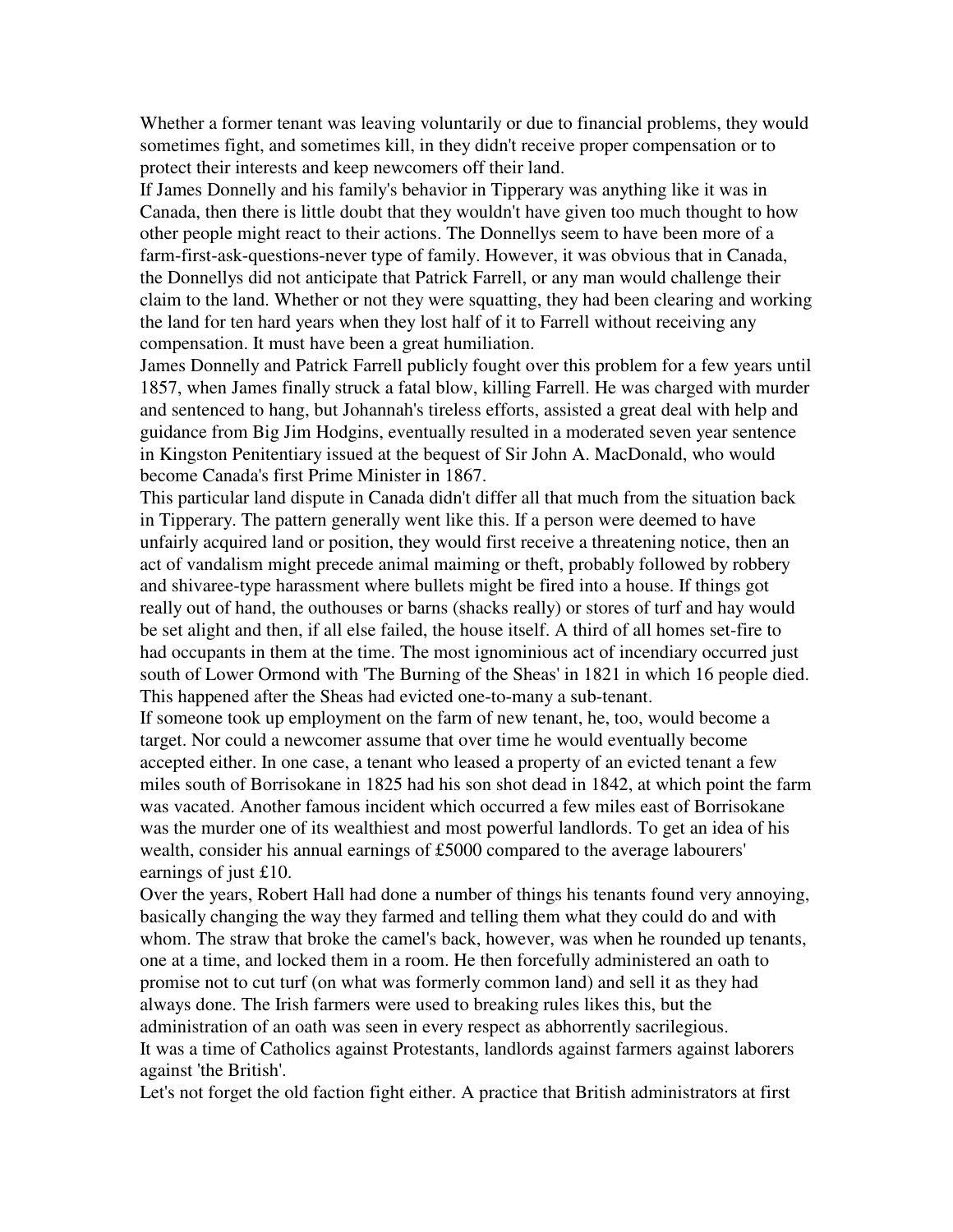had no problem with. After all, it was just Catholic against Catholic, and what better way to keep power than the old tried and true divide and conquer formula. These fights began shortly after the Napoleonic Wars. During those years, Irish Catholics were trained with sticks to fight in France's armies. Afterwards, they fought each other. Why? Probably an explosive combination of economic frustration and sheer boredom. And besides, the 'Fighting Irish' had always had a competitive nature and had always fought each other. That's why it was so easy for Britain to take Ireland in the first place. Collective unity and prolonged effective organization were simply not a part of the Gaelic way of life. Sadly, the obvious paradox is that the fiercely independent nature of the Irish is exactly what lost them their freedom.

Perhaps if the British hadn't outlawed the native Irish sports (Hurling and Gaelic Football) the faction-fighting epidemic would not have caught on so strong. Could it be coincidence that the last recorded faction fight took place in County Tipperary, where the practice had began, in the 1880s just around the same time that G.A.A. (Gaelic Athletic Association) was formed?

By the time James Donnelly was a young man though, faction fighting had become a national pastime. Men who worked side-by-side by day would join opposite sides in these planned fights which would have been the talk of the parish for many months before. These engagements usually took place at Sunday fairs and markets. They could attract thousands of participants and spectators. Usually, there were casualties, either immediately or as a result of wounds received during the fights. It didn't take long for the British authorities to quite rightly begin to view these gatherings as a very serious threat to the public peace. But trying to control these crowds gave rise to the possibility of them turning on whoever tried to stop them.

Big Jim and a few of his fellow constables tried to interfere with one on Friday, June 26, 1829. Apparently, one constable was knocked off his horse. After magistrate Captain Dobbyn read the Riot Act, which would not have been audible, the constables opened fire immediately killing one man named Denis Whelan. They then withdrew under a barrage of stone-throwing and came back once more and again opened fire. One woman throwing stones was shot through the head at a range of a few yards. Big Jim was another shooter who got lucky with his target that day and in his own words, "left one papist low". On the following Sunday, when the casket of the man Hodgins shot was paraded though town during his wake, a rumor had apparently been circulating that the house of the brother of one of the other shooters was to be set alight. He and three of his Catholichating fellow Orangemen barricaded themselves in the house and as the funeral passed, they indiscriminately opened fire into the crowd. By the end of the weekend, the number of casualties amounted to seven dead Catholics, including one man named Carroll and another man named Farrell.

As usual, the British justice system in place did not convict any Protestant for any of these murders. And as usual, vigilance would have been the only method of redress open to the victims' friends and family. The men involved in these murders would have known they couldn't stay in the area much longer for fear of retribution. Big Jim left in 1832 and spent the next ten years helping fellow Protestants, and eventually some of the Catholics of the Roman Line, to do the same.

We could assume that the Carrolls, Farrells, and Whelans residing on the Roman Line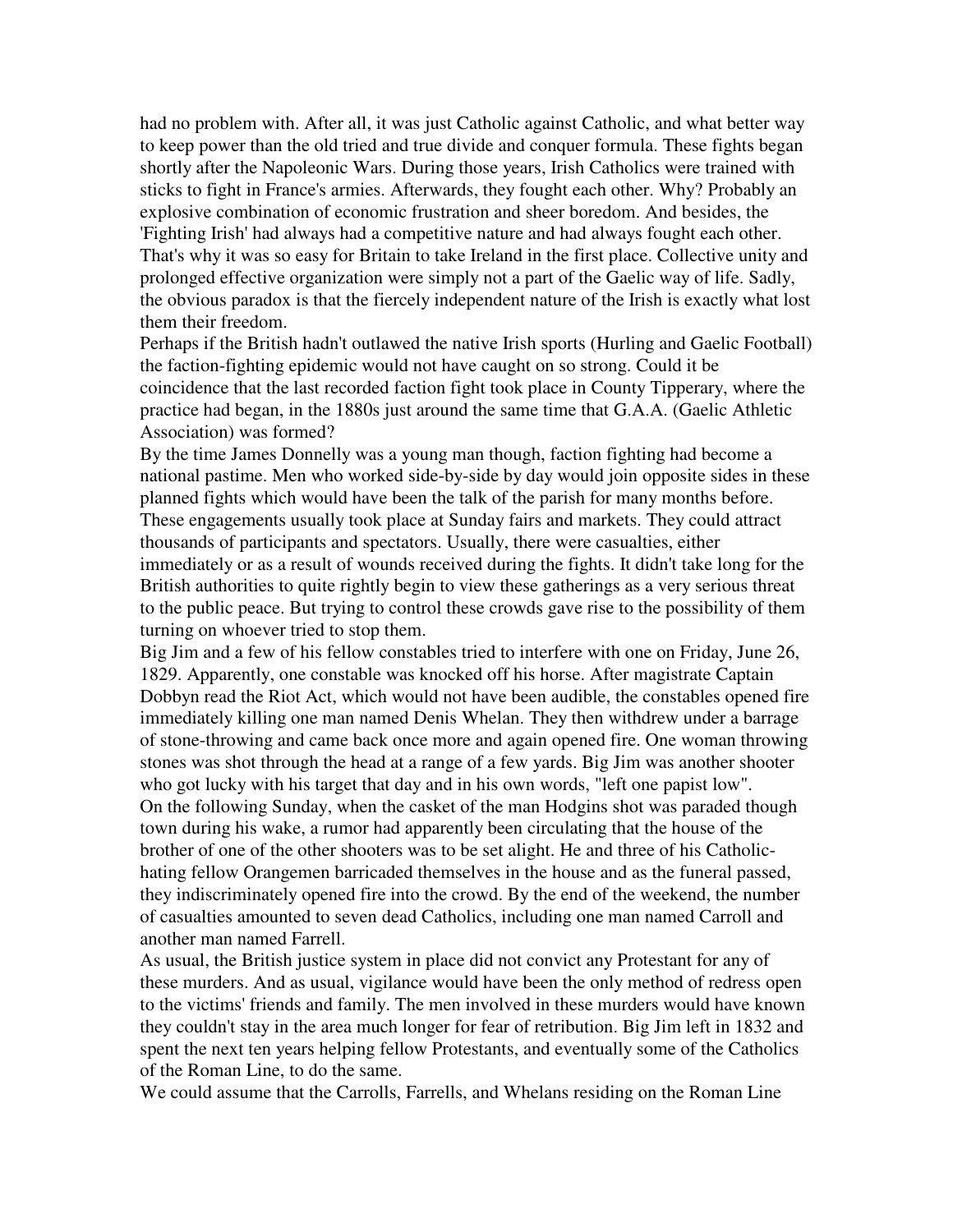would have known about that riot and would not have forgiven the men who were involved in killing their kinfolk. The man who headed the group that killed the Donnellys was James Carroll, and his family had close relations with the Farrells. Carroll had hated the Donnellys long before he moved to Biduulph from the McGillivary area. It would have been bad enough that James Donnelly had killed a Farrell himself, and that no doubt fuelled Carroll's distaste for all things Donnelly. But it becomes obvious here that if James Donnelly had befriended Big Jim Hodgins, or any Orangeman either in Canada or Tipperary, many of his co-religionists would have taken a very dim view of his character. When exactly the relations between these families became at odds is not yet known for sure. What is known is that in Ireland, these were frustrated people living in very disturbed times. They were literally born into a 'notice to quit', meaning that they could be evicted off their land at any time. They could only hope to work their whole lives farming, without ever owning the land they worked. They lived their entire lives at the mercy of their landlord and a system designed to keep them down.

But all the cards were not always in the hands of the Crown, most especially after dark. The self-ruling Irish instinct had eventually manifested itself as the Whiteboy movement in late 1700s. It was a secret society that defended or avenged the people against anyone who might threaten their land or livelihood. While the secret societies may have begun with what could be considered worthy motives, over time they had deteriorated to a state not unlike today's street gangs. People who weren't in one would have been intimidated by them and felt pressured to join or create one. Much to the disappointment and embarrassment of Irish Nationalists who wished to unite the people against the British Crown, these gangs instead frequently squared off against each other during the faction fights and with tit-for-tat attacks on each other the rest of the time.

The Whiteboys were the first. They began in the 1760's in --you guessed it-- Tipperary, as a small group of midnight raiders who would tear down fences around what was formerly common land. These minor felonious actions were soon followed-up by a harsh and vigorous crackdown on suspected Whiteboys. Cabins were burned, people were flogged, and many were killed or transported on the flimsiest evidence.

Throughout the history of British rule in Ireland, the arrogant and hard-handed strategy employed to scare the Irish into submission pretty much always backfired, invariably making small problems much bigger. And after the British authorities decided it would be a good idea to hang a sympathetic Catholic priest, Father Sheehy in 1762, and leave him dangling around for a few months, Whiteboyism grew into a full-fledged secret society movement with similar like-minded gangs propping up all over the country. Sheehy had become the martyr of this movement, and March 15 became Sheehy's Day. Even a hundred years later in Biddulph there was always extra trouble focused around this day. As Whiteboyism spread throughout Ireland, many different names emerged: Ribbonmen, Defenders, Hearts of Oak or Oakboys, Hearts of Steel or Steelboys, Lady Clares, Peep O'Day Boys, Thrashers, Slashers and many others.

Emigration Schemes/Port of Departure/Cost 1847-1850

From Ballykilcline,Co. Roscommon to Dublin to Liverpool to N.Y. in 1847 - 4 pounds adult/2 pounds 15 shilling child under 14 yrs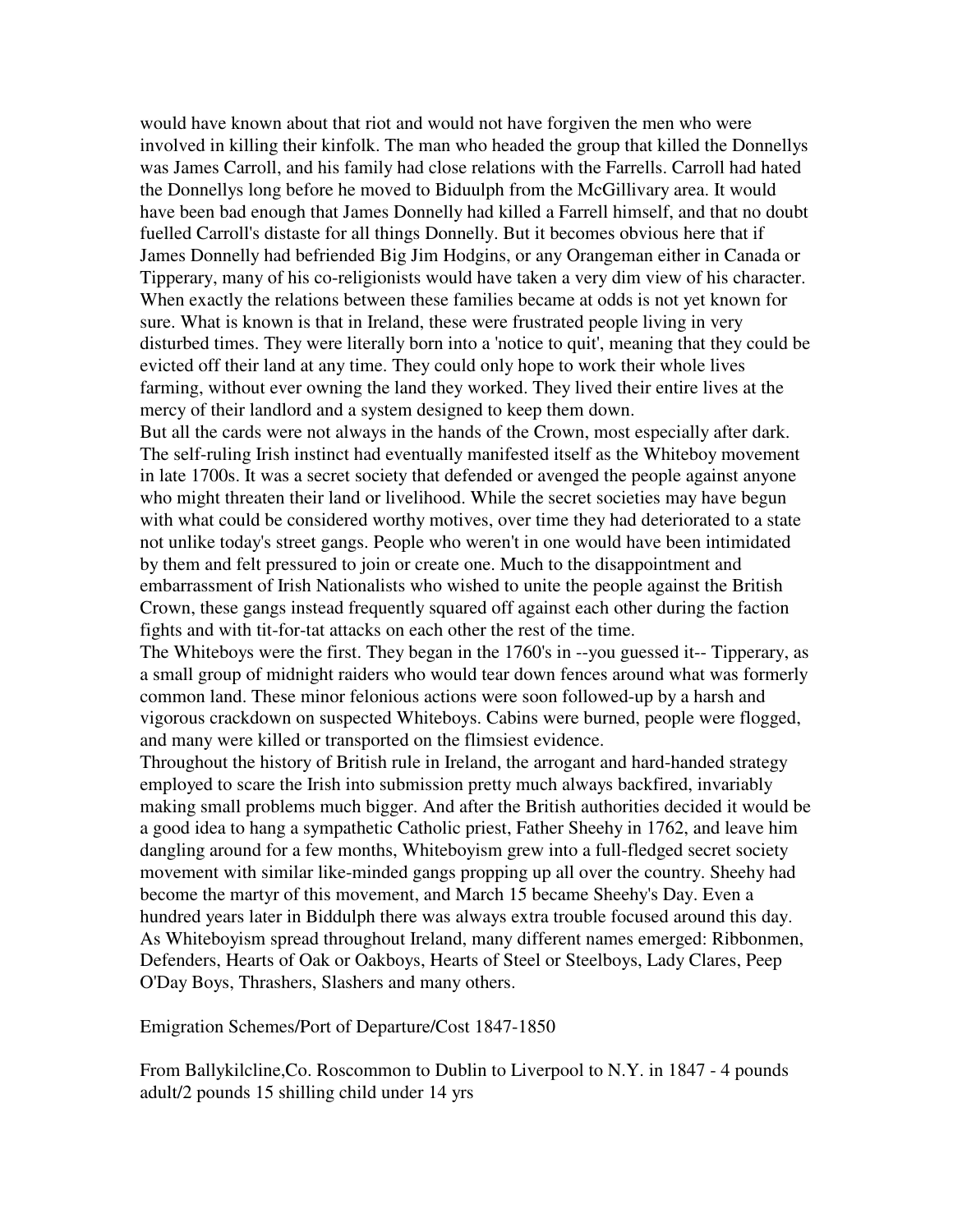From Irvilloughter & Boughill, Co. Galway to Galway to Quebec in 1848 - 5 pounds adult/2 pounds 15 shillings 6d child Again in 1849 Galway to Quebec - 5 pounds 7 shillings 6d adult/2 pound 17 shillings 6d child

From Kingswilliamstown, Co. Cork to Liverpool to N.Y. 1849 - 3 pounds adult/2 pound 5 shilling child

From Castlemaine, Co. Kerry to Liverpool to N.Y. 1848/1849 same rate as above

Johann Köhl's description of one of the last Hedge Schools in 1843

An Irish hedge school which I visited - one in the pure old national style - enabled me to observe the mode by which, in these remote parts of Ireland, the light of intellectual cultivation is transmitted. It was, in truth, a touching sight. The schoolhouse was a mud hovel, covered with green sods, without windows or any other comforts. The little pupils, wrapped up as well as their rags would cover them, sat beside the low open door, towards which they were all holding their books in order to obtain a portion of the scanty light it admitted.

Some of the younger ones were sitting or lying on the floor; behind these, others were seated on a couple of benches formed of loose boards; and behind these again stood taller children, also holding their books towards the light between the heads of the front rank. The master ... was seated in the midst of the crowd. In a sketch-book of Ireland this would be an essential picture, and I regret I had not a Daguerrotype with me to perpetuate the scene.

Outside, before the door, lay as many pieces of turf as there were scholars within, for each one had brought a piece with him as a fee or gratuity for the schoolmaster. The latter, as I entered the narrow door, rose from a barrel and saluted me in a friendly manner: "Indeed, I am very sorry, your honour," said he, "that I am not able to offer you a chair." He was teaching the children the English alphabet, and they all appeared very cheerful, smart and bright-eyed over their study.

When their poverty, their food, and clothing are considered, this may appear surprising; but it is the case with all Irish children, and especially those in the open country. The schoolhouse stood close by the roadside, but many of the children resided several miles off, and even the schoolmaster did not live near it.

Many hedge schoolmasters who became part of the National School system did not follow the rules laid down by the Board of Education. One hedge-schoolmaster who became part of the new system in 1835 was visited by an inspector who examined the pupils:

Amazed at the skill of the twelve year old boys in reading the new books, and considering the possibility that they were reciting from memory, I invited one of their number to read me a passage from the gospel of Saint Matthew. Evidently the child misunderstood me. He searched in his satchel until he found his tattered book, stood up, and proceeded to read me the account of Christ's passion - in Greek. (From the papers of the Archdeacon of Ferns.)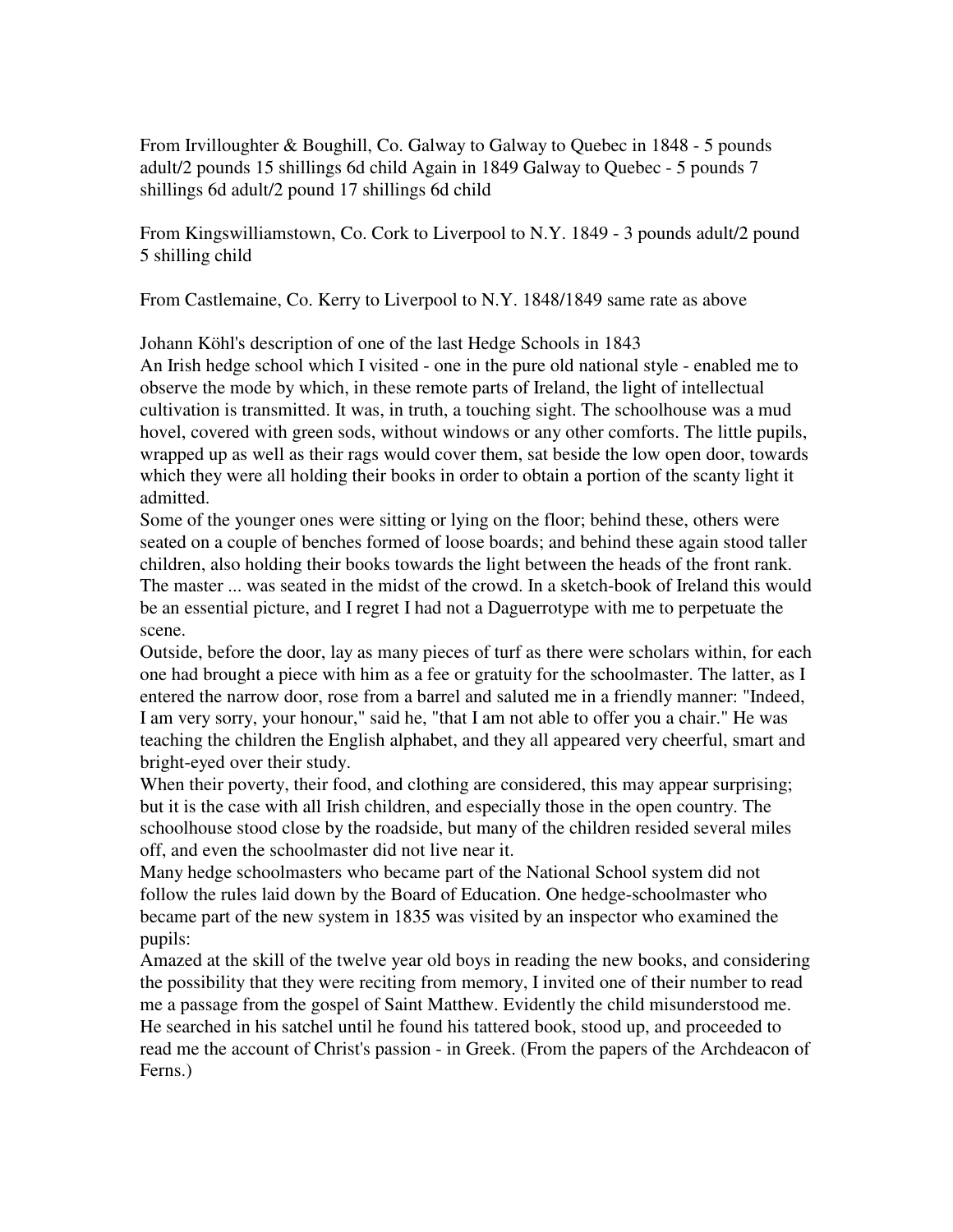# Feb. 5, 1842

Abduction - On Sunday last a party of about 12 men broke into the house of a comfortable farmer named Tierney, at Glenaguile, about six miles from Nenagh, broke open his desk and took therefrom the sum of 20 pounds, after which they forcibly carried off Tierney's daughter, a fine girl of about 20 years of age, who was to have been married on Tuesday (yesterday). Tierney was to have given his daughter a fortune of 100 pounds. No clue has yet been obtained... NENAGH GUARDIAN.

# April 23, 1842

A one hundred pound reward has been offered for the apprehension of the miscreant who attempted the life of Mr. Scully. Details from the WATERFORD MIRROR:- On Sunday, James Scully, jun., Esq. of Kilfeacle, was wounded in the jaw. Two men named Patrick Gilfoy and James Mullany from that neighborhood were arrested but almost immediately discharged, as there was no evidence against them.... Scully had recently ejected about 30 tenants.

# June 10, 1842

On Friday, Constable H. Brown and Constable Johnson went to the lands of Tenerann(?) in the parish of Kilmore, and arrested Tim Quilty otherwise Wood; for the murder of Michael Laffan. NENAGH GUARDIAN. On Monday, the Rev. Mr. Nolan parish priest of Dunkerrin, brought into this town and delivered up to Major Priestly, R.M., 11 stand of arms, which were given up to him by the peasantry of his parish. - NENAGH GUARDIAN.

# Aug. 1, 1842

Sub-inspector Comyns stationed at Thurles, having received information that the house of Richard Purcell of Kill, was to be attacked, proceeded thence on night of the 25th, with Head-constable Foot. A party of men made off upon seeing

the police advancing on the house. It appears that a man named Hewit (whose wife and sister lived on bad terms) wishing for a quiet life, though it was best to separate them, and for that purpose employed Purcell to build a house for his sister. This enraged the wife, and this is reason to suppose she instigated the attack upon Purcell. NENAGH GUARDIAN

# Nov. 8, 1842

A fatal accident - William Sullivan (under sentence of transportation for seven years) and Edmund Burke, charged with the robbery of Mr. Holmes's fire-arms in the Glen of Aherlow were found lifeless in the gaol. A third man Gallagher has since died. It seems the fatal occurrence was caused by an aperture in the flue of a stove, in which coal was burning, and the deaths were caused by suffocation. An inquest was held before Mr. W. Ryan, coroner. TIPPERARY CONSTITUTION of Friday.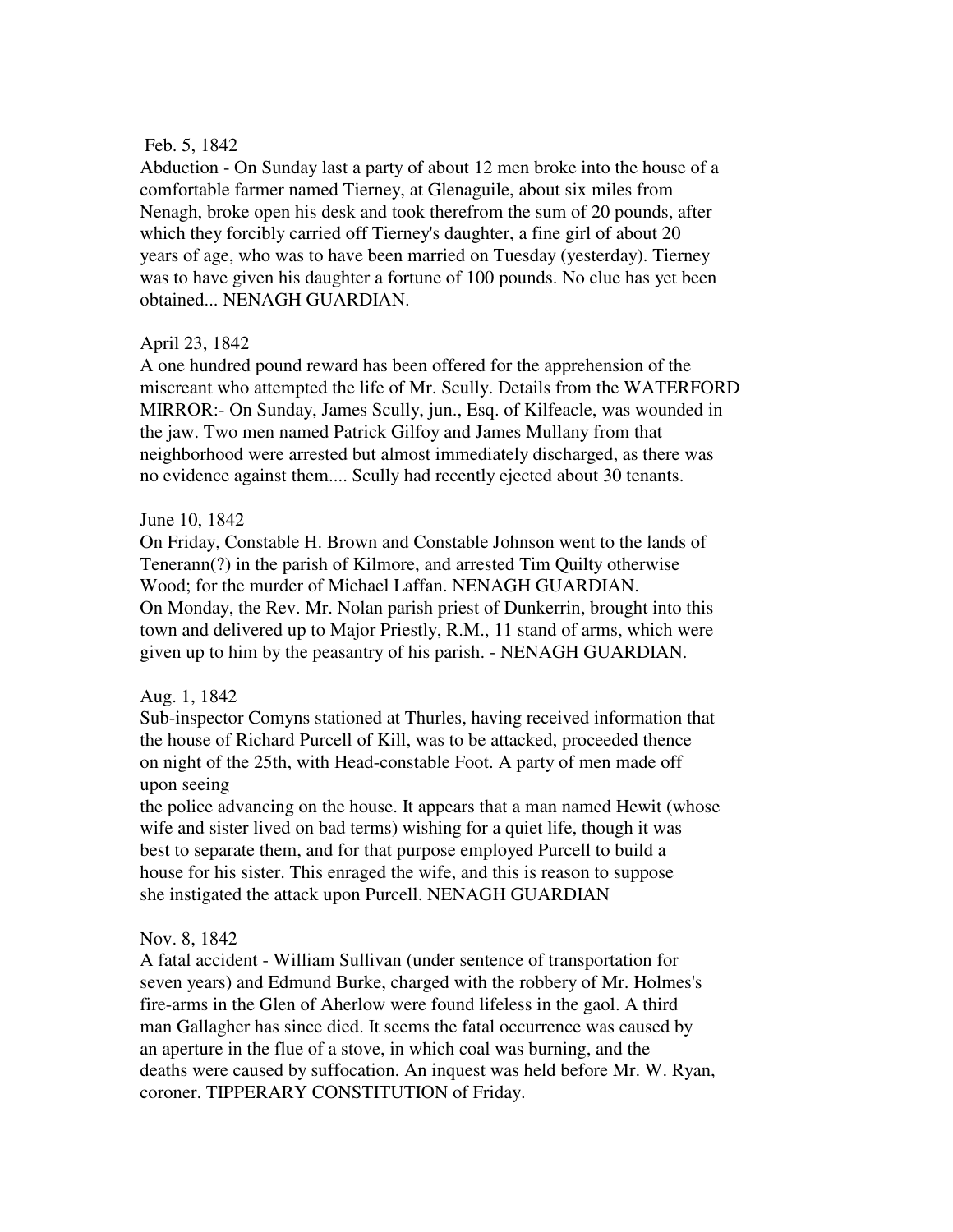### Nov. 9, 1842

At Ballygraigue, in the vicinity of Nenagh, on Monday, a number of men broke into the house of James and John Power. James, who was in the act of reading a religious book for his infirm mother, wrung the pistol from the hand of one of the attackers.

Henry Power, who was in bed came to the assistance of his brother, armed with a shovel.... Patrick Power, a young man, upon whose sight the Lord was pleased to set the seal of darkness, seized one of the fellow by the throat... So desperate was the resistance the Powers gave, that they cleared the kitchen of their assailants....

The Ballinaclough police and the Ballygraigue boys scoured the country for the miscreants. - NENAGH GUARDIAN.

### Dec. 3, 1842

Incendiarism - Cashel, Nov. 27 - From a correspondent of the TIPPERARY FREE PRESS. - An agrarian outrage was perpetrated at the mile-stone, Caher-road. A farm lately taken by the Rev. Conway, O.S.D., with the free will of the late proprietor was burned. Mr. John White is agent of the property (a part of Mr. Smith Barry's estate). There was no loss of life. The tenants wife and three young children were in bed when the outrage occurred.

# March 13, 1837

An action of libel was tried in the Record Court, in which a man named Maher was plaintiff, and Joseph Going, proprietor of the TIPPERARY CONSTITUTION was defendant. The libel was to the effect that the plaintiff, a shopkeeper in Thurles, turned out of his house at night the wife of a soldier who had been seized with the pains of labour, because she was Protestant, and that the death of the child was a consequence. The defendant offered to pay damages of 100 pounds. A verdict for that sum was then recorded.

March 18, 1837

State of the County of Tipperary -

Barony of Middlethird.

The principal food of the labourers is white potatoes. James Walsh "They do not taste meat, except three or four times a year. While employed a labourer get three meals of potatoes a day, his wife and family only two. July the old potatoes are very bad."

The Rev. Malony says, a great many deaths ensue from the use of new potatoes.... During the season in the present year potatoes have risen 50 per cent. (Messrs. Heffernan, Dwyer and Murphy.)

James Mullaly states, I knew seven in a family subsisting for 18 days, when they had never more than a stone of potatoes for their food in a day. Mr. John Laney (farmer, 60 acres) says, I knew last July a man who came to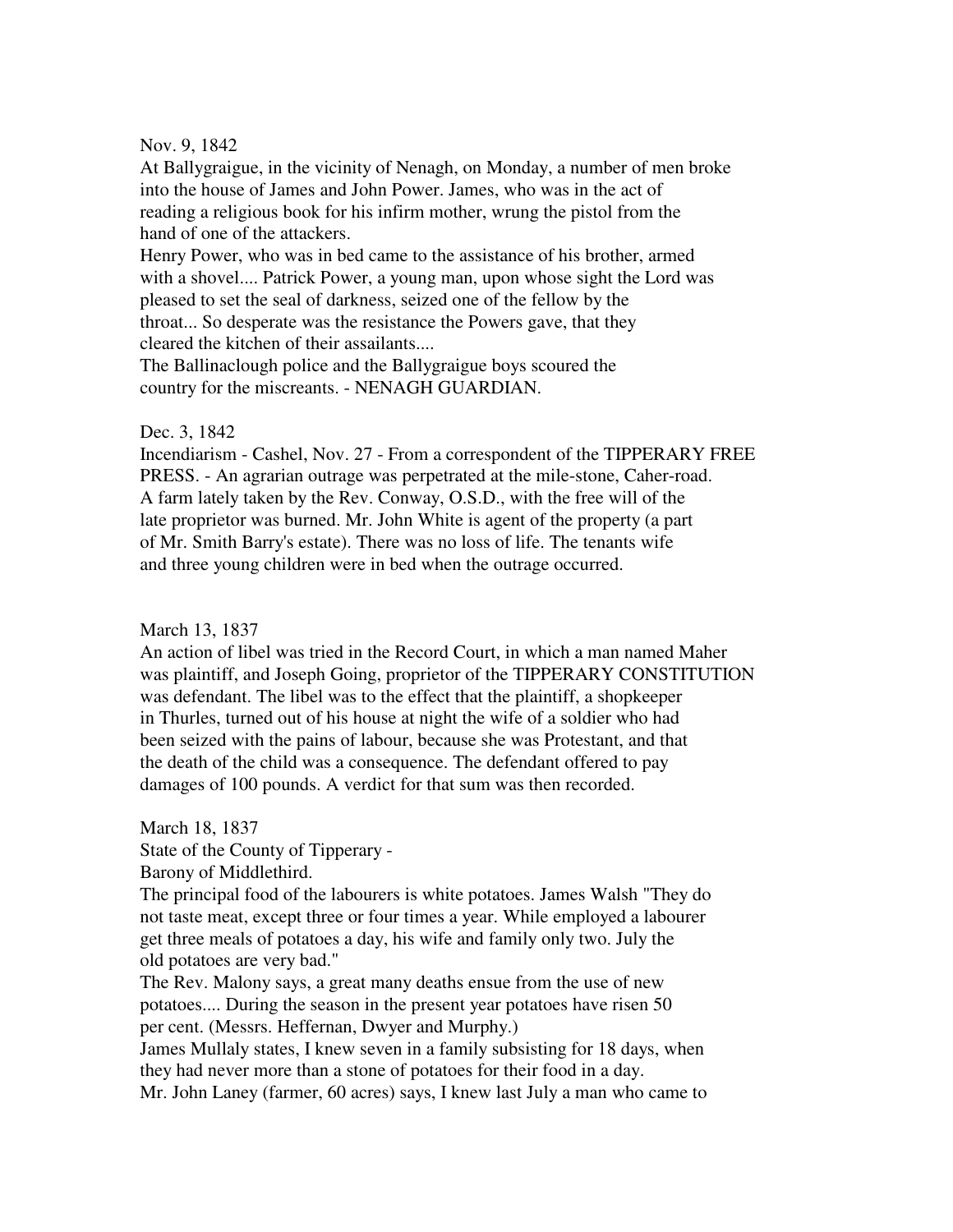my door with five children, my wife gave him some potatoes, which he divided among his children. He then fainted from want and starvation. The last season of great scarcity in this barony was 1826-27. A subscription was made amongst the farmers and landlords to buy oatmeal. The greater landlords, being absent, nothing was given by them.

### March 24, 1837

State of the County of Tipperary -

The ordinary fuel is turf.... cow dung picked up from the field and dried is also used. The Rev. Mr. Ryan P.P. states in the village of Newin, he knew 30 or 40 families who possessed land from 20 to 30 acres, who for three or four months had nothing to burn but straw, the poorer people in the same place had no fuel but cow dung.

### March 30, 1837

Assize Intelligence - County of Tipperary

William Flannery found guilty of the murder of Jeremiah Keogh, at Kilbrue near Borrisoleigh on the 17th of May last. Denis Sweeney, found guilty of the murder of Cornelius Murphy, at Granstown on the 17th of June last, and Patrick Keane, for shooting at Mr. Thomas Purvis with intent to murder him at Prospect, near Nenagh on the 20th of February. Keane stated "I am quite innocent, thanks be to God." After being sentence to death Dennis Sweeney requested "....give my body to my poor afflicted mother."

March 26, 1839

Assize Intelligence - Nenagh, Thursday.

John Hogan was indicted for the abduction of Judith Savage. with intent to marry or defile her - Guilty but recommended to mercy.

Murder of Mr. Byrne - An application was made on behalf of Feehily, charged with the murder to have counsel assigned. Application granted, trial postponed.

Manslaughter - Joseph M'Creedy a police constable, was indicted for the manslaughter of Timothy Leonard. Acquitted.

### March 11, 1843

Michael Walsh, collector of poor rates in the union of Tipperary, distrained and impounded for poor rates two cows, the property of Molony at Roseboro. On the day of the sale, the cows were driven through the streets of Tipperary, placarded "To be canted for poor rates." but when put up by Mr. Lamphier, the auctioneer, no bidder could be had though there were 4,000 or 5,000 persons present. Molony drove home his cows in triumph. **TRACY** 

TRACY, Richard. In the spring of 1918, Richard Tracy was apprehended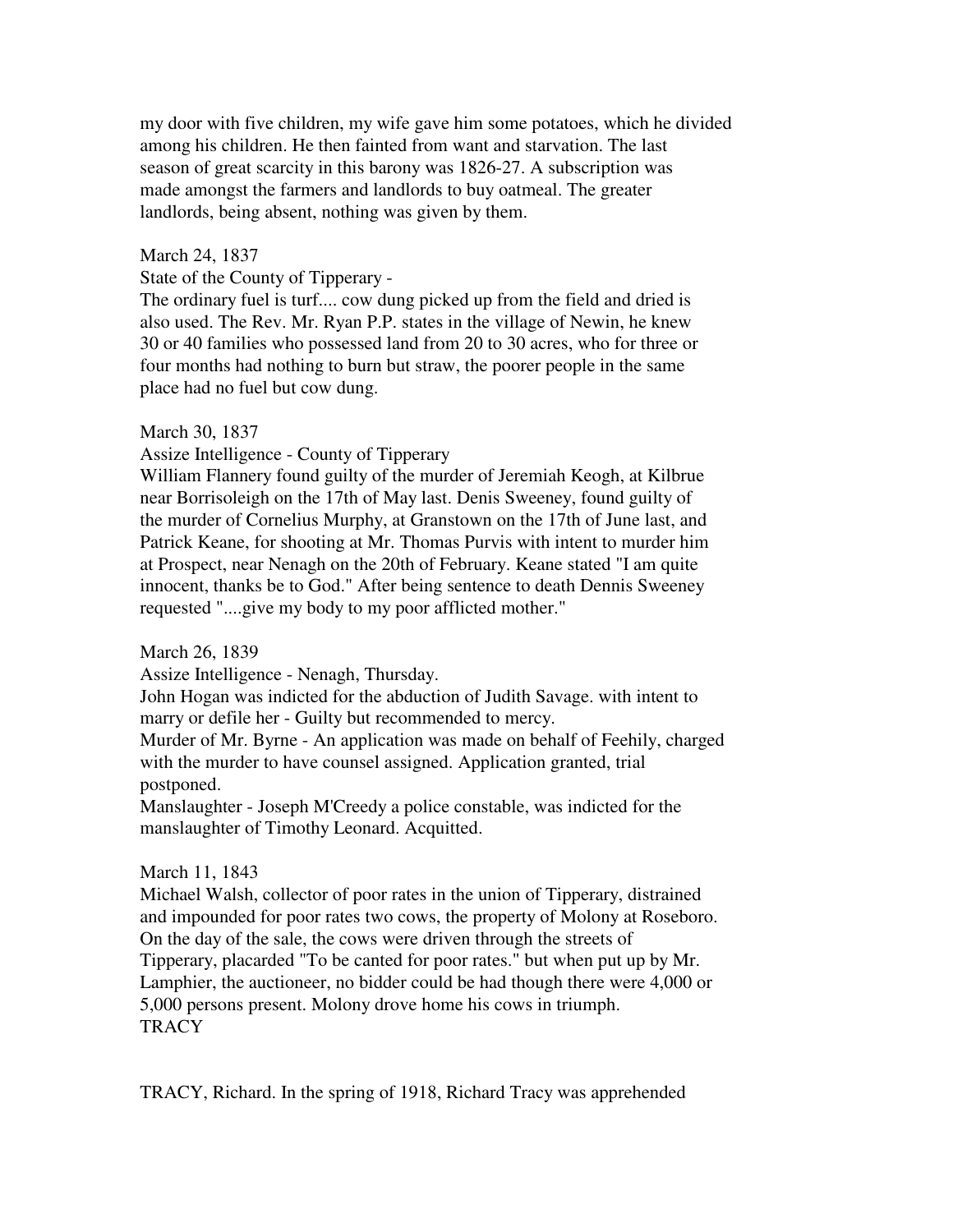for delivering the Sinn Féin proclamation from Brownes' Steps, following Mass in Knockavilla. He supported Sinn Féin from the onset and, in 1912, had a visit to his house from Seán MacDiarmada, National Organiser. Richard was married and had young children when he was sent to prison in Belfast. One of his fellow inmates was Francis Philips of Cashel. Richard was avidly involved in Conradh na Gaelige.

TRACEY, William. Reg: No. 6918. Rank: Private -- 2nd Leinster Regiment. Killed in action France, 20th October 1914. Born: Templemore, Co. Tipperary.

TREACY, E. No. 6354185. Queen's Own Royal West Kent Regiment. He died on the 19th November 1947, aged 27. He was the son of James and Agnes Treacy of Conakenny, Co. Tipperary. He is buried in Grave. No. 33A/d/6 in Brookwood Military Cemetery, Surrey, England.

TREACY, Seán. Republican soldier. Born: Soloheadbeg, Co. Tipperary, 14th February 1895. He was the son of Denis and Bridget Treacy. Seán's father died when he was three. His mother moved to Lackenacreena, Hollyford and he was brought up in his uncle Jim Allis' house. He attended Hollyford National School. At an early age, he became interested in guns and became quite adept at using a small calibre rifle. Aged 11, he returned to Soloheadbeg and continued his education in the C.B.S. in Tipperary town.

He entered the Gaelic League and became president of the Tipperary Town Branch. Aged 16, he joined the Irish Republican Brotherhood. He was a close companion of Dan Breen and they joined the Irish Volunteers in 1913. By 1914, he had become leader of the 4th Battalion of the Third Tipperary Brigade. Following the Easter Rising of 1916, he had a leading part to play in the reconstruction of Sinn Féin and the Volunteers. He was jailed from August to November 1917 for his involvement in the Volunteer movement. He began his sentence in Cork Jail, but was later transferred to Mountjoy where he studied both the Irish language and the manufacture of explosives. He then went on hunger strike with other republican prisoners in an effort to obtain political prisoner status. The British conceded and soon after he was moved to Dundalk prison and released on 16th November 1917.

After his release, he set about organising the Volunteers once more but after a couple of months he was re-arrested and imprisoned from February to June 1918. He became Brigade vice-commandment of the Third Tipperary Brigade in October 1918 and was present at the ambush at Soloheadbeg on 21st January 1919.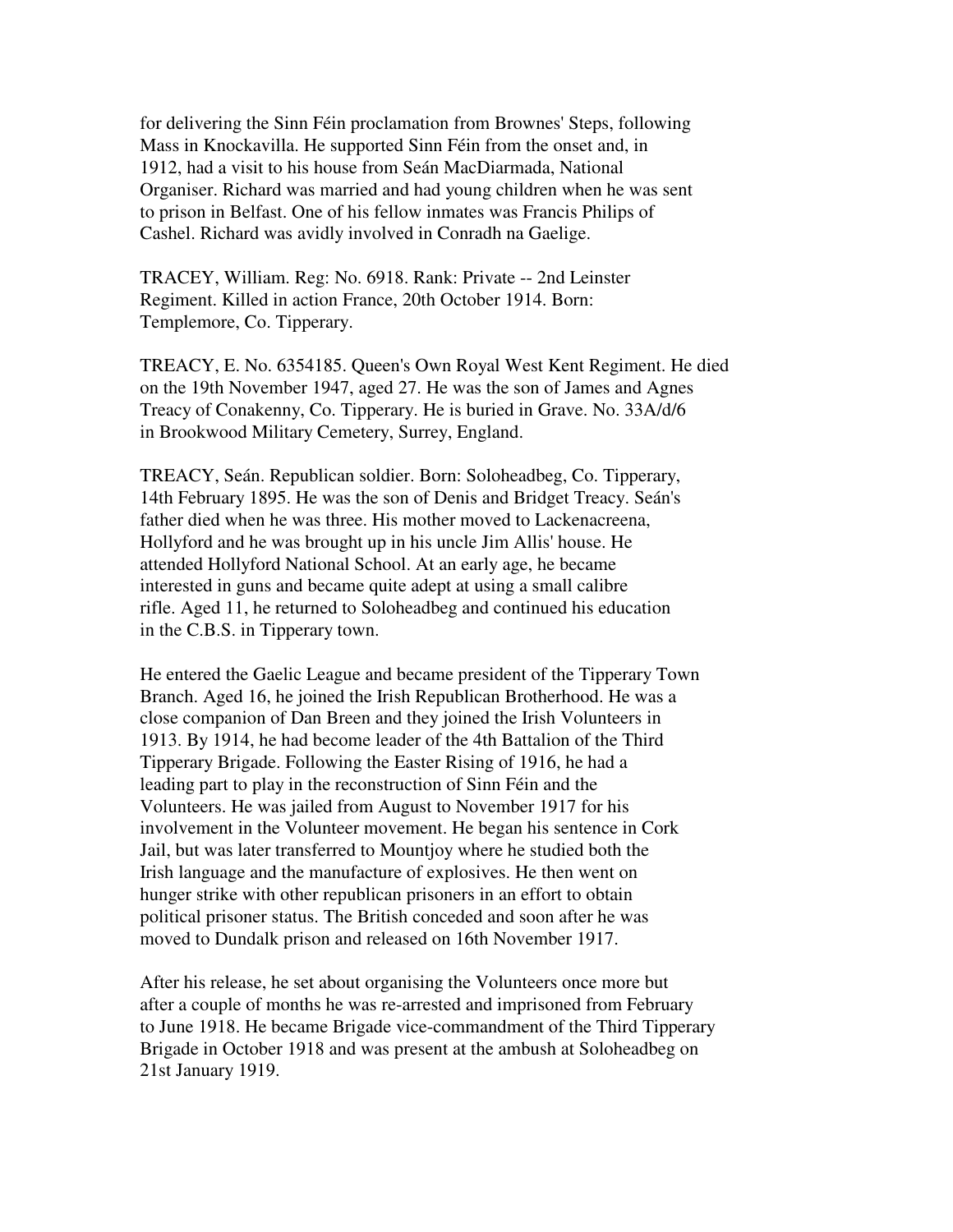A consignment of gelignite was seized from a small party of escorts, on their way to the quarry there and two R.I.C. men were shot dead in the process. this began the War of Independence. He was now considered to be a murderer in the eys of the British and a  $\pounds1,000$  reward was put on his head and that of his good friend Dan Breen. The two stayed on the run with for most of the War of Independence. Seán Hogan and Séamus robinson were also on the run and collectively they were know as the 'Big Four'.

Seán Treacy was shot in the throat at the rescue of Seán Hogan at Knocklong on 13th May 1919 and as a result he remained under cover for a while. He worked with Michael Collins and the Squad in Dublin and was involved in the effort to kill Lord French the Viceroy, at Ashtown on 19th December 1919. In 1920, he returned to Tipperry to co-ordinate attacks on R.I.C. barracks in an effort to gather arms and ammunition. Seán was part of the raids on Hollyford Barracks from the 10th to 11th May, Drangan Barrack on 3rd June, and Rear cross Barrack on 11th July.

He moved back to Dublin in September 1920 and for a time stayed in the house of Professor Carolan in Drumcondra, along with Dan Breen and other Volunteers. During their stay the British Military raided the house and fierce gun battle ensued. Treacy and his men made their escape through an upstairs window, but were badly injured in the process.

The search was intensified for Seán and his comrades. The British finally caught up with him on 14th October. The shootout took place on Talbot St., Dublin and Treacy was alone. Seán had two revolvers and hit five of his attackers, killing two, Lieutenant Price and Sergeant Price, old enemies of his, and injuring another three. He came under heavy fire and was fatally wounded. He died on Talbot St. His body was returned to Tipperary, where requiem mass was said in Soloheadbeg. He is buried in Kilfeacle Cemetery. The Third Tipperary Brigade was out in full strength for the funeral and a guard of honour was made up from all the battalion officers. Seán Treacy died aged 25, and was one of the bravest and most daring patriots to come from Ireland. On 22nd January 1950, Seán T. ÓCeallaigh, Presiden of Ireland, unveiled a monument in memory of the men involved in the Sologheadbeg ambush, namely Robinson, Treacy, Breen, Hogan, Crowe, McCormack, O'Dwyer and Ryan. The latter two were cycle scouts. A Committee of the Tipperary Old I.R.A. erected this memorial on the roadside facing the Catholic Church at Sologhead Cross. This location was also the scene of the Battle of Sulcóid where Brian Ború defeated the Danes.

TREACY, Thomas. Reg: No. 11162. Rank: Private -- Royal Irish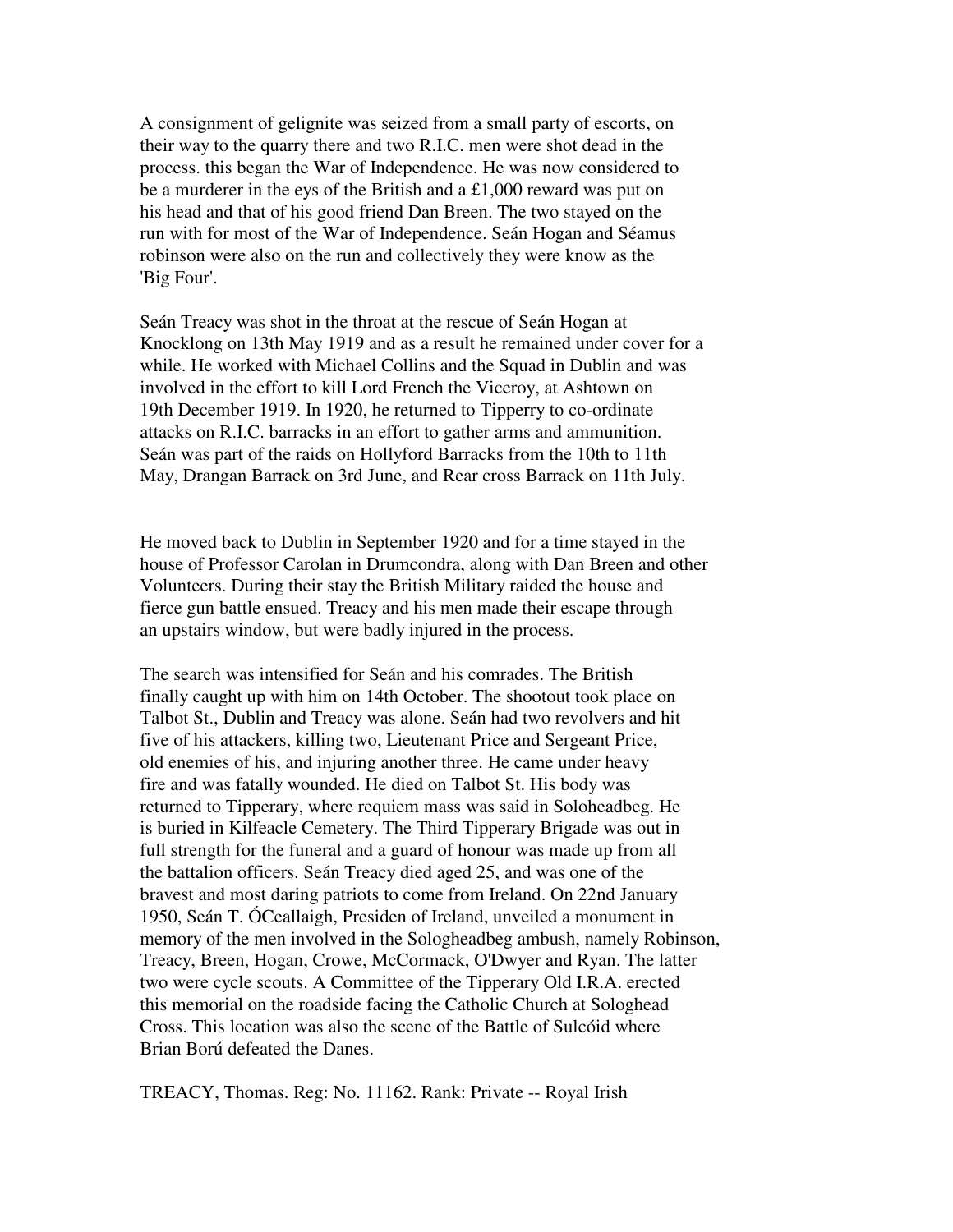Regiment, 3rd Batt. Died of wounds at home, 24th April 1916. Born: Mardike, Killenaule, Co. Tipperary.

New York Times April 18, 1923

Tipperary, April 17 -

Dan Breen, famous irregular leader, was captured today in a dugout in the Glen of Aherlow by troops of the East Limerick command. With Breen were two others, Tim Donovan, commander of a local company of irregulars, and Maurice Walsh, who it is stated was the late Liam Lynch's secretary.

The troops came upon them by surprise. Breen was clad only in a shirt and the others only partly dressed. The surprise was so complete that no resistance was offered, and the three were captured without a shot being fired.

In the dugout were discovered six rifles, two bombs and a quantity of ammunition.

Breen, who was a Commandant General, was one of the leading figures in the IRA during the "war" against the English. The British government offered a 10,000 pound reward for his capture, but despite relentless pursuit by the Crown, he always succeeded in evading arrest. He had several narrow escapes and was wounded on several occasions.

The troops today discovered the dugout through a number of empty cigarette cases on the hillside, giving them a clue. Hearing voices inside, the troops called on the occupants to surrender. Breen came forward and said "It's all right, I'm Dan Breen," adding he would not have been captured alive only that he had wanted to spare the lives of his comrades.

# May 15, 1837

A threatening notice was posted on the house of Mr. Ryan of Carney. It appears the 'Terry Alts' are again stirring.

On the 1st instant, the fair day of Silver Mines, a quiet and inoffensive man from this town named Ryan received a blow from a stone. - TIPPERARY **CONSTITUTION** 

Saturday last, Captain Francis, agent to the Mining Company at Silver Mines, Nenagh, and his family were awakened by stones thrown through the front window of his home. In consequence of the attack, mining operations are suspended. LIMERICK CHRONICLE

June 19, 1837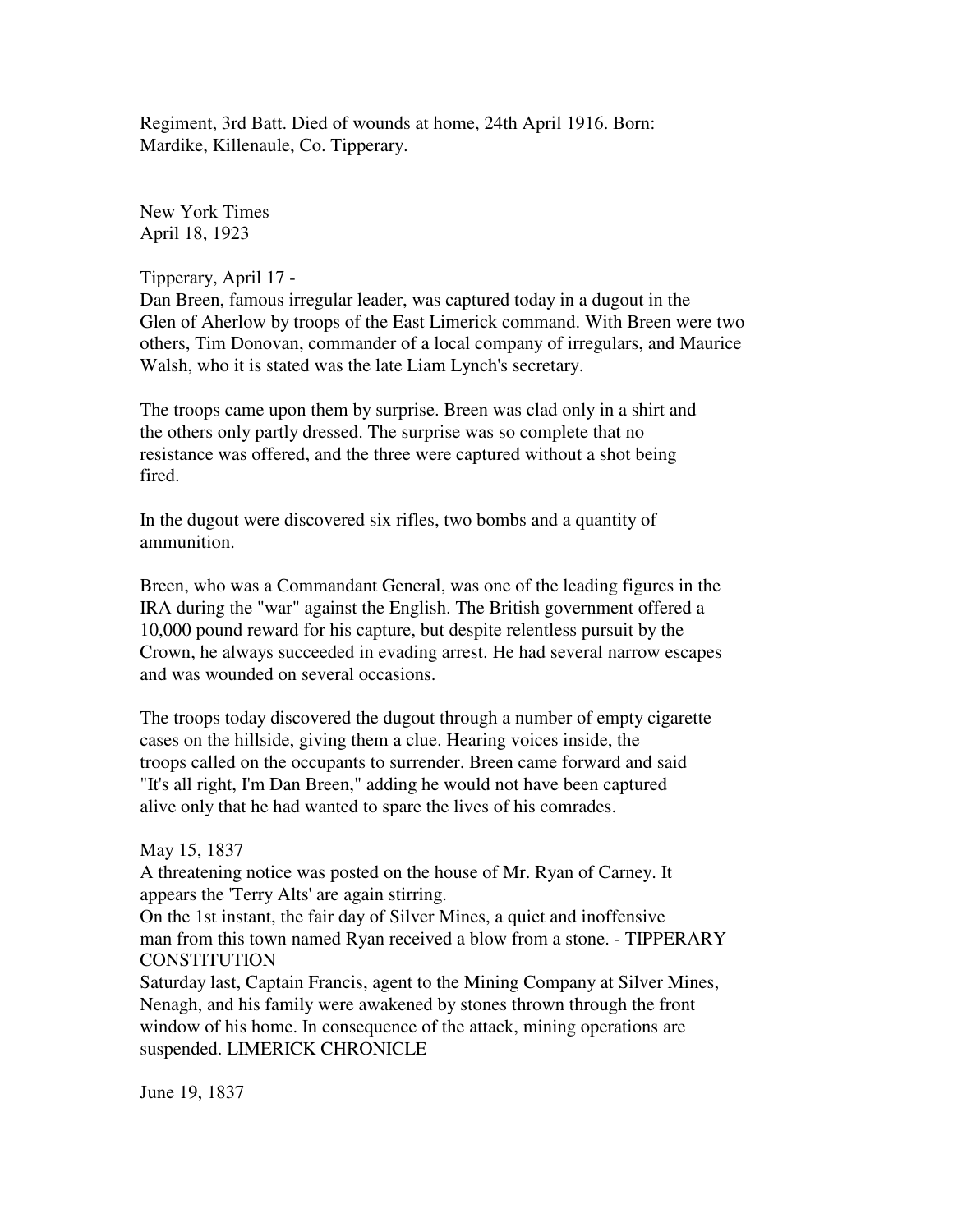On Wednesday, the annual fair at Gacetown(?) was held. Rumour being afloat for many days previous that the Hickies and the Mahers were making preparations to do pitched battle. A strong military force was in attendance. Accordingly we beheld "the old castle yard" occupied by a party of the 19th Regiment from Killenaule under Lieutenant Walsh... The air was darkened by flying stones... TIPPERARY CONSTITUTION.

### Oct. 30, 1837

On the night of the 16th, the house of Ann Moylan of Ballinakill was maliciously thrown down. In this house, a man named Flannery was killed on the way home from the fair of this town on the 9th. There were no less than seven or eight people in the house at the time of the murder, yet no one will prosecute.

About ten days ago the quarrymen, in the neighborhood of Cappawhite and Dundrum (Donaskeigh being distant but two miles fro the latter place) were plundered of a vast quantity of powder. TIPPERARY CONSTITUTION.

#### Dec. 8, 1836

Court of King's Bench - Tithes - Application to admit to bail. The King v. Thomas Maher, John Cantwell, W. Delaney, Malachy Flannery, James Lewis, and John Lewis.

The prisoners were confined in the gaol of Tullamore, and stood charge with homicide which arose out of a riot in Dunkerrin. The prisoners were not directly charged with homicide, but merely that they were amongst a large body of persons at the time it occurred. Mr. O'Connell proceeded to read the information of constable Deady taken before Messrs. Charles Minchin and Guy Atkinson magistrates of King's County at Shinrone, on 2nd of Nov. 1836. Deady proceeded by order of the Very Rev. Dean Hawkins, to escort Philip Ryan to the lands of Rathnabeg to meet the sheriff of the county of Tipperary for the purpose of executing writs of rebellion in that neighborhood. Upon arriving at the entrance gate of Mr. Westropp Smith, saw a large mob collecting, he proposed to Mr. Ryan that they retreat. The party moved on toward the Templemore road. Stones were repeatedly thrown at them whilst retreating. Ryan fired at one man who fell. Deady saw Hogan, one of Ryan's assistants struck with stones. He saw Thomas Maher amongst the mob, and heard him shouting "No tithes". Saw William Delany active in collecting the mob.. Saw Malachy Flannery in the crowd.... Met John Cantwell on the turnpike road and saw him join the mob. Saw John and James Lewis in the crowd with stones in their hands... The affidavit of Thomas Lalor Cooke was read stating that an application for bail had been made and refused.

### Dec. 4, 1837

Early on Friday, a large party of ruffians came to the house of Widow Ryan of Ballahurst, near Tipperary and demanded admittance. A shot was fired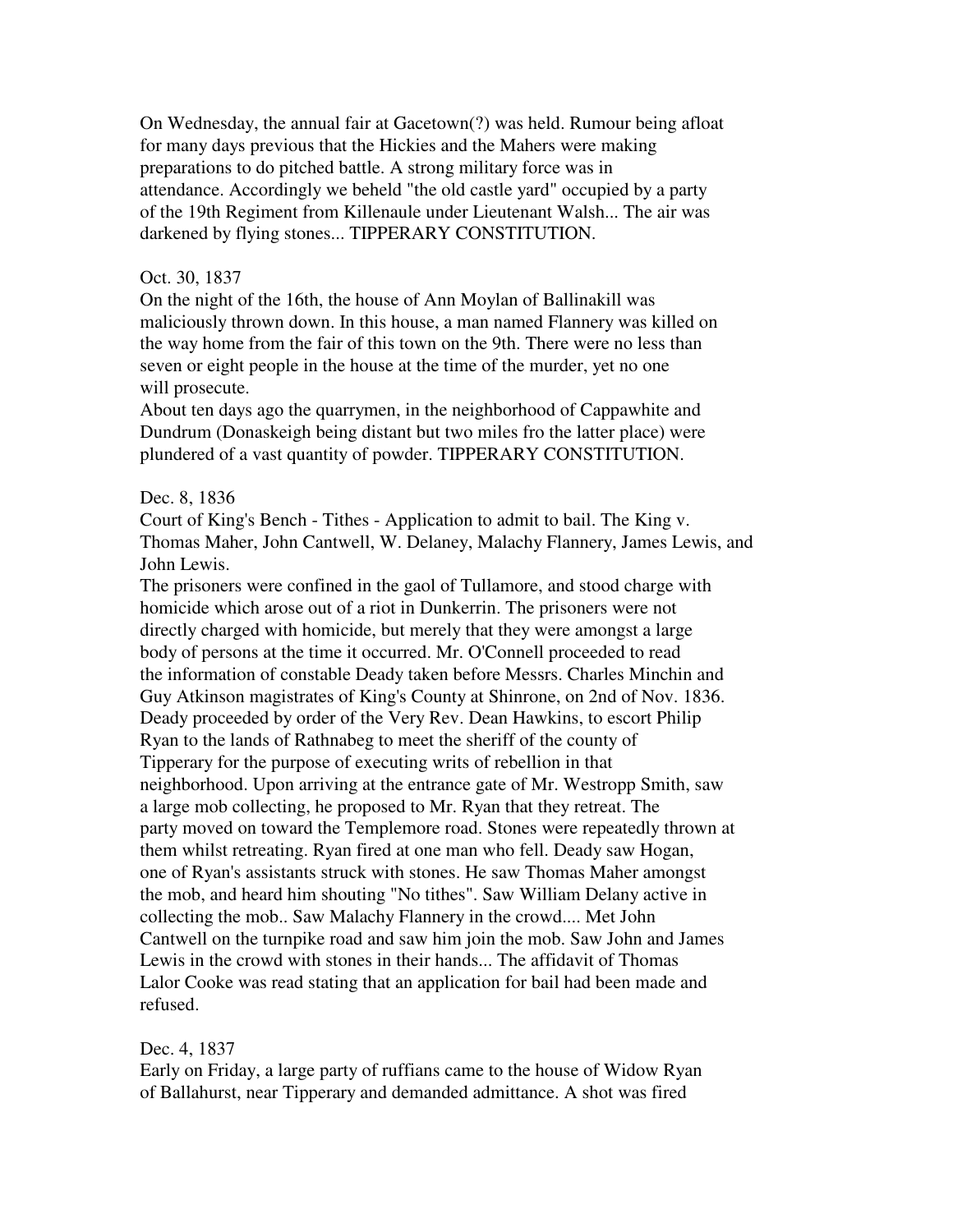through the window and a servant girl was killed. Mrs. Ryan's son is a comfortable and respectable farmer, and this outrage was committed because he

had the temerity to bid on a farm, the property of James Scully, Esq. of Kilfeacle. CLONMEL ADVERTISER.

On Friday, Mr. Michael Reynolds of Callan, bailiff to Hatton Flood of Carrick, proceeded to the lands of Curraheen adjacent to the slate quarries to distrain for rent due to Mr. Flood. They seized some cattle belonging to farmers Delany and Walsh, which were soon after rescued by five men armed with sticks and stones. Upon Reynolds returning to Carrick he was knocked down with stones and received several cuts, none of them dangerous. He informed the Carrick police who then repaired to Curraheen and arrested James Delany, a brother-in-law of Walsh.

On Monday, armed men went to the lands of Ballylynch about a mile from Carrick, where the property of Michael Harney was under seizure for rent due to the Earl of Clonmel and took away every particle of property that had been seized. CLONMEL ADVERTISER

BREEN, Dan. Republican. Born: Grange, near Donohill, Co. Tipperary, 11th August 1894. He was the son of Daniel and Honora Breen, but lost his father when he was six. Dan Breen was raised in a very anti-British pro-republican atmosphere. After finishing school he laboured as a plasterer for a short time and following this, worked on the Great Southern Railway. He joined the "Irish Volunteers" in 1914 and was a good companion of Seán Treacy's. Both Breen and Treacy kept a fairly low profile during the 1916 Rising, but both were instrumental in reorganising the Volunteers in its aftermath. The Third Tipperary Brigade was formed in the Spring of 1918 and Dan was elected commandant. Soon after, the conscription crisis began and the ever increasing Volunteer Force stepped up its raids for arms.

Breen was on the run for most of the crisis and Seamus Robinson took charge for the brigade. Breen had many encounters with the R.I.C. over the years. On the 21st January 1919 he was involved in the ambush, at Soloheadbeg of a police convoy bringing explosives to a quarry on the first day of the Dáil. Two policemen were skilled in the incident. This was the first clash with the British since 1916 and the start of the War of Independence. Breen had a £1,000 reward on his head. He rapidly progressed to become leader of the I.R.A. In 1919 he rescued his companion Seán Hogan at gunpoint from a heavily guarded train at Knocklong station. The rescue party comprised eight men including Treacy and Robinson. Although the rescue was a success, Dan was badly injured in the arm and in one lung.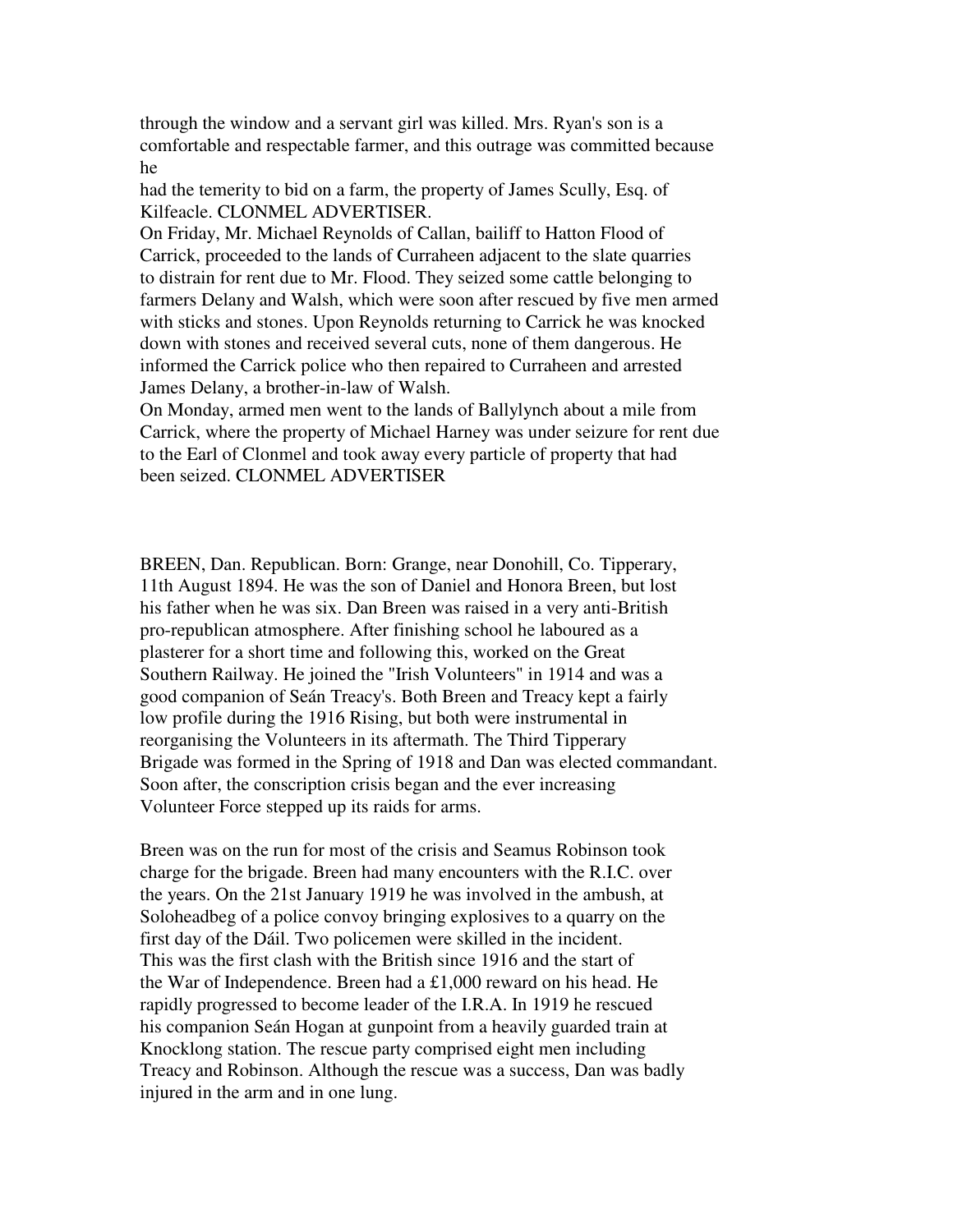He was given last rites, but made an amazing recovery. He then moved to Dublin and became a member of Michael Collin's 'squad'. He was involved in the unsuccessful attempt to assassinate Lord French in Ashtown. He was shot in the leg in the fierce gun battle. At Professor Carolan's, Seán Treacy and Breen were ambushed in a house in Drumcondra, Dublin. They shot their way out through a strong British defence, though Breen was badly injured. Following the signing of the Treaty he spent a short time in England and the USA, but returned to Ireland just before the start of the Civil War. Naturally enough he sided with the anti-Treaty faction and was given command of over 150 men. Later in the war while resting in a dugout he was captured by free state troops and arrested. He was tried and imprisoned for the first time in his life and remained incarcerated for the rest of the conflict. He was elected T.D. for Tipperary while in prison in 1923 and the first anti-Treaty representative to take a seat in January 1927. Dan was the first republican to take the Oath of Allegiance as a member of Clann Éireann. He introduced a motion to have the Oath done away with but it was out-voted 47-17. He was beaten in the General Election in June 1927 and travelled to the USA for a few years.

He returned to Ireland following a request by Liam Lynch and represented South Tipperary as a representative for Fianna Fáil in the Dáil from 1932-1965. He brought out a description of his guerilla days in Dublin and Munster from 1913-23 entitled "My fight for Irish Freedom" (1924). Dan married Brigid Malone of Dublin though a church ceremony was not possible in the then Martial Law conditions of South Tipperary. They married on the 12th June 1921 at Purcell's 'Glenagat House', New Inn, a few miles from Brigade headquarters. Brigid's sister Áine was bridesmaid and Seán Hogan was best man. Dan spent some time in the St. John of God Nursing Home, Kilcroney, Co. Wicklow. He died on 27th December 1969 in Dublin and is buried in Donohill cemetery with his wife Brigid.

BREEN, Denis. Reg: No. 479. Rank: Sergeant -- Royal Garrison Artillery. Died of wounds France, 14th August 1917. Born: Co. Tipperary.

BREEN, Lar. member of the Donohill Volunteers. He was the brother of Dan Breen. Lar was sent to work in the quarry at Soloheadbeg to gather intelligence for the Republican forces in order for them to plan their ambush there.

BREEN, Martin "Sparky". O.C. No. 1 Flying Column I.R.A. Tipperary Town. On the day he died, Breen and his two comrades were spotted near his home by Free State soldiers. When commanded to halt, the three I.R.A. men attempted to escape and were fired upon. They took cover and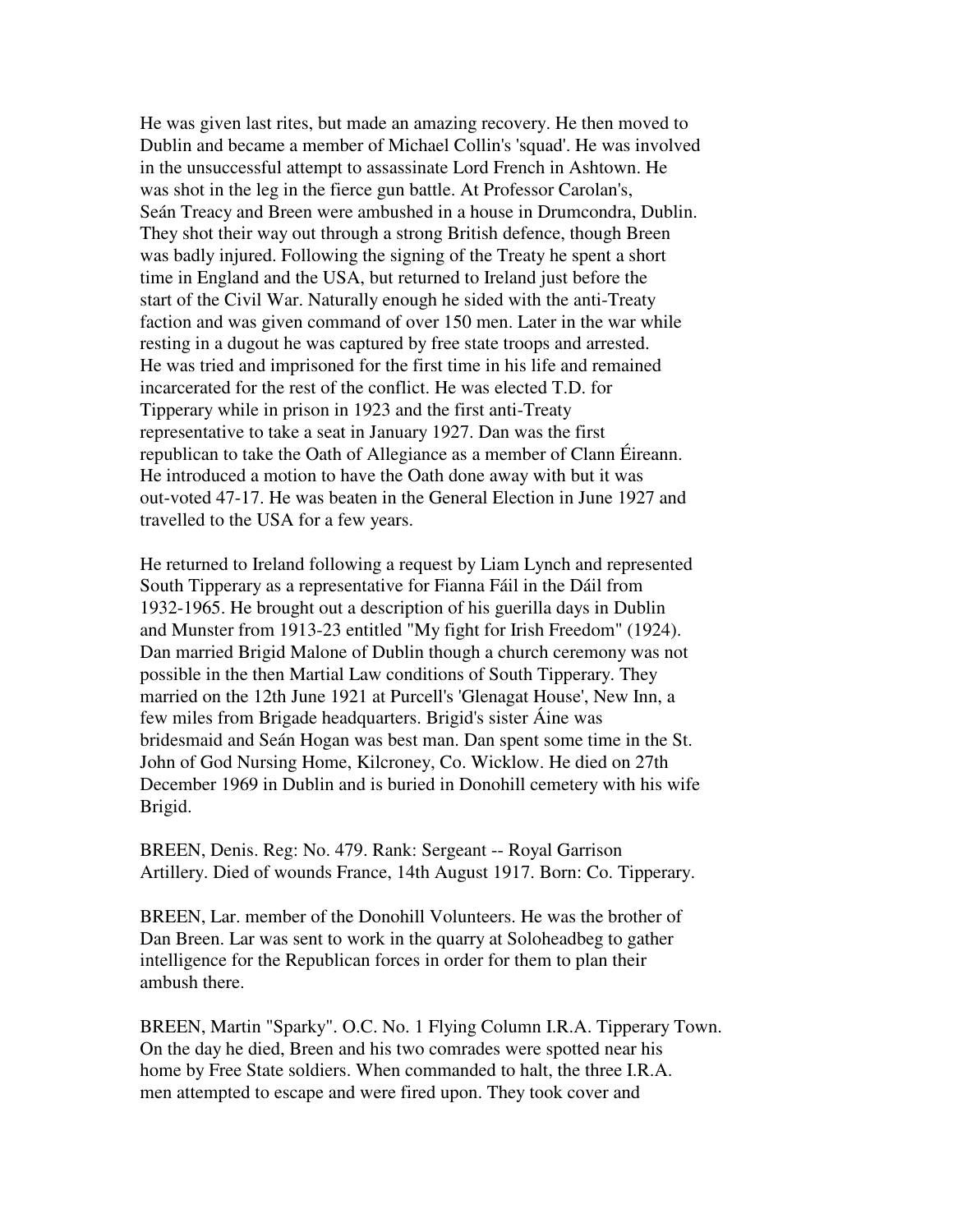returned fire. It was a short gun battle. After two minutes, Breen's parabellum jammed. He was shot in the head and died instantly. Sparky Breen died on 10 January 1923 aged 26. He is buried in St. Michael's Cemetery, Tipperary, Republican Plot.

### Oct. 6 1848

The Late Rebellion

Clonmel - Tuesday.

Since the commencement of the commission, the number of prisoners committed to gaol for trial has considerably increased by the capture of several of the fellows connected with the recent outbreak and the attack on the police barrack of Glen Bower, the Slate Quarries and Portlaw. Committed by the magistrates, H. W. Briscoe, and R. D. Coulson R. M. of Carrick-on-Suir. The following is a correct list of the committals since the 20th of September; among them is the editor of the Waterford Chronicle, and two ladies charged with having arms, powder, shot, and a quantity of bullets in their possession in a proclaimed district, and with aiding John O'Mahony the rebel leader, to effect his escape. One of the ladies had a quantity of shot and bullets in her bonnet when arrested. It is likely that some of these cases will be disposed of at the present commission: - James Neill, Patrick Walsh, John Moore, Edmond Landergan, John Hayes, William Rochford, James Landergan, Richard Daniel, Timothy Connell, William Crotty, Michael Comerford, James Sheedy, charged with burning the police barracks at the Slate Quarries and being in arms against the Queen's authority. Thomas Bourke and John Shea attacking the police barracks at Glen Bower, and shooting at the police. Edmond Egan and Patrick Cunningham, high treason. John Killilea, concerned in treasonable practices. Ellen Mary Power, having gunpowder & ., in a proclaimed district; and also for harboring John O'Mahony, charged with treason. Eugene M'Carthy, aiding Smith O'Brien in an insurrectionary movement. Thomas Hennessy, Pierce Power, and Denis M'Carthy, concerned in treasonable practices. Jane O'Ryan, bailed to appear at the Special Commission, ammunition & ., found in her house.

#### Bothán Scór: Cashel, Co. Tipperary

The Bothán Scór is a peasant cottage. Known locally as "Hanley's Cottage", it has a history traceable to 1623. Located on the Clonmel Road, on the outskirts of Cashel, it was one of 10 peasant cottages on the estate of the then landlord, Lawler. Four of the cottages were made of stone, and the rest of mud and wattles. The stone cottages were more expensive to rent. One cottage was windowless, as no Window Tax was collected for it. It is thought that at one time the Bothán Scór was used as a school, and was exempt from window tax after 1625. Among the families recorded as living in the Bothán Scór (records are incomplete) are:- O'Maoladh (O'Malley) 1623, O'Duibhir (O'Dwyer) 1647, O'Riain (Ryan) 1684, O'Duibhir (O'Dwyer) 1714, Hanleys and descendants 1717, Albert Carrie 1972, Chez Hans 1975, Michael Gleason 1976 and Christy Hewitt 1978. Two of the cottages were "pool-side" cottages, one of which was the Bothán Scór. The Ducking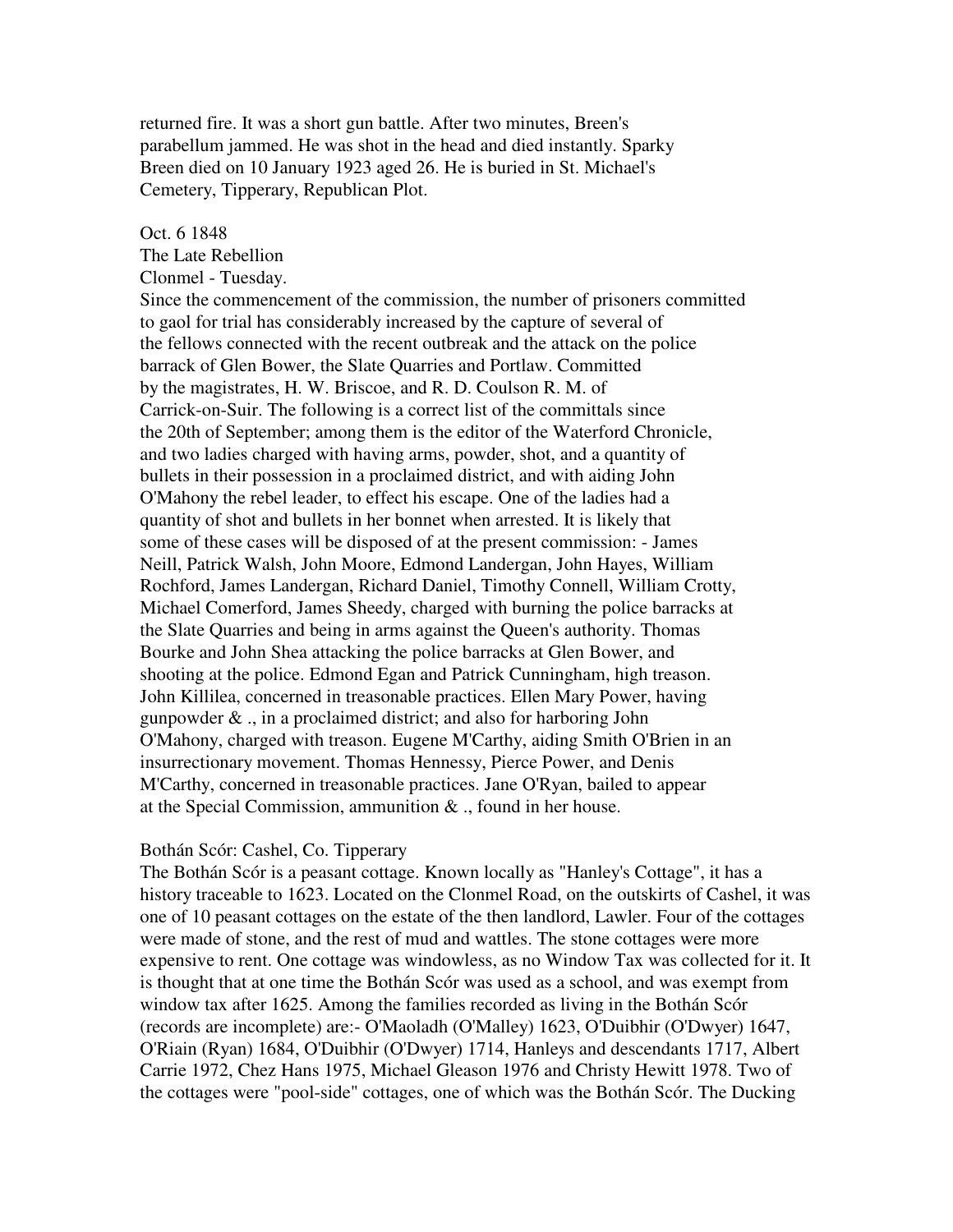Pool, which is across the road opposite the Bothán Scór, was used to publically "duck" ladies engaging in "unsociable behaviour" as a means of punishment. The Cottage and the Ducking Pool were restored in the 1980s by the Cashel Heritage Society Dec 12, 1846

Barony of Slievardagh

The address of Colonel Douglas, inspector of the relief committee to the farmers:

"... I was in Cashel yesterday, and there the poorhouse built to contain 700 inmates, had in it 850, and to get to the door I had to force my way through 500 persons half famished, waiting for the miserable pittance doled out to them by the Poor Law union. Oh! It was a heartrending sight... To you farmers I now speak, 'tis in your power to amend this state of things; take the men off the public works, lend a hand to relieve the distress which now prevails..." TIPPERARY FREE PRESS

Dec. 26, 1846

On Saturday last, six sheep the property of Mr. Osborne were killed at Newtown. Mr. Osborne, next day, went to the chapel at Gammonsfield to acquaint the priest of what had occurred. The priest addressed the people from the altar and denounced the perpetrators... The very day before his sheep were stolen, Mr. Osborne had six of them culled and killed for the use of the poor in Kilsheelan.

A man named Thomas Hickey was committed to our gaol yesterday, charged with appearing in arms and firing at Thomas Lahy and Mary Lahy at Pallasdonohal, in this county on the 14th.

On Thursday, as John Sheppard was retuning from Fethard to his house near Cashel, he was waylaid and robbed.

On the 14th, a party of armed men entered the house of John Maher of Frehans near Caher, and robbed him of a gun and powder flask and took a half guinea from his wife.

On Friday last, two loads of Indian meal, the property of the relief committee of Dundrum were forcibly carried off.

On Saturday, a farmer named Doyle, who had just returned from America was robbed of 170 pounds. TIPPERARY CONSTITUTION

Dec. 28 1846

An attack was made on Paul Molloy of Rockvalley, one of the pay clerks under the Board of Works on Wed., as he was proceeding from Traverston, the residence of his brother-in-law, Mr. Caleb Going. He was robbed of 50 pounds in silver.

# Jan. 7 1847

On Sunday last, Captain Battley's (paymaster of the 8th Hussars) house near Caher was attacked. Guns, pistols and money were taken. The fellows were pursued by Inspector Brew to the neighborhood of Clogheen, where they were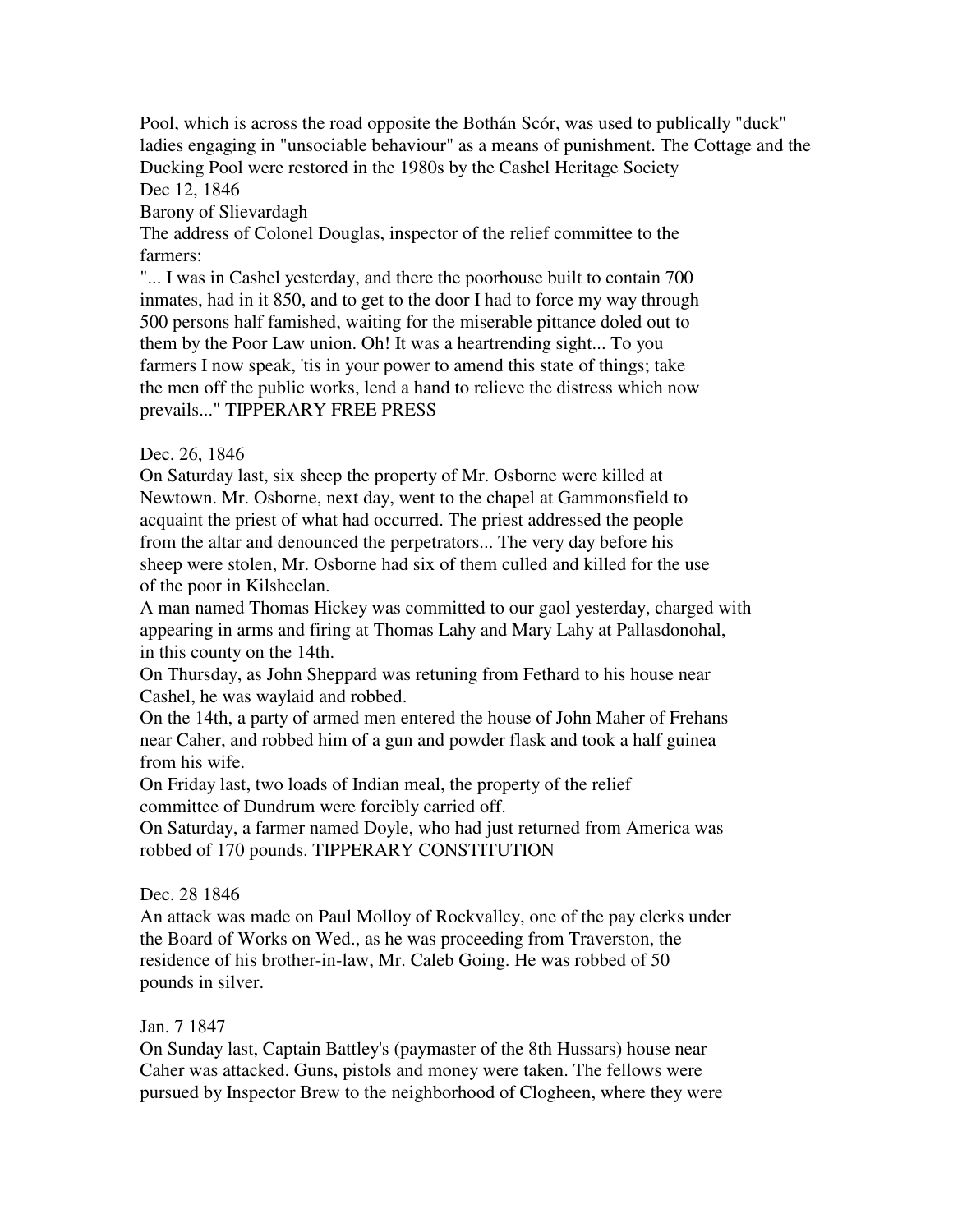lost sight of. Houses are attacked everyday, provision-carts plundered, cattle and sheep taken, society in fact is totally disorganized. Every ruffian in the country has arms.

# Jan 12, 1847

Thomas Mulcahy was murdered on Tuesday at Kilcoran near Cahir. Mulcahy had a reputation as a usurer and was on his way from the sessions of Cashel where he had obtained several decrees against parties indebted to him. Mr. W. Ryan, justice of the peace, assisted by Major Shaw, held an inquest on the body. Sub-inspector Drew was in attendance.

A letter from Tipperary states that the distress there has reached such a height that the measure of relief expected from Parliament will come too late. It is sometimes impossible to get bread for money. Food reserves are fast disappearing...

### Jan. 18, 1847

William Dwyer, the process-server who was fired at and wounded a few days ago near the town of Templemore has died.

# Jan 21, 1847

State of Tipperary -

"North Riding - Several hundreds of starving creatures have been refused admittance into the poor house, being completely filled..." "South Riding - About 150 sheep have been carried off from Slievenamon; all provisions carts are plundered... no sheep or cattle can be left in the field... the poorhouses are filled to suffocation, the turnips are exhausted... the mass of destitution is overwhelming." EVENING MAIL An outrage upon a helpless family residing at Jamestown near Mullinahone occurred on Sunday. Armed men demanded admittance to the house of Michael Mullally at Jamestown. There were in the house at that time, James Mullally, 80 years of age, and his nephew Michael, a cripple 60 years of age and two women named Mary and Ally Mullally. The inhabitant were beaten. All the ruffians came away with was 1s. 2d., a pitchfork, pipe, razor and two blackthorn sticks.

# Feb. 8 1847

On Wednesday, a steward on the public works named William Kennedy whilst proceeding to Ballyannee, within two miles of Nenagh was attacked. He ran to the police station at Puckawn and gave the alarm. On Friday the following notice was circulated.

"... Notice is hereby given that the relief works in the parishes of Monsea, Dromineer, Killodiernan, Cloghprior and Knigh are suspended in consequence of the attack upon the overseer of the Ballyanne-road" - Charles Steuart Miller, Lieut., Royal Engineers. NENAGH GUARDIAN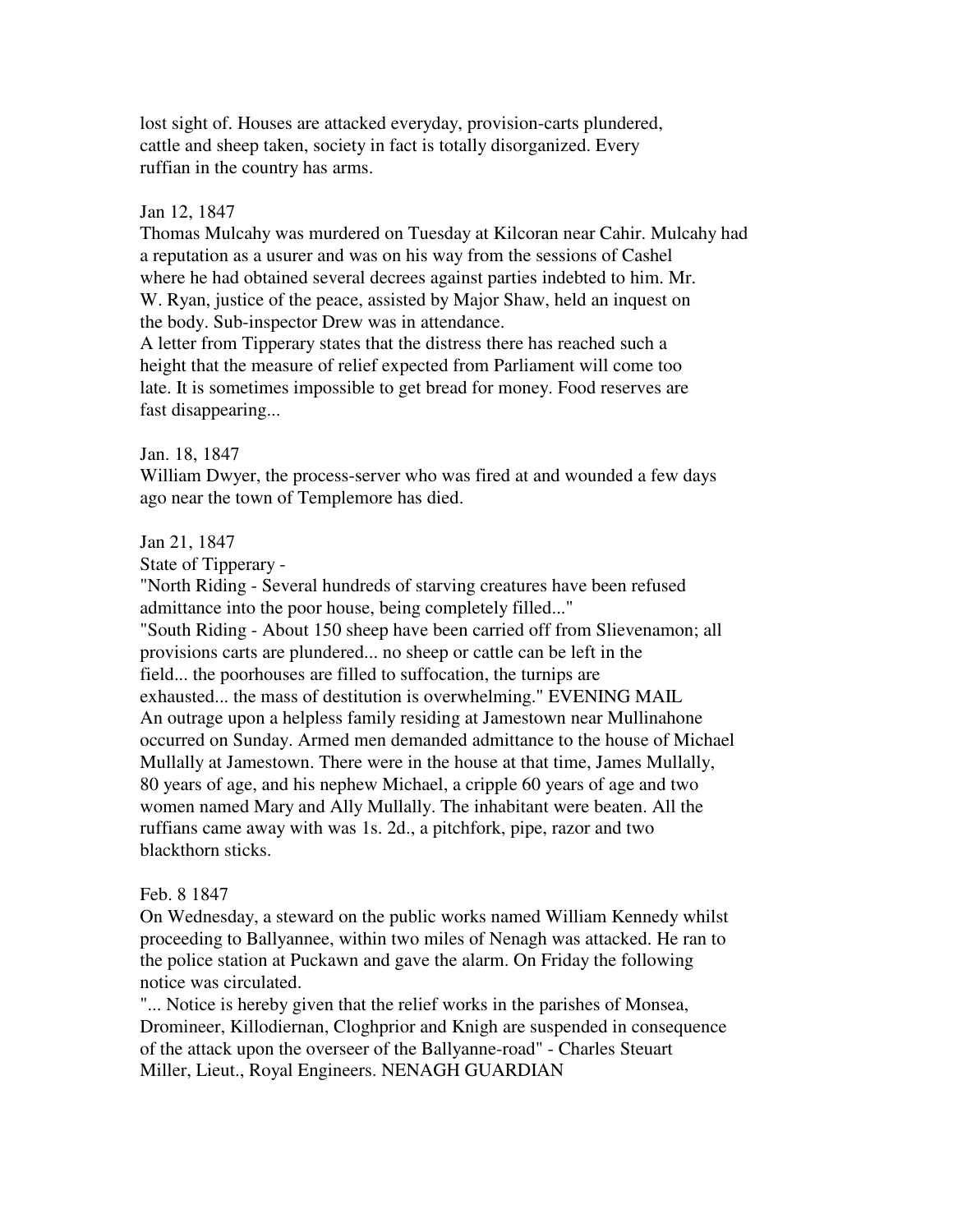# Feb. 12, 1847

On Saturday, an attempt was made on the life of a man named M'Murragh, a miller in the employment of Malachi Ryan, at Islandbawn Mills, within a mile of Nenagh. M'Murragh was leaving his house with his son, a boy of very tender years when he was hit with duck shot. They were attended to by Dr. Kitson and are out of danger. TIPPERARY VINDICATOR

# Feb 26, 1844

From the NENAGH VINDICATOR -

On Saturday last, seven men entered the house of Mullampy near this town, for the purpose of forcibly carrying away a young woman named Margaret Ryan, his sister-in-law... They extinguished the lights and attacked the family consisting of Mullampy, the girl's father, an old man of 70 years, a servant and the girl herself.... They seized the girl who clung to a bed post and dragged her away... It appears that a young man named John Ryan, living at the old turnpike in this town, got some intimation of what was going on.. Ryan and another attacked the ruffians and put them to flight. They then conveyed the girl back to her house...

# March 25, 1844

Melancholy death - A letter dated Nenagh Wednesday says, "Intelligence arrived this morning that the lady of Mr. Tuthill of Rapla, and the sister of Judge Jackson, was found outside the house quite dead. She had fallen out of an upper window of her husband's residence, situated about two miles from Nenagh."

April 8, 1844 Tipperary (North Riding) Assizes. Thursday, April 4. Right Honorable Judge Ball entered the court at 1 o'clock. Mr. James Carmichael, Clerk of the Crown then called the prisoners to the bar for sentencing as follows: - Joseph Hayes for felonious assault on Elizabeth M'Langhlan (or M'Laughlan) at Cloghjordan. 15 months imprisonment with hard labour. The prisoner thanked his lordship. Philip Cunneen, a wretched looking poor man pleaded guilty to the manslaughter of Mary Hogan, a little girl. Sentence of 12 months hard labour.

Andrew Phelan, for felonious assault on Nicholas Butler. Sentenced to seven years' transportation.

Andrew Tierney and Patrick Harte for having attempted to compel John Quin to leave his place of abode and quit his habitation. Sentenced to seven years' transportation.

David Holland, for attempting to compel Michael Herbert to quit his farm, and for appearing armed. This prisoner was a well looking young man and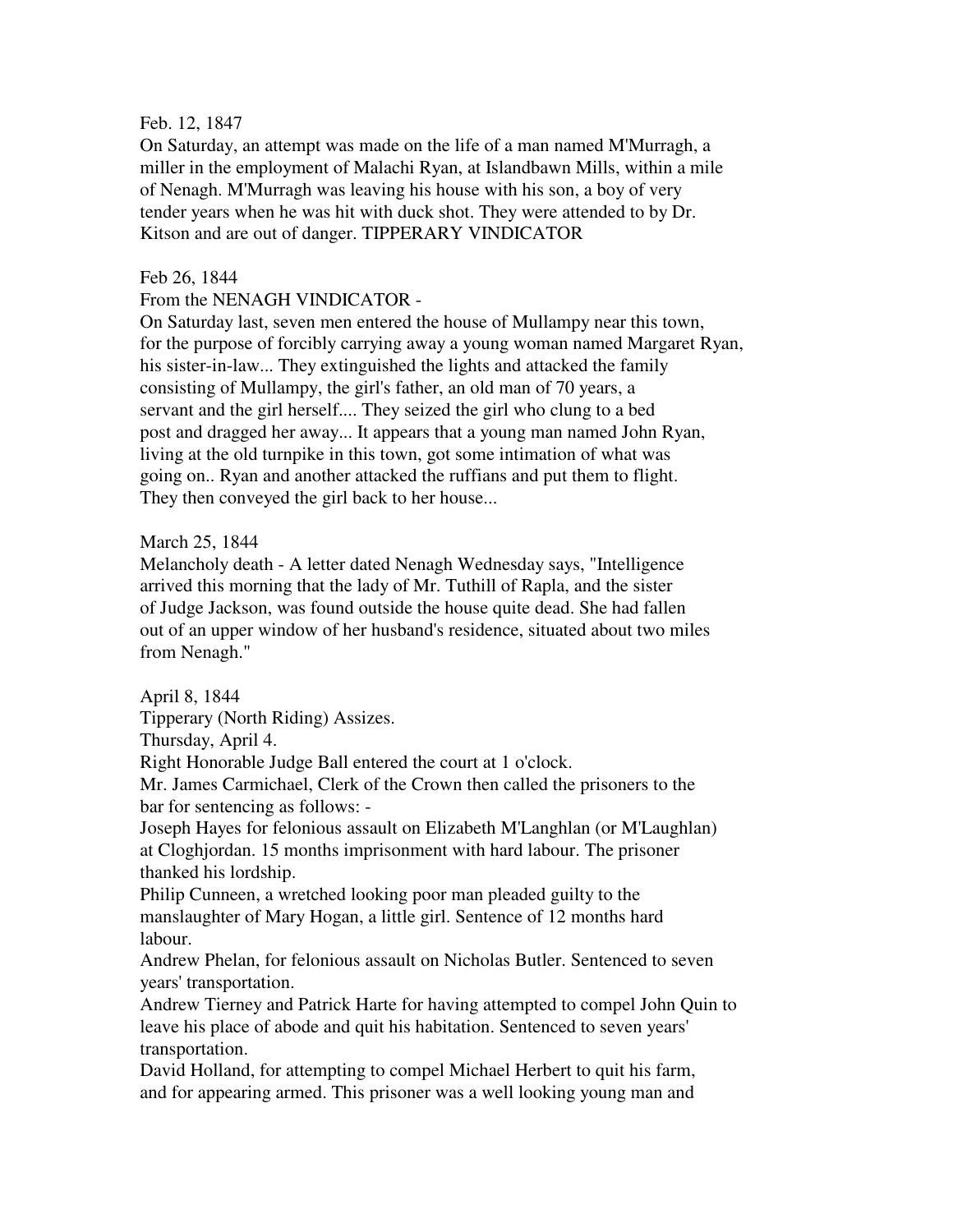seemed somewhat affected by his position. Sentenced to seven years' transportation. Prisoner cried, "Oh, merciful God".

Patrick Gleeson, a respectable looking farmer, for the abduction of Margaret Bryan in Nenagh, Feb. last. Gleeson: "My lord, I have a weak family, a wife a mother and a sister to support. I am not guilty, I gave my word to the Bryans of what was going on when I came to Nenagh. This prisoner appeared to be a person of some station in his rank of life, and of some property. Sentenced to seven years' transportation.

Martin Roughan and William M'Loghlan for felonious assault of Patrick Bryan, and attempting to compel his to give up his farm. As the judge was about to pronounce sentence, the prosecutor, from the gallery, said he forgave them from his heart and hoped his lordship would be lenient as he (the prosecutor) entertained no malice whatsoever. Sentence of seven years' transportation.

John Corkoran, who pleaded guilty of having broken into the house of Mr. Stephen Egan of Templemore, and stolen many articles. Sentenced to 18 months imprisonment and hard labour.

James Egan, Michael Meagher, and William Gleeson for a burglary and felony in the house of Daniel Hurley of Portrue. Sentenced to 10 years' transportation.

John Hickey for conspiring to murder Michael Hanley. He is what might be called and ill-favored man... The judge assumed the black cap and passed the awful sentence on the wretched man.

John Wade and Thomas Wade for the murder of Patrick Ryan Morgan. The prisoners appeared weak and ill-able to stand. John the smaller but elder, seemed to labour under great excitement. Thomas did not raise his eyes, but looked as if wholly absorbed in grief... Both were sentenced to death. Nov. 5, 1845

Conditions of the People of Ireland

Roscrea, Tip., Oct. 30

Report of the Land Commission -

".... I saw a respectable-looking man walking about the town guarded by two armed policemen. I enquired the reason of this. I was informed by the authorities that he is a schoolmaster named James, whose house was attacked by men searching for arms. He made some resistance and killed one of the men... if he were not guarded by the police, he would be murdered. A farmer named Sheedy of Ballinakill, near this town, some years ago became tenant of about 10 acres of land under the Court of Chancery, the former tenant Cummins having been ejected for non-payment of rent. Cummins took it into his head that he had a right to the land, and Sheedy was threatened with death unless he gave it up. Sheedy applied for protection and now ploughs and digs in his fields with two policemen paid by the county to protect him.

A man named Hooley, the tenant of half an acre of land at Ashmere near this town, wanted to emigrate to America and sold his "good will", as they call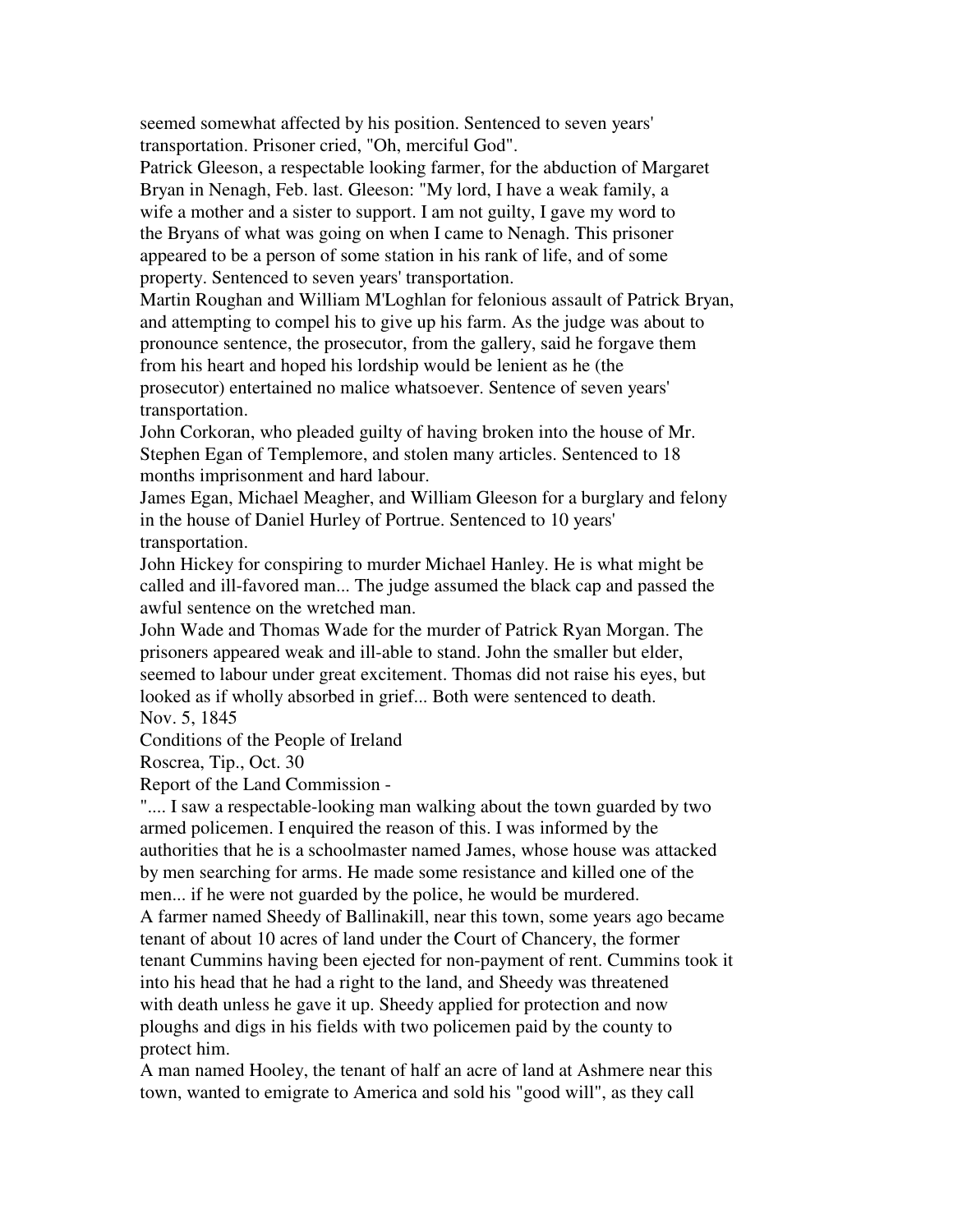it, or the right to peaceful possession of the land, for about 20 pounds, to a small farmer named Jackson. A younger brother of Hooley took it into his head that he was entitled to the land and his elder brother had no right to sell it... Jackson was threatened if he did not give up the land, and now goes about protected by two armed policemen. Hooley has since been sent to gaol for going about with an unregistered pistol in his pocket.

A farmer named Tracey, of Gertnaskea near this town, took a farm formerly held by his own brother, who was ejected for non-payment of rent. The ejected brother had him served with threats and so frightened him that he too goes about with two armed policemen.

In Feb. last, Mr. Henry Bridge, a landowner at Ashbury within a mile of this town, dismissed his ploughman, because he was an idle fellow.... Two shots were fired through the door of his steward.

A gentleman named Mason residing at Clonekenna four miles from this town, had some property left to him by a relative. The tenant on the property would not pay any rent for several years and was ejected. After being threatened Mason is now accompanied by the police.

Jeremiah Wall of Belnaglass, about four miles from this town, took four acres of land from a gentleman named Griffith. He was threatened... and is now accompanied by the police.

A gentleman named Downey, of this town, a surgeon and apothecary, is a manager of a local loan fund. He was beaten one night last week.

A miller named Fitzpatrick, residing two miles from this town, was waylaid and robbed of 33 pounds.

A gentleman named Hone, an English barrister, has recently had a property left to him in a neighborhood of this town. He received a threatening notice that he should quit Old Castle.

Mr. Edward Wall, an extensive grocer in this town and a Poor Law clerk of the Roscrea Union, received a threatening letter through the post: "This is to take notice that if you don't bring Johannah Hickey safe out of her trial on Board-day, you may expect your coffin..."

The same sort of intimidation is going on at Nenagh, a threatening notice was pasted to the

door of Robert Minnitt.

### Jan. 7, 1845

A daring attack was made on Tuesaday by a gang of ruffians paid for disturbing the peace, on a house of a humble, industrious, well-conducted man of the name Flaherty, in the parish of Monsea, within two miles of Nenagh. Their intention was to steal a gun. They made an entrance, loudly demanding the prize for which they sought. Much to their astonishment, they were met with defiance. A young woman, Mary Flaherty, daughter of the owner of the lowly abode, declared she was determined to die before she would permit the robbery... She seized a milk pail and fought most bravely, calling on her brother to aid her. The miscreants were driven off. The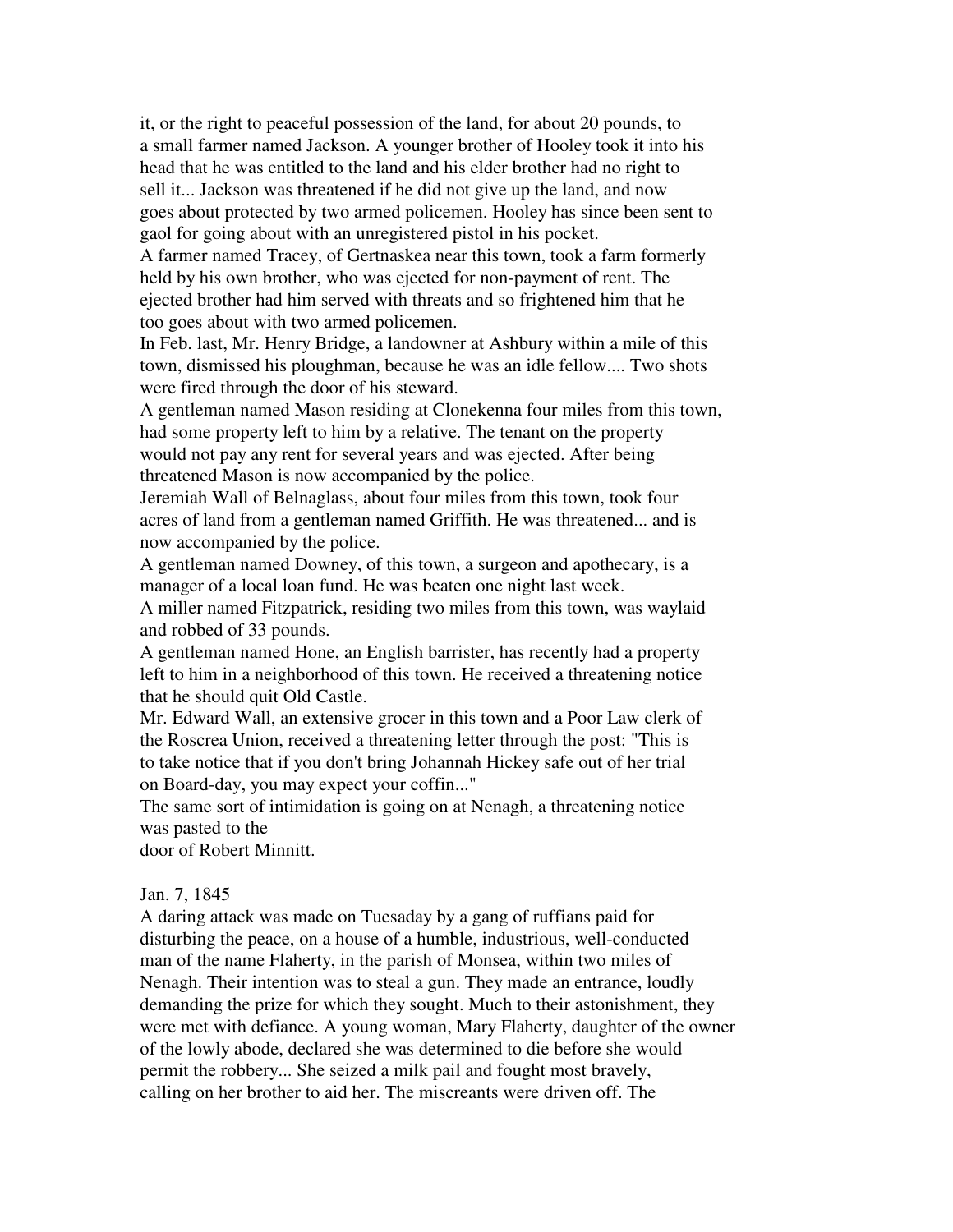young woman was brought to Nenagh and is under the care of Dr. Kitson. An outrage was perpetrated on Thursday in the parish of Ballymackey. The house of an industrious man named Kennedy was fired into by some miscreants. Three balls were found lodged in the wall beside the bed in which Kennedy and his wife lay. TIPPERARY VINDICATOR

### Jan. 10, 1845

A meeting was held on Sunday in Toomevara to address the suppression of crime, the respected pastor, Rev. John Meagher, in the chair. The substantial farmers of the parish were present as well as the clergy who have at heart the real interests of the people. The bad characters of the parish were not to be seen on the occasion... TIPPERARY VINDICATOR

#### Jan 22, 1845

>From a Correspondent of the EVENING MAIL -

Moneygall, Sunday, Jan. 19 - "I am just returning from witnessing a dreadful sight, on the murdered body of poor old Samuel Smith, upon which an inquest is being held. He rode from Busherstown yesterday to his land at Ballinverry, passing by Robert White's of Knockinroger... was found dead on the road between White's house and Borrisnafarny.... His murder was in consequence of his endeavors to take up some land from a defaulting tenant."

### Feb. 14, 1845

Another victim of the Thug system of Tipperary has fallen. John Ryan, a cooper by trade, left his residence of Foliduve(?) in the mountains to proceed to the house of a gentleman near Newport to propose for lands that had been lately evicted. He was attacked within half a mile of Newport and has since died. An inquest was held on Tuesday by Mr. J. Carroll.

#### Feb. 20, 1845

Mr. Patrick Fogarty of Cabra Castle, in the county of Tipperary complains in a letter to the Repeal Association of the progress of extermination in North Tipperary. -

"Over 20 families have been dispossessed, 10 houses thrown down by the sheriff since the 1st of Nov. The condition of the poor people who were turned out is deplorable... Six of the poor people are now recovering from fever.. A clergyman who gave them the last rites of the Church told me they were all lying on straw, thrown on the damp floor (their bedsteads being broken by the bailiffs when taking possession). I have seen an unfortunate father with his child in his arms, after coming out of the Thurles Fever Hospital, looking for some place to put his head."

# April 8, 1845 The Late Conflict at Newport A detachment of Captain Steele's company (30th) left Newport this morning in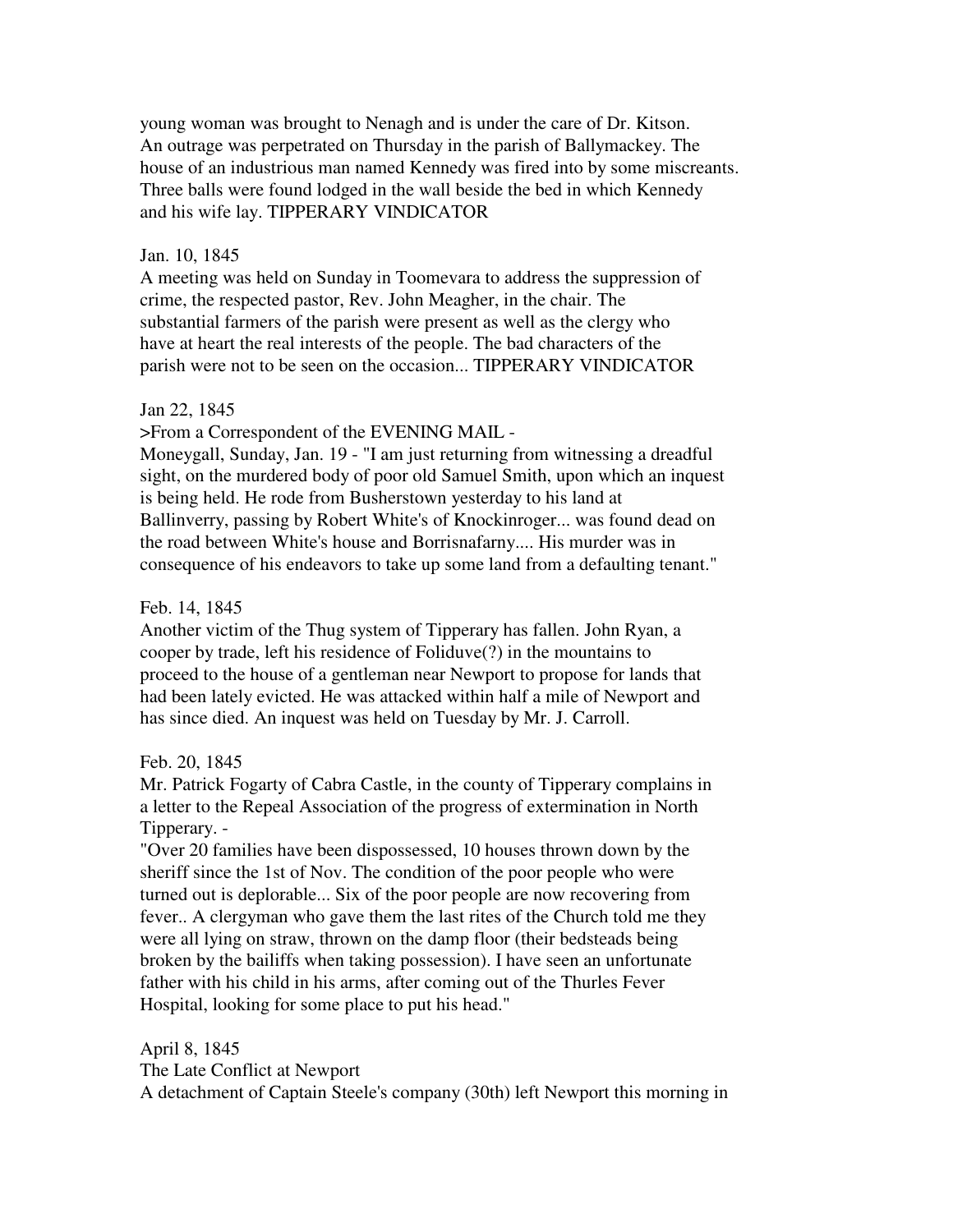search of the remainder of the Rock party. Constable Shanahan was mortally wounded and is reported dead. The countryman whose body is at Cappamore police barrack is named Walsh, from near Nenagh. Another prisoner named Ginnane from Pollogh is severely wounded. Mr. Ryan though beaten, is not in danger. Three Rockites have been shot dead. To Mr. Carberry Scully, a magistrate and a Roman Catholic, is credited with having run them to a stand in a ploughed field. Duffy, the mounted policeman shot one of the Rockites. LIMERICK CHRONICLE

### June 21, 1845

"We learn the Mr. Edward Pennefather, of Marlow, in this county has been superceded in the commission of the peace on account of certain charges preferred against him to the Lord-Lieutenant by the Rev. Mr. Mackey parish priest of Clonaulty. The influence of these rev. gentlemen with the powers that be is really marvelous." TIPPERARY FREE PRESS

### The Hang Woman:

From 1780 to about 1810, the executioner at Roscommon Jail was a cold-blooded, brutal woman. She came from Kerry originally and lived in abject poverty on the west side of Roscommon with her young son. She was a silent, brooding person but was literate, an unusual accomplishment for those days, and taught her son to read and write. She also taught him that only money brought happiness, so when he came of age he emigrated to America to seek his fortune.

Several years later, one dark, stormy night, a tall, well-dressed stranger with a dark beard knocked on Betty's door asking for food and shelter. She took him in, but while he slept she decided to kill him and take his money. Her dreadful deed done, she sifted through his papers and discovered, to her horror, that she had murdered her own son.

Hysterical, she ran out into the cold dawn, shrieking her guilt. She was arrested. tried and condemned to death. She and several other criminals were taken to Roscommon jail for execution. On arrival, they were told that the executioner was ill, and the sheriff refused to execute them himself. Betty called out from the cart 'Spare me, yer Honour. spare me and I'll hang them all.' The sheriff agreed. She performed the grisly task perfectly, and was appointed the jail's 'hangwoman'. with a yearly' salary and a room of her own.

Lady Betty, as she became known, acquired a fearsome reputation Her method of hanging was to stand the victim on a wooden lapboard. a horizontal door hinged to the wall, outside her third-floor window. The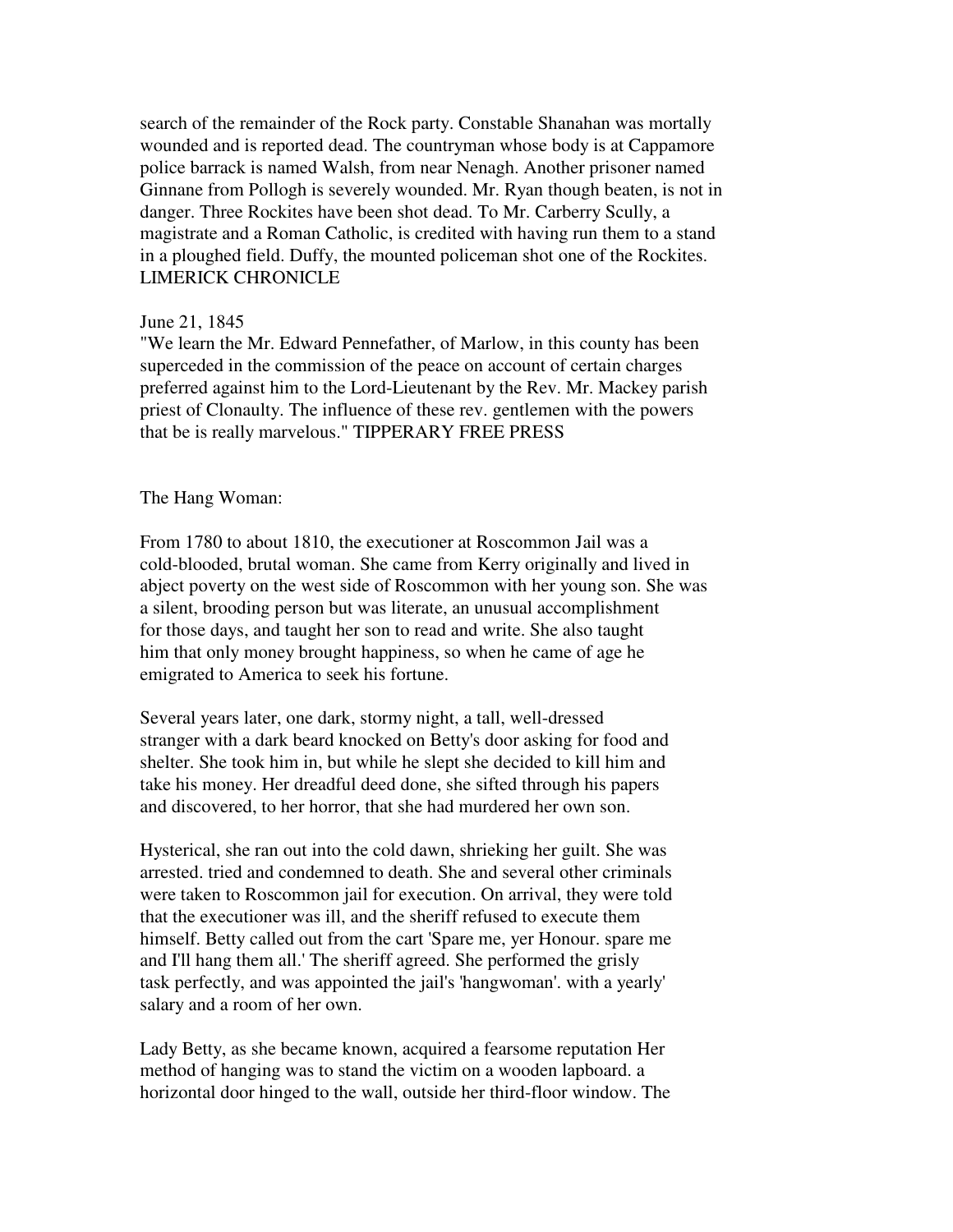noose around the neck was attached to an iron beam above her window. She would then pull the bolt that held up the lapboard. the hinged platform would drop and the victim was left to swing until dead. She also drew charcoal portraits of her victims on her walls and lived with this appalling record of destruction around her until she died, in the early 19th century.

#### April 4, 1845

On Tuesday, James Ryan, under sentence of transportation for 15 years for highway robbery, made his escape from out gaol by the most ingenious means. The prisoner, together with two men named Sheedy and Maher, were locked up in their cell at the usual hour after having received spiritual admonitions of the Rev. Mr. Power, Roman Catholic Curate. The guard was doubled by the governor in consequence of information that the prisoners were planning a rising. Mr. Smith, the governor, and Mr. Rock the deputy-governor cautioned the sentries before retiring. Ryan's cell was situate over the privy, he succeeded in raising some of the flags with which his cell is floored, cut away some plaster and made an aperture sufficient to admit himself through.... Ryan had been found guilty at our late assizes, with Timothy Quilty, for the highway robbery of Hayes. It will be remembered that when sentenced by Baron Lefroy to 15 years' transportation, the prisoner said he had a house full of little children, and he would give the Government seven years more if they would send them out with him. He was a miner and a native of Doon, Limerick but lately lived at Carrawhale, near Newport with his wife and four children. Ryan was re-arrested at Carrigatoher Bog by Sub-inspector Lewis and the Capparoo police. NENAGH GUARDIAN

#### May 9, 1845

>From the VINDICATOR published Sunday last -

A few months ago, Mr. Henry Going of Riverlawn near Nenagh, brought a ploughman named Corrigan from the neighborhood of Birr. Corrigan, shortly thereafter was threatened if he did not quit his employment. Notwithstanding this threat, Corrigan remained in Mr. Going's service. Some time since, Mr. Going told a man named Peters that he was dissatisfied with Corrigan and would discharge him. A few days ago he hired a second ploughman named John Waters (the deceased). From the NENAGH GUARDIAN: On Sunday, Corrigan and Waters, who appeared very friendly to each other, went to a dance-house of John Gleeson's of Lisnamoe near Ballymackey, afterward proceeding to the house of a man named Quilty, where they bought some tobacco and stayed smoking for some time. Whilst at the bridge of Ballinahemery near the style of Going's grove they were attacked.... Dr. Langley of Nenagh rendered every assistance but Waters died. On Saturday last, Henzie, steward to Mrs. Bennett of Monaquill was attacked. Henzie was a prosecutor at the last assizes. On Sunday, Mr. Adam Scott, the clerk of Monsea church about two and one half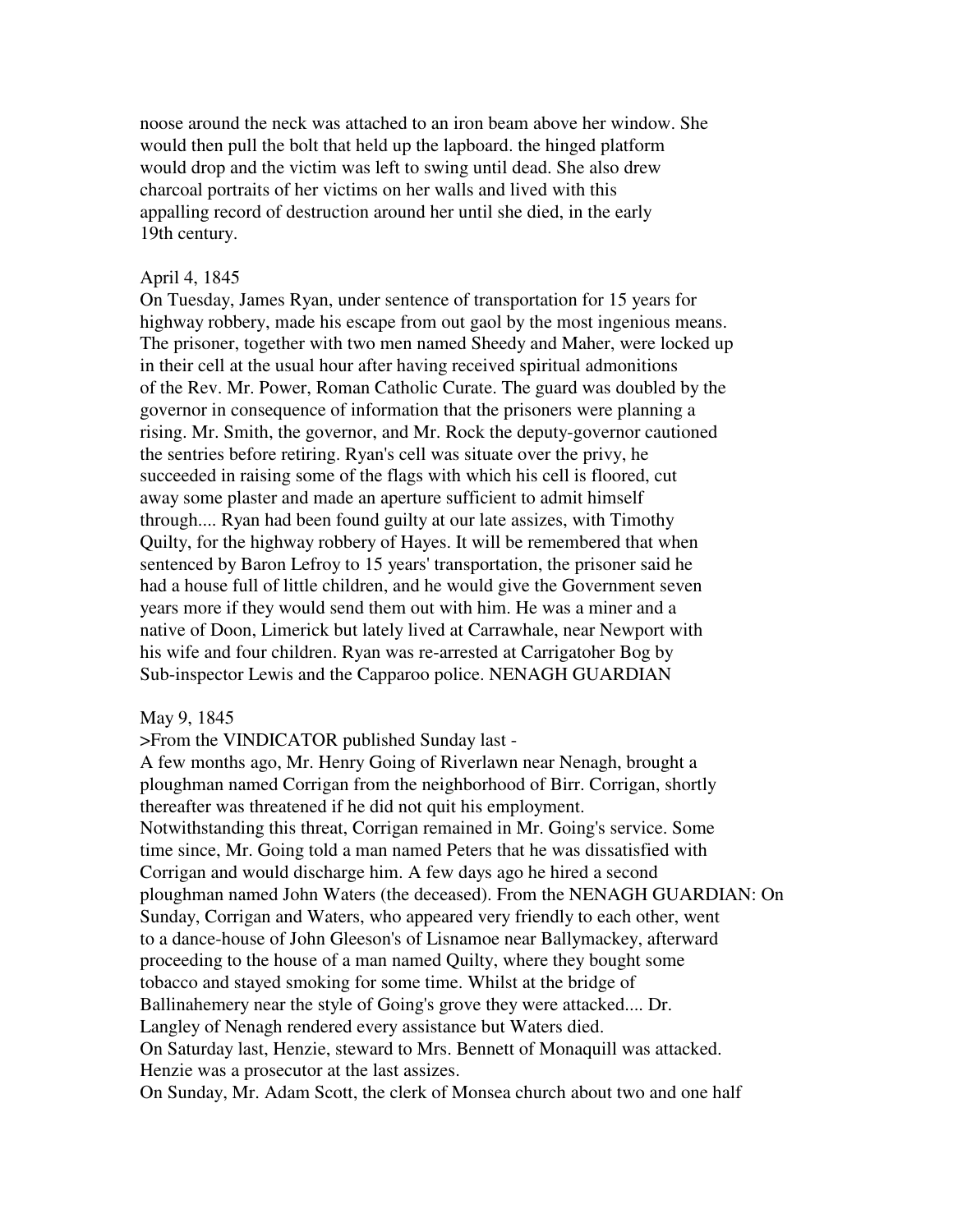miles from Nenagh was attacked. He however was able to proceed to the church and perform the duties of his office.

On Thursday, some miscreants set fire to the dwelling house of Judy Cawley at Kilriffit, within four miles of Nenagh,. whilst the widow and her five orphans were asleep... Two of the children were scorched. This outrage occurred in the same locality where the form of a grave was cut on the lands of Lieutenant Kennedy.

On Sunday, a notice was found posted on Father John Meagher's chapel at Toomevara, threatening with death anyone who would take the farm from which the widow Kennedy had been lately evicted. This is the farm which formed the groundwork of action against our local contemporary, by Mr. Justice Chinnery, agent of Rev. John Massy Dawson.

### Aug 8, 1845

Under the head of "Astounding Revelations" the TIPPERARY VINDICATOR gives the particulars of an attempted suicide of Cooney who was a Crown witness at the recent trial for the murder of Mr. Carden's steward: "On Sat., while the judge was passing sentence of death on Martin Meagher, Micheal Cooney at the house in which he lodged in Pound street, Nenagh procured a razor and cut his throat. He was discovered by a policeman who had been appointed to watch him... The Rev. Mr. Bowles, Catholic Clergyman was called... This declaration was taken by the Rev. Nicholas Power after many refusals by Cooney who feared prosecution for perjury if he recovered: - "I, Michael Cooney, being now on my death-bed... declare that the evidence I gave at the trial of the Mahers and Shanahan, for the murder of Timothy Cleary, was false. I am sorry for it. I ask pardon of God and of them." Signed, Michael Cooney, in the presence of Colin Macdonald and Frank Holland, Aug 2, 1845.

Sept. 29, 1845

Monster Demonstration at Thurles on Fri., Sept. 26.

Mr. O'Connell (the Liberator) addressed the crowd of between 90,000 and 100,000 people. "England has given us ignorance, bigotry, starvation, rags, wretchedness, cabins without beds or night clothing. There is no employment, no trade, no commerce - is this good government?.. Does this not call for Repeal?"

The men were all very well clad. The women were decked out in their Sunday best.... The eternal temperance bands (composed of performers, who, however temperate in other thing, spare neither breath nor muscle to brass and sheepskin) paraded the town, making the most horrible musical caricature of such airs as "Love Not", "The Days we went Gipsying", and "The Night Before Larry was Stretched"....

Among the attendees were Mr. Maher, M.P., Mr. W. M'Donnell, of Carrick-on-Suir, the very Rev. Dean M'Donnell, Mr. R. Keating of Garranlee, Rev. Mr. Morris, parish priest, Borrisoleigh, the Mayor of Clonmel, Mr. J.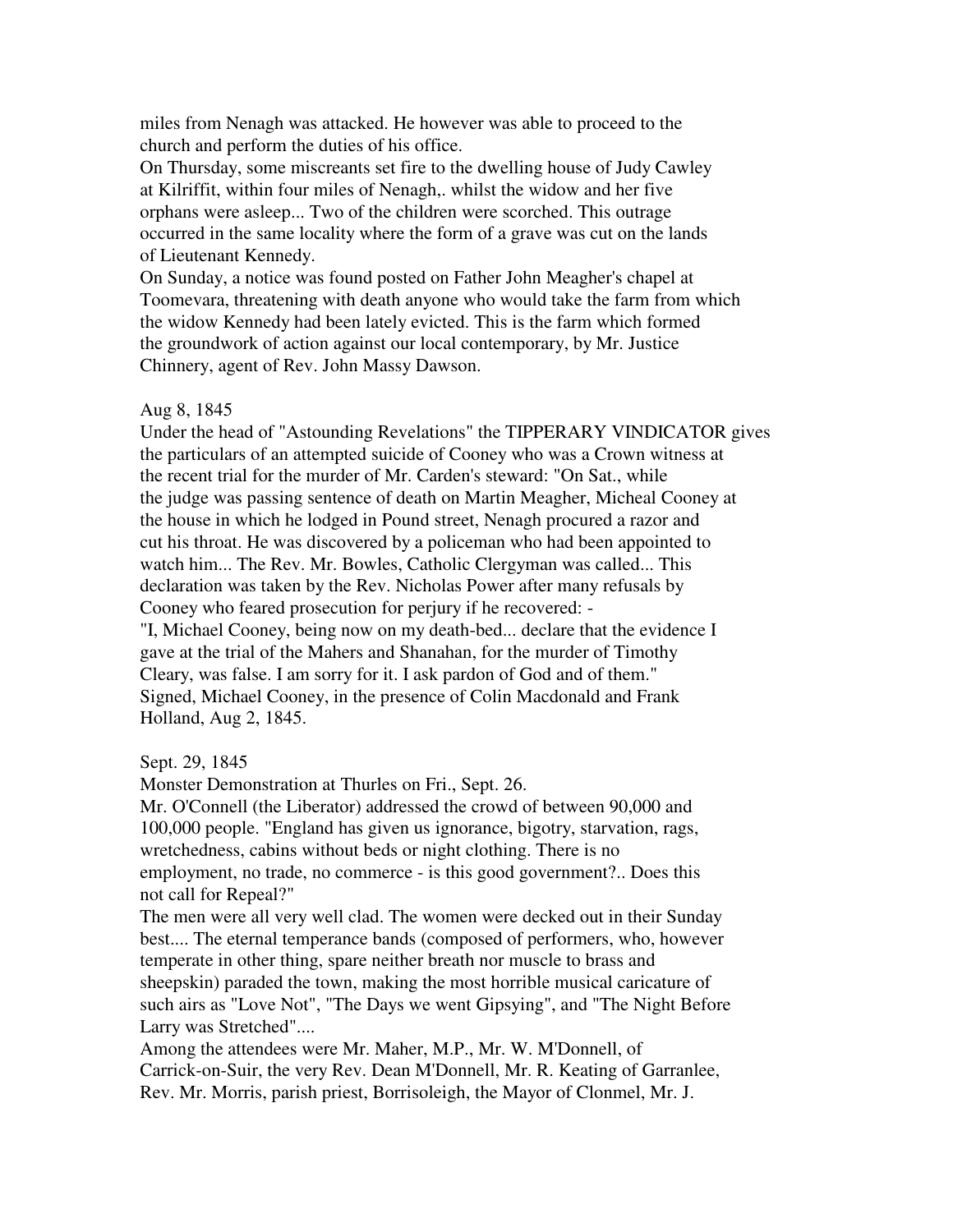Lanigan, Mr. Doheny, Rev. Dr. Bourke, Patrick Fogarty of Cabra Castle, and Mr. Joseph Rivers.

### Nov. 3, 1845 -

Mr. Patrick Clarke, a gentleman of extensive property and late of the firm of Clarke and Vincent, solicitors and land agents of Merrion-square was assassinated. Mr. Clarke was shot on his own demense. He was about 55 years of age, highly esteemed by all, affable and courteous, giving extensive employment and making improvements. He was brother of Mr. Charles Clarke, Justice of the Peace, Holycross, and Mr. Robert Clarke, and was the partner and father-in-law of Mr. John Vincent of Leeson street Dublin. Sub-Inspector O'Dell and head-constable Hayes dispatched detachments of men.

# Nov. 14, 1845

On Monday a meeting of the magistrates was held at the Court-house in Nenagh to consider the particulars connected with the murder of Mr. Clarke. In attendance were, Lord Dunally, R. U. Bayly, J.W. Walsh, Sir Thomas Dancer, Bart., Messrs. Trench, J. Minnett, R. Phillips, J. Garvey, R.W. Gason, John Carden, Barnane, R. Stoney, Kylepark, (?) Going, Traverston, (?)Going, Birdhill. A. Walker, J. Tabiteau, R.M., Captain Pollock, R.M., Thomas Brereton, R.M., Portumna and (?) Roe, Rockwell. Three brothers and the son-in-law of the deceased were also present... It is said that a man named Quirke, from the Glen of Aherlow, was arrested in the city of Limerick on suspicion. Mr. William Roe of Rockwell, son-in-law of the deceased made a statement rebutting reports that his father-in-law was an unkind and cruel landlord... John Hill was a tenant and land steward to Mr.Clarke on his lands a Rapla... Hill subdivided his land between himself and two sons. When the corn was gathered in the father and sons fought about the crops... Mr.Clarke seized the crops to protect his own right and prevent the father from being defrauded...

Several of Mr. Clarke's tenants at Curraheen, near Littleton, when they heard of the death, came to South-hill a distance of 30 miles to pay tribute.

# Nov. 19, 1845 -

The Potatoe Disease - From the Rev. John Dalton parish priest of Newport, Tipperary: "One half of the crop is already lost in this parish, and it is doubtful whether the rest will hold sound until the time of sowing the next crop. The prospects of the future are awful...".

# Dec. 20, 1845

We have seen a statement from the Rev. Walter Cantwell of Kilfeacle, of the most gloomy description regarding that district which is by far the richest and most abundant in Tipperary. In the neighborhood of Borrisoleigh, we are told that the poorer portion of the population are counting the potatoes for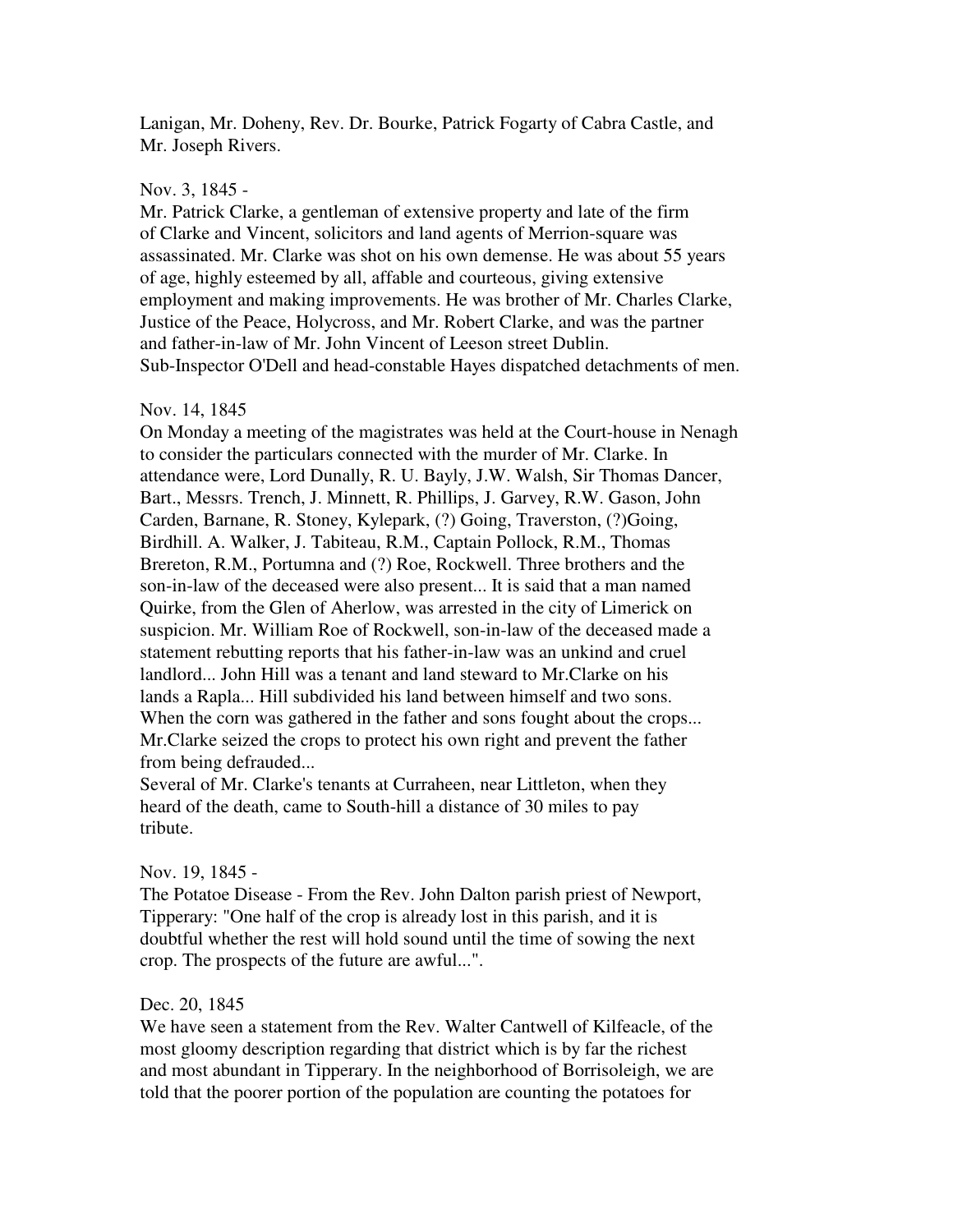their children, whilst the parents leave the table hungry. A gentleman from the Silver Mines district tells us the poor are in a very wretched condition... Fever too, is making its appearance... What is most terrible is the utter apathy of those in authority... TIPPERARY VINDICATOR

BOURKE, J.J. Athlete. Born: Cappawhite, Co. Tipperary, 1885. His finest achievements were reached while he was living in Dromcollogher. He won the championship of the world high jump in an international athletic competition held in Rome as part of the Jubilee celebrations for Pope Pius X in September 1908. He was a member of a team of Gaelic athletes in this competition. Jim competed against 46 others, chosen from the nations of the world. He won the running high jump event with a jump of 6 ft 3 ins. In second place was T.J. O'Riordan from Listowel. Jim also came second in the 120 yards hurdles. Another Irishman Percy Kirwan won the 100 and 200 metres. Eamonn Ceannt played a selection of Irish airs on the pipes, in the presence of the Pope as part of the Jubilee celebrations. Bourke received a special medal from the Pope to mark his achievement in gaining high jump honours. His jump was the same result as the winning jump in the Olympics in London that same year.

BOURKE, Martin. Born: Ross Cottage, Latteragh. He was the son of farmer, Andrew Bourke. He was aged 15 when he was shot dead by British forces for refusing to stop his donkey and cart.

Irish America Magazine Sept/Oct. 1993

A Small Town Struggles to Preserve Its Irish Heritage

When Emmetsburg, a small mid-western town in Iowa [Palo Alto Co.], undertook the task of refurbishing their statue of Irish patriot Robert Emmet, they were not prepared for the obstacles they would face and the length of time it would take. Now, after five years, the final chapter will be written with the rededication of the statue during the St. Patrick's Day celebration in March, 1994. Liz Culligan reports.

### The History

When the people of this predominantly Irish settlement decided to name their pioneer town they choose Emmetsburg in honor of the Irish patriot Robert Emmet.

It was deemed that a statue of the patriot was necessary and so a committee formed of local Ancient Order of Hibernian members commissioned Jerome Connor for the job. Connor, a noted Irish sculptor who had just completed a statue of Emmet for the National Committee of Irish in America, agreed to cast another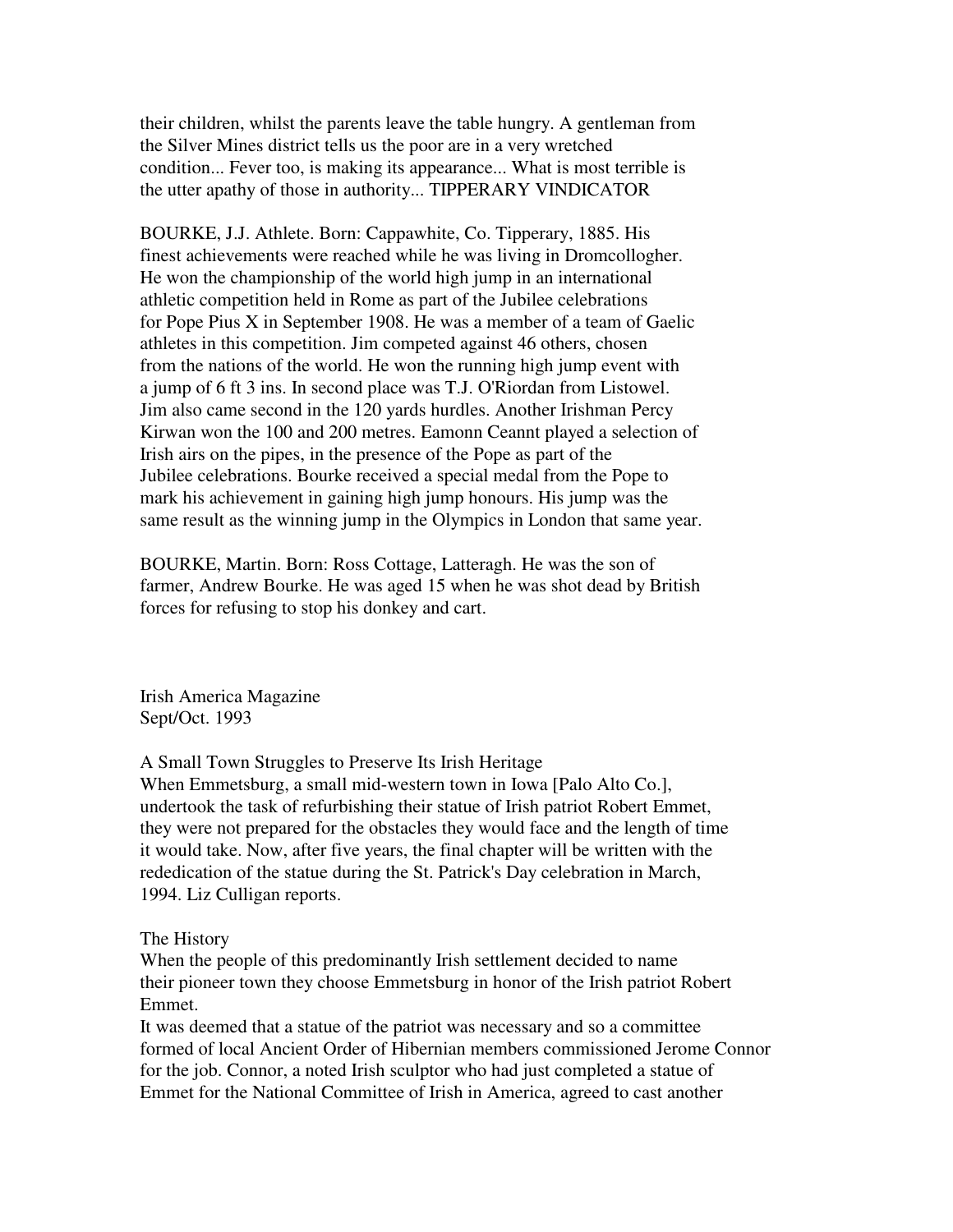image from the same mold for the Emmetsburg people.

It was during the World War I period, however, and materials were in short supply and more costly, so Connor upped the agreed upon price. Raising the extra funds proved difficult and an impatient Connor sold the statue to a group in San Francisco where it still stands in Golden Gate Park.

The irate citizens of Emmetsburg upon learning of the fate of their statue, sent a delegation to Washington to confront Connor and he wisely agreed to cast another and ship it to the town.

Upon its arrival in Emmetsburg, in 1916, however, some objections were raised about the chosen site in the Court House Square and the statue was stored in the basement of a grocery store until a decision could be made.

Time passed and the statue was all but forgotten, except by the grocer [ a man named O'Brien was the grocer-may have been John Joseph O'Brien, grocer in 1882 and still grocer in 1930], who had to work around it in his storage area. Finally in 1936, he seized the opportunity to sell it to an Emmet Society group in Minnesota [for thirty-five dollars.]

Once again the statue did not reach its planned destination, the Capitol at St. Paul. Fate decreed it was to stand in the backyard of a residence in White Haven, Minnesota, for some 22 years until one hot July night when it was quietly stolen away and appeared back in Emmetsburg.

The year was 1958, when planners for the town and county centennial decided festivities would not be complete without Robert's return. This time he was met with open arms and anchored securely in concrete on the court house square. [It was anchored in cement so it would be impossible to remove if the police arrived to retrieve it. It is said that Father Farley paid the men from St. Paul for it but never told anyone. As for the men who stole the statue, it has remained shrouded in mystery. Supposedly they were well-respected community businessmen and rumored to be Don Pierce, Phil Kerber, Joe Morrow and Jack Kelly.]

# Robert Emmet

Born in 1778, the son of a prosperous doctor who worked among Dublin's poor, Robert Emmet was a younger brother to Thomas Addis Emmet, a leading member of the United Irishmen who was exiled to France after the 1798 rebellion. Robert joined his brother in France and hoped to enlist Napoleon in assisting a new insurrection. He returned to Ireland in 1802, and when an attempt to capture Dublin Castle failed in 1803, he was captured and hanged.

Emmet's speech from the dock at his trial would become an inspiration to later generations seeking Irish freedom. "We fight that all of us might have our country, and, that done, each of us shall have our religion, " he said, ending with, "When my country takes her place among the nations of the earth, then, and not till then, let my epitaph be written."

# The Sculptor

As a small boy Jerome Connor modeled figures and horses and men from clay along the river banks in his native Ireland. Later he was to find fulfillment in a land far from the place of his birth, the United States. His long hours of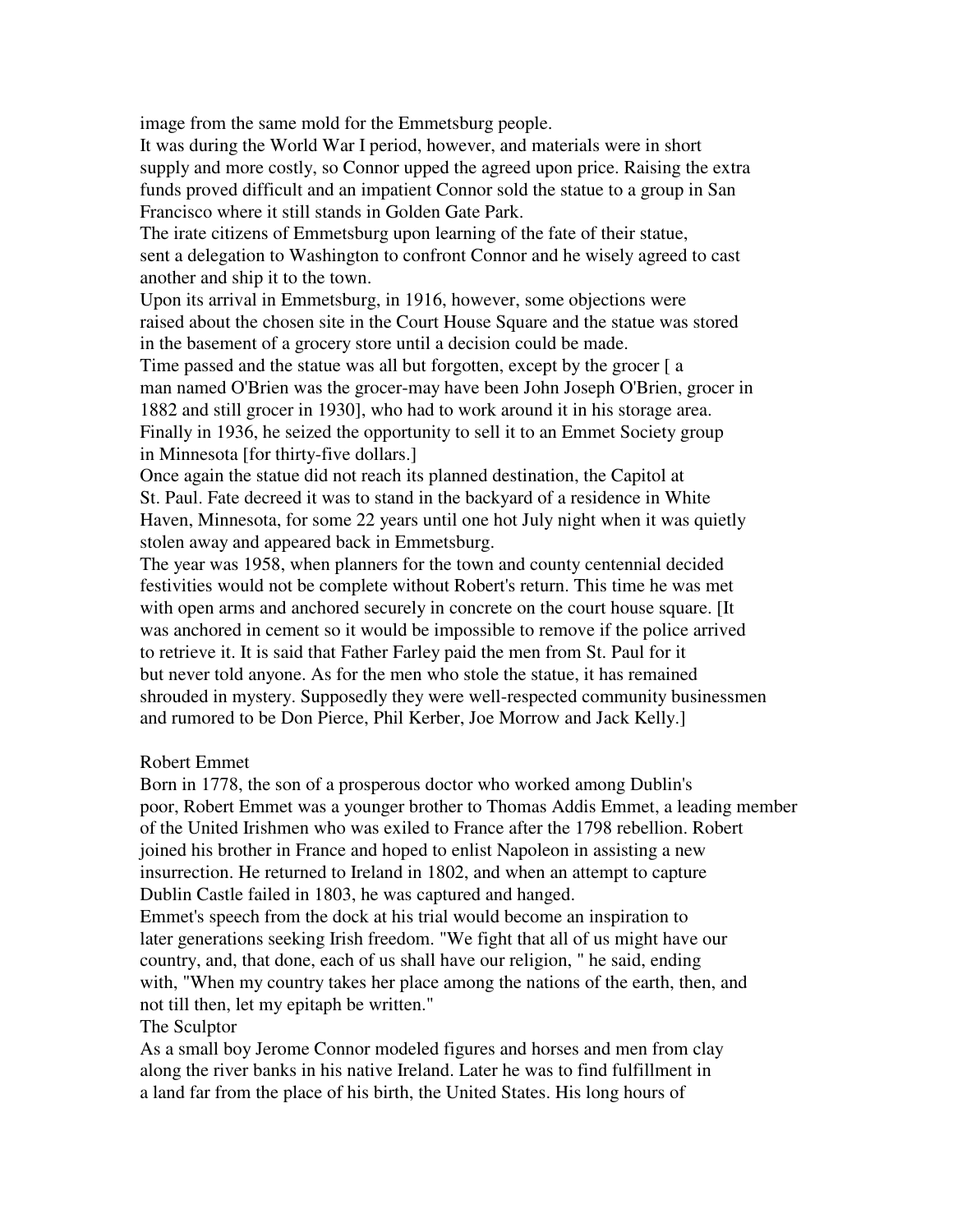labor spent in the yards of a monument company, a means of earning a living proved to be a valuable apprenticeship as it was here that he learned the expertise needed for a career in sculpturing.

He first found expression in the medium of stone, but his greatest accomplishments were in bronze where he was able to capture deep feelings in his works that seemed to escape other artists.

His need for expression and perfection eventually caused his downfall. When one of his creations did not measure up to his standards, he would reconstruct the entire work. Many times this took longer than those who hired him felt necessary. On one occasion this fact and the shortage of materials brought about a breach of contract, in turn causing him to file for bankruptcy. The action almost destroyed the man and his heart went with it.

When he received a commission to produce a monument paying tribute to all those who lost their lives in the Lusitania disaster off the coast of Ireland, he returned to his homeland.

His later years were spent in a small studio in Dublin, molding small figures for friends and acquaintances to earn a meager living. Connor died in 1943 at age 67. The statue of Robert Emmet remains one of his finest sculptures.

## The Committee

The first step the committee had to take was to renew interest in the statue for the townspeople had grown used to its presence in the courtyard and paid little attention while the elements quietly played havoc with their valuable sculpture.

Restoration costs of ten thousand dollars seemed totally out of reach, but periodic fund raisers and donations from concerned citizens kept the project alive.

When a delegation of Emmet County, Michigan, residents requested the right to copy the statue in return for paying restoration costs, new interest was sparked. However, the Michigan people, too, faced with fund-raising problems, abandoned their plans.

A major breakthrough came when the committee commissioned a professional mold-maker to produce one hundred small busts of Emmet, each numbered consecutively, and followed by the destruction of the mold.

Complete with a certificate of authenticity, these limited edition art pieces have become valuable collector items.

By the spring of 1992, although the total amount of money had not been raised. the committee selected to proceed with the actual restoration. A team of conservators were engaged and the image of Robert once again seemed to have just stepped from the foundry...

BALLINA CHRONICLE Ballina, Mayo, Ireland Wednesday, June 20, 1849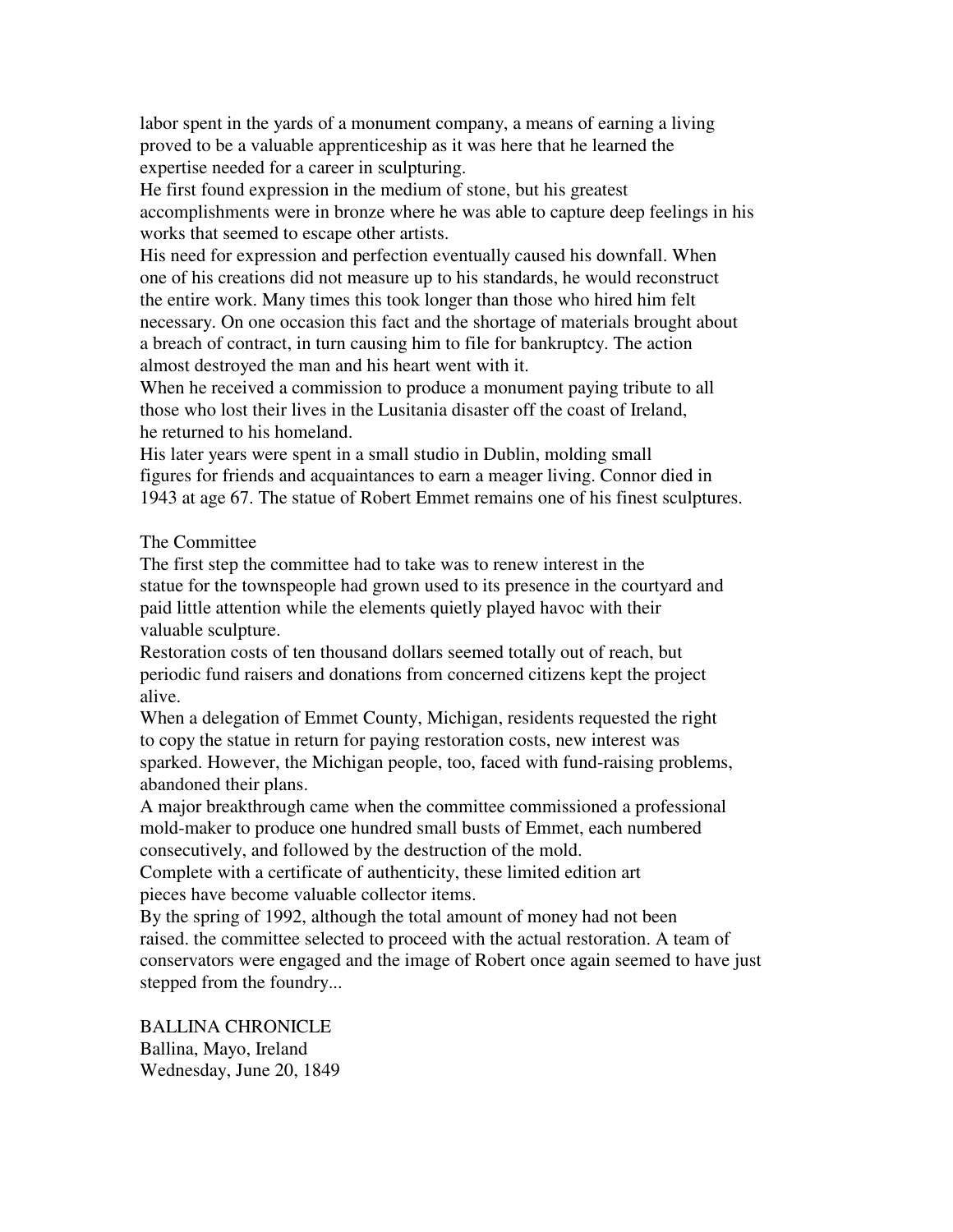## **MISCELLANEOUS**

Captain Codrington, of the Thetis, has got £20,000 with his wife. Butter has advanced 2s. per cwt, in the London market.

The Colonels of Militia can appoint any person to the office of Sergeant.

The Cushlamachree and Cremona, both full of passengers, sailed from Galway last week, for New York.

Bianconi's car was upset in the street in Longford on Monday, owing to furious driving.

Cholera has left Tralee and Templemore, and is abating in Athlone.

A dog was last week seen devouring the body of a corpse left over ground in Killalee church-yard.

The potato disease has appeared at Castlemartyr and near Mallow, in a most extensive field belonging to Mr. Franks. The plant and root are destroyed. There is a company of capitalists formed in London to purchase the Irish estates when offered for sale under the act now passing.

Twenty-three shops are closed in the main-street of Clonmel, where there are three workhouses full of paupers.

Mr. John Ball has been appointed Assistant Poor Law Commissioner, in the room of Mr. Power, who succeeded Mr. Twisleton as Commissioner in Ireland. Three hundred pounds have been collected in the diocese of Derry for the Curates' Fund, in the South of Ireland.

During the past week there were 50 convicts removed from Galway gaol, for transportation, and there are 70 more under like sentence.

Ten stacks of oats, the property of Mr. Maher, of Tullemaine Castle, were maliciously burned a few nights since.

Archbishop McHale has announced "an indulgence of forty days" to all who attended his procession of the Host at Tuam Chapel on the Feast of Corpus Christi.

Four hundred and fifty notices of ejectment have been served on one or two properties not many miles from Borrisokane, and 300 miserable beings were sent on the world from a property near Clonmel.

Mr. Charles Fitzgerald Higgins, a Mayo gentleman, was, on Saturday, committed from Marylebone office for assaulting his wife, daughter of Sir F.P. Joddrell, who lives apart from the offender.

Last week an application was made to the Queen's Bench to strike off Mr. John Murray from the roll of attornies, for misconduct arising out of transactions with Mr. Kernaghan, of Sligo, and the Provincial Bank. The court refused the application, but censured Mr. Murray and ordered him to pay the costs.

Number of officers and men in the Constabulary force in Ireland, on the last of January, 1849, including 70 magistrates, 12,828; horses, 344. Total expenses of proportion charged on the Consolidated Fund was £562,506; of which the proportion charged on the Consolidated Fund was £525,386, and the amount borne by counties, cities and towns, £37,120.

In the parish of Clenmore, near Doneraile, there were three years ago not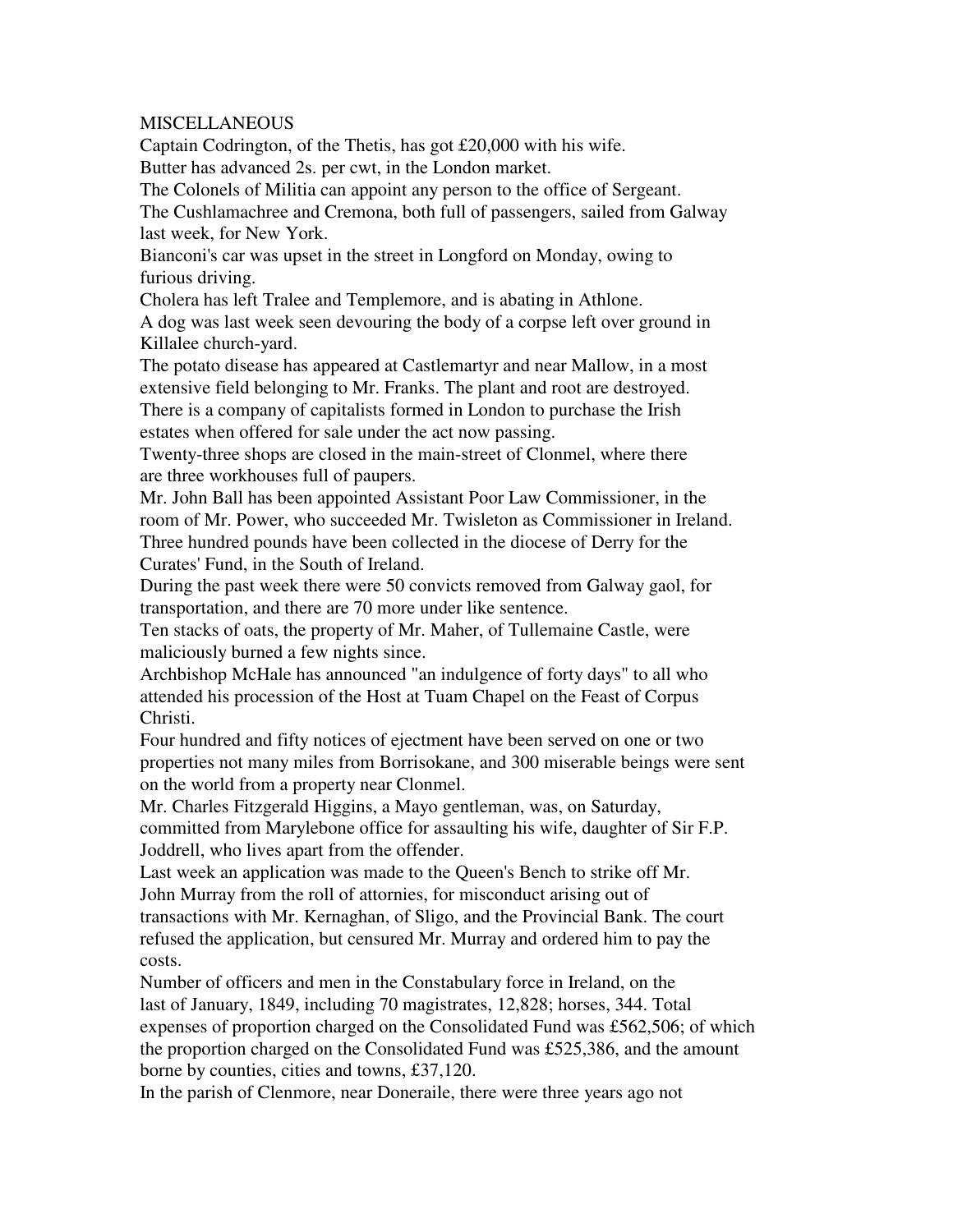more than three or four members of the Established Church, who were attendants on public worship, but in consequence of the untiring exertions, and the frequent parochial visits of that excellent clergyman the Rev. James Grant, the church, rather a large one, is now nearly quite filled every Sabbath. Since the 1st of January last 24 vessels sailed from Waterford with emigrants for America. Two thousand individuals, in addition, left the port for America, via Liverpool. The total number which left Waterford being 5,000. The guardians of the Armagh poor-law union came on Tuesday to the resolution of discontinuing out-door relief throughout the whole union, and making arrangements for the intern accommodation of all classes of paupers who may seek assistance.

A dreadful explosion of fire damp occurred on Tuesday morning, at the Hepburn pit, the property of T. Easton and Co., on the river Tyne, near Newcastle.- All the men in the part where the explosion took place are dead. The explosion must have been terrific for all the stoppings in the district were destroyed, and the bodies of the men were blown to atoms. More mutilated corpses were perhaps, never occasioned by such a catastrophe.

In that portion of the Newcastle union adjoining Abbeyfeale, not a single beast for miles is to be seen, at least distrainable by the poor-rate collector. A general watch is kept up, and on any approach the cattle are housed. The newly elected master of the Youghal workhouse having introduced a new system of discipline, the paupers rose en masse to expel him, broke open the gates and paraded the streets in a riotous manner. The police quelled the riot.

PROGRESS OF PAUPERISM IN SLIGO- The increase of destitution in this union seems to keep a rapid pace with the increase of public provision to meet it. We have for some time past had a steady increase of applicants for relief to the average amount of about one hundred and twenty a week. It has been found necessary, in consequence of this, to take two large stores and fit them out as auxiliary workhouses, and if the tide of pauperism but continues to flow space, we shall soon have all the stores in Sligo filled with the unhappy victims of poverty-creating legislation.--Sligo Guardian.

#### Jan 26. 1846

From the Clonmel papers it would seem that the South Riding of Tipperary is becoming emulous of the bad fame acquired by the northern division of the county.

On Sunday last, a murder was perpetrated in the vicinity of Woodroofe. The victim was Patrick Crotty. He was a servant to Thomas Fennessy and was found shot in Fennessey's yard. An inquest was held before Mr. William Ryan, coroner, assisted by Samuel Perry justice of the peace; Captain Plunkett, county inspector and C. Brew sub-inspector.

#### Feb. 2 1846

A man was found murdered on Thursday in a grove near Borrisokane. His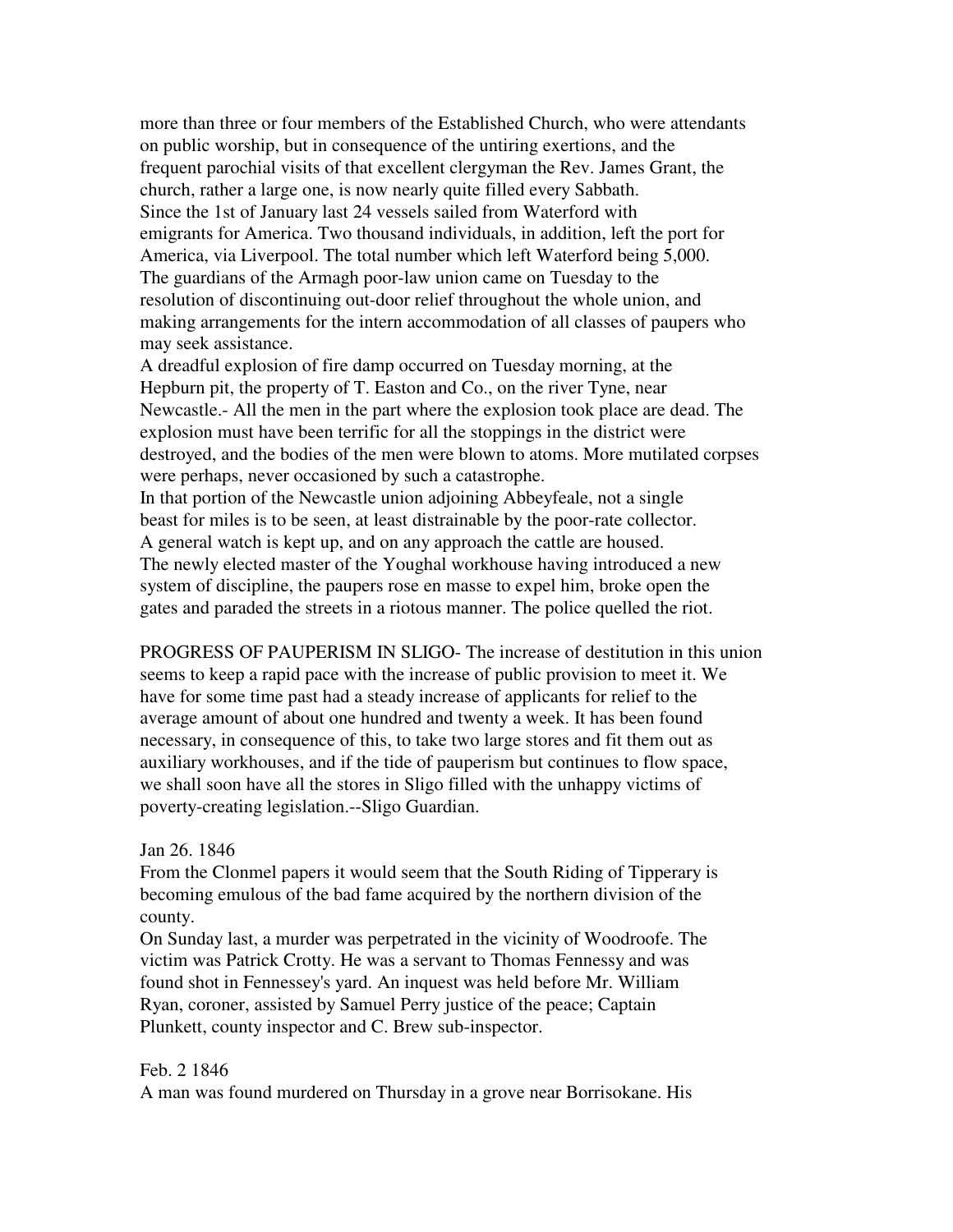offence against the "code," according to the Tipperary Vindicator, consisted in his having "processed some persons for debt at the last quarter session." A letter written from the scene, states the man's name was Madden and he we found in a plantation belonging to a gentleman named Stoney, residing at Portland near Borrisokane... A proclamation (Special Commission) refers to an attack in Tipperary made by an armed party on the night of the 25th. (Sunday being a favourite day for working out agrarian legislation), on John Cawley, his wife and son, who were beaten; the same party then attacked the house of Ellen Slattery and issued their mandate to give up her land, under the usual penalty of non-compliance. Rewards of 60 pounds have been offered...

#### April 2, 1846

Confessions of a Tipperary Informer -

The occasion is rare indeed upon which an informer was known to come to court with clean hands; but of all miscreants of the tribe that ever figured in a temple of justice, foremost stands, Mr.James Darmody, in the capacity of approver in a case tried before the Chief Baron at Nenagh assizes on Friday last. Two men, Edward Ryan and John Conway, were indicted for assaulting the habitation of Pat Hogan of Bawn, and firing into it a loaded gun.

The following is the cross-examination of the approver Darmody, who in his direct evidence had sworn he was instigated to fire, in the attack on Hogan, by a person named Kennedy; -

Cross examined by Mr Rolleston - How old are you? - I am 26 years old. You are a married man - Yes I have a wife.

Counsel - God help her! Have you any children? - I have.

How do you support yourself. I have a quarter of land.

How far is Culluhun from your house? - Two miles.

How far is it from Bawn? - 12 miles.

Did you ever do a job for Kennedy before? - I never did.

What brought you into Nenagh - I came to serve a Crown summons for Ryan.

How long have you know Fogarty - Three or four years.

Upon your oath, would you not shoot a man if you were asked? - I don't think I would.

Why did you go to shoot a man for Fogarty - I did it because I knew him.

Were you at the taking of the Black Chapel - I was not.

Were you in gaol for Shanahan's murder? - I was.

And so you planned the murder of poor Hogan in a public house in this town - I did not.

You agreed to do the job - I did after drinking.

Were you at the murder of Shanhan? - I was.

Were you tried for the murder of James Ryan More? - I was not.

Here he coolly detailed the particulars of Shanahan's murder. - We killed

him with stones in his own yard near Lord Hawarden's.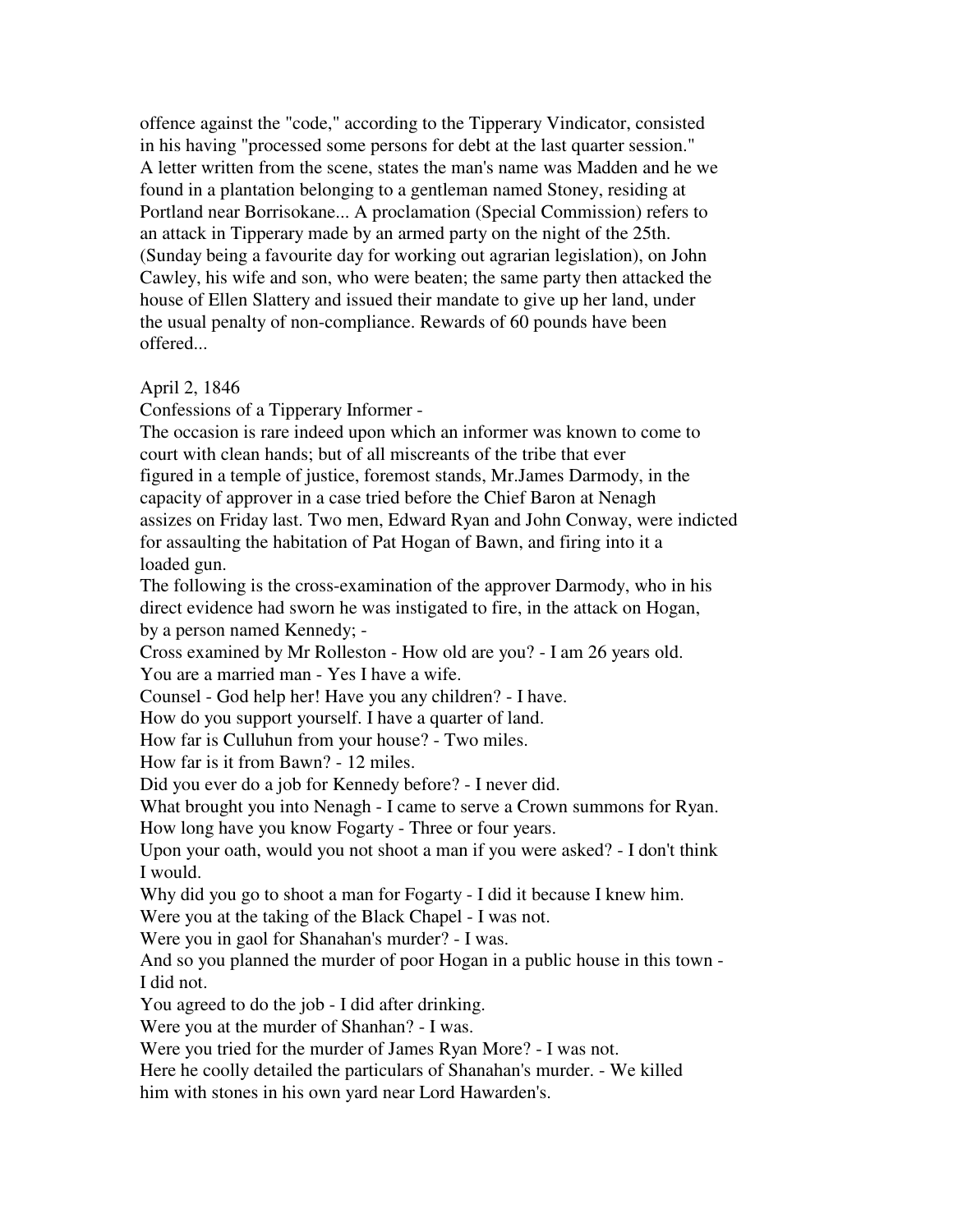Did you stand in the door of Bolton's house while his daughter was attacked - I did. And the corpse was lying before you in the yard? Was poor Bolton murdered

because he sent home a gun he took from Lord Hawarden? He was.

Testifies that Shanahan was murdered ten years ago... Ryan was killed about a year after. Hayes was killed on the 6th of Aug. last.

Do you remember being a witness upon the trial when the fight took place between Stapleton and Gleeson? - I do.

Did you fire at Hogan's house - No, Fogarty fired the pistol through the door. Pat Murphy took me to Hogan's to have a fight with a party.

How far is Traveston from Hogan's - About a mile.

What induced you to give information - I heard one of the party was going to turn approver and I turned before him.

So you told all you knew to save yourself - I did.

Murders and all? - Murders and all.

There was other corroborating evidence and the prisoners were found guilty.

Nov. 14, 1845

The NENAGH GUARDIAN states that the Government has commuted the sentence of death passed on Martin Maher (Tierney), at the last assizes for the murder of Timothy Cleary, the bailiff of John Carden of Barnane, and directed that he be transported for the period of his natural life.

March 9, 1846

On Thursday night last, as Mr. Henry Smithwick of Youghal Cottage, who was accompanied by William Denis Kennedy of Gurteenakilla, steward of Mr. Finch of Tullamore-park and James M'Cutcheon of Boularue, near Kilcoleman, were returning home from attending the market at Nenagh, when at the White Walls, within the suburbs of the town, they were attacked. M'Cutcheon ran back into town, and the driver of the car, James Moloney servant to Mr. Smithwick, drove home at a furious rate, leaving his master and Denis Kennedy senseless on the road. Smithwick was robbed of a case of pistols. NENAGH GUARDIAN

April 25, 1846

Catastrophe at Cashel

Subjoined account from the TIPPERARY FREE PRESS.

"In my note of yesterday, I informed you that 200 men were employed by the Relief Committee in cutting down a road. These poor fellows, after their day's work, assembled in the town hall to be paid; having pressed forward in great numbers, the loft suddenly gave way and over 100 men were precipitated to the ground. Messsrs. Dolan and Coman deserve the highest praise for exhorting the people to keep their position and thereby preventing a second tragedy. It was an appalling scene of broken rafter and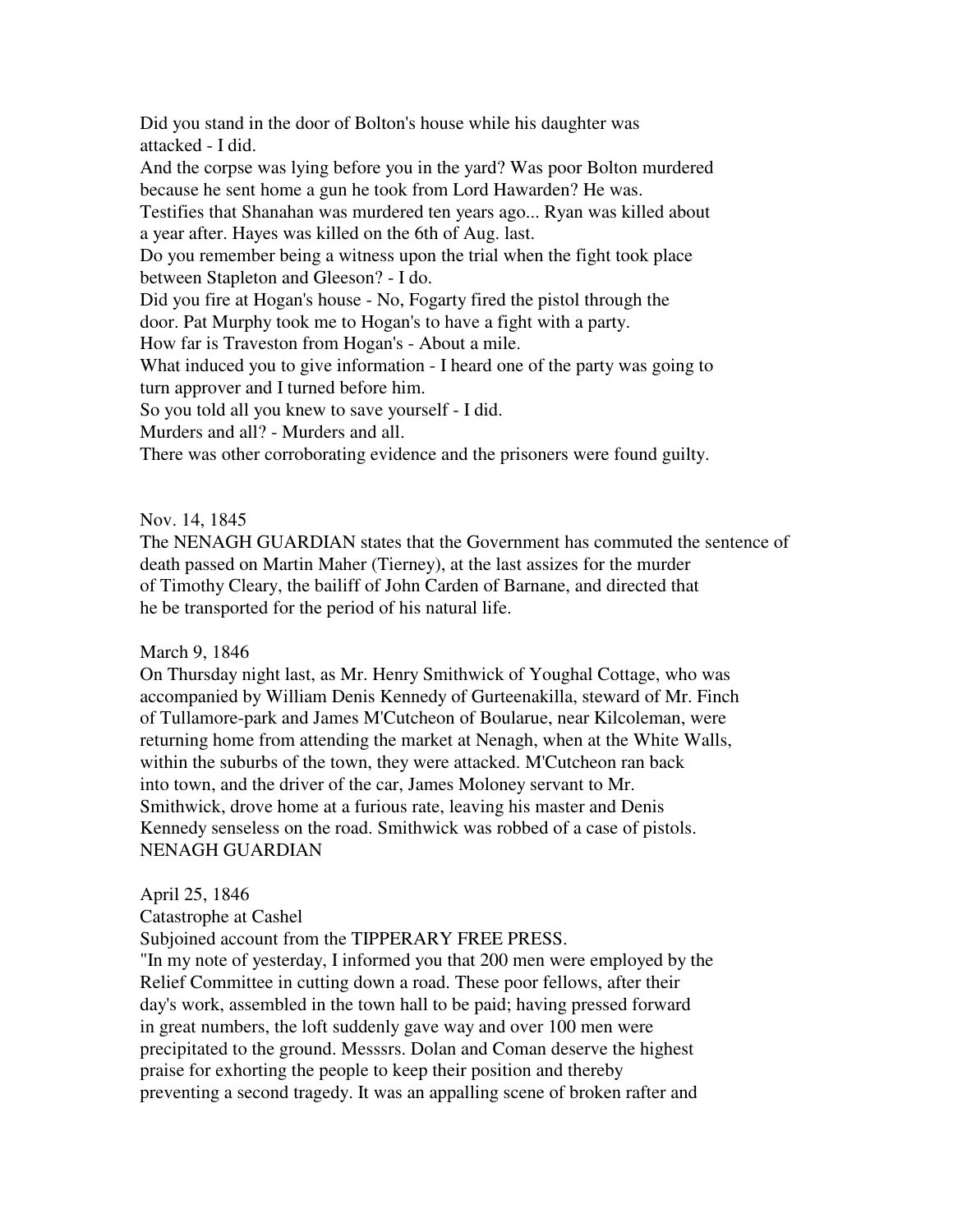limbs... faces unrecognisable, all piled in the depth below.... Sisters mad, wives distracted. Each screaming for her own... 10 or 12 carts laden for the county hospital. Dr. Russell, Dr. Graham, the military doctor and some other medical doctors are indefatigable".

#### Nov 6, 1846

Accounts from the North Riding show no signs of improvement. I thus furnish an appended account of the attack on Mrs. Finch of Kilcoleman as supplied by the TIPPERARY VINDICATOR. As Mrs. Finch was proceeding home from Nenagh Church accompanied by her sister Miss Parker, her carriage was met by three men, one armed with a pistol. One of the men said he had a note for Mrs. Finch to turn away Quinlisk, her steward. Mrs. Finch stated she would not be dictated to about those in her employment. the men then attempted to had the paper to Miss Parker, but she determinedly threw it out the window... Chase was given... One of the men fell whilst going over a wall in a field belong to Mr. Kilkelly and fractured his ankle. He was treated by Dr. Quin, the physician to the county gaol, where two of the prisoners, Joseph Spain and John Hogan, both of whom were drunk, had been lodged. We understand that Spain's brother was tried at the last assizes for appearing in arms at night and was sentenced to 18 months' imprisonment. Hogan has been frequently in custody upon suspicion, many charge having been brought, but none proved.

Nov. 8, 1845

Agrarian Warfare -

Three government proclamations were issued this afternoon. The first offering a reward of 200 pounds for the discovery of Mr. Clarke's assassins, the second, 100 pounds for the person who fired at, fortunately without effect, Robert Lloyd of Longford Cottage near Roscrea, on Thursday, and the third, 80 pounds for a similar offence on Michael Hogan on Nov. 1st. Pleasant forewarnings of the ensuing winter's campaign in Tipperary.

## Nov. 21 1845

It appears that a large property in the Duarra district, on which there are many tenants - all of course in arrears for many years rent, and belonging to

Mr. Tuthill, solictor in Dublin, came at last to the sheriff's hands for the purpose of evicting the defaulters. The sheriff, with a party consisting of 44 police, 50 military (1st Royals) and 12 bailiffs from Nenagh proceeded to Gortmore to take possession and level the houses. The bailiffs however refused to level the dwellings and to a man, turned out against the job. The peasantry cheered them, the sheriff, the military and the police had to march back again. NENAGH GUARDIAN.

Dec. 1, 1845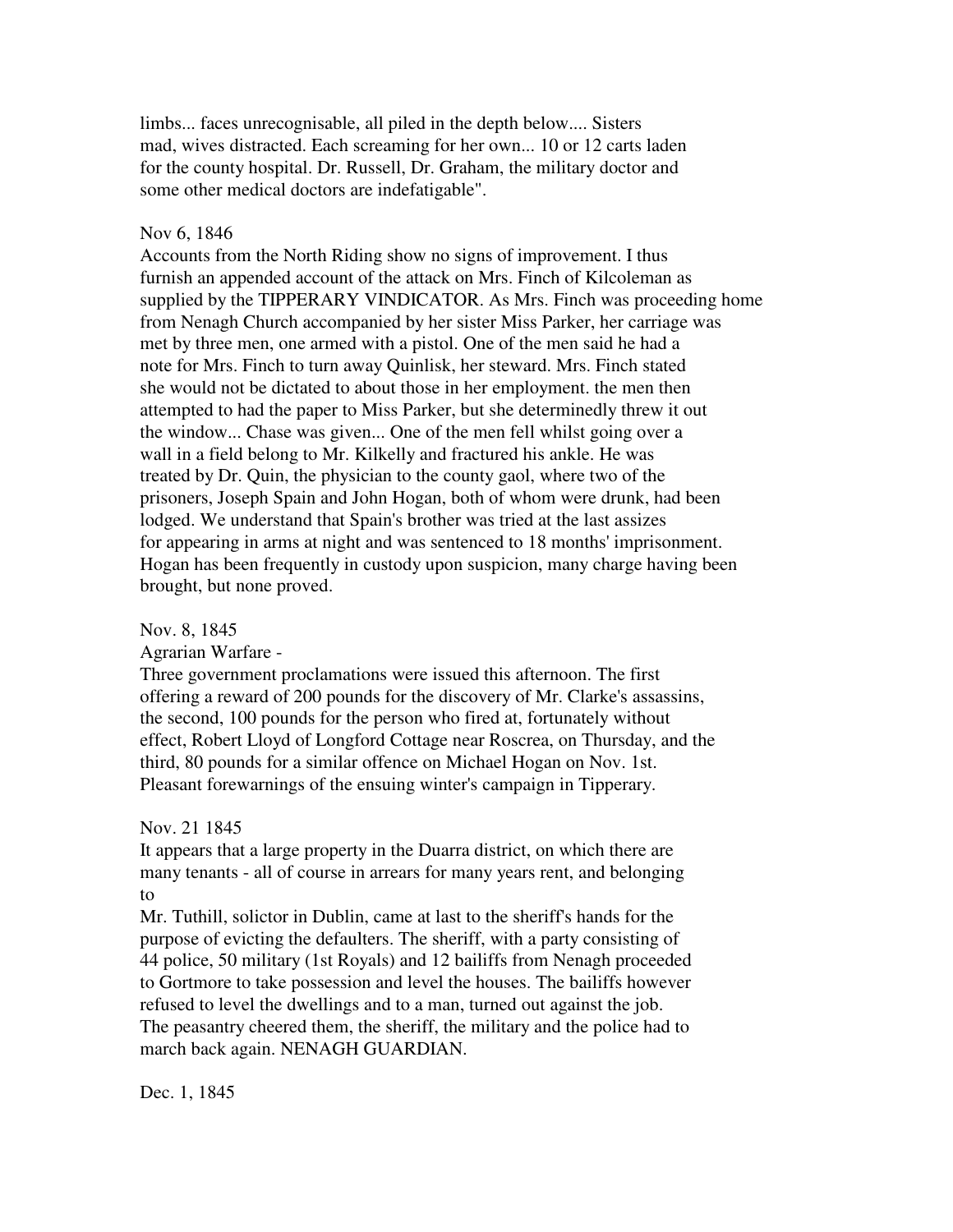A poor man named Guilmartin, at Lateragh was fired at through the window of his dwelling and has been wounded.

A poor man named Molowney in the parish of Drom, near Templemore took some land which had been evicted or in dispute, 15 years ago, and had been in possession ever since. Six months ago was warned to quit, and was driven from his land. He was attacked and killed in his house on Sunday.

#### January 3, 1845

On the 27th of Dec., William Stapleton, of Lorha heard some persons pulling off the thatch from his house, he made a stab with a pitchfork, at the same time ordered his son John to light a candle and proceed to the yard. Stapleton followed his son immediately and discovered his brother-in-law, Michael Phelan outside armed with a pistol. Phelan had shot and killed John Stapleton. Land is the cause. Inquest was held by Mr. Cormack, coroner. Michael Phelan has been committed.

On Monday, the authorities, heading a large force of the military and police from Nenagh, scoured that locality - searching every house for unregistered arms. No discovery of arms was made, nor was it reasonable to expect it. The stolen arms are concealed in some turf clamp or bog, hedge or ditch, where no hand can reach them but that which conceals them.

The Repeal paper The TIPPERARY VINDICATOR endeavors to burlesque the above proceedings: One hundred men, under the command of Inspector Carroll, two companies of the 35th depot, under command of Major Deedes, Lord Dunally, J. Bayly J.P., Major Priestly and (?) Walker, J.P., proceeded on this wonderful excursion. 'The pride pomp and circumstance of glorious war so flauntingly displayed...' One division went in the direction of Ballywilliam - the other towards Silvermines. The nature of the expedition at once began to develop itself to the shrewd minds of the country people, and soon the whole cohort became an object of irrepressible derision. Nothing could surpass the merriment of the people. It was positively side-splitting to hear the observations they made regarding the parade set forth to terrify them... The results of the day's marching, an old pistol and a scabbard neither of which is of the slightest use.

BALLINA CHRONICLE Ballina, Mayo, Ireland Wednesday, June 20, 1849

## TOTAL LOSS OF THE "MARIA" PASSENGER SHIP FROM LIMERICK TO QUEBEC.

We have the sad duty of announcing the calamitous and total shipwreck of the brig "Maria," of and from this port to Quebec, on the 13th of May last, with 111 emigrants, comprising small farmers, labourers and their families, which sailed from Limerick on the 2nd day of April last. The Maria was a well-found craft of 250 tons burden, and received a complete repair in this port immediately before her disastrous voyage, and such confidence had Mr. M'Donnell,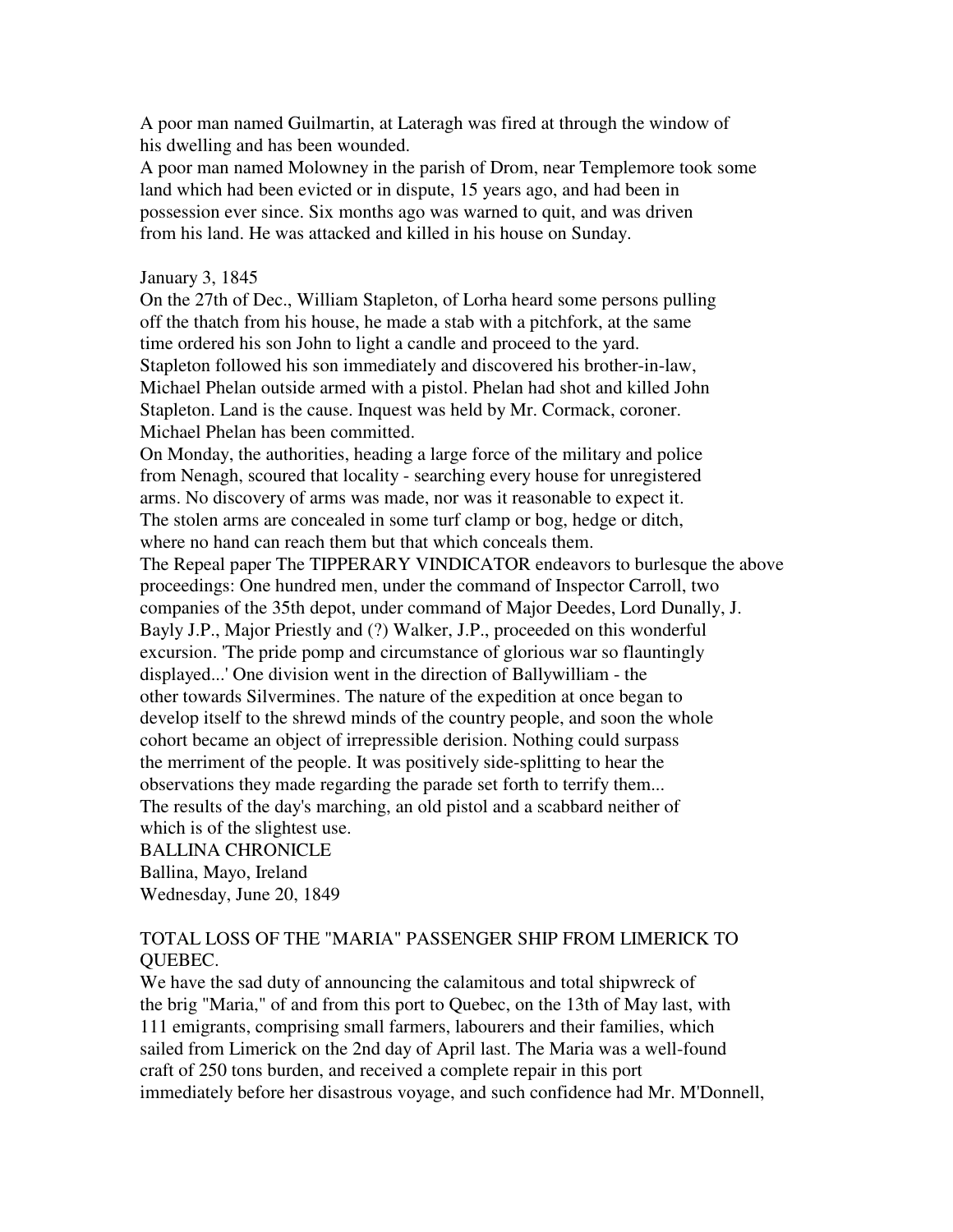the owner, in the vessel, master, and crew that he did not insure a single pound in her; but serious as is the individual loss he must of course sustain by the unfortunate catastrophe it can weigh little in his mind compared with the awful loss of human life, which no human foresight could avert. The master, Michael Hedigan, an experienced and skilful navigator, formerly sailed the Hornet schooner for some years between Limerick and London. The sudden crash of an iceberg in the St. Lawrence Gulf, no vessel afloat could possible withstand. It comes like an avalanche and the frequent prevalence of fog adds to the impending danger. Two more vessels, it will be seen, were destroyed in a similar manner, one before and the other immediately after the unfortunate Maria. At midnight on the 13th of May, the 'Maria', Hedigan master, from Limerick, manned by a crew of ten hands, with 111 passengers, when within fifty miles from St. Pauls, ran into an iceberg with terrific force. The whole of her bow were stove in, and the next moment the sea was rushing into the hold with the violence almost of a cataract. A piercing shriek was heard from below, but it was only a few moments' duration, as the ship went down almost immediately. It was the mate's watch, who, with one seaman and a cabin boy, succeeded in saving three lives by one of the boats which floated from the wreck as she foundered. About twenty of the passengers managed to reach the deck just before she went down, some of them jumped on to the ice, while others clung to the floating spars. Nine only, however, could be preserved, six men, two women and a boy, who had got on to the ice. Nothing was seen of the master or the rest of the crew; they all perished with the remainder of the passengers. Exposed in the boat to the most inclement weather, the helpless survivors remained the whole of the following day. Eventually a barque, named the Roslyn Castle, and the Falcon, a brig, approached, and took them on board. The poor creatures had suffered severely from cold, and their condition was the most heartrending. Their names are given as follows:- Michael Cusack, Eliza Cusack, Michael Cusack, jun., Joseph Lynch, Bridget O'Gorman, Thomas Connors, William Brew, John Hogan and Patrick M'Tigue; the survivors of the crew are- William Collins (mate), John Pickering (seaman) and Michael Tighe (cabin boy), making in all, out of the one hundred and twenty-one souls on board, only twelve saved. In consequence of the brig Falcon being short of water, those who were picked up by her were transferred on board the Roslyn Castle, which proceeded direct to Quebec, and arrived there.-- Limerick Chronicle.

#### Jan. 22, 1839

Special Commission in Tipperary, Friday, Fifth Day -

The following jury was sworn in: Sir E. Waller, Bart., J.P., foreman, Hon. Charles J.K. Monk, J.P., Lawrence Creaghe, J.P., Richard M. Mansergh(?), Richard E. Philips, J.P., Thomas Waller, J.P., Willliam Quin, J.P., Joseph Cooke, J.P., Maurice Studdert, Charles Clarke, J.P., Richard Uniake Bayley, J.P. and George Waller, Esqs.

John Bourke was indicted for having on the 2d August, appeared armed by day at Baha, and for firing shots into the house of John Dwyer.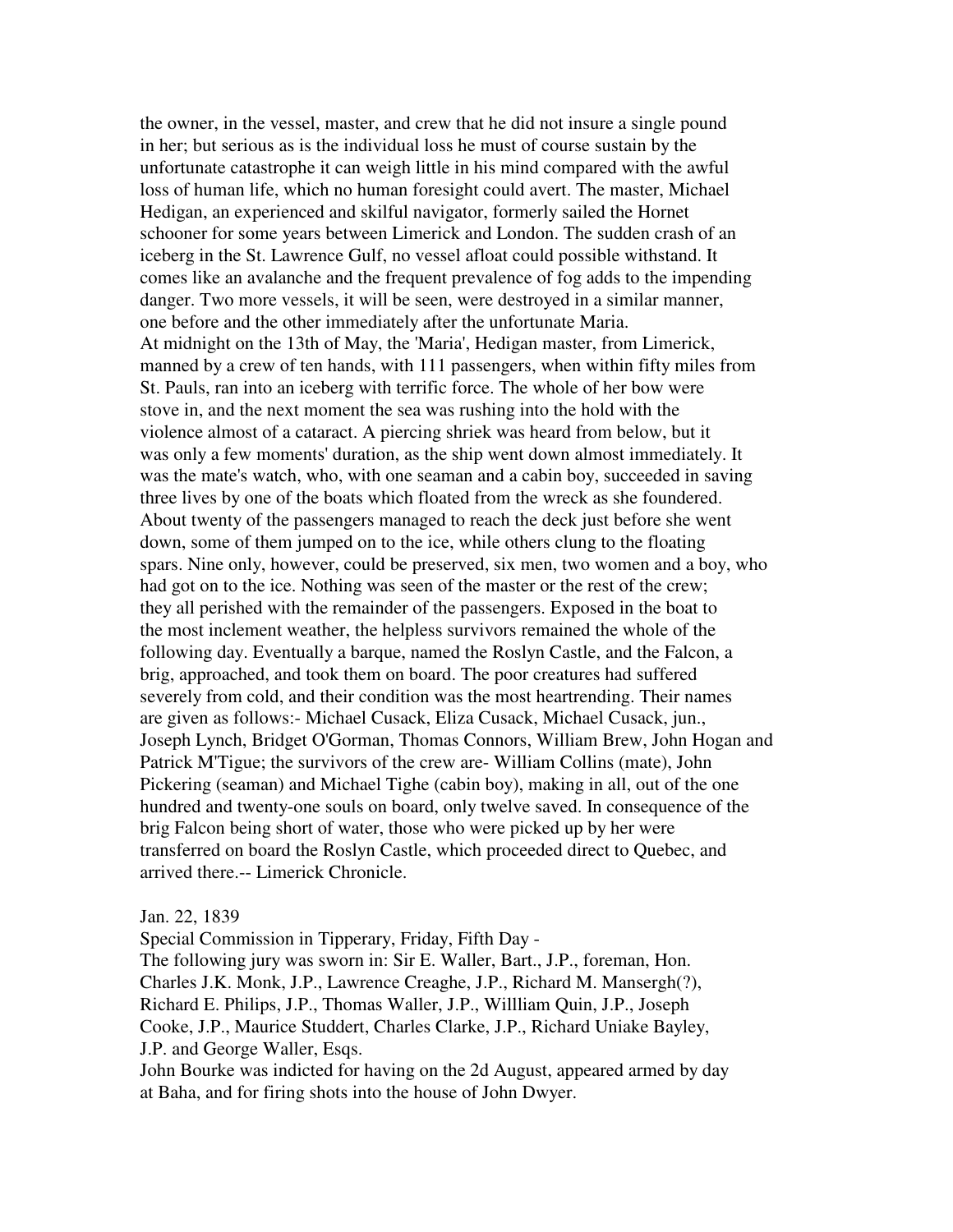Bridget Dwyer, the wife of John Dwyer was examined and stated she resided at Baha in this county. On the 2d August four men attacked her house. Her servant Nancy Lloyd was with her. Three men entered through a window, one was the prisoner John Bourke.... Part of the lands of Baha, held by her husband, had been in possession of the Bourke family; they were disposed (dispossessed?) by her father, who gave her husband the farm.

Constable Henry Barns - I arrested the prisoner in the house of the widow Ryan.

Chief Constable Blake stated that several outrages had been committed in Baha prior to the attack on Dwyer's house.

Catherine Madden and Thomas Furlong were examined for the defense, swore that they did not know whether or not Bourke was one of the party that attacked Dwyer's house.

John Wilcox, Esq. a magistrate identified the information sworn to him. Catherine Madden (to Serjeant Greene) I swear he could not be there without my knowledge.

Justice Burton - Take care, young woman what you say.

(My note: Catherine was repeatedly warned not to perjure herself but she was insistent)

Madden - I swear that I saw their faces and Bourke was not one of them.

Thomas Furlong - Bourke was not one of the men.

Justice Burton charged the jury who found the prisoner guilty.

Daniel Kelly was then arraigned for having on the 21st of Nov. last, fired a shot at Philip Ryan with intent to kill him. A new jury was sworn composed of the following men: Robert M. Nesbit, foreman; Henry Lee, J.P.,

Godfrey Taylor, J.P., Robert Clarke, J.P., Edmund Scully; Patrick Fogarty; James Willington, J.P.; John Langley, J.P.; Edmond Murphy; John Lloyd,

J.P., Thomas Hemsworth, J.P. and Henry W. Briscoe, Esqrs.

Philip Ryan swore that while he was standing in his yard on the 21st of

Nov., Kelly fired at him over a low stone wall. Kelly had until lately

lived on the witness's land. Went and told the priest and then brought the

police to Kelly's mother's house. There was a pistol in the house.

Constable Falvey apprehended the prisoner.

John Ryan was with his brother when the shot was fired but could not identify the prisoner.

Caleb Going, magistrate, gave the prisoner a good character. Verdict was not guilty.

Thomas Neale, Martin Kennedy, and Thomas Flinn were indicted for stealing a gun, the property of Thomas Guy Prendergast.

Samuel Harris stated he was in service of Mr. Prendergast who left a gun in his charge. While at his home with his wife, two men attempted to take the gun. Witness identifies Flinn as one of the men.

Denis Newman swore that he was one of the party that was in Samuel Harris's house to take the fire arms. Martin Kennedy did not go to Harris's house but pointed out the house from the road.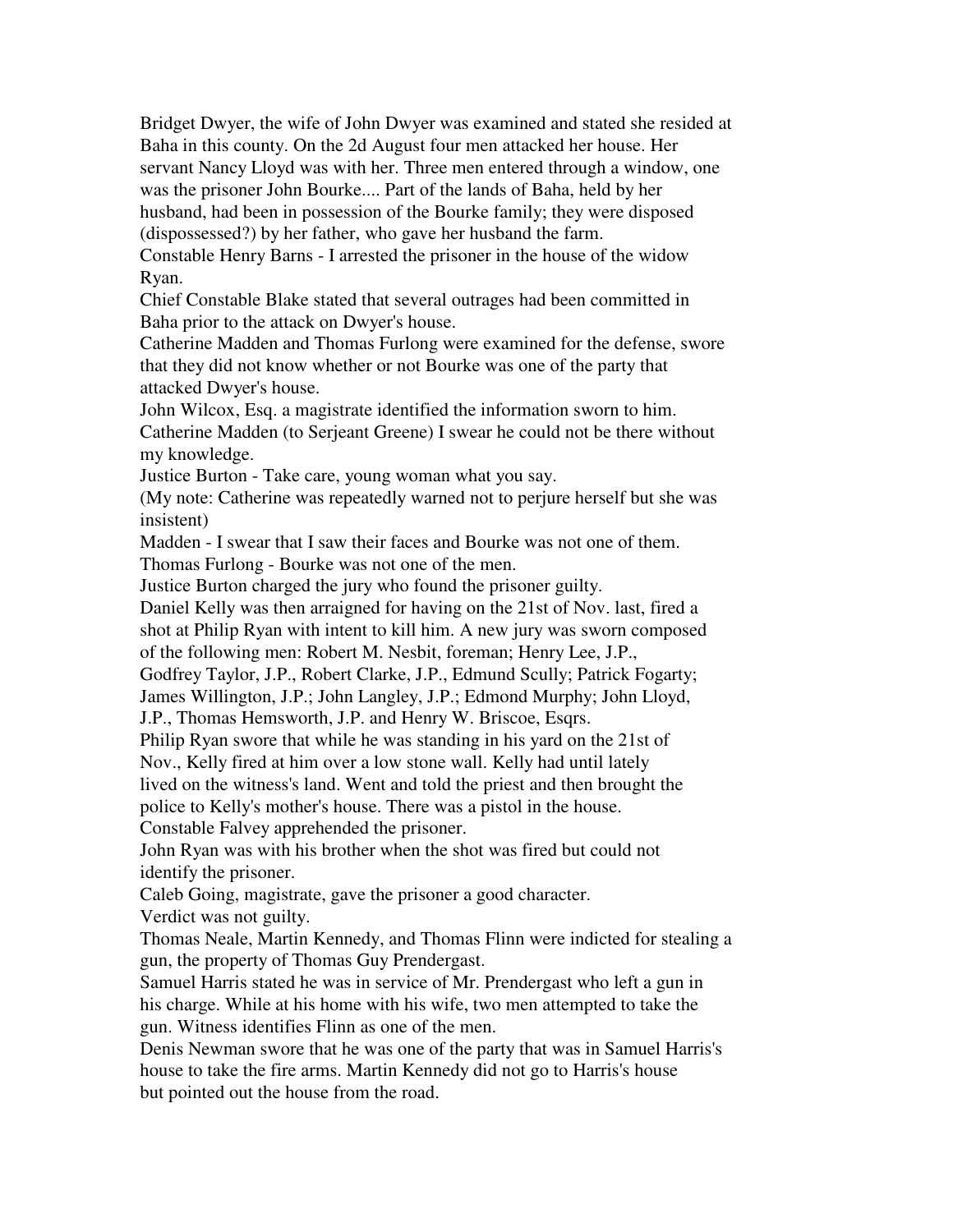Cross-examined- Did not rob the parish priest. Was taken up on a suspicion of robbing Brereton. Was charged with robbing Mr. Lewis. Could not say whether it was his good character that tempted the prisoners to invite him to commit the robbery.

Neale and Kennedy were acquitted. Flinn was found guilty. Mr. Doheny applied to have bail taken for a prisoner named Glasheen, charged with manslaughter. Application was refused.

John Corcoran was indicted for the murder of Patrick Cooney, bailiff. Pennefather and Cooney went to execute a civil bill decree on James Corcoran, father of the prisoner. They seized a cow and an attempt was made to rescue it. In the ensuing conflict Cooney was struck with the handle of a spade and died a few days later.

Ambrose Going, Esq., gave the prisoner an excellent character. Verdict of guilty.

## MENTAL EXAMINATION OF IMMIGRANTS 1917 Administration and Line Inspection at Ellis Island May 8th 1917

Immigrants not traveling in the cabin, who enter the United States at the port of New York, are first brought to Ellis Island in order to undergo an examination to determine their fitness for admission. The average immigrant remains at Ellis Island two or three hours, during which time he undergoes an examination by the Public Health Service in order to determine his mental and physical condition, and by the Immigration Service in order to find out whether he is otherwise admissible... As the immigrant approaches the officer gives him a quick glance. Experience enables him in that one glance to take in six details, namely, the scalp, face, neck, hands, gait, and general condition, both mental and physical. Should any of these details not come into view, the alien is halted and the officer satisfies himself that no suspicious sign or symptom exists regarding that particular detail. For instance, if the immigrant is wearing a high collar, the officer opens the collar or u!

nbuttons the upper shirt button and sees whether a goiter, tumor, or other abnormality exists... Likewise, if the alien approaches the officer with hat on he must be halted, hat removed and scalp observed in order to exclude the presence of favus, ringworm, or other skin disease of the body. Pompadours are always a suspicious sign. Beneath such long growth of hair are frequently seen areas of favus...Where the alien carries luggage on his shoulder or back, it may be necessary to make him drop his parcels and to walk 5 or 10 feet in order to exclude suspicious gait or spinal curvature. Immigrants at times carry large parcels in both arms and over their shoulders in order that the gait resulting from shortened extremity or ankylosed joint may escape notice. In like manner they maneuver in attempting to conceal the gaits of Little's disease, spastic paralysis, and other nervous disorders. All children over 2 years of age are taken from their mother's arms and made to walk.!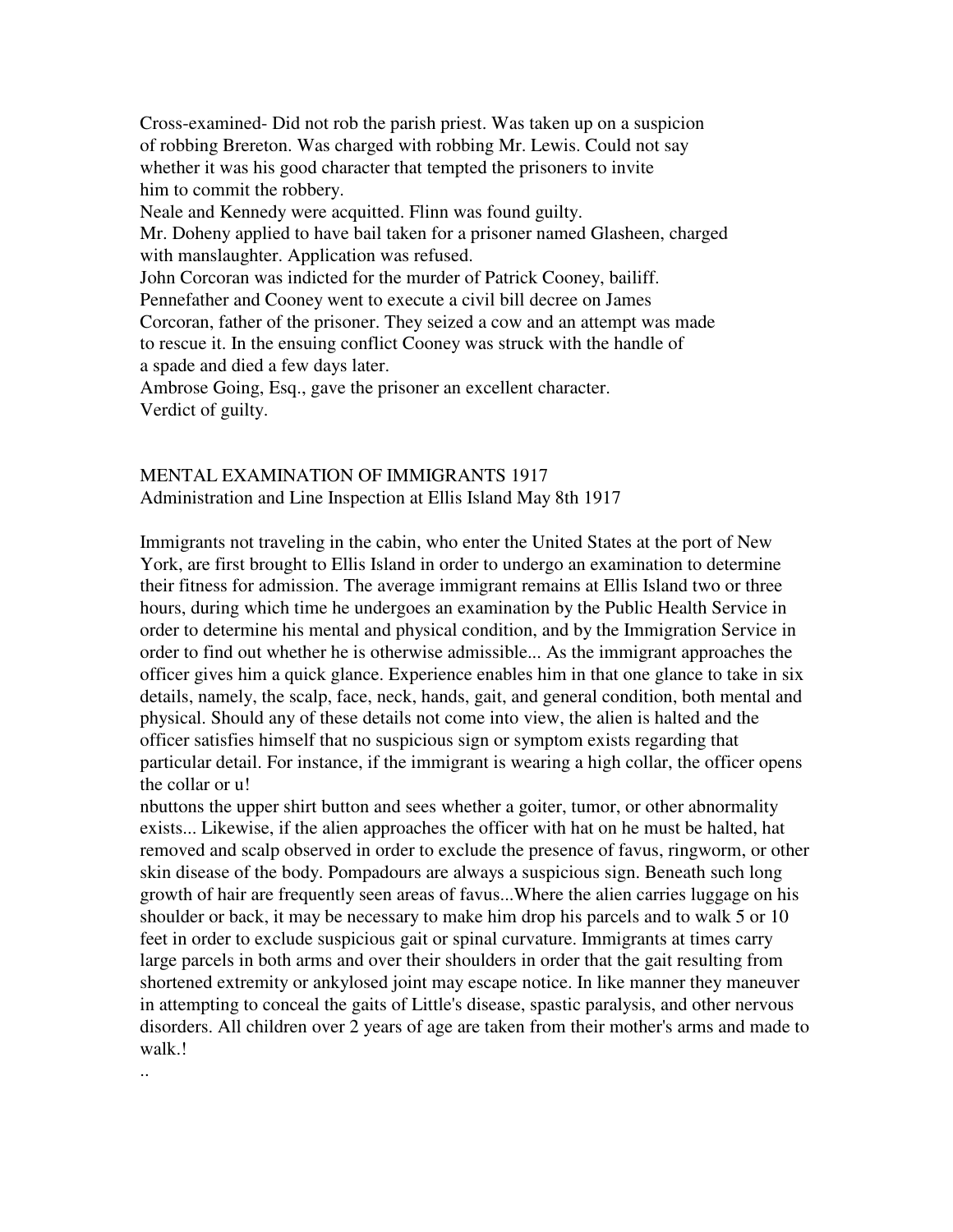Many inattentive and stupid-looking aliens are questioned by the medical officer in the various languages as to their age, destination, and nationality. Often simple questions in addition and multiplication are propounded. Should the immigrant appear stupid and inattentive to such an extent that mental defect is suspected an X is made with chalk on his coat at the anterior aspect of his right shoulder. Should definite signs of mental disease be observed, a circle  $X$  would be used instead of the plain  $X$ . In like manner a chalk mark is placed on the anterior aspect of the right shoulder in all case where physical deformity or disease is suspected. In this connection B would indicate back; C, conjunctivitis; CT, trachoma; E, eyes; F, face; Ft., feet; G, goiter; H, heart; K, hernia; L, lameness; N, neck; P, physical and lungs; Pg, pregnancy; Sc., scalp; S, senility. The words hand, measles, nails, skin, temperature, vision, voice, which are often used, are written out in fu!

ll. The alien after passing the scrutiny of the first medical officer passes on to the end of the line, where he is quickly inspected again by the second examiner. This examiner is known in service parlance as "the eye man." He stands at the end of the line with his back to the window and faces the approaching alien. This position affords good light, which is so essential for eye examinations....He looks carefully at the eyeball in order to detect signs of defect and disease of that organ and then quickly everts the upper lids in search of conjunctivitis and trachoma. Corneal opacities, nystagmus, squint, bulging eyes, the wearing of eye glasses, clumsiness, and other signs on the part of the alien, will be sufficient cause for him to be chalk-marked "Vision." He will then be taken out of the line by an attendant and his vision will be carefully examined...

Roughly speaking, from 15 to 20 per cent of the immigrants are chalk-marked by the medical offers, and it is these chalked individuals who must undergo a second and more thorough examination in the examinations rooms of the Public Health Service. Those aliens marked X and circle X are placed in the mental room. All other marked aliens are placed in the two physical rooms, one for men and the other for women....Every effort is made to detect signs and symptoms of mental disease and defect Any suggestion, no matter how trivial, that would point to abnormal mentality is sufficient cause to defer the immigrant for a thorough examination....

Experience enables the inspecting officer to tell at a glance the race of an alien. There are, however, exceptions to this rule. It occasionally happens that the inspecting officer thinking that an approaching alien is of a certain race brings him to a standstill and questions him. The alien's facial expression and manner are peculiar and just as the officer is about to decide that this alien in question belongs to an entirely different race. The peculiar attitude of the alien in question is no longer peculiar; it is readily accounted for by racial considerations. Accordingly, the officer passes him on as a mentally normal person. Those who have inspected immigrants know that almost every race has its own type of reacting during the inspection. On the line if an Englishman reacts to questions in the manner of an Irishman, his lack of mental balance would be suspected. The converse is also true. If the Italian responded to questions as the Russian Finn responds, the ! former would in all probability be suffering with a depressive psychosis.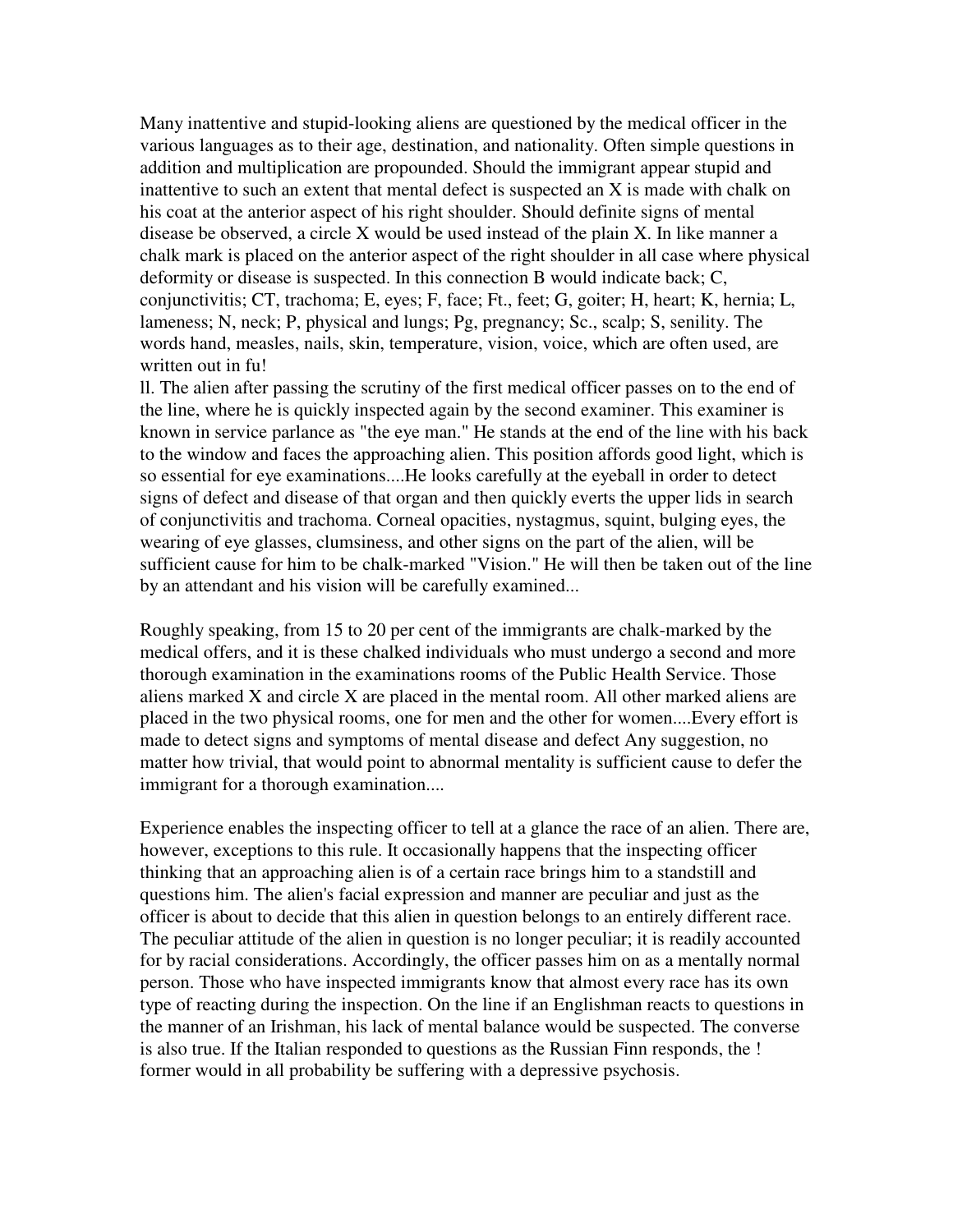## Aug. 21, 1846

Newport, Monday - Patrick Ryan, a clothier and native of Newport, was found murdered at the Kilcommon mountains near the Anglesea road on Saturday last. TIPPERARY VINDICATOR

## Sept. 14, 1846

NENAGH GUARDIAN of yesterday - A demonstration against the payments of rents under the passive resistance system, took place on Monday... The tenants of Lohorna (?) have for another season postponed rendering unto Ceasar that which is due.

Mr. O'Connell arrived here on Thursday en route to Derrynane, accompanied by his daughter Mrs. French. Mr. And Mrs. Ryan and the Misses Ryan, Dr. Whelan, R.C. Bishop of Bombay, Mr. Steele and Mr. O'Connell of Ennis and Nicholas Power.

## Oct.23, 1846

Tipperary, North Riding -

On Saturday last, a bailiff named Gleeson went in the direction of Garrinafad, near Ballymackey to serve writs 'capias' for rents due to Mr. White, in the county of Limerick. Gleeson was attacked by men with stones and is not expected to recover. He is being attended to by Dr. Edward Kitson.

On Friday last, a man with a blunderbuss entered the dwelling of John Cormack of Ballyhogan, within two miles of Nenagh, and ordered him not to pay any rent whatsoever, and tell all the tenants on the property to do the same.

## Nov 4, 1846

Thurles Court-House, Fri., Oct 30- A frightful attempt to commit murder here last night on Mr. Cooke who resides about one mile from this town. He is a very young man, and got married about 4 years ago to a Miss Langely, who was then about 14 years old, with whom he got some small property and thus became a landlord on a small scale. (The worst of all landlords, those petty ones.) His first act was to prevent public of access to a spring well, which was open to them from time immemorial, going so far as to place a man to guard the well. The magistrates told Cooke he ought to be satisfied that he was not thrown in the well. Contiguous to Cooke's house are some tenant's house many of the resident there said their ancestors have resided there for the last two centuries - some of those he evicted. Yesterday he entered additional ejectments at the sessions and was fired at on his way home. He was severely injured - LIMERICK EXAMINER.

Nov. 27, 1821 Clonmel, from the HERALD, Nov. 21. On Monday, at or near "The Seven Acres' a farm so called between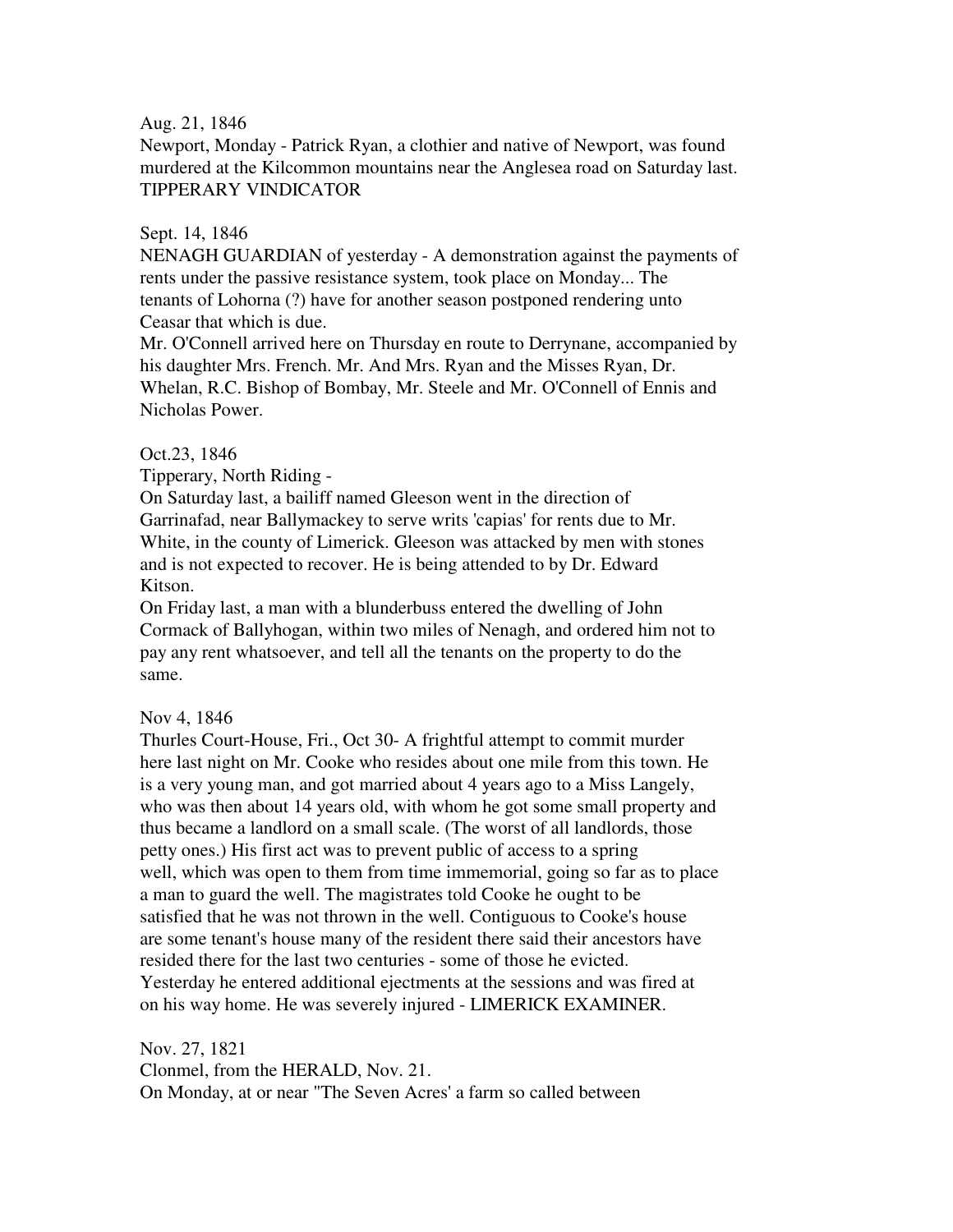Thorny-bridge and Cloneen, at the foot of the Slievenamon a horrible burning occurred. It was the residence of a better kind of farmer named Shea who had

recently put out some under-tenants. He was served with a notice that unless he restored the old occupants he would suffer... His house was fired and every soul was burnt to death. Mr. Thomson the coroner held an inquest on the bodies.

>From the CLONMEL ADVERTISER Wed. 21 the following particulars - The house of Edmond Shea , an opulent farmer at Gurtnapish, near Cloneen, between Fethard and Mullinahone, barony of Middlethird, at the northwest foot of the Slievenamon mountains was destroyed by fire. Shea his wife, seven children, three female servants and five laborers were all killed.

#### Nov. 28, 1821

The Burning of the Sheas - An inquest was held on Wed., the following jurors were sworn - John Sellito, Matthew Barron, Basil Bryan, Richard Chadwick, John Cooke, Edmund Tobin, Thomas Heffernan, Adam Douglas, Pierce Butler, R.C. Jackson, K. Butler and K. Hensilett(?).

The jury proceeded to the house of the deceased, Shea. The victims were 16 in number, their names as follows: - Edmund Shea, Mary Shea, Edmund Shea, jun., Mary Shea , jun.(?), Nicholas Shea, jun., Margaret Shea, Michael Butler, P. Mullaly, Michael Mulcahy, Catherine Mullaly, Margaret Shea, Mary Power, Wm. Rice and three men unknown.

Jan. 18, 1822

>From the CLONMEL HERALD

An outrage was committed by some daring banditti on Wednesday, near Ardfinnan, on the house of Mr. Francis William Burke, for the purpose of taking firearms. Mr. Burke was absent in Clonmel, and the house was occupied only by his daughter and a Mr. A. Burke from near Borrisoleigh.

Jan. 30, 1822

>From Tipperary, says the DUBLIN EVENING POST - Nenagh, Jan. 25.

This town is in a dreadful state at present... A party of yeomen went to the turnpike to take Horan, he was secured by two yeomen but shook himself from one and whipped the bayonet off the gun, and with it stabbed Rea, one of the yeomen, and made off. Horan's father, a man of about 80 years of age, hearing some noise in the street, put his head out and was shot by the yeomanry... The wounded yeoman was taken to the house of Gason, and taken care of, but certain persons being inclined to think they were ill-disposed people, arrested old Gason and his daughter and lodged them in gaol without a warrant. The people in general are now driven to desperation, and we expect a general engagement with the yeomanry..... What a town to live in! P.S. The old man is mortally wounded.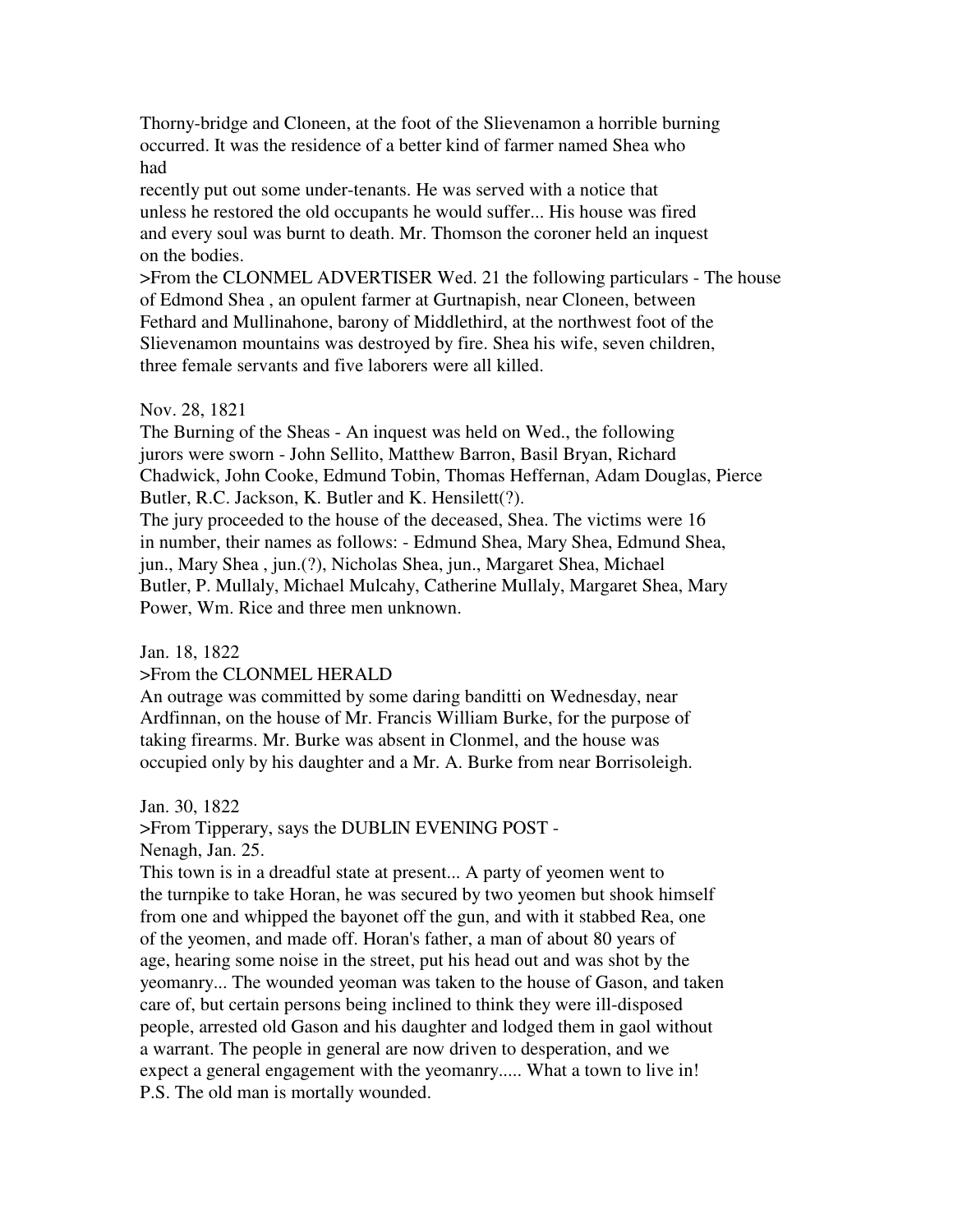We would only impress upon the government the necessity of disbanding the corps. Nenagh, containing nearly 7,000 inhabitants, was one of the most peaceable in the kingdom, till arms were put into the hands of these people. If we are to have the insurrection act, let it be executed by the regular military.

Dec. 26, 1822

# Clonmel Dec. 11,

On Wednesday last, an inquest was held on the body of Mary Ryan who was found murdered near Thurles. A verdict of willful murder was returned against John Fitzpatrick and William Gorman, who have been committed to gaol.

## April 2, 1823

Clonmel Assizes Tuesday, March 25.

>From the CLONMEL HERALD - The Abduction of Honora Ryan. James Coffee was indicted for that he, on the 9th of March, in the 3d year of

the King, at Clonbonny, did feloniously assault Honora Ryan and with others, did carry her away with intent to marry or defile her...

Honora Ryan deposed that a party came to her mother's house and began breaking in the door with a sledge. She dressed herself in her brother's clothes and attempted to elude them. She was caught and taken to Cragg. At Cragg many of the men got drunk... They then brought her to Castlenock... There she influenced a woman of the house to try and get her some assistance for her release. The woman went to Mr. Parker, a magistrate at Castlelough who succeeded in a rescue ... All but one of the men escaped capture. Fortnight afterwards, the witness, on her return from the Clonmel assizes, on

the Limerick Coach, where she had been to prosecute the man taken by Parker, was stopped near Mount Catherine by Coffee and four others who dragged her off the coach. Coffee said to the coachman, "I ventured my life for her once before, and it's the least I can have her now." Told the witness that he would not take her if he was rich, but would have her on account of her money.... Her brother, who was in the coach, ran off and brought the military and she was rescued yet again.

After this, the witness, for security, went to live at Lackland, near Newport

the residence of Rev. Pennefather. Here she was taken by Coffee yet again....Mr.

Ryan of Ballymackeough came upon them and Coffee and his friends ran off. Witness stated that she would sooner suffer being torn to pieces than marry Coffee.

Catherine Ryan, mother of Honora was sworn and corroborated her daughter's testimony.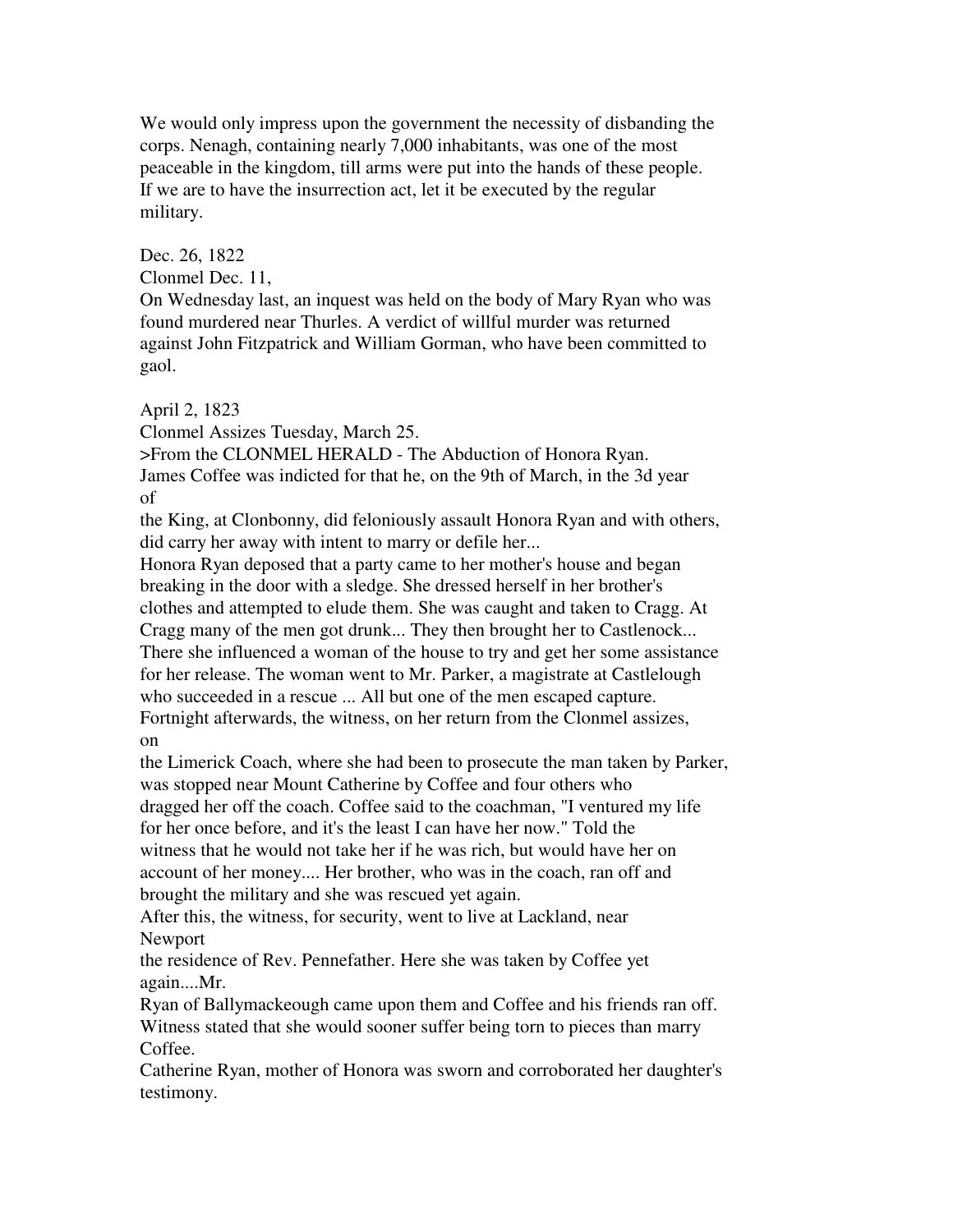Thomas Ryan, son of the last witness, and brother of Honora deposed that he knew Coffee. Prisoner had come into his cow-house...

Mr. Hatchell, prisoner's advocate called no witnesses. Prisoner was convicted on one indictment, but as both are capital, that sufficed to determine his fate.

## April 4, 1846

The trial of two men, Patrick Rice and Patrick Hayes, charged with conspiracy to murder Patrick Clarke in the month of Oct.last commenced at Nenagh assizes Tuesday last. A host of witnesses were examined for the Crown, the principal being and approver named Burns, his two sons , very young men and a daughter 12 or 13 years of age. After the verdict of guilty was read. there was a sensation in the courthouse. Mr. Dwyer demanded an arrest of judgement. Dwyer and his colleague Armstrong had till adjournment to provide grounds.

## Aug 14, 1846

The TIPPERARY VINDICATOR published the following letter from one of the spiritual directors of the people addressed to the parish priest of Nenagh, by the Rev. Henry Keary, parish priest of Templederry, where the Rev. Mr. Kenyon officiates as curate:

Killeen, Aug 10, 1846

Enclosed is my one pound subscription to the repeal fund. The moderate tone of the National Assembly has won the confidence of every honest, sterling patriot...

(the rest in fragments, illegible).

## Oct. 15, 1846

Borrisokane - On Friday the 9th, an armed man entered the house of Michael Gaynor, a respectable farmer and shot him. He lies in a hopeless state, attended to by Dr. Hobbs.

On the same evening another respectable farmer named Cleary, residing at Kilfada in this neighborhood was fired at without effect. This is the second attempt on Cleary's life.

## Nov 27, 1846

On Friday, a shot was fired into the kitchen of Mr. Alfred G. Richardson, Justice of the Peace of Rathbeg, near Sharavogue, the residence of the Hon. Colonel Westerna, M.P. Five panes of glass were broken by the shot. He escaped unhurt.

## Dec. 9, 1846

A Clonmel paper refers to the state of the gun trade in Tipperary - "No less that 71 guns were sold in our town the last fair day. This is bad work.... A labourer entered our town a few days ago seeking hire. He presented a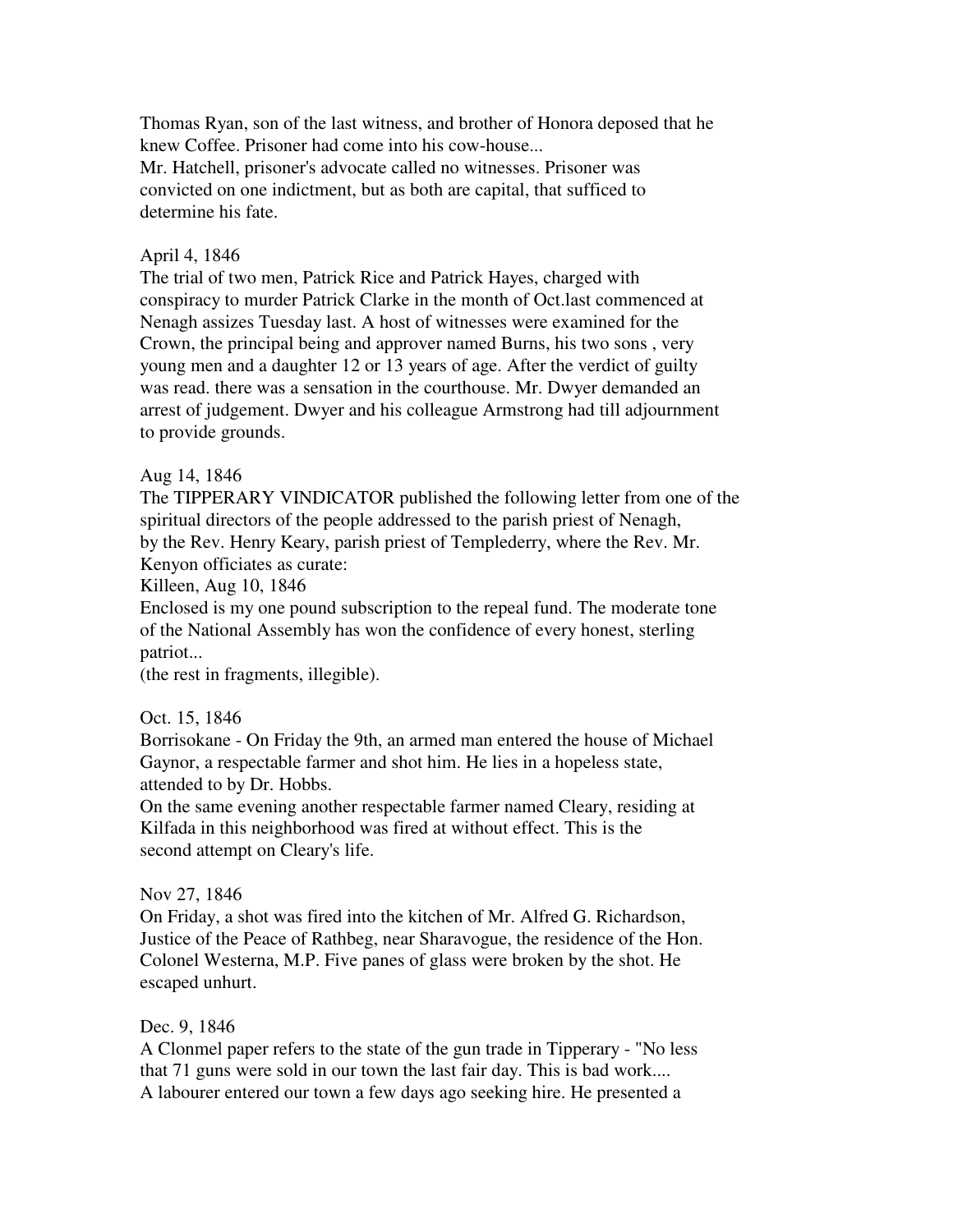formidable appearance; in addition to a spade and flail, he had a handy gun strapped across his back. Every man has a gun. Where this will end, God only knows."

## Dec. 12, 1846

On Friday last, Mr. Wilson of Verdant-hill, near Roscrea was attacked by two robbers who were armed with loaded whips or sticks, commonly called skull-crackers. A gold watch, some silver and a pencil case were taken.

LIGHTHOUSES: In Ireland date back to the 5th century, when the monks of St. Dubhan established a fire beacon at Hook Head in Co. Wexford. Indeed nearby is the oldest still-operational lighthouse in Ireland and Great Britain, which has stood on the same site from the 12th century. Lighthouses were in private hands until 1717, when the land they stood on was vested in the crown. Central control of lighthouses came with the establishment of the commissioners of Irish lights in 1867. This all-Ireland body maintains 80 lighthouses, all but one now automatic, around the entire coastline. Oct. 14, 1844

The "moral" and "peaceful" repealers of Tipperary are commencing their winter campaign in earnest. The Nenagh papers of yesterday publish a frightful catalogue of crimes...

On Tuesday, the woodranger of Mr. Carden of Barnane was killed. He had been engaged in serving law processes on the tenantry on the Barnane estate. His name was Tim Cleary. Another victim was a man named Spillane, a driver or caretaker on the property of Latouche, near the same locality. Spillane it appears, was engaged in prayer on his knees, in his own house, when he was shot and killed. The cause of this murder was similar to that which instigated the other.

A rumour also prevails that a man of the name Quirke, a Clonmel process-server was murdered in his own house.

At the fair of Roscrea, on Wednesday... the town was crowded with young men each armed with an 'alpee,' or fighting stick. A faction fight between the Fogartys and Gilmartins of Coolaganeen took place . The cause of the quarrel, a game cock.

TIPERRARY VINDICATOR

## LIMERICK 1884

John Condon, solicitor, Newcastle West, chairman of the local branch of the National League, is mentioned as the Parnellite candidate for the representation of the county Limerick at the general election.

A Convention, composed of delegates from the several branches of the Irish National League, in the City and County of Limerick, was held on July 24, at the Town Hall, to discuss the present political situation.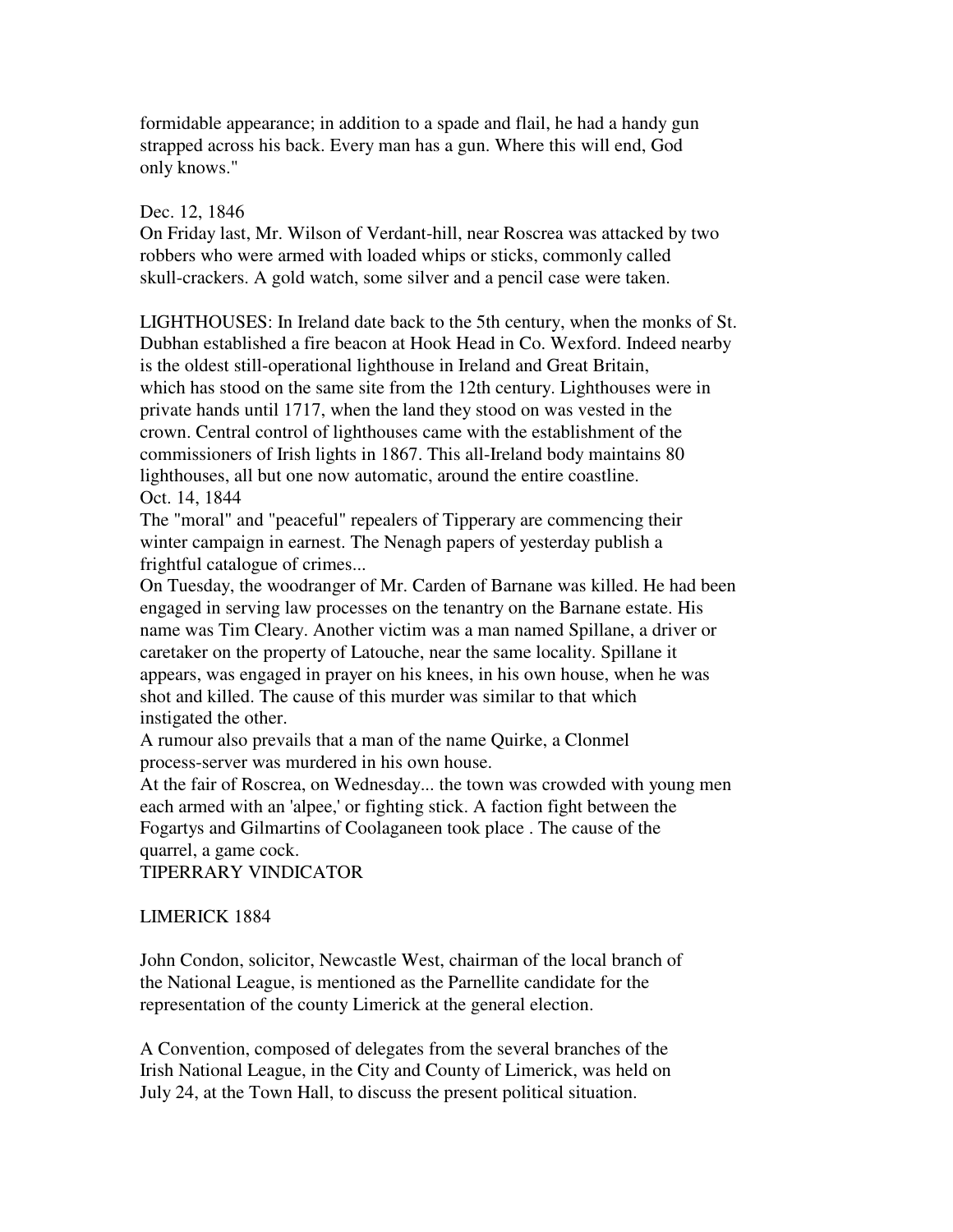The Rev. Eugene sheehy, C.C., Kilmallock, occupied the chair. About 200 delegates were present. A large number of clergymen were also in attendance. The Convention had a private sitting of about an hour and a half, after which the public proceedings commenced. The Rev. Michael Ryan, Adm., Templebredin, proposed, and Mr. Curtin, solicitor, Abbeyfeale, seconded the resolutions, which were adopted. They reiterated the national demand for a native Parliament, pledged the meeting to give the National League earnest, cordial, and unwavering support, declared entire confidence in the leadership of Mr. Parnell, and in the fidelity of the Irish Parliamentry Party; and, further, pledged the meeting, that in the event of a vacancy in the Parliamentary representation of the county, a candidate was to be selected by a convention composed of a delegate from each National League Branch; that a committee be afterwards formed to confer with the Archbishop of Cashel, the Bishop of Limerick, and Mr. Parnell and that the candidate so selected should received the unanimous support of the National League. Resolutions were also adopted approving the payment of members condemning the Laborers' Act, and the Land Act, as incomplete, and almost useless; expressing strong disapproval of the sub-commissioners, who were to be retained; the delegates' conviction that a strike against judicial rents was inevitable, denouncing the proposal of a county guarantee in the Land Purchase Scheme, and approving of the principles of the Migration Company.

A farmer's son, named Andrew Ryan, was brought before Mr. Irwin, R.M., on July 24, on a charge of fracturing the skull of another farmer, named, William Ryan, of Bilboa. Sergeant Good said seventeen pieces of bone were taken out of the skull of the sufferer, who was not expected to recover. Mr. Irwin said more heads were smashed in the petty sessions district of Newpallas, than in the whole province. If a man was struck at all, his head was certain to be smashed. Sergeant Good said that was so. The men were strong and they used stones. They accused was further remanded.

#### March 25, 1843

Dead Men Tell No Tales - the NENAGH GUARDIAN of Tuesday. One trial of yesterday occupied the court for a considerable portion of the day. It was connected with the murder of the late Tierney, who if alive, would be the only witness against the two men at the bar, named Gleeson and Larkin for firing a shot at Tierney which perforated his hat. The unfortunate man was murdered on Monday to prevent his giving evidence. Counsel for the defense, Messrs. Hassard and Rolleston, a verdict of not guilty was returned.

March 28, 1843 - Altar Harangues -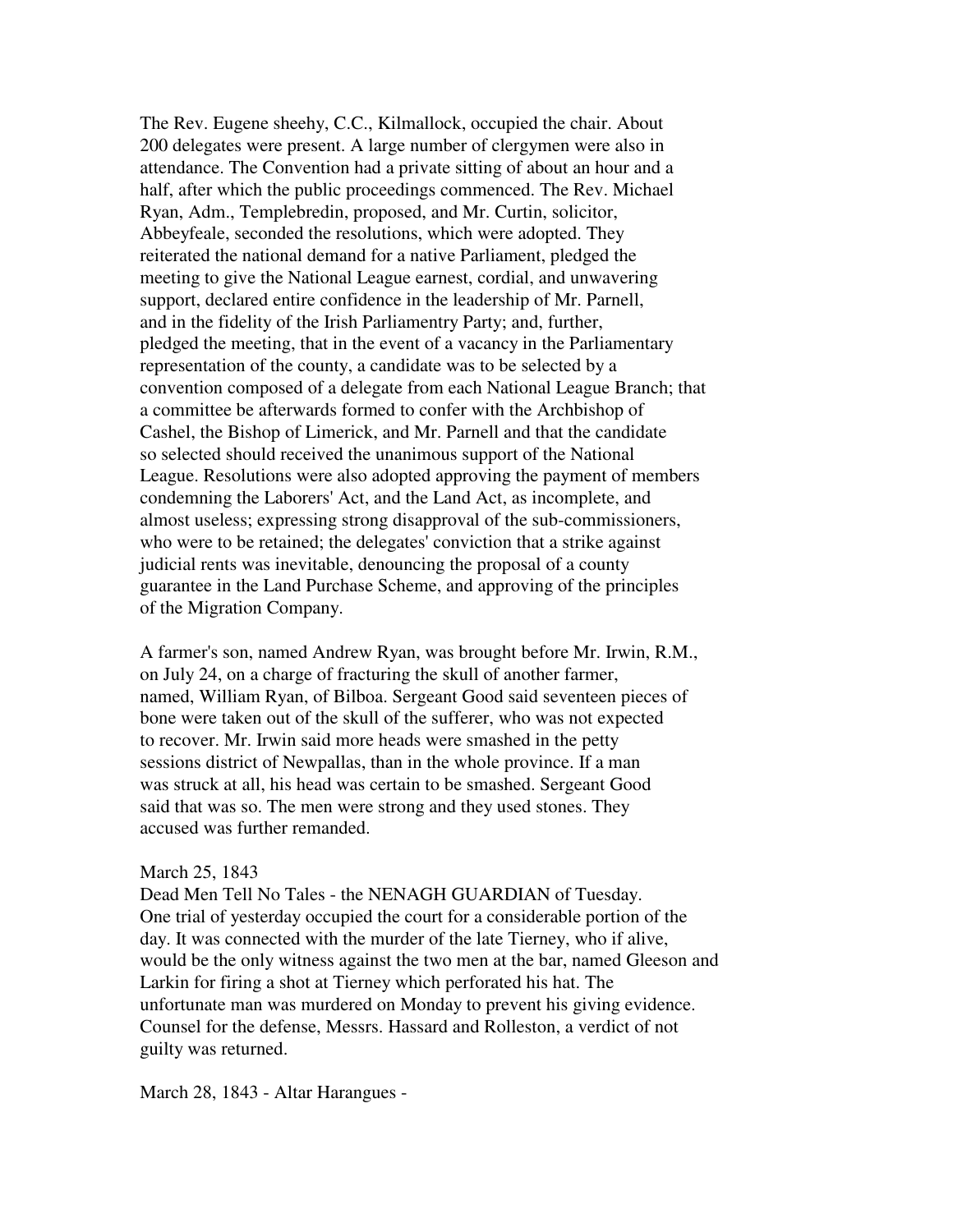At the Assizes from Nenagh just concluded, Michael Larkin and Thomas Gleeson were acquitted... Among the witnesses called for the defense was the Rev. Mr. Maher, parish priest of Toomyvara.

The Rev. gentleman testified - I know the prisoners. I have been their parish priest these 20 years. I know them to be peaceful and industrious. Mr. Scott - Is it a fact that the neighborhood of your parish has been disturbed of late?

Rev. Maher - I cannot say it is remarkable....

Mr. Scott - Are you in the habit of speaking of people in your chapel? Rev. Maher - I am not.. During the time of the assize I caution them to guard against false swearing.

Mr. Scott - Did you denounce the deceased in your chapel.

Rev. Maher - He came to me to know if I had any notion of making a charge against him with regard to improper familiarity which he had with a female.. It was the first I had heard of it. I told him it was generally the feeling that he was swearing falsely against the prisoners....

## April 28, 1843

On Saturday last, four men were lodged in the Clonmel Gaol charged with the murder of Mr. James Scully. At present there are 214 prisoners in the same gaol, 19 of which are to take their trials for murder.

On the 23d, acting Constable M'Sweeny and party of the Carney station succeeded in arresting Thomas Cahillan at Moher Nenagh, within two miles of this town, charged in the murder of Mr. Hardy, of Dolla. NENAGH GUARDIAN

## May 5, 1843

The NENAGH GUARDIAN announces that a spirit of mutiny and insubordination has been latterly exhibiting itself amongst the men employed in the Imperial Slate quarries.... "The quarrymen have refused to work, and any who attempt to do so are visited with deadly vengeance. One man, John Gleeson who has a large family, and could not afford - even if inclined - to join in the conspiracy, continued to work as usual. He was attacked and beaten, his wife was also injured..."

Census of Ireland for 1841- Presented to both houses of parliament by Her Majesty's Command.

Tipperary - No. of families 74,570 Males - 216,650 Females - 218,903 Total no. of persons - 435,553.

May 19, 1843

Connery, a workman at the quarries of the Imperial Slate Company in the mountain districts between Nenagh and Killaloe was attacked on Saturday. Connery continued to work at the quarries in opposition of a mandate of those who required an advance of wages. He bravely defended himself with a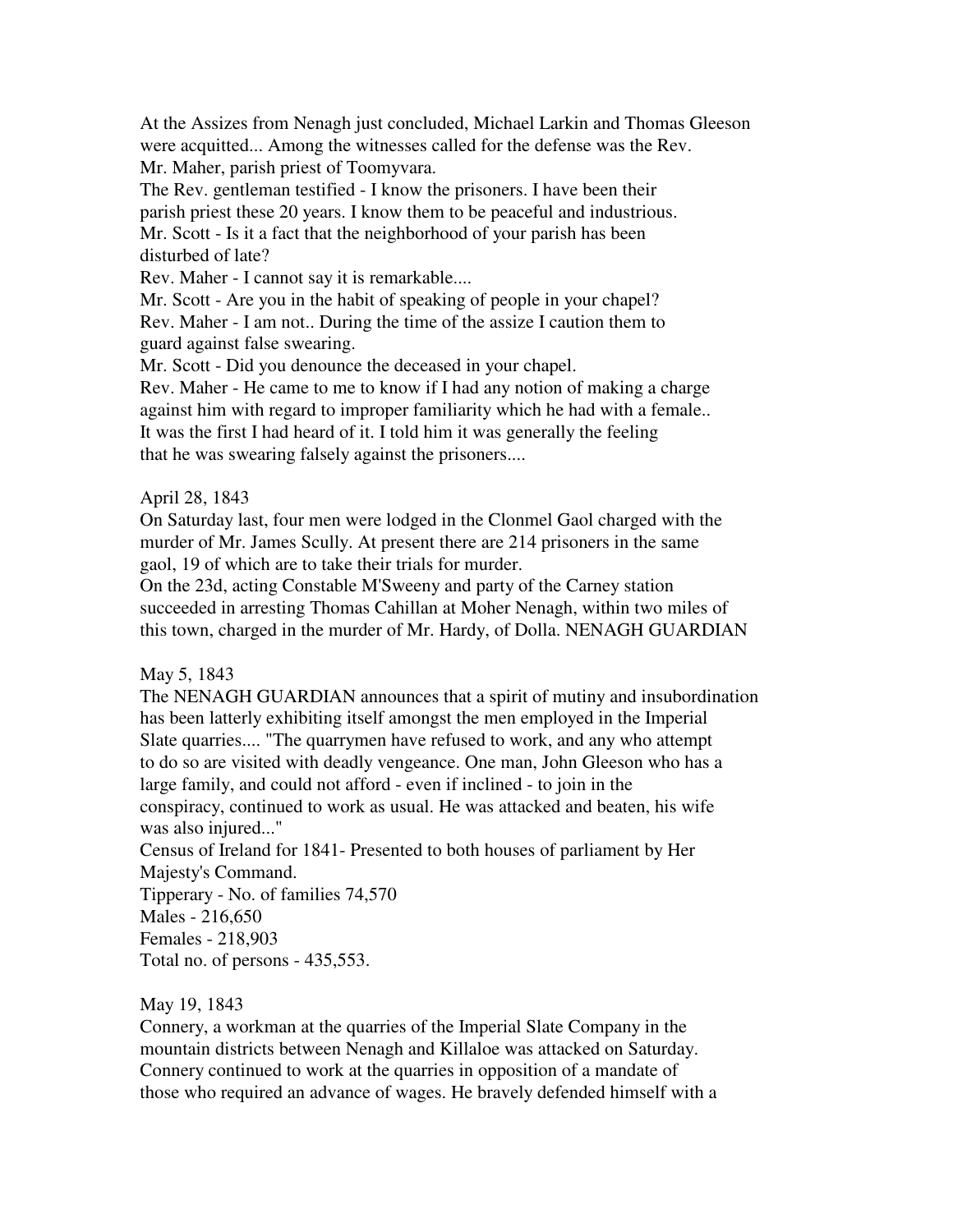scythe, escaped and made his way to the police station at Corbally, which was within a quarter of a mile.

About 12 or 14 months ago a man named John Ryan emigrated to America, and having at the time some small interest in a house and a few acres of land near Ballintober, within a mile and a half of Nenagh, sold his good will there-in to his mother-in-law, who divided the same among relatives of her own. Ryan having failed in speculation returned again to this country. On Monday he went to the land he had formerly occupied and began erecting a hut. A

struggle ensued between Ryan and the friends and relatives of the widow. One of the widow's party named Hayes was injured. NENAGH GUARDIAN

## July 3, 1843

On the morning of the 17th inst., Constable G. Patterson and a party of the Thurles police arrested William Macksey, at Ballaghlin, with a pistol in good repair, loaded with three balls and capped in his possession There was a party on the previous day who rescued cattle seized by Mr. Cahill, and beat off his bailiffs. Macksey was convicted of the usual penalty at Ballynonty petty session, and bailed for trial at the Cashel quarter session.

## Jan 27, 1844

Thursday night Sub-constables Adams and Tobin were on their way from Ballymackey to the station at Cloughjordan on the bog road at Kylemi(?)er, near the cross of Bantis when they were met by eight or nine men, some with arms. Adams was knocked down. It appears, Tobin, who is an old man, ran away and deserted his more valiant comrade. Adams gave up the struggle and with difficulty made his escape.

## Aug 3, 1844

On the 20th ult., five men armed with pistols entered the house of Pat Hogan at Fenlough, Hogan's sister saw them come in and ran to the room where her brothers slept and alarmed them. John Hogan put his shoulder to the door, a shot was fired which wounded him in the arm. Hogan's brother Pat kept flinging stones over the room wall, and kept some of the party from getting over it. Two windows were smashed by the ruffians as they departed. NENAGH GUARDIAN

## Sept. 7, 1849

New Agrarian Movement -

The papers received this morning afford evidence of the existence of a rather perplexing conspiracy among the tenantry, to avail themselves of a defect in an act of Parliament which permits holders of land to carry off crops on a Sunday, without let or hindrance, and notwithstanding that they may be at the time in arrears to the landlord. From the NENAGH GUARDIAN: -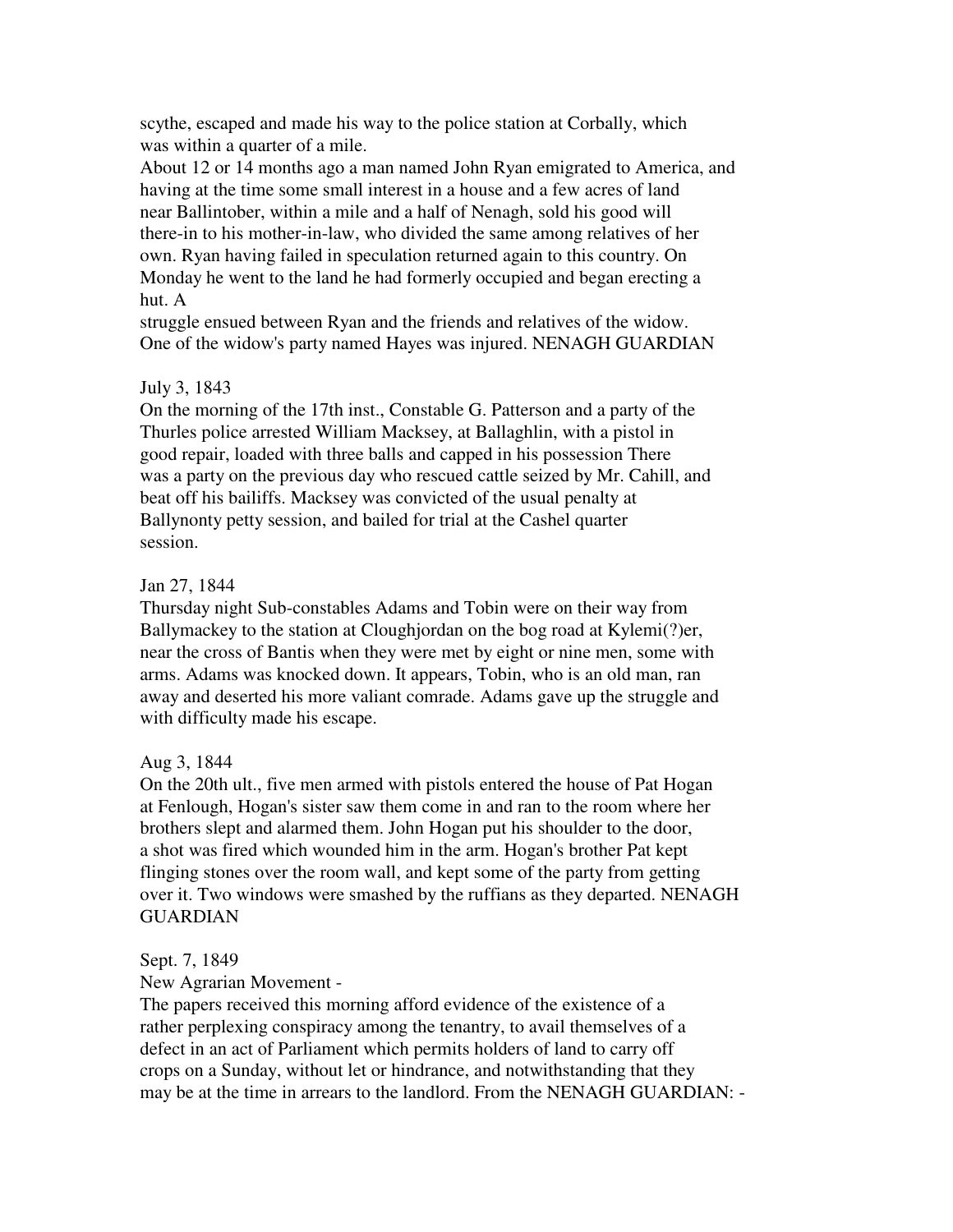On Sunday the 26th ult., Daniel Durick and 20 men assembled on the lands of Garrykennedy and cut down and carried away two acres of wheat which were growing on the lands of Dr. O'Brien, to whom Durick is a tenant and owes three years' rent. Dr. O'Brien, on hearing of this, sent men in pursuit of the crops which were about to be conveyed in boats across the Shannon to Galway. The corn was retrieved. Durick and his wife summoned three of Dr. O'Brien's men to the Nenagh Petty Sessions on Monday for assault.... On Sunday the 2d, a party of about 100 congregated on the lands of Clonmore, property of Richard Lidwell, Esq. and having cut down a large quantity of corn on a farm held by a defaulting tenant, W. Fitzpatrick. The police rescued the corn.

Also on Sunday, 400 men went on the lands of Killmakill, near Thurles cut and carried away some wheat that had been sold at auction the preceding Saturday, by a middleman, Counsellor Manning. The tenantry and Mr. Manning are not on good terms. On this property of Kilmakill, a murder was committed about two years ago, by a family the name of Connelly. Two brothers were hanged for that murder, their mother and another brother were transported.

On Sunday last 50 men headed by a young man named Kennedy, came to the lands of Ballymackey and cut down an acre and a half of wheat, property of Henry Cole Bowen. Denis Loughnane, bailiff to Mr. Bowen attempted to rescue the crop. Conflict ensued, missiles thrown, reaping hooks brandished... A man named Mullempy was injured. Kennedy succeeded in carrying away some of the crop. It appears Kennedy's father was evicted from the land for non-payment of rent and died a few weeks ago. His son claimed the crop in consequence of his father having sown it.

#### Oct 13, 1838

Agrarian Edicts -

A notice was found posted on the gate to the residence of Mr. Henry White of Golden Hills and a facsimile copy on the door of Miles Keeffe at Golden, part of Mr. White's property: "Take notice you are required to surrender the ground you have lately possessed and quit the country... - No more at present, your Inviterate Enemy - Captain Black, &c, &c.".... The winter campaign, it appears will be carried on with the usual vigor and determination.

On Thursday week last, an armed party traversed a great part of the neighborhood of Dundrum firing shots.

On Friday a letter was directed through the post office to Mr.George Wayland, of Ballwalter the father of the young gentleman who was wounded the morning Mr. Austin Cooper was killed, threatening him and his family with death if the persons in custody for this murder were not liberated and all prosecution dropped.

On Thursday, two men of the name Carroll, one steward and the other tenant to John Dalton Kellett of Clonacody, were waylaid by ruffians whilst they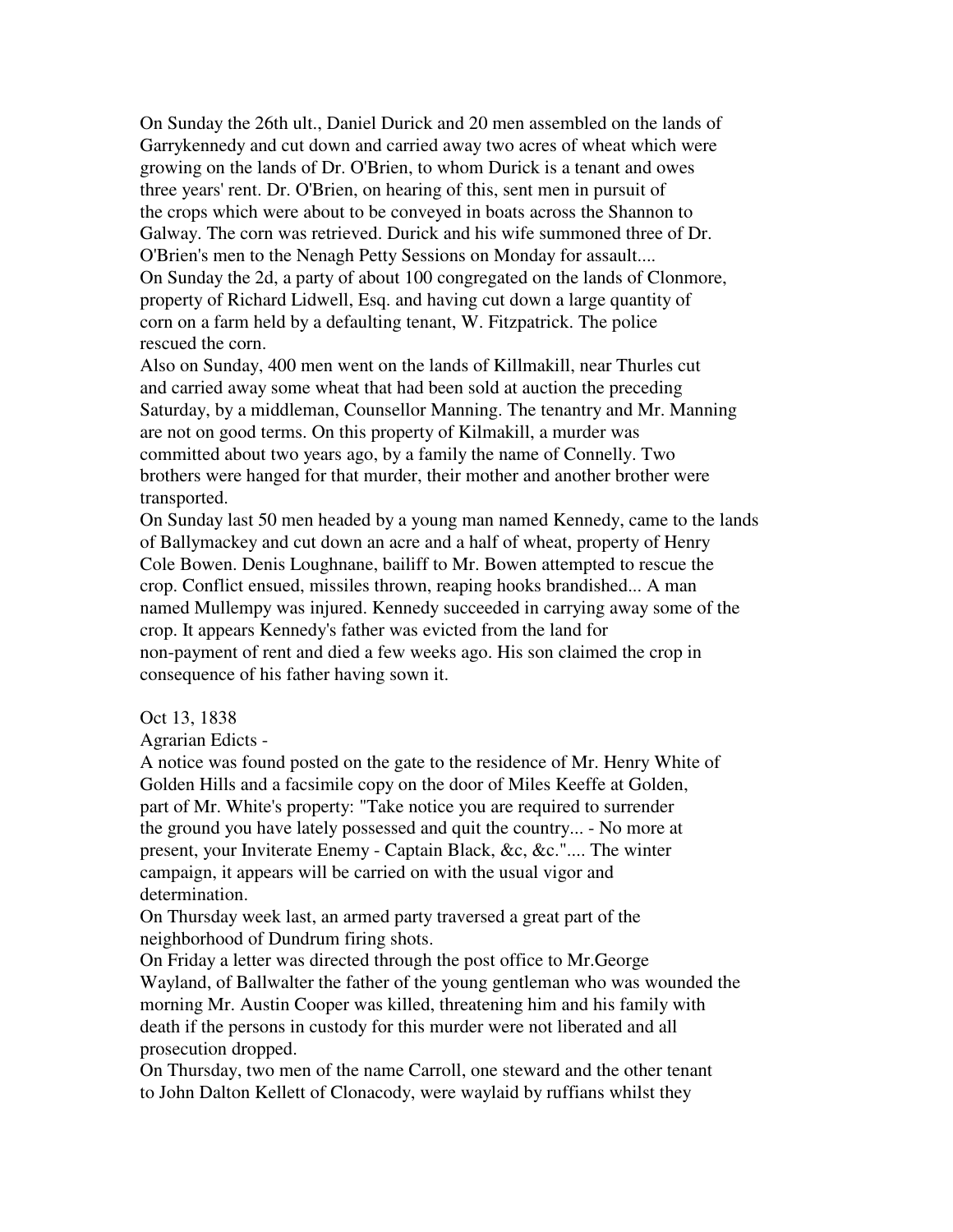were coming from the races of Clerihan. The reason assigned to this outrage, is that a person named Keefe was ejected for non-payment of rent several years ago from the land which the Carrolls now hold from Mr. Kellett. The principal actors in this assault were the brothers of Keefe, and were bound over to keep the peace for seven years, which period expired three months ago.

At the fair of Borrisoleigh in August last, Michael Magan, Pat Butler and others waylaid and mistreated John Maher. Maher died of his injuries on Saturday last. Magan and Butler had been admitted to bail, but have now absconded.

On Sunday, a number of men came to the residence of the Kennedys, brothers of John Kennedy who was killed at Curraghneddy. They fired a shot at the door and ignited the thatch, then made off. The Balllinaclough police had been informed, and Constable Sloane apprehended a man named Toohy, who Kennedy stated was one of the party, though he could not or would not identify him at the investigation.

A quantity of turf, property of Captain Bayley was thrown down into bogholes in Boulteeney. NENAGH GUARDIAN

## Oct. 18, 1847

Mr. W. Loughnane, chairman of the Holycross demonstration has addressed a letter to the TIPPERARY VINDICATOR, censuring the tone of an article in a Dublin paper (the MAIL) in reference to the murder of Mr. Roe, who according to Loughnane, lost his life from his adherence to the "horrid system of landlordism and extermination which is the curse of Ireland." With respect to the case of John Lonergan, the tenant evicted by Mr. Roe, the Boytonrath writer says:

"... Mr. Roe broke faith with that person, he promised on receiving 5 pounds last Christmas to indulge him till the harvest.... He evicted him on the 31st of August... Mr. Roe made short work of the matter, and assisted himself in sawing and cutting the rafters and demolishing the house.... It is with very great reluctance I mention the inhumane treatment experienced by

the sub-tenants of John and Edmond Lonergan (the latter being also evicted by Roe). These poor creature were exposed to the inclemency of the weather, none of the farmers of Boytonrath dare shelter them... in consequence the Widow Hally died, as she declared, of a broken heart near Cahir..." The wall at Templederry, well nigh as celebrated as the China wall, the wall of Babylon or Jericho or any other great wall, fell on Thursday beneath the pickaxes, crow bars and spades of the labourers of Nenagh, under an escort of the 77th Regiment of Foot and the constabulary under Sub-Inspector O'Dell and Head-Constable Hayes. A covered car carried Captain Pollock to the scene of action. The wall had been erected by Rev. John Kenyon who was summoned to the petty session for trespass...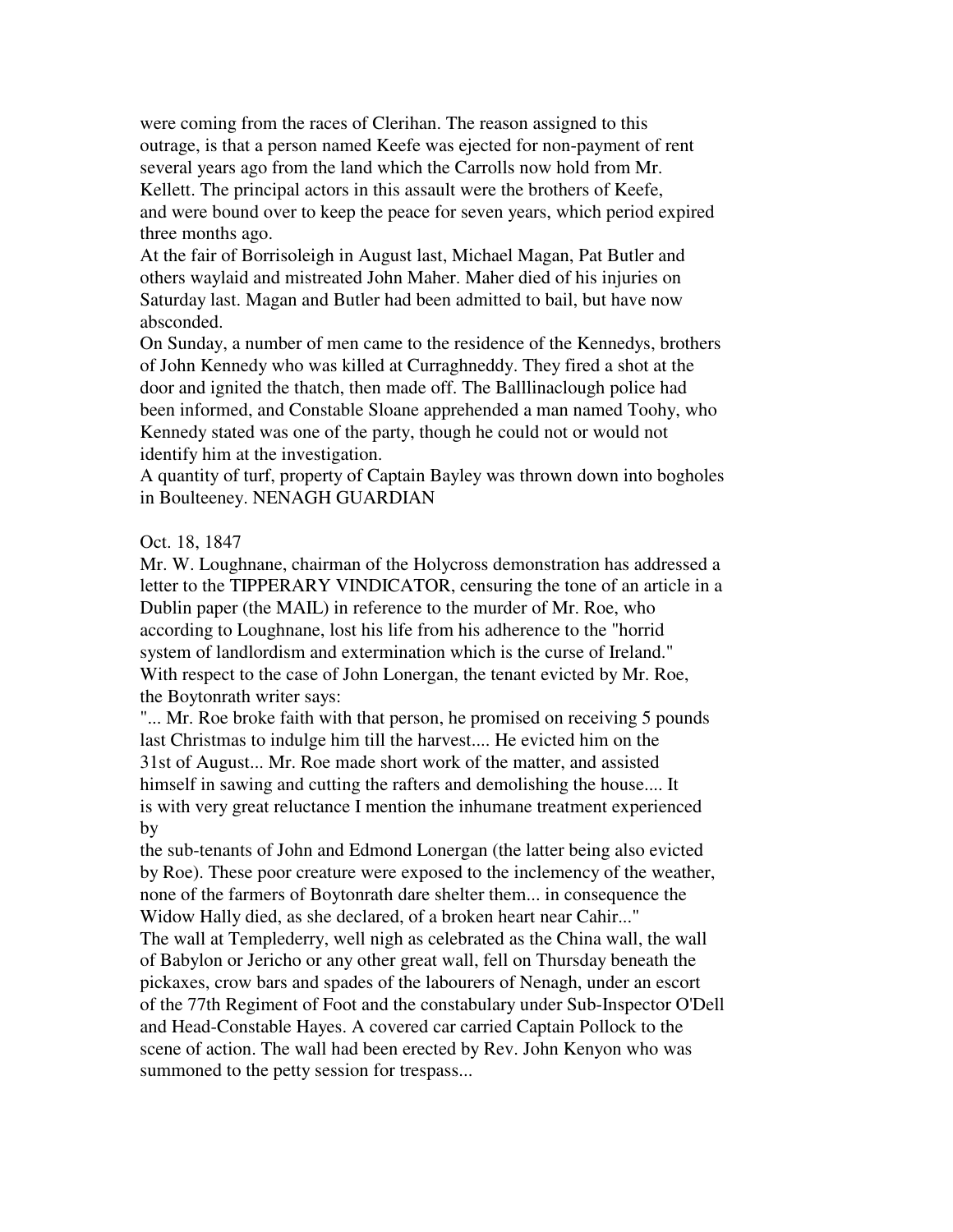#### Foundations of the White Boy Society

The foundations of the society where laid down in Tipperary in the late 1700's when the small-production farmers ,who picked a living from the small amount of crown land available to them where upset when the landowners of substantial farms began fencing in the crown land, with the object of grazing cattle, effectively strangling the livelihood of the struggling small time farmers, whose main produce was potatoes.

A society was formed,which included a lot of the farmers themselves, and a series of attacks where made on the landowners in protest, destroying their fences, cattle and buildings. These men would where a white shirt over their clothes -hence the name "whiteboy".

The attacks escalated over time arousing the fury of both the wealthy landowners and the English Law.Over a period of 100 years, the English Government did all the could to weed out the \*whiteboys\*, which resulted in not only a lot of the guilty apprehended, but also often their innocent family members who would be arrested on the slightest opportunity, often as sympathisers or supporters of the whiteboys, and they where often convicted on trumped up charges.

But the Society could not be halted, for with each conviction,gaoling or transportation of alledged society members, a new branch would spring up. The society became effectively controlled in the other counties in Ireland in that it had been operating in, but remained a force in Tipperary until the late 1800's. Fueled with bitterness and filled with a sense of injustice, the sons and daughters of each suceeding generation filled the footsteps of their family members who had been arrested or transported for whiteboyism. These then carried on the destruction which had grown to a full scale open war on landowners.

## July 5, 1849

## Cloghjordan, July 2 - VINDICATOR

Daniel Egan of Ballydonagh, a most respectable young man, 24 years of age, was killed on his way to mass at Barna. He was in company with his father, mother and two sisters. It appears he stopped some few perches behind them on the "Mass-path" when he was shot. The reason assigned - his father is a middle landlord...

On Friday the 29th, the house of Mr. Michael Hawley, of Ballycapple, Poor Law Guardian, a most respectable farmer, was attacked by some ruffians who broke his windows and fired a shot through the door, his family was present at the time. Constable M'Loskey came running, but the midnight miscreants escaped. A notice was found posted to the door: "Michael Haly (sic) take warning by this admit Gordon no longer in your house or if you do I will come again and send you to hell, let Martin Flarty take the same warning. Thomas Holy (Hely?) let him take the same no more..." The person alluded to above is a teacher, a quiet, inoffensive man who Mr. Hawley and other neighbors have kept in their houses alternately for the last six years. On the same night the house of John Shoebottom, a respectable farmer, was visited by the same gang, who fired a shot and posted a notice, nearly verbatim with the above. It is but a fortnight since Mr. Shoebottom had his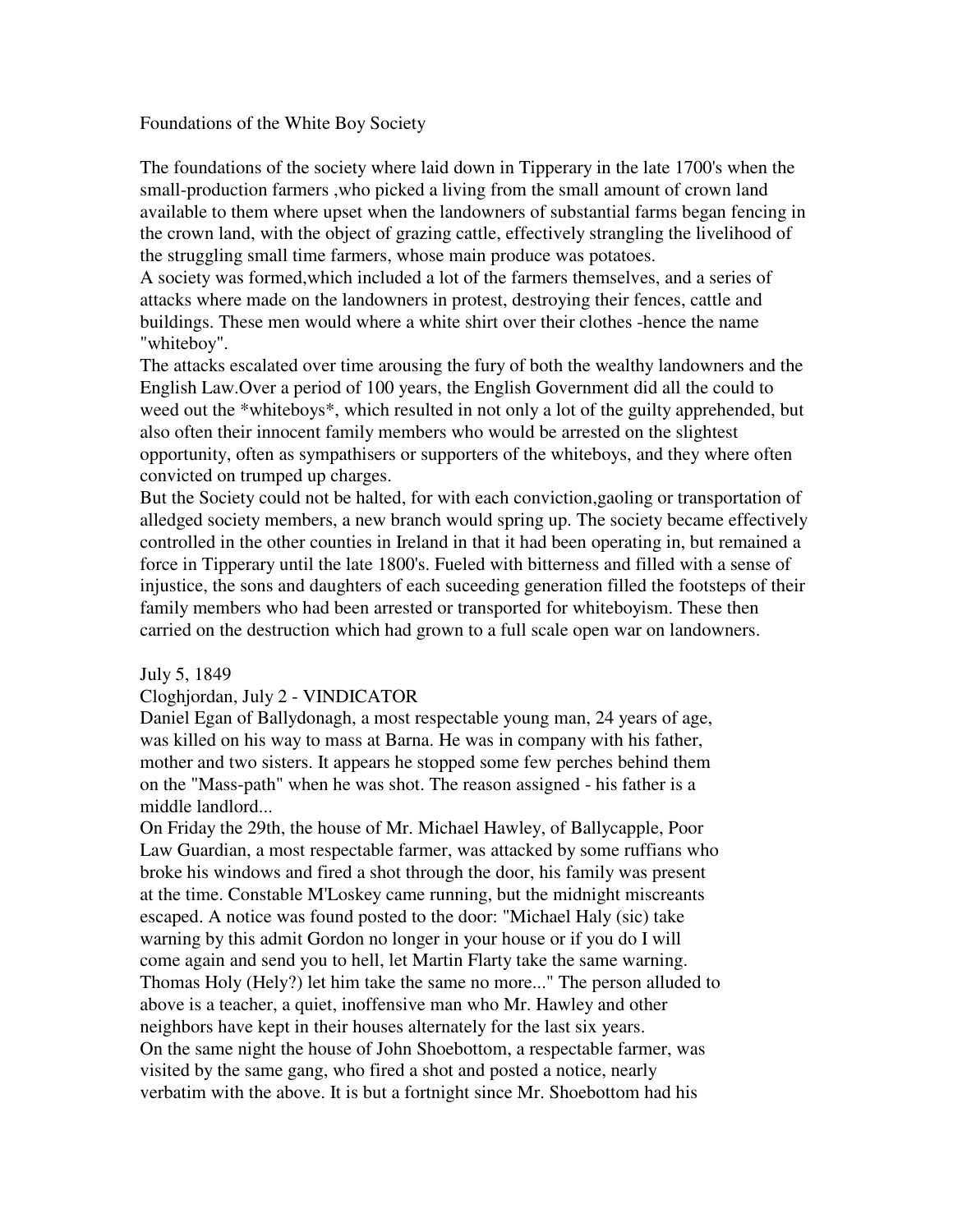windows broken and a shot fired, the ball passing within a few inches of Mrs. Shoebottom.

On Friday the 29th ult., Michael Rahilly was killed by a gunshot wound, inflicted by Richard Tobin a caretaker employed by Simon Lowe, justice of the peace. Tobin was taken into custody by the Spring-hill police. An inquest was held by Captain Bradshaw. Tobin has been committed for trial for manslaughter at the next Clonmel assizes.

## THE CONNAUGHT JOURNAL GALWAY, MONDAY, JANUARY 5, 1824

#### SPECIAL SESSIONS

TIPPERARY- At a Special Sessions held at Cashel on Monday last, eight prisoners were put on their trials, charged with having been absent from their residences on the night of the 1st November, and with having been found drinking in a public house.

The first and only witness for the prosecution was Hamilton Berry, a private in the first Royal Scots, who swore that he was stationed in Cullen in November, and that he was on sentry on the night of the first from eleven to one o'clock;- while at his post on that night, two of the prisoners, William Dwyer and English, came to witness about twelve o'clock, and invited him to drink some whiskey at John Dwyer's house, in the village of Cullen, to which he assented -on being believed, having entered the house, he perceived the eight prisoners there sitting round a table, upon which was a quantity of whiskey-he was asked if he would drink a toast, to which he replied yes, if he liked it; he was then asked if he would drink a health to the "Soverign Boys?" Having answered in the affirmative, the toast went round with shouts; after the witness took two glasses, he rose to return to his barracks, to which place he was accompanied by two of the prisoners; it was suggested to the witness that if he would attend at the Chapel on the following Sunday he would be led into a secret by the prisoners, which would, as they alleged, serve him all his life; in eight days after witness mentioned to the Cullen Police that bad work was going on in the village; he did not inform the commanding officer, or the serjeant; the former was absent, and the latter in bed on the night of the first November-his reason for not disclosing to the Police, who pressed him on the subject, the names of the prisoners (such of them as he knew) was, that he wanted to have them all taken up on the night of the next sitting, which some of the prisoners told him would be on the 15th; on which night the witness was on sentry when William Dwyer and English came to him, and told him they intended having a sitting that night at Darby Whelan's house. Having informed the Police they repaired to this house, where they found English and Fleming; the other prisoners were taken at different periods afterwards in their dwellings in the village of Cullen; the witness here returned to the transactions of the first night, and said that after he came out of Dwyer's house, Fleming the prisoner, asked him for some powder, but he said he had none to spare; Fleming then asked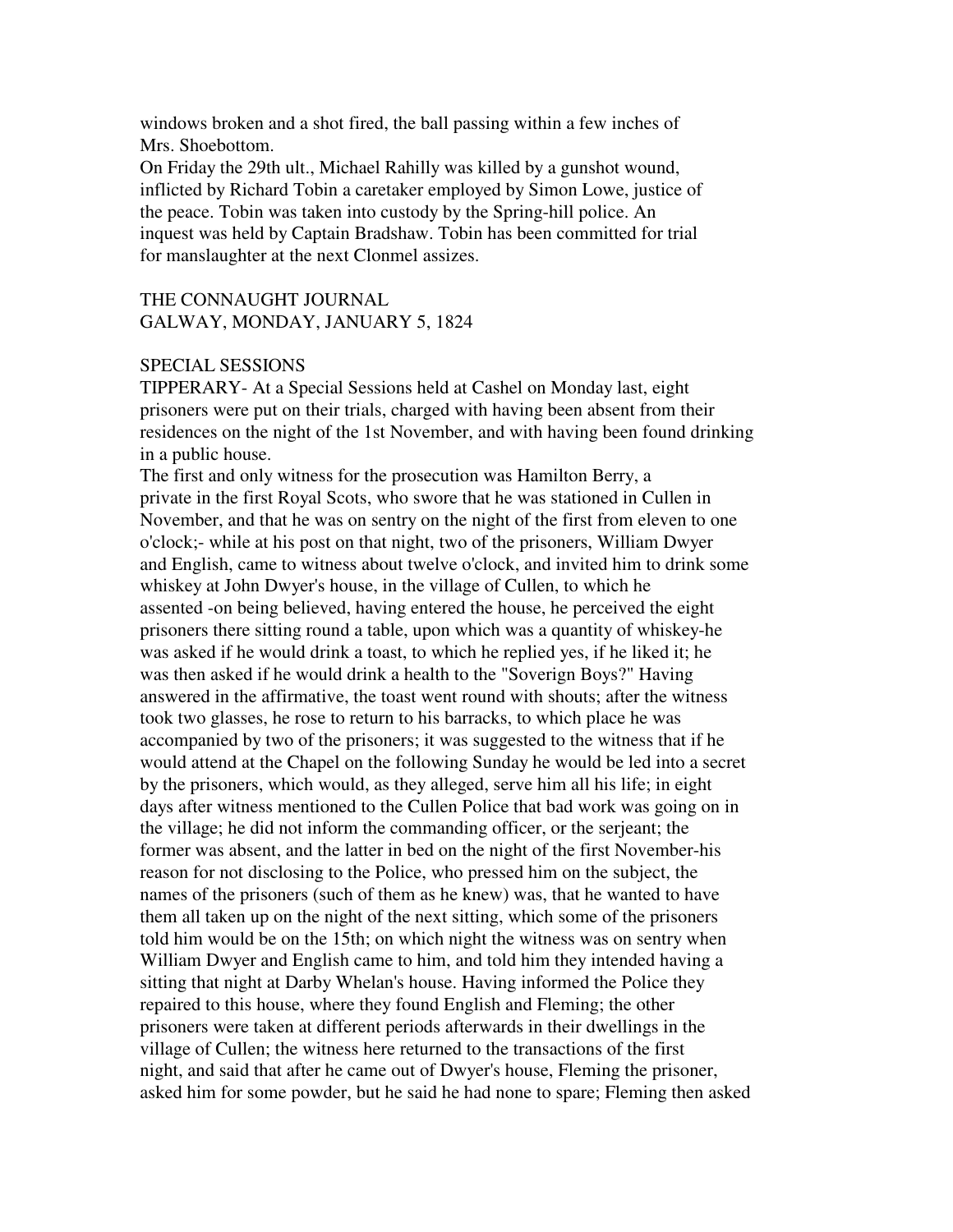if the witness could make out any barrels of guns, and added, that they, (meaning the prisoners, we presume) could procure stocks themselves; he further said, that if the witness remained in that neighbourhood till the potatoes were dug, they should have a "sporting winter." The witness continued, and said that he threw himself in their way as much as possible, in order the better to find out the conspiracy; he knew Wm. Dwyer & English, and drank with them before. Mr. Gleeson applied to have a collateral issue given to the Court on the part of John Dwyer, the owner of the house where the prisoners were stated to have been found by the soldier; it not appearing in evidence that he had been absent from his house. In this the Bench, after some deliberation, acquiesced, and he was discharged. He was then produced for the prisoners, and examined by Mr. Gleeson. He swore he lived in Cullen, and that he recollected the night of the 1st November, and can positively say that the prisoners were not in his house that night, not the soldier, berry; he never, to his recollection, saw three of the prisoners together in his house in his life, nor was any whiskey drank in his house since Christmas last.

Thomas Mullowny, brother-in-law to the last witness, and who lived with him, bore him out in denying that the prisoners, or Berry, the soldier, were at Dwyer's house on the night of the 1st November.

Kitty Dwyer swore that she lived at J. Dwyer's - recollected the night of the 1st of November, because it was All-hallowed eve-was quite positive that no Committee-men were in John Dwyer's house that night, nor were the prisoners there - neither did she see the soldier, Berry, there that night. As to character, the Rev. Edmond Hogan, the venerable and justly-respected

Parish Priest of Cullen, came forward, and swore that he knew six of the prisoners for fifteen years, and the rest for six years; they are men of excellent character, and he never heard any charge against them till present. It is scarcely possible they could be connected with the disturbances of the country without his knowledge. Mr. Hogan then proceeded to observe, that when the spirit of disaffection first appeared on the borders of the parish, he sent to the different Chapels in his neighbourhood, where the respectable part of his flock pledged themselves to acquaint him of any attempt made to disturb the peace of the parish, which to this moment remains, in his opinion, perfectly free from disaffection, though it is quite contiguous to the county of Limerick. Mr. Richard Sadlier, and other Magistrates, fully acquiesced with Mr. Hogan as to the peace of his parish; and at the same time paid him, we are sure, a well-deserved compliment for his very general activity for the preservation of the peace of the county.

Bryan Keating O'Dwyer, Esq., son of Morgan O'Dwyer, Esq. one of the sitting Magistrates, swore that he knew the prisoners from his youth-they were all men of excellent character, he has had more opportunity of knowing William Dwyer and English than the others, and he recollected, when the Limerick Coach was attacked some time ago, and a female taken out of it, he called on Dwyer and English, who assisted him in pursuing and rescuing the girl; and if he had occasion for assistance to quell disturbances, they would certainly be the first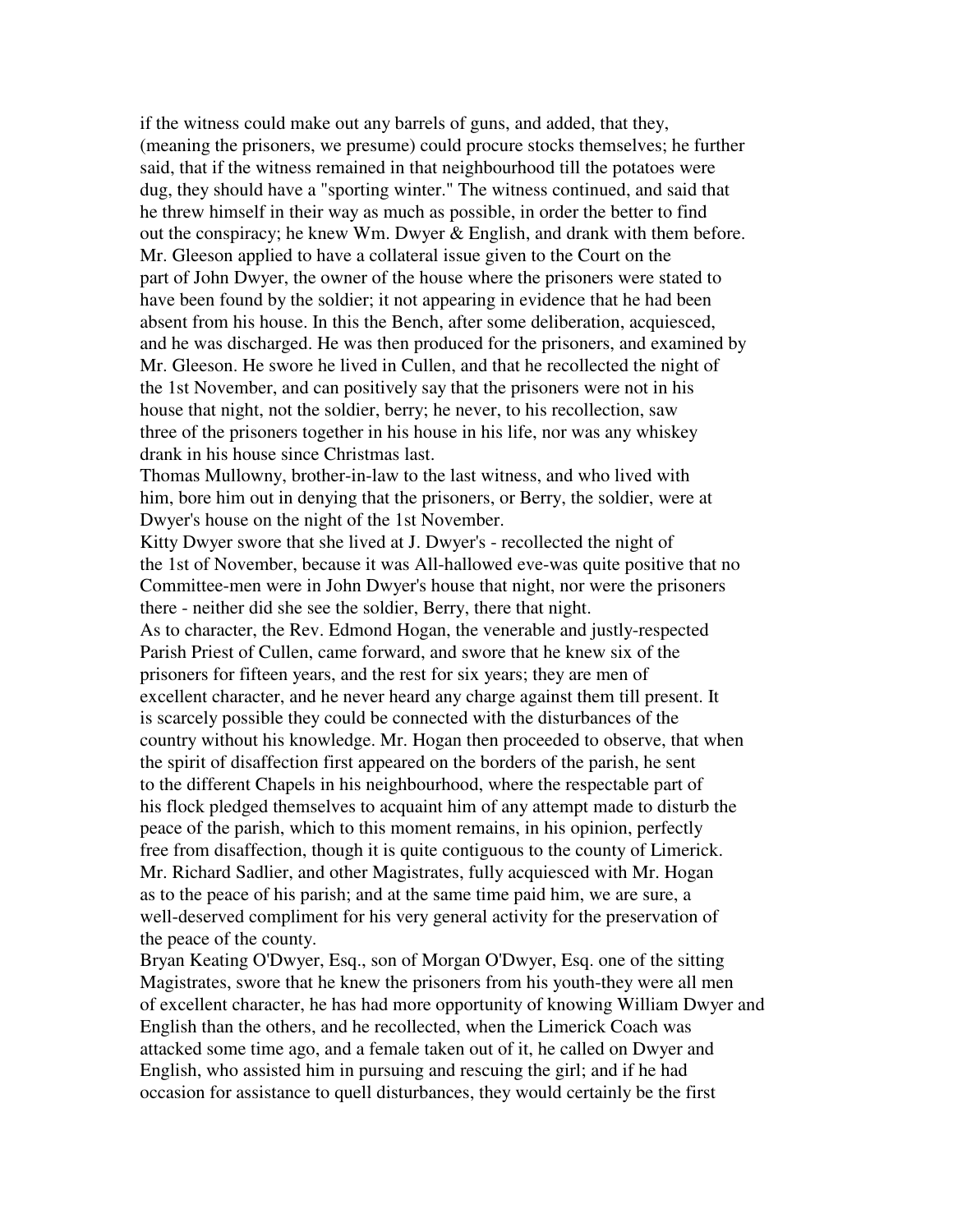he would call on. He also bore testimony to the general tranquil state of the parish.

The case having closed, the Magistrates retired and remained in deliberation for about 20 minutes. On their return Mr. Blacker proceeded to address the prisoners. His Lordship lamented that the men, in whose favour excellent testimony had be [sic] produced, should be placed in so melancholy a situation, and adjudged them all to be transported for seven years. The unfortunate men seemed as if were petrified on hearing their doom-they all burst out crying, in which they were joined by their numerous friends in Court, who surrounded the gaol, and continued shrieking most piteously the rest of the evening.

Clonmel Gazette 1780-1790

THE Streets of Clonmel being now repaired and made safe to Travellers and the Inhabitants, that they do in future clean the side passages of all the Publick Streets of said Town, opposite their dwellings, by the hour of nine o'clock on every Monday, Wednesday and Friday, to the side channel; otherwise, that he will fine such Inhabitants such neglect, and levy the same as the Act  $(?)$  directs. September 8, 1783

A HORSE MILL, to be sold in Thurles, by Mr. William MURPHY, of said town. Thurles, Sept. 7, 1783

Mr. Grady's MERRY ANDREW.

WILL cover Mares this Year at Goolden, at one Guinea and one Shilling each Mare. The Money to be paid before service. April 20, 1786 June 1-5, 1786 issue

TO be let from the First of May. Inst. for Three Lives, or Thirty One Years, part of the Lands of Lahordane, containing One Hundred and Ninety Acres, Plantation Measure, choice

Sheep, and Tillage Ground, with convenience of Turbury, and within One Mile of the Town

of Thurles. About Forty Acres of said Grounds, are under Corn, which will be given to the

Tenant, on Reasonable Terms. Application to be made to Mr. KIFFANE, at Scalliheen, near

Tipperary. Philip MULLOUGHNY upon the lands will shew them. May the 6th, 1786 June 1-5 1786 issue

STOLEN or strayed of the Lands of Dantryleague, County Limerick, the First (?) Instant, a

Sorrell Horse, 14 Hands high, cocked Tail, with a small Snip and Star, and a small Gaul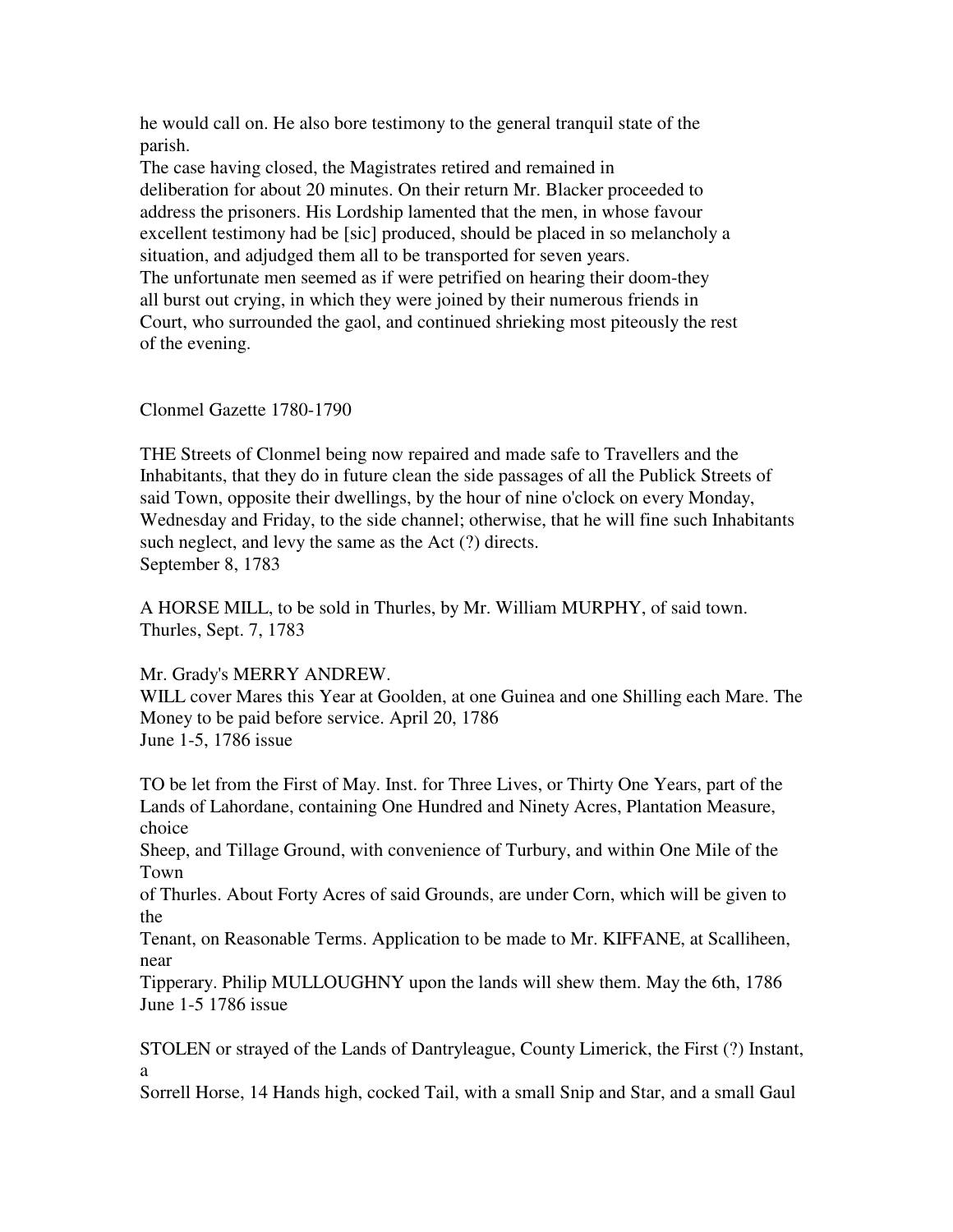under the Saddle, the Property of Mr. Daniel MULLONY, of said Place. Whoever gives Intelligence of said Horse, so as he may be found, shall receive One Guinea Reward, or if Stolen, Two Guineas for the Thief and Horse, by applying to Mr. Edm. CARROLL, Innkeeper,

in Tipperary. Clonmel, 10 June, 1786 June 15 - June 19, 1786 issue

THOMAS LUCAS wants an Apprentice to the Apothecary Business, &c. Clonmel, (5th mo.) 22, 1786 June 22 - June 26, 1786 issue

HORSES, Horned Cattle and Sheep will be taken to Graze on Part of the Estate of GRACETOWN, where there is about 300 Acres of Grass, most of it fit for Meadowing, well

fenced and watered. Horses at the Rate of two Guineas. All Particulars will be made known, and Cattle received by Mr. BUNBURY's Herd, Laurence CUMMINS, on said Lands.

Lanespark, Aug. 27, 1786

LOTTERY TICKETS to be Sold by THOMAS SHAW, Post-Office, Clonmel. July 15, 1787

Infallible CURE for an ULCERATED LEG.

Take the common garden parsnip, and after slicing, stew with as small a quantity of water as possible, until perfectly soft, then pound and apply as a poultice to the leg, which must be renewed when grown dry or hard.

December 27- December 31 1787

Aug 5, 1828

Toomevara Riot-

Severe complaints are made in many of the papers of the intemperate conduct of the police, investigations are now pending in the south.

The following statement is from a witness upon the investigation: - There was fair here and a man sung ballads in praise of Mr. O'Connell. All was quiet when two policemen named Hill and Kelly, sallied out of the barracks and ordered the ballad-singers off. Some persons said their was no treason in the song and the singers should be permitted to go on. The police returned with bayonets and charged the populace. This occurred before a single stone was thrown.. Kelly shot and killed a fine young man named Gleeson. Another man employed by Mr. Bourne was shot. The windows of policeman Butler were broken as were those of an apothecary named Borne. Captain Wilson is here at the investigation. A servant boy of H. Ryan was examined and proved satisfactorily that Kelly shot the man. It was likewise proved that the police were the aggressors." Signed, Robert Mann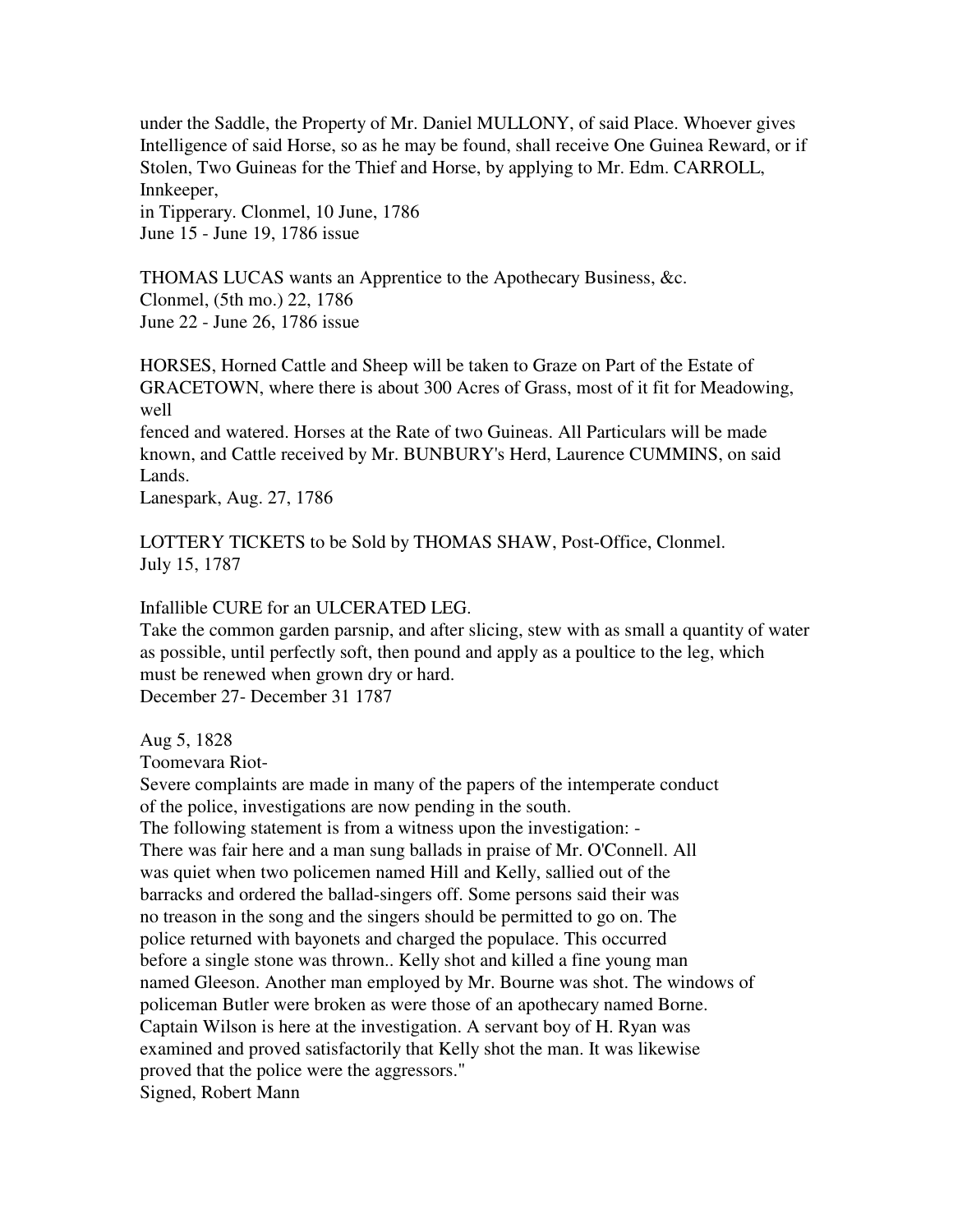Certified that the above was true and correct. Signed, Con. O'Brien, C.C. Toomevara

#### Clonmel - March 14, 1890

Patrick Dillon, a young man of the farming class was charged with the murder of his father on the evening of Feb. 13, 1888 at Killaghy, Mullinahone. Dr. Falconer defended the prisoner, who pleaded not guilty. Mr. W, Ryan Q.C., and Mr. Curtis, Q.C. appeared for the Crown. Mr. Ryan in opening said the affair occurred so far back as Feb. 13, 1888 The deposition of the principal witnesses who were two in number, were not made for a period of 14 months after the man lost his life... The deceased Patrick Dillon, was a farmer. The family consisted of his wife, the prisoner three daughters and a young lad....Martin Byrne a labourer testified. Deceased was examined by Dr. Moloney.

#### Aug 27, 1849

A deep laid and dangerous conspiracy has been providentially detected in the county prison of Nenagh... A convict named Hogan was an inmate at the gaol hospital though not recovered had himself removed to the prison. A nurse overheard a conversation... some plot was brewing. An investigation was held by Mr. Rock, the govenor, and Mr. Abbot. A conspiracy to attempt an outbreak was uncovered. Conspirators names are - Timothy Silk, Thomas Hogan, Thomas Kelly, John M'Loughlin alias Gaffney, Daniel Tierney, Michael Fennelly, William Glasgow and John Flanagan. They were separated and put in close confinement. Kelly and Flanagan have since confessed all. The turnkey Robinson was to have been seized, Jordan, a convict, was to overpower the turnkey, Whittaker. A letter was to be sent by Kelly to some of the convicts' friends to assist in the escape. The books and records of the gaol, kept in Mr. Beattie's office (deputy-governor) were to be destroyed. It appears that Ryan (Molly), to whom the letter was entrusted did not succeed in conveying it outside the walls. The men were convinced that the whole thing was blown and Ryan threw the letter in the privy. TIPPERARY VINDICATOR

#### Sept. 13, 1849

On Sunday a large party collected on the lands of Doonane, near Bushfield, and cut down, dug, and carried away all the corn and potatoes upon a farm lately held by a person named Magrath. Mr. Willington, of Castle Willington is agent over the lands. VINDICATOR

#### Oct. 16, 1849

On Sunday last a large party of men collected on the lands of Cullihill and cut down two acres of corn which had been sown by a man named Duan. NENAGH GUARDIAN.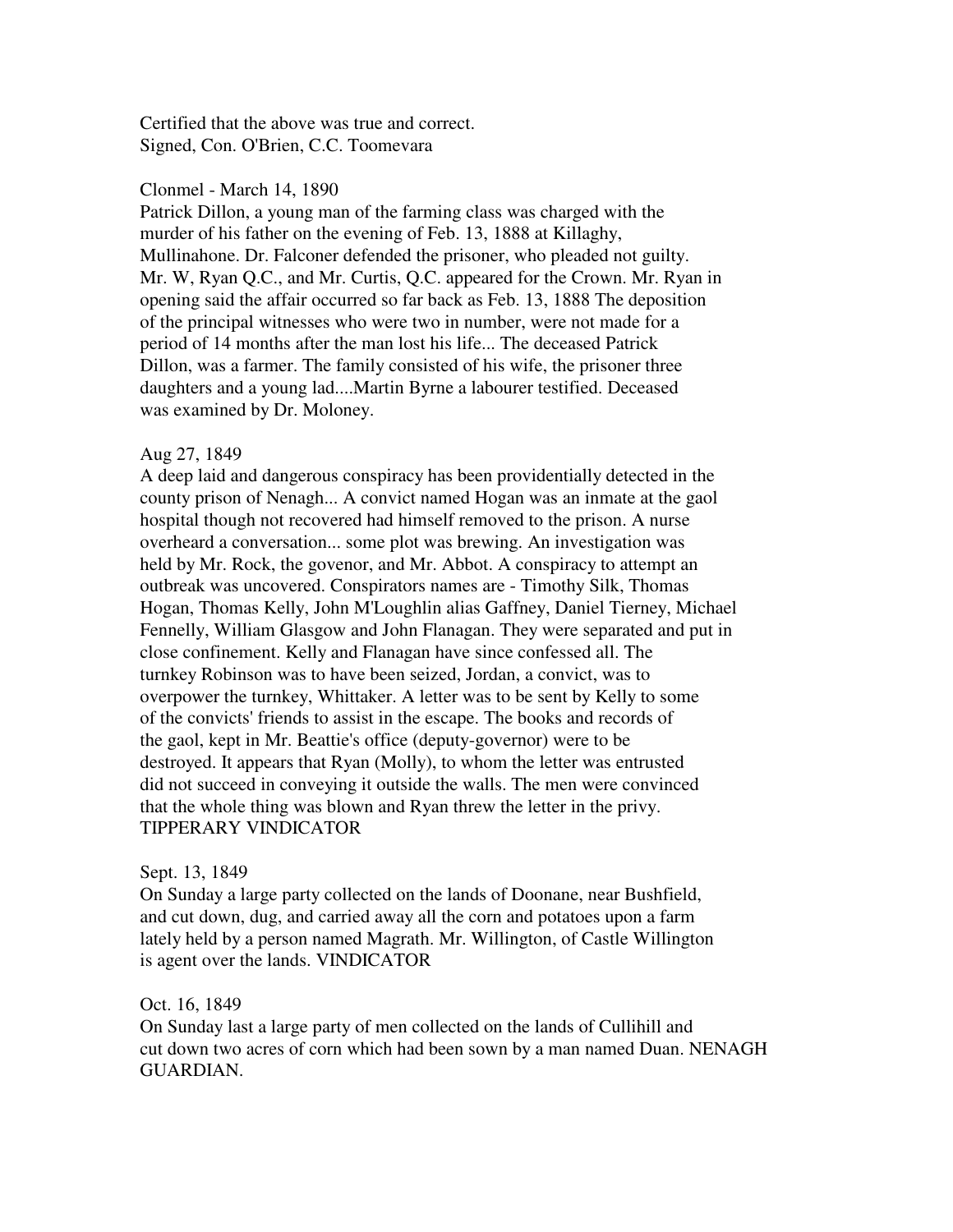#### Oct. 26, 1849

It is stated that several of the Count de Chabot's Tipperary tenantry have voluntarily surrendered their land and emigrated.... Now what is the state of our Tipperary gentry? Greenane-house is no longer the residence of a Manseragh... Lisheen-house, mouldering to decay. Clune-house, Bansha no longer recognizes the claims of a M'Carthy. Moore's Forth, residence of the late Crosby Moore, will ere long become a workhouse. Goldenville, the residence of Henry White, no longer receives the elite of the county. The extensive stores of the late Maurice O'Brien, in the Main-street are occupied by the wretched and the outcast. Nelson-street presents the appearance of a monster poor-house. The Bradshaws and Bakers have sought the situation of poor-rate collectors and obtained it. LIMERICK EXAMINER LIMERICK.

On July 25th, Mr. Hobson, Sub-Sheriff of the county Limerick, with two bailiffs, proceeded to Mungret for the purpose of evicting a tenant on the estate of the Rev. mr. Gwynne, named John Bridgeman. When the sheriff, who was accompanied by the agent, Mr. Donal O'Brien, arrived at the house, it was found that a large crowd had collected, evidently inclined to offer resistance. Mr. Hobson formally asked for possession, which was refused, and the bailiffs then endeavored to effect an entrance, but were prevented from doing so. After some ineffectual attempts on the part of the bailiffs to take possession, the sheriff decided to abandon the eviction, as he was unaccompanied by the police; and the party returned to Limerick.

It is stated that a woman was the leader of the band which had sent the sub-sheriff, Mr. Hobson, and his party home from Mungret on July 25th, without accomplishing the eviction of John Bridgeman; and that it was a woman, too, who struck the agent, Mr. O'Brien, with a piece of iron on the head; and this fact may account for the other fact that the wound inflicted was not a serious one. It did not prevent him from pursuing his ordinary avocations. The police communicated with him, it seems, as to the assault, but he declined to prosecute.

A great thunderstorm passed over Limerick on the evening of July 25th; and reports from various other parts show that the electrical disturbance was very general. At Lisdoonvarna, County Clare, a boy who was drawing turf with his father was struck by the lightning and killed, his father being unhurt. The thunderstorm was accompanied generally with heavy rain, doing great damage to the crops in some places.

Some surprise is expressed in local Limerick circles at the continued existence of a vacancy for the office of Town Councillor, to represent the Glentworth Ward in the Corporation. The vacancy in question was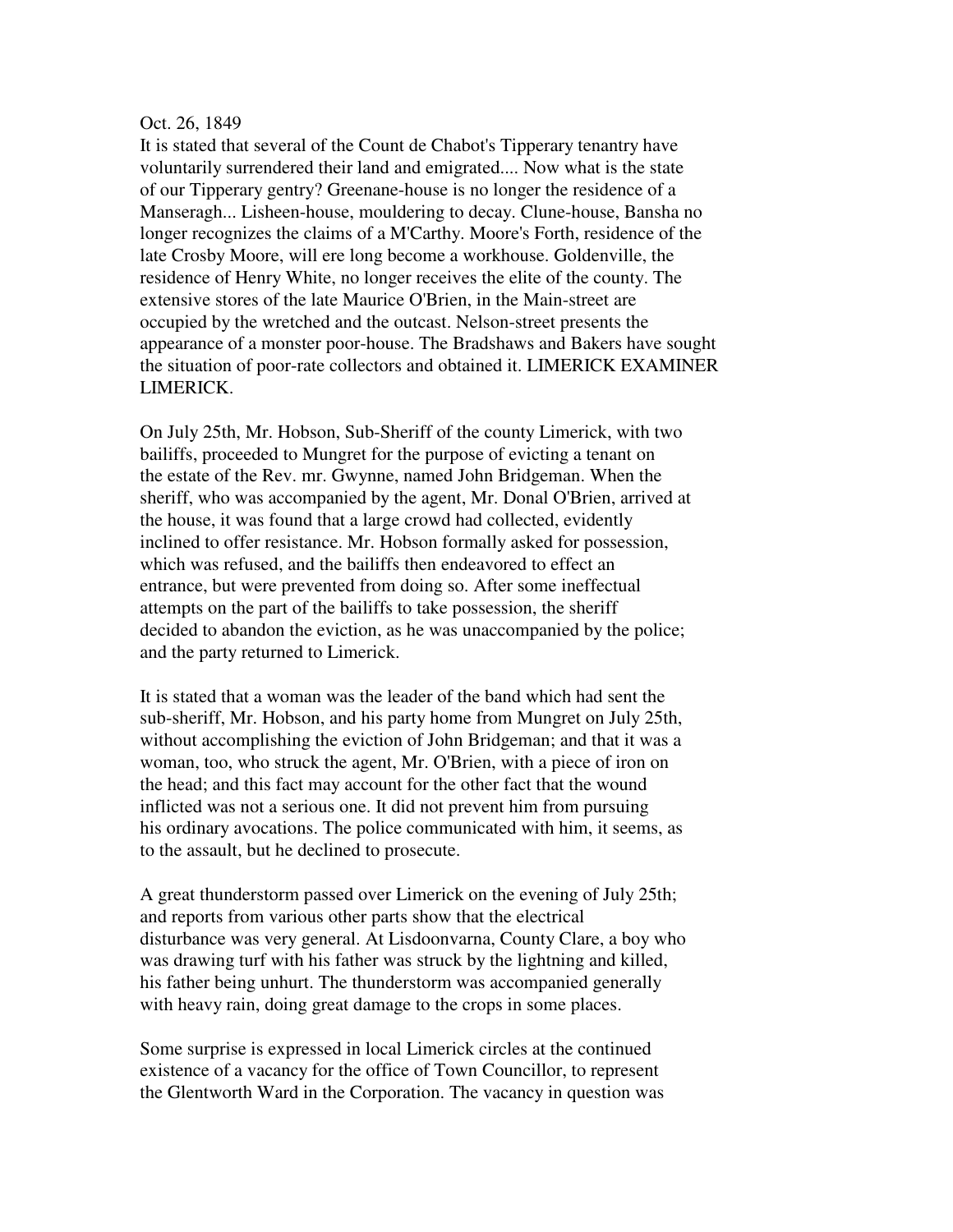caused, several weeks since, by the election of then Councillor, Mr. Patrick Kenna, City High Sheriff, to the Aldermanship of the Ward; and yet no steps have been taken to elect his successor. The candidates mentioned for the office are Mr. J. Doyle, solr., and Mr. J.S. Gaffney, solr.

On the morning of July 23d, intelligence was conveyed to the police of John street, Limerick, that the body of a man, whose identity was unknown, had been discovered in the public-house of Mr. John O'Shea, 25 Broad street, by the proprietor on opening the premises at an early hour. Head-Constable McMenamon and a party of police proceeded to Mr. O'Shea's shop, and there, inside the counter, they found the body of a man, apparently an agricultural laborer, lying stiff and stark, death having taken place evidently some hours previously. When Mr. O'Shea opened the shop he found the body under the counter, close to an ale barrel, from which the deceased had drank until he became heavily intoxicated, and as the evidence showed, had died by suffocation, the result of excess drinking.

#### CHRONICLE

Wednesday, June 27, 1849

#### EMIGRATION

The "ninth general report of the Colonial Land and Emigration Commissioners," which has just issued, is a most important document. It appears that emigration during the year 1848 amounted to 248,089 persons, of whom 219,298 proceeded to North America-that is, 188,233 to the United States and only 31,065 to the British American colonies! In the preceeding year, 1847, 142,144 emigrated to the States, and 109,680 to the British colonies. Although "it is impossible to obtain very accurate information, it has been ascertained that the amount paid in the United States for passages, or remitted through houses at Liverpool and in Ireland for intending emigrants (not including the house of Baring, Brothers, at Liverpool) was during the year 1948, upwards of £460,000."

From Canada, it appears, that of the 27, 939 persons who landed there in 1848, no fewer than 7,411-about 25 per cent-at once proceeded to the United States. It is reported that "the emigration of 1848," Mr. Buchanan says, "so far as health and condition are concerned, bears a most favourable comparison with that of 1847. The death on the passage, which were 273, amount to little more than one per cent, on the whole number embarked."

The Irish Female Orphans have been well received in South Australia. The Commissioners report "this emigration being of a novel character, has occupied our most earnest attention, and some of these young people, previous to embarcation, have been examined by a member of the Board. We have been much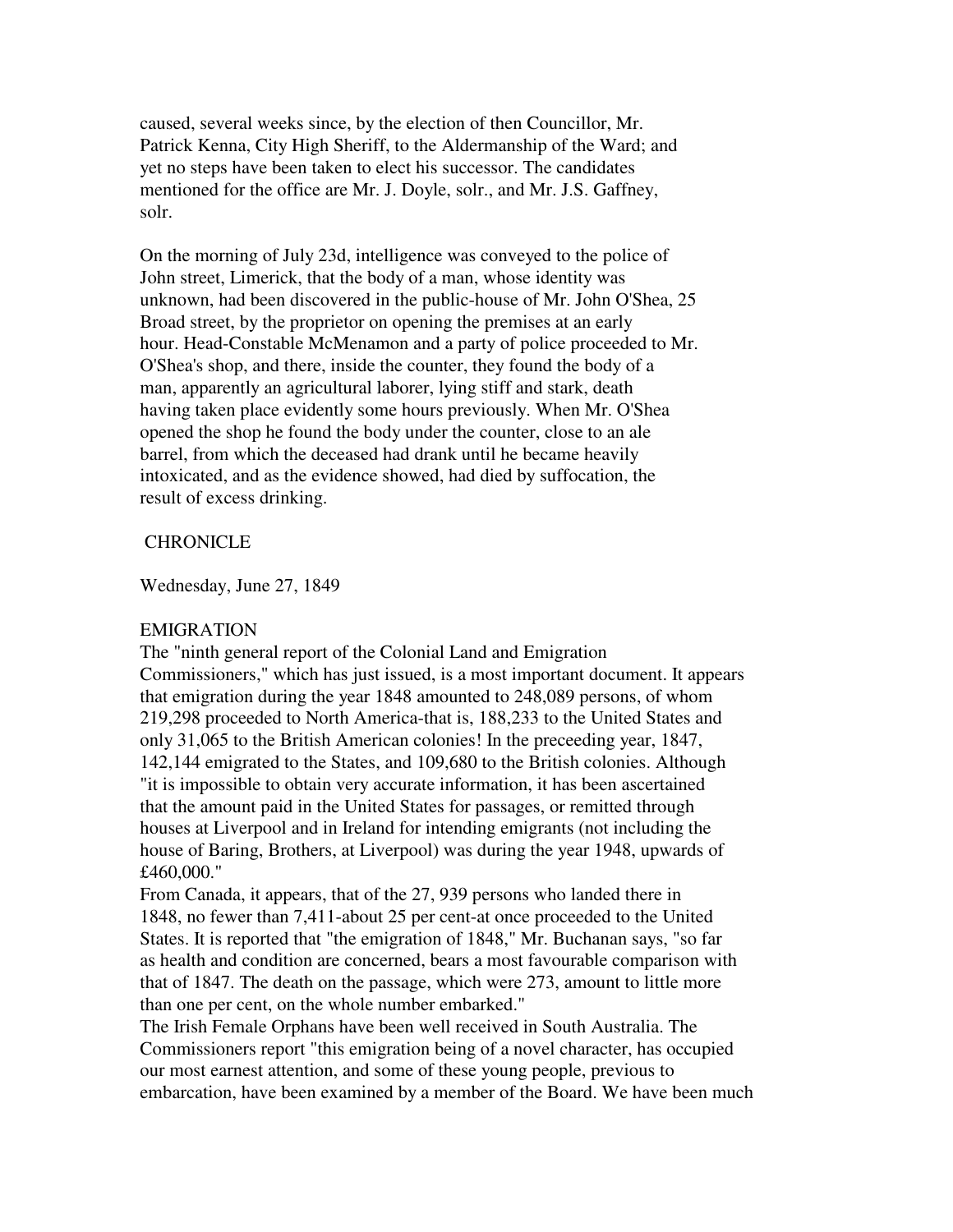gratified by the intelligence recently received from the colony, that although in the first instance a prejudice was conceived against them, this feeling has given way before the good conduct of those who were first engaged, that all the remainder have been immediately taken off and that the colony would willingly receive more of the same description." The Governor's report contains an application that 300 or 400 more young females should be sent out within the year. "It is impossible to over-rate the boon which this emigration confers upon a class entitled to public sympathy, but not enjoying in this country any prospects of a fair opening to secure an honest and independent livelihood. How many might be saved from the "living death" they are driven to by poverty and misery.

The Colonial Government in New South Wales have complained to Earl Grey that, in a ship despatched last winter with female orphan girls from the Irish poor law houses, 52 street prostitutes were sent out from Belfast! An inquiry is ordered to take place into the matter.

QUEBEC, JUNE 2- Return of the number of emigrants arrived from the opening of the navigation to this date:-

Cabins Steerage.

From England................72 1199

Ireland..................13 3024

Scotland...............16 139

Germany............... 0 67

101 4429

To corresponding period 1848 ...226 6217

Of the emigrants by 18 Vessels arrived during the past week having 1923 passengers on board, but 5 deaths occurred on the passage, and eight were found sick on arrival at Grosse Isle.

A.C. BUCHANAN Chief Agent Emigration Department, Quebec 26th May, 1849

Death of Michael Collins.

America's loss was to be Ireland's gain. For if Michael Collins had taken his brother Pat's advice, the Republic of Ireland might not exist today. Watching the storm clouds of World War 1 gather over Europe, Pat had written to Michael from Chicago urging his young brother to leave his job in a London financial institution and come to join him in America. Had they teamed up, one is tempted to speculate that one of the all-time great Pat-and-Mike success stories might have resulted. As it was, Pat became a captain of police in Chicago and Michael went on to destroy the Irish police force, the armed Royal Irish Constabulary (R.I.C.). In doing so he laid the foundations for today's unarmed Irish police, the Garda Síochána or Civic Guard. In the early stages of World War 1, the then twenty-six year-old Collins agonised over Pat's letters inviting him to America. He took long lonely walks through London's dockland, seeing the ships leave for the New World, wondering should he go himself. War meant conscription would come, bringing with it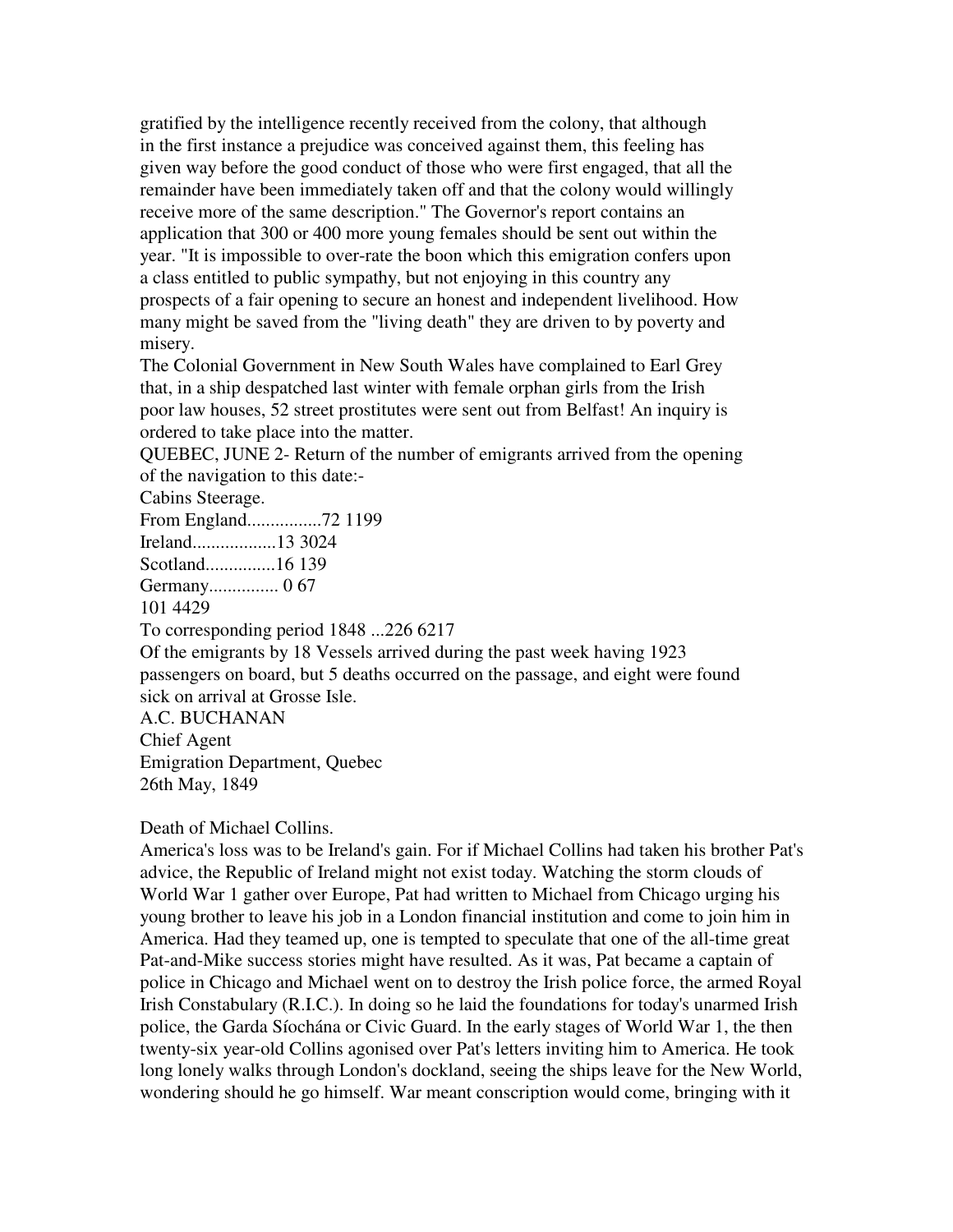an unthinkable choice: to become a conscientious objector, a course repugnant to his warrior soul, or to don a British uniform and fight for the Crown. Collins solved the problem in his own inimitable way. He put on an Irish uniform and went to fight for Ireland, in the 1916 Easter Rebellion in Dublin. He was captured and sent to Frongoch Internment Camp in Wales, the Republican University as it was known. It was here, in prison, that he began to think out a new philosophy of warfare and to re-organise the Irish Republican Brotherhood, the I.R.B., which later spearheaded the fight for Irish independence and led to the creation of modem Ireland. He was also the founder of modem urban guerilla warfare, the first freedom fighter, or urban terrorist. Mao Tse tsung studied his methods. And Yatzik Shamir, the former Prime Minister of Israel, was so impressed with Collins that not alone did he study him, he took the codename "Micail" for his Irgun unit during the Israel! war of independence against the British. Michael Collins was born, the youngest of eight children, on a ninety-acre farm, a good holding for Catholics of the time, near Clonakilty in West Cork in 1890, to a remarkable set of parents. His father was nearly forty years older than his mother, Marianne, and was in his seventy-sixth year when Michael arrived. Neither parent had much formal education but they both knew French, Latin, Greek, Irish and English. And, apart from being an expert farmer and veterinarian, Michael senior was also noted for his knowledge of astronomy, mathematics and for his skill as a builder.

The circumstances of Michael Collins's death caused a fierce controversy that has never wholly been forgotten. The temper of the time added rumours of treachery to the jealousies and tragic idealism to which his life had been sacrificed. Later years have heightened certain incidents and distorted others in the memories of those who witnessed his death. Time is an unreliable collaborator. There can be no value today in dwelling upon a dispute which has, in its time, aroused a bitterness which the generous soul of Collins himself could only have deplored. Only one fact of any importance emerges when all has been said and done: Michael Collins was dead. Of all the tributes paid him after his death there was none to equal that which, in his lifetime, he had already received, and which he left among his possessions: a hundred door keys; by which he might come and go as he pleased in the houses of his friends in safety and the certainty of welcome. The numbing shock which had struck first his comrades at Beal na mblath and then those in Cork in the early hours of Wednesday morning 23 August, spread quickly to Dublin and the rest of Ireland and so to the world. The Army was the first to hear the news. Keyin O'Higgins took the telephone message with the same inability to believe what he heard as those to whom he passed it. Realizing only the terrible aftermath at must come, Richard Mulcahy went away to write, at 3.15 a.m., his call to the Army which was to have an immensely steadying effect upon it. As the news spread, soldiers whom the chances of the guerilla years had inured to human shocks, gave way to grief. The Government, like the Army, had lost its leader. Its members were awakened by young Army officers, incoherent with shock, despite their efforts to observe discipline. All the available Ministers gathered, a sober and heavy-hearted little group, and appointed W. T. Cosgrave in Collins's place. He issued his own call to the people that day: "Michael Collins's death is a terrible blow to the Irish nation at the time it stood in greatest need of his wise and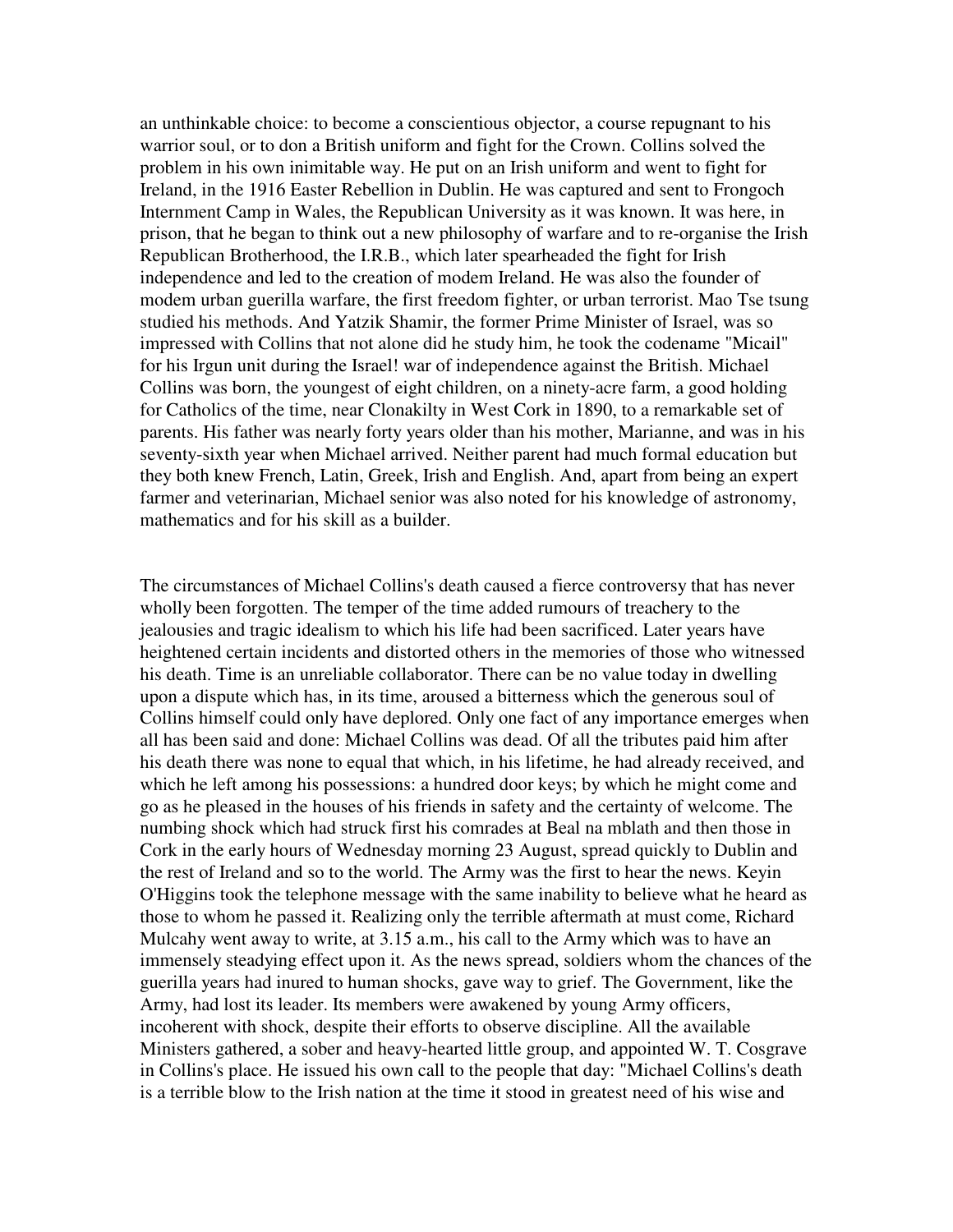courageous guidance, but we are confident that the example of his life impressed on the people's mind by this tragedy will raise their spirit to face difficulties in a great crisis as he faced them, and to triumph over them. His death has scaled his work, and before the tragedy of his death the nation is resolved to bring the work to triumph." It was not easy to think of the future's responsibilities without him. To Dublin, as to Ireland generally, Collins's death was a traumatic shock. Men and women who had never met him felt a sense of personal loss. They crowded to Government Buildings, to the newspaper offices, stopping those in the street who might be able to add to the reports in the censored papers. Shopkeepers worked desultorily, or closed their doors completely. Blinds were drawn in many houses as if death had come within. At de Valera's political offices in Suffolk Street the flag hung at half- mast. Not all Ireland mourned. Young Republican soldiers, who saw only a great victory against the Free State, rejoiced. But those soldiers of the Republic who had been his comrades-in-arms did not share their elation. There can have been few times of war in which the death in battle of the opposing Commander-in-Chief has aroused such personal sorrow as Republicans felt at the passing of Michael Collins. Peadar Kearney, then the official censor in Maryborough (Portlaoise) Prison, broke the news to a Republican prisoner. The man, stunned, cried: 'Good God - no!' then added quietly, 'Ireland is lost' Tom Barry had been captured in the Four Courts' fighting and was then imprisoned in Kilmainham Gaol. He writes: "I was talking with some other prisoners on the night of August 22nd 1922 when the news came in that Michael Collins had been shot dead in West Cork. There was a heavy silence throughout the jail, and ten minutes later from the corridor outside the top tier of cells I looked down on the extraordinary spectacle of about a thousand kneeling Republican prisoners spontaneously reciting the Rosary for the repose of the soul of the dead Michael Collins." Frank O'Connor, destined to make his own reparation of love to Collins's memory, was one of the youngsters in arms who rejoiced then to hear of his death. He was with Erskine Childers, and was to recall in later years 'how Childers slunk away to his table silently, lit a cigarette, and wrote a leading article in praise of Collins' It appeared in Poblacht na h.Eireann on 24 August 1922. 'This supremacy of tragedy', Childers termed Collins's death. Three months later he was himself to die, no less bravely, before a firing squad of Collins's men, his alleged crime of a small revolver, given him in earlier days by Collins himself, and prized by him long after each had gone his reluctant, irreconcilable way. Of all the tragedies of the Civil War, that which came upon that strangely consorted friendship is perhaps the most moving, for only Collins of all the Free State leaders really understood Childers's sincere devotion to Ireland, even while he hated its negation of the evolutionary processes he himself believed in. Certainly, had Collins lived, he would have saved Childers to serve his espoused country in more comprehending days, as Childers himself found only cause for mourning in the killing of Collins. The times in which he lived were the turbulent times of a nation's rebirth. They were not to be set apart from those, less chronicled, that followed them, but were the spring from which that future took its life. They should, therefore, be regarded only in the light of its achievements, as President John Kennedy pointed out when, on 28 June 1963, he addressed Dail Eireann: " . . . There are those who regard this history of past strife and exile as better forgotten, but to use the phrase of Yeats: "Let us not casually reduce that great past to a trouble of fools, for we need not feel the bitterness of the past to discover its meaning for the present and the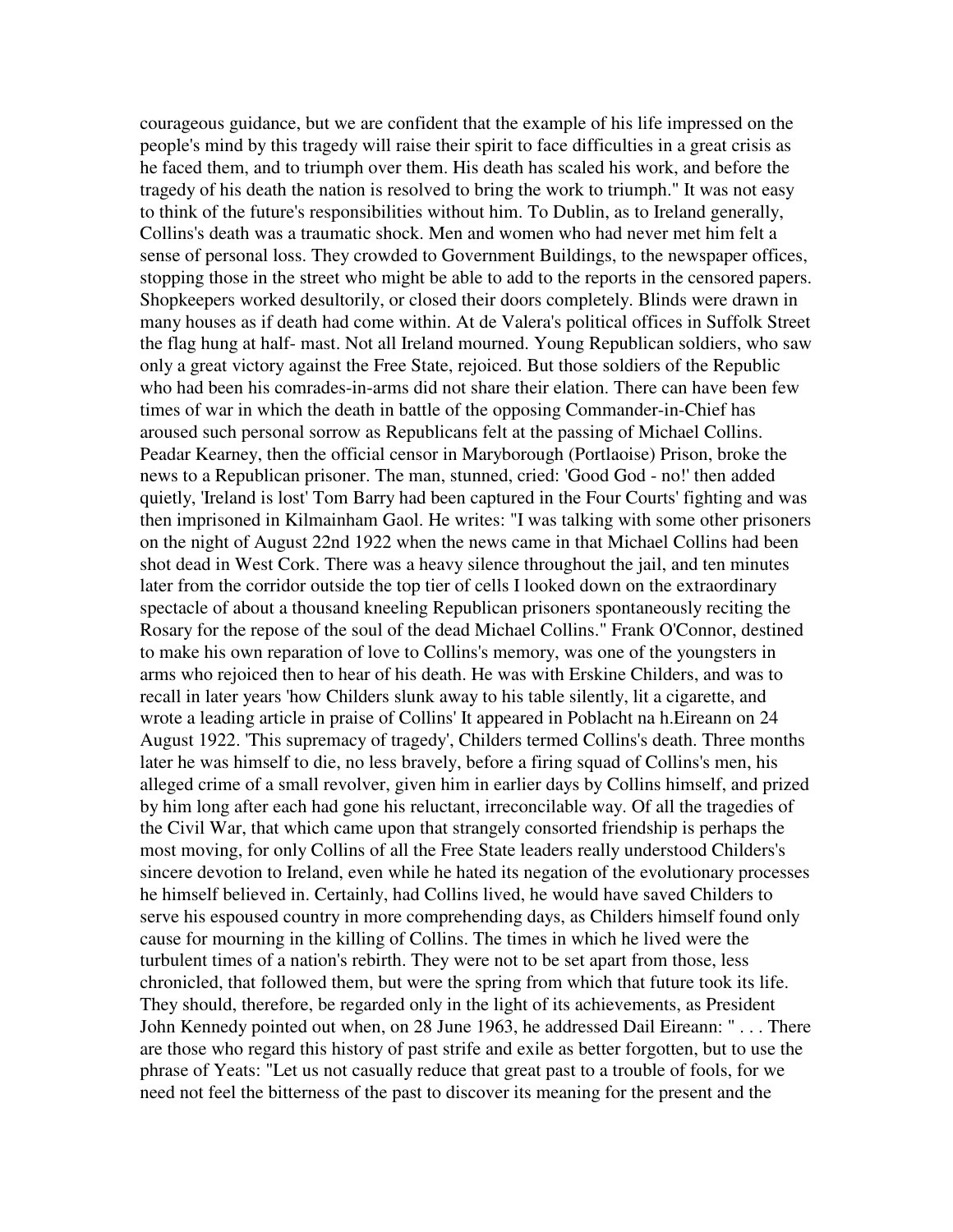future." ". . . . Great powers have their responsibilities and their burdens, but the smaller nations of the world must fulfil their obligations as well.... My friends, Ireland's hour has come. You have something to give to the world, and that is a future of peace with freedom." The President of the United States, a young man who, like Collins himself, was to crowd the work of a lifetime lived at full stretch into a handful of years, spoke to the assembled representatives of Ireland who had come together, forgetful of political differences, to hear him. His words were surely words of which Michael Collins, a man, not of party or creed, but of all Ireland, whose stride had lengthened to reach to constantly expanding horizons, would have approved.

## 1849

UNEQUALLY YOKED-A marriage took place in the county Cavan, on Monday last, when a Miss Gibson pledged her troth and her obedience to a Master Bennett. The bride who is in her 74th year, has been thrice wedded, but vows that she never met any till now for whom she cared. The bridegroom is yet in his 'teens.--Armagh Guardian.

Nashua Reporter Nashua, Chickasaw, Iowa Mar 15, 1933

## Splendid Gift to Irish Free State

Some foreigners have been known to complain that Americans are trying to buy up all the beauty, both natural and artistic, of the Old world. Such a sentiment will surely give way to one of gratitude in Ireland, however, as the result of a very handsome gesture on the part of an American citizen. William Bowers Bourn, of San Mateo, Calif. He presented to the Irish Free State the huge tract of land containing the lakes of Killarney, long famed in song and story. From the time of Queen Elizabeth's reign the Killarney estate belonged to Lord Kenmare's family, whose ancestral seat was Killarney castle. In 1830 the owners were no longer able to support the expense in the face of the staggering taxes, and Killarney went up for sale on the auction block. It was purchased by Mr. Bourn.

All the legends of the island seem to gather about the name Killarney. Here are relics of many passing phrases [sic-phases?] of Irish civilization, from prehistoric remains through relics of the days of Druid worship when the priests built crude altars in the forests by the lake shores, and down through the early Christian era, that dim age when the culture of western Europe was preserved from destruction in the monasteries of Ireland. There are three lakes. To the Irish, the Killarney lakes are very dear, being a part of the national tradition that speaks strongly to the Gaelic heart. To them the gift of this glamorous stretch of countryside means more than the return to the state of what Wordsworth called "the most beautiful spot in the three kingdoms." It means the preservation of the myths and legends that lie just beneath the surface of modern Irish life.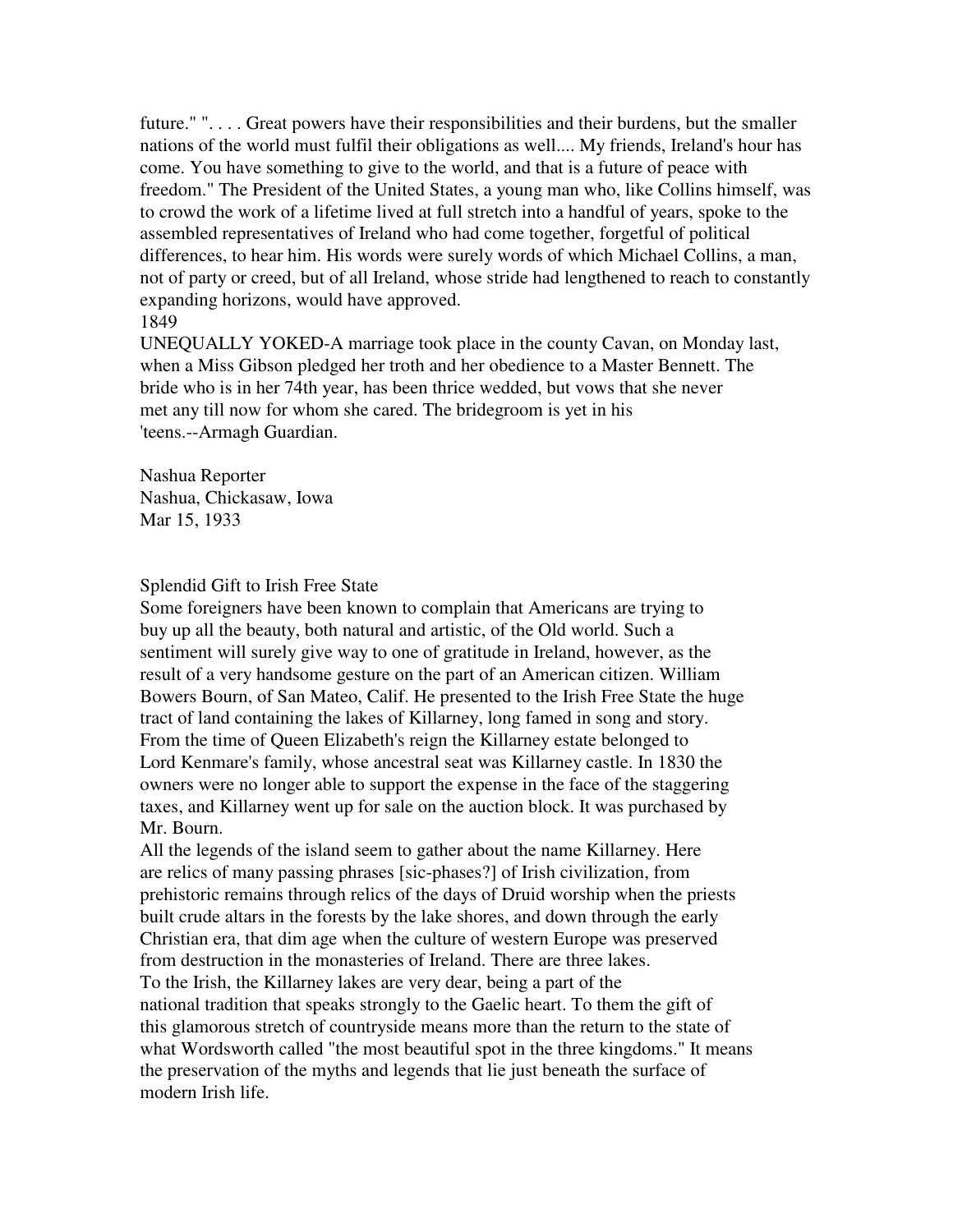The Limerick Reporter, 13 March 1840

TIPPERARY ASSIZES--SOUTH RIDING On Saturday last, Thomas Byrne and James Dwyer, were found guilty of the highway robbery of John Burke, on the 24th of January last. Michael Dwyer, Ann Ryan, Martin Ryan, and Thomas White, were tried for the manslaughter of Matthew Sadlier, on the 25th of July last ; and were all found guilty, except Ann Ryan.

Judy Coughlan and Thomas Murry were acquitted ; the former of the charge of Arson, the latter of the highway robbery of Thomas Toohey, at Caher.

Michael Ahern was found guilty of stealing sheep, the property of James Moore.

MONDAY--Patrick Hanrahan was found guilty of firing at a boy in a shrubbery ; he was sentenced to a fortnight's imprisonment, or pay the boy £5, which he preferred. Patrick Gleeson was found guilty of an assault on Mary Kelly, with intent to commit a rape.--Twelve month's imprisonment and hard labour. James Dalton, for a similar assault on Mary Daly, was found guilty--Nine months' imprisonment and hard labour. TUESDAY--Thomas Walsh was found guilty of assaulting the habitation of John Daly four years ago--Sentenced to be transported for seven years. John Heany and Elinor Heany (his wife) were acquited of the charge of the wilful murder of James Ryan, near Golden, on the night of the first of June last. The prisoners were tried last Assizes, when the jury could not agree, and were accordingly discharged. The Jury after three minutes' deliberation this time, acquitted the prisoners. --

## THE MAID OF ERIN.

The Maid of Erin will now preside over the passing parade from the most sacred patch of Republican ground in the town of Tipperary. The former site of the chemist shop and residence of P.J. Moloney and family at Church Street which was burned and destroyed by a terrorist unit of British forces, operating from the police station in January 1920. In the same Moloney home in October 1918 Richard Mulcahy presided over the election of the officers of the new South Tipperary Brigade of the Irish Volunteers. Sean Treacy, Dan Breen, Maurice Crowe were among those present and elected Brigade officers. In the General Election called in December 1918 P.J. Moloney was the Sinn Fein candidate and defeated highly respected Irish Party outgoing MP John Cullinane of Bansha with an impressive majority of votes.

P.J. Moloney was a native of Gurthdrum, Solohead and was 50 years of age in 1918. Long before his election to the first Dail Moloney was associated with the Irish Republican Brotherhood and other national movements. He was arrested in the roundup after the 1916 rising and imprisoned in Glasgow.

In 918 P.J. Moloney was elected Chairman of Tipperary Town Council and a member of the County Council. He suffered imprisonment several times, police harassment and the hostility of pro British elements in Tipp Town.

P.J. and Ellen Moloney accepted the heartbreak of losing son Paddy killed with Sean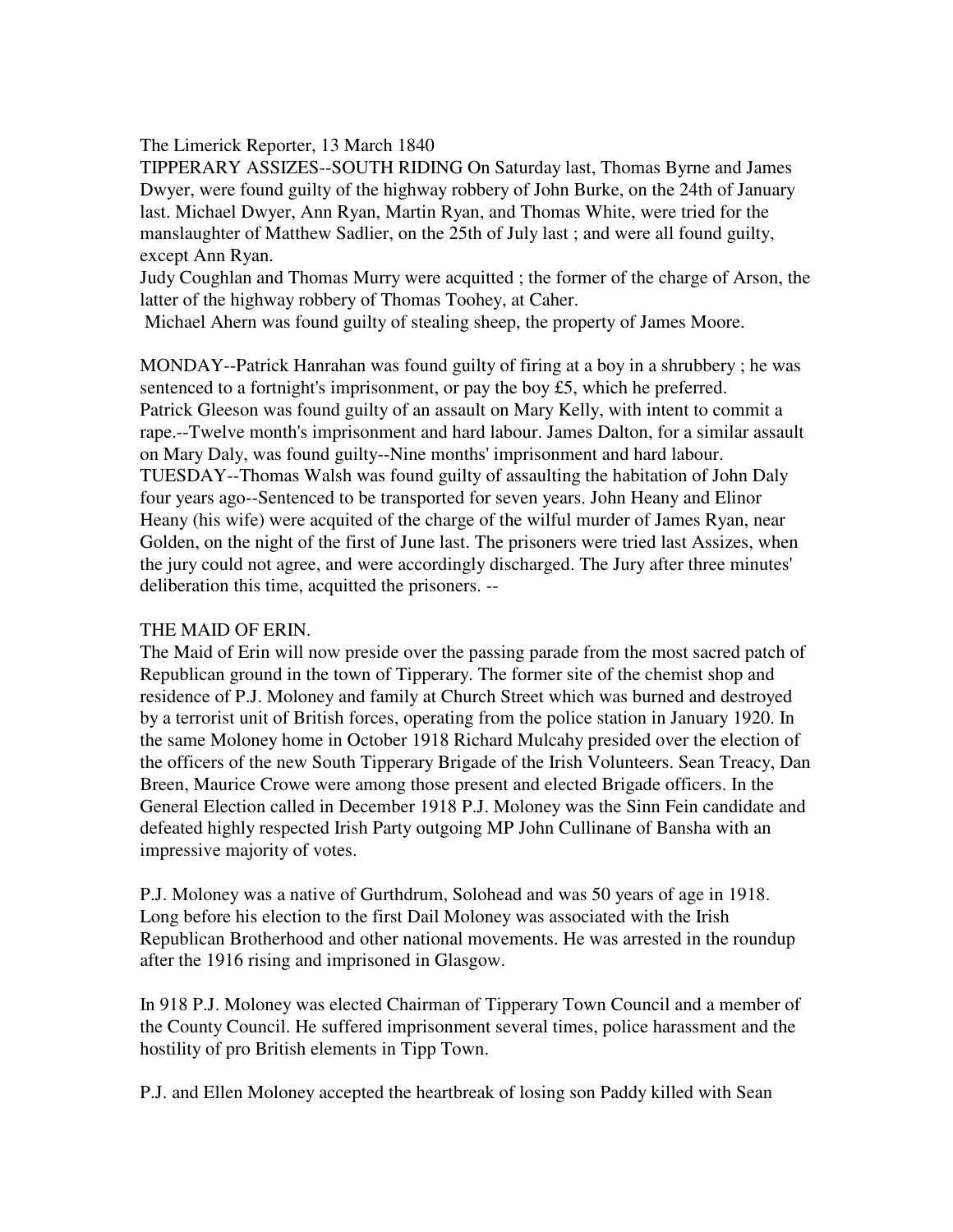Duffy in April 1921. A special team of British trained assassins tracked them to Gurthdrum. The Truce of July 1921 followed by the Treaty of December 1921 and the treaty debates, in which P.J. Moloney TD said, "I refuse to choose between two hells. I will not vote for the Treaty." The Maid of Erin will rest easily in her new location which was a fountain of patriotic endeavor in the midst of a suppressive British power base of military, police and Empire lovers. Hopefully a new pride and self belief, that will focus on exploiting the vast potential of Tipperary Town and region has for economic development will now emerge.

This moving letter that the Commissioner of Immigration wrote in 1921 to his superior, the Secretary of Labor, reveals many progressive ideals. Note that the commissioner recommended moving the inspection process to the immigrant's place of origin, a change that came when the 1924 Quota Act went into effect....

October 5, 1921 Honorable James J. Davis, Secretary of Labor Washington, D. C.

My Dear Mr. Secretary,

Complying with your direction...I am reciting some of the reforms that have been effected during my administration at Ellis Island.

On assuming the duties as Commissioner on June 1, 1920, I was determined to humanize such portion of the Immigration Service as might come under my direction. My whole administration has been directed along that line so far as consistent with the highest degree of efficiency and the proper enforcement of the Immigration Laws.

I directed my energies at the outset toward a physical clearing up of all buildings, grounds and equipment at this station and included in my efforts the steerage quarters of ships and the railroad stations...

I made my own observations and inspections of the island. I found a guard keeping watch at the...door. When I asked him why he did not keep the door open to let some air in to the immigrants, he said that they ask too many questions. I told him he should be thrown out in the Bay with a stone about his neck. When I opened the door, the hot, foul sultry air almost pushed me backward. There were several hundred immigrants in the room and seats for not more than fifty. Men, women and children were standing all day or sitting on the dirty floor...

In the dining room for the immigrants where we serve as many as 10,000 meals some days, there was not a drop of drinking water for the immigrants...They were as thirsty as wolves...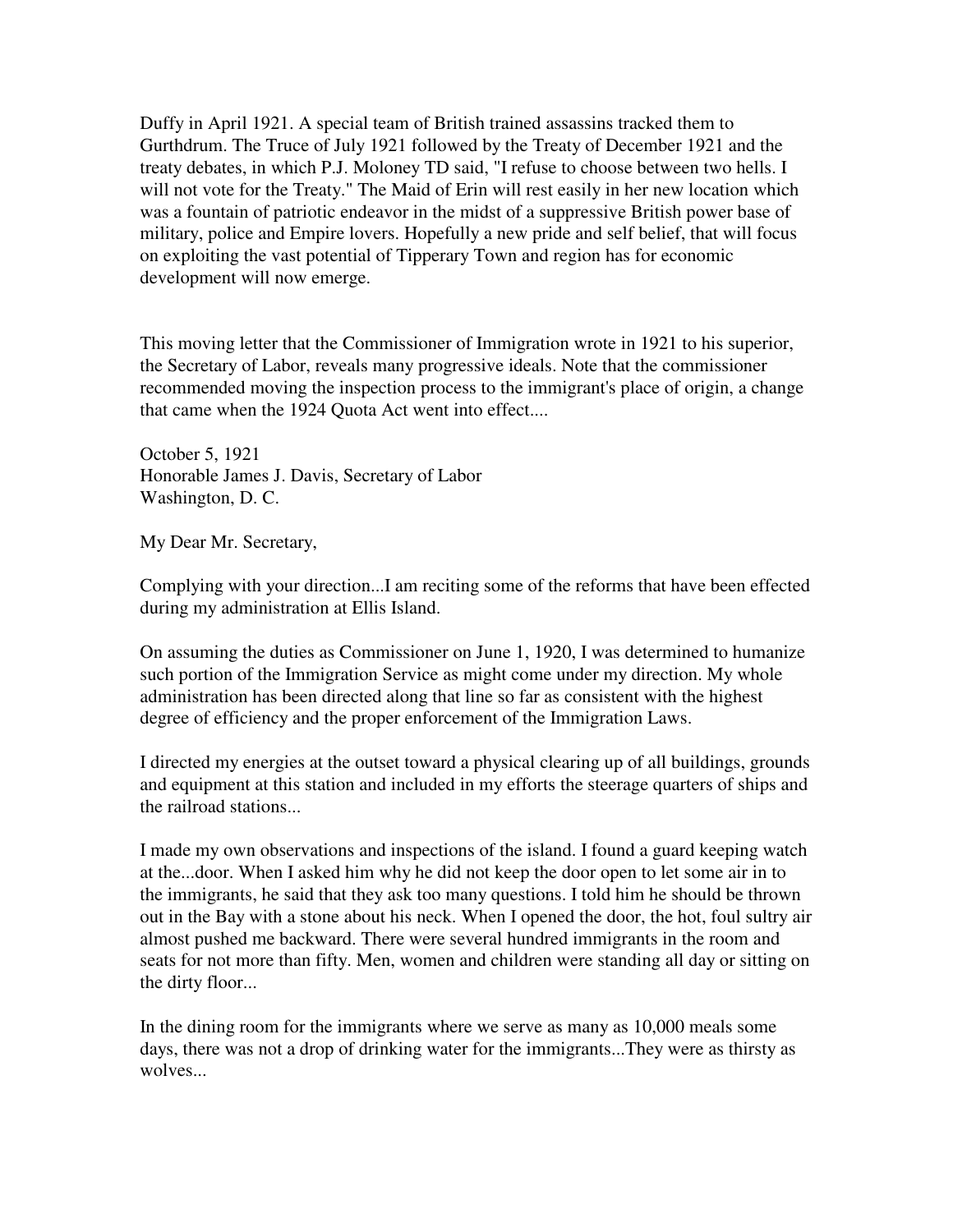As a result of personal investigation and inspection of immigrant carrying steamships, a complete change for the better has been effected in the steerage quarters. Many of the boats were almost uninhabitable on account of the filth, lack of light and want of ordinary accommodations. It is true that the steerage of some of the ships is better than the first cabin of others, but many of the ships should never been allowed to stick their nose in a civilized port. Men and women using the same toilet rooms, no tables, immigrants sitting on the floor eating with a spoon out of buckets...no privacy whatever for women and children...

I found immigrants sleeping on the tiled floors without cover and without bedding. Hundreds of men, women and children would sleep all night in this way. I induced the Department to approve of purchasing 10,000 blankets from the War Department at cost, thus affording blankets for bedding and for covering the immigrants who are made to suffer the hardship of inadequate equipment...

I then supplied them with reading matter, games and other forms of amusement which helped them to while away what seemed to been an indeterminable detention...

I have arranged for moving picture shows for every other night on the big Registration floor. These pictures are constructive and educational in character with a film here and there of comedy. It is remarkable how the immigrants enter into the movies...

I have always believed in humane practices. If we sleep immigrants on cold tiled floors with covering, give them impure food, rob them, curse them and handle them worse than cattle, then they go out into the nation and practice what they have received here on the island. Ellis Island is not only the "gateway of the nation" but it is the nation's great kindergarten of Americanization, and what they receive on the island they will live out in the nation.

Americanization is not the work of pressure -- it is the work of patience. You can no more cram Americanization down the alien's throat than a minister can cram religion down our throats... Let the immigrant know that his work is appreciated, that this Government is his friend and that this country is his opportunity, then and then only will the foreigner make his best contribution to our American life and labor...

There is much to be done at Ellis Island yet. As you well know, it cannot all be done in a year's time. Dishonest employees who were exploiting aliens and their friends, taking money from them illegally, were eradicated from the service. Charges, where warranted, have been preferred and their cases referred to the Federal District Attorney for proper action. Fines and imprisonment have been imposed...

I do believe that our nation is committing a gross injustice for which some day it must render an account, in allowing these hundreds of thousands of people to sell all they have, sever all connections, come four thousand miles out of the heart of Europe and other countries, only to find after passing the Statue of Liberty that they must go back to the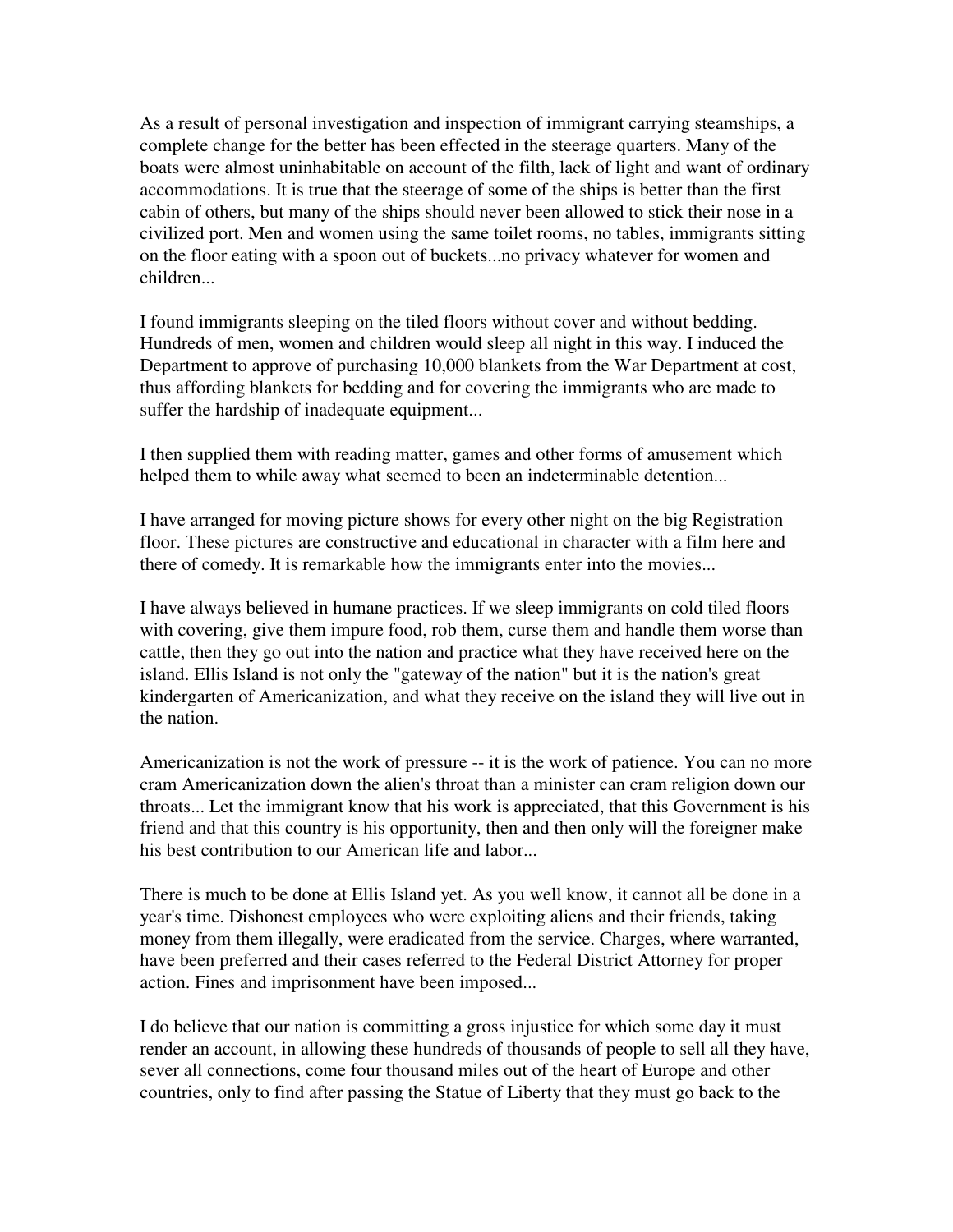country whence they came. Our inspection and examination should be conducted on the other side, thus saving thousands of people the suffering we see at this island daily which is indescribable and that would melt a heart of granite The last final day of assize will disclose no sadder scenes than separation and deportation is producing at this station. Examination on the other side is ten thousand times better than rejection on this side.

Every cordially and faithfully yours, Signed: Commissioner

BRIEF HISTORY: The first people who settled in Ireland were hunters, probably from Scotland, who arrived in Co. Antrim c. 7000 BC. By 3000 BC tribes from the Mediterranean were building megalithic tombs all over Ireland which reveal a high degree of civilization. The most spectacular are the passage graves at Newgrange, Co. Meath, Carrowmore and Lough Crew, all of which can be visited. The National Museum in Dublin has a collection of masterpieces from this period: gold collars, torcs, dress fasteners and hair ornaments. The Celts arrived around 300 BC bringing their distinctive culture, laws and customs. The Irish language derives from a dialect of Celtic, and "The Tain" is an epic account of Celtic life at that time. In the 5th century ST. PATRICK brought Christianity from Britain, establishing monasteries which became not only centres of learning but in effect small towns. Places associated with Patrick include Slane, Co. Meath, where he lit a Paschal fire in de!

fiance of the Druids, Tara where he used the shamrock to convince the high king about the Trinity and Downpatrick where a crude slab marks his grave.

Irish monks produced a large number of beautifully illustrated manuscripts, among them the Books of Durrow, Armagh and Kells, which can be seen in Trinity College Dublin. The monasteries of Clonmacnoise, Glendalough and Kildare drew scholars from all over Europe. In turn Irish missionaries took education and religion to every corner of Europe. At the same time craftsmen were producing exquisite reliquaries, brooches, belts and personal adornments made of gold and studded with precious stones (see the Ardagh Chalice and Cross of Cong in the National Museum). This period is rightly known as the golden age.

The wealth of the monasteries and their towns attracted the Vikings, who swept in burning and killing. Distinctive round towers and bell towers were built as a refuge from them. Later the Vikings settled around the coast and founded towns such as Cork, Waterford, Limerick and Dublin . They were finally defeated by BRIAN BORU at the Battle of Clontarf in 1014.

On his death, inter-kingdom rivalry led to a century of chaos until the Normans arrived from England and brought order and prosperity. They were so well assimilated into Irish society that the English crown decided a reconquest was needed. Ulster put up fierce resistance under Hugh O'NEILL and Hugh O' DONNELL but they were finally defeated at the Battle of Kinsale in 1601. Their exile and that of the Gaelic aristocracy is known as the "flight of the earls." The systematic dispossession of the natives and settlement of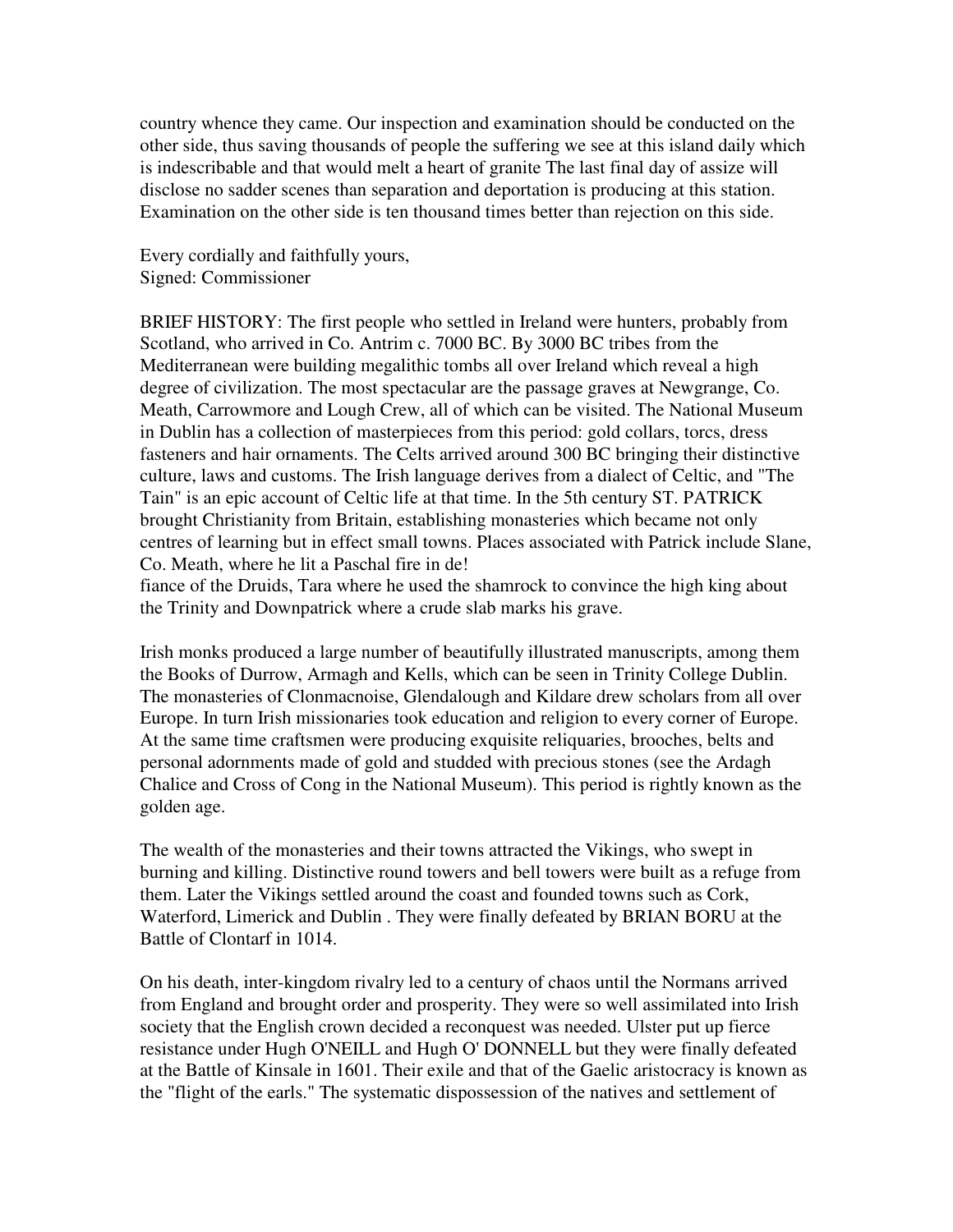migrants from England and Scotland followed. This division of Protestant settler and native Catholic has had repercussions ever since.

The campaign of Oliver CROMWELL in Ireland is infamous and lives on in folk memory as the "curse of Cromwell." His approach to the Irish problem was drastic: the remaining lands were taken from their owners; those who could prove themselves loyal were exiled to Connacht, while others were put to death. JAMES II was deposed from the English throne for trying to impose Catholicism on the English by WILLIAM of ORANGE in 1688. William then defeated him at the Battle of the Boyne on 12 July 1690. This battle is celebrated each year as Orangeman's Day, a public holiday in Northern Ireland.

James was replaced by Patrick SARSFIELD, and the war dragged on until the signing of the Treaty of Limerick, which was accompanied by the imposition of harsh penal laws. This oppression, coupled with grinding poverty and recurring food shortages, set the pattern for more than a century. A series of revolts at the end of the 18th century culminated with the French invasion of Killala, Co. Mayo. Although initially successful it was finally suppressed with great slaughter.

The Act of Union in 1800 abolished the Dublin parliament and removed power to London. Daniel O' CONNELL's election to Westminster (which, as a Catholic, he was forbidden to enter) led to the repeat of the more oppressive laws and to Catholic emancipation. A firm believer in non-violence, he came near to the repeal of the union but his final years were clouded by the Great Famine when nearly a million died and two million emigrated.

PARNELL became leader of the Home Rule Party in 1877, and, with GLADSTONE's support, a home rule bill nearly succeeded. Other leaders followed: Arthur GRIFFITH founded Sinn Fein as a non-violent movement and James LARKIN and James CONNOLLY became key people in the labour movement. In 1912 the Commons passed the home rule bill. Ireland was to have self-government after WWI.

There was no rejoicing among the Protestants in Ulster. They quickly armed themselves to fight to maintain the link with Britain. In Dublin a group of volunteers decided they could not wait for the end of the war, and began the Easter Rising of 1916. Although unsuccessful and condemned by most Irish people, the executing of its leaders changed public opinion. The Anglo-Irish war lasted from 1919 to 1921.

The Treaty of 1921 gave independence to 26 of the 32 counties: six of the Ulster counties remained under British rule with a parliament in Belfast. A sector of the Republican movement opposed this compromise and a bitter civil war followed, culminating in the death of Michael COLLINS, the young Cork man who masterminded the war of independence. WWII imposed great strains on the Free State (economically stagnant for many years) which stayed neutral. Sean LEMASS later adopted a more vigorous, expansionist economic policy which brought new prosperity and paved the way for Ireland's entry to the European Economic Community (EEC) in 1972. Today the Republic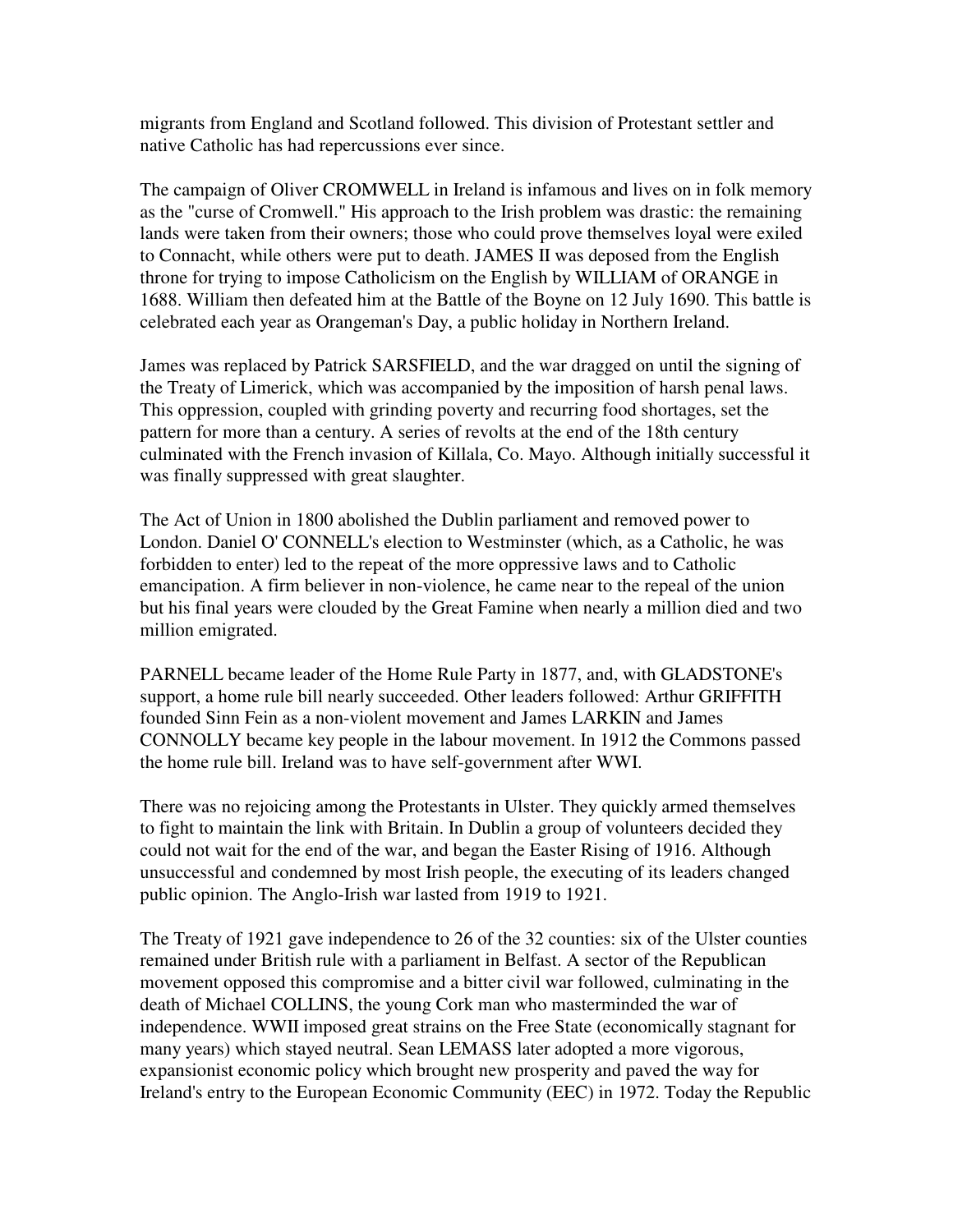of Ireland is a parliamentary democracy with a president as head of state.

#### March 7, 1836

On the 22d, a man named Riordan, driver of Mr. Massy of Tipperary was attacked on the lands of Grantstown by six men. Although a Clonmel paper (the CONSTITUTION) on Friday last stated that Riordan was shot dead, the above are the facts, as he is alive at the moment - CLONMEL ADVERTISER.

#### March 16, 1836

On Sunday the 20th of February, the parish priest of Roscrea issued the curse of bell, book and candle-light against a man named Dooly, his wife and several of their friends... thus are the unfortunate victims made outcasts and exiles from the very parish of their birth... Poor Dooly refused to pay the priest two guineas for marrying him, and had the manliness to get the ceremony performed by Rev. Mr. Crotty of Birr, who charged him only 5s... TIPPERARY CONSTITUTION.

### Oct 10, 1838

(From the Tipperary Constitution) - At the Petty Sessions here yesterday, William Breen and Patrick Stapleton were sentenced to two months' imprisonment, and Eliz Breen to one month, and warrants were issued against Mary Maher and Michael Ryan for assaulting the police. The case is as follows - Cronin and Leary, two sub-constables were taking Breen to the Bridewell for intoxication... A large crowd collected and stone-throwing commenced. A man named Wallace entreated several persons to interfere then ran to the police barrack and gave alarm to constable Foote. A police constable from Roscrea named Michael Crimmin though called upon to assist, slunk away.

A few evenings past, a a poor man named Brennan was going to see his son at the Fever Hospital and was robbed of his week's earnings, 5 s. Thursday night, Johnson-street Clonmel presented a scene of riot and confusion. Drunken fellow were seen quarrelling and fighting. (From the Nenagh Guardian) Oct. 4 To-day at Birdhill a man named Meehan was struck with a pitchfork. He was removed to his own place which is off from Killmastulla, in the Killaloe direction and not expected to live. The perpetrator of this outrage is Ryan from Annahoulty, and has absconded. On the morning of the 2d instant, two deserters named John Falvey and Michael Flaherty, escaped from the Bridewell of Templemore. A rockite notice was found posted on the door of Mr. Taylor in Garryard. Messrs Taylor and Baul are conductors of the Dunally Silver Mines and were served with a notice about turning off Ryan early last month. On Thursday last, Denis Salmon, in resisting the tolls, came behind Michael Reedy, tollman, and knocked him down.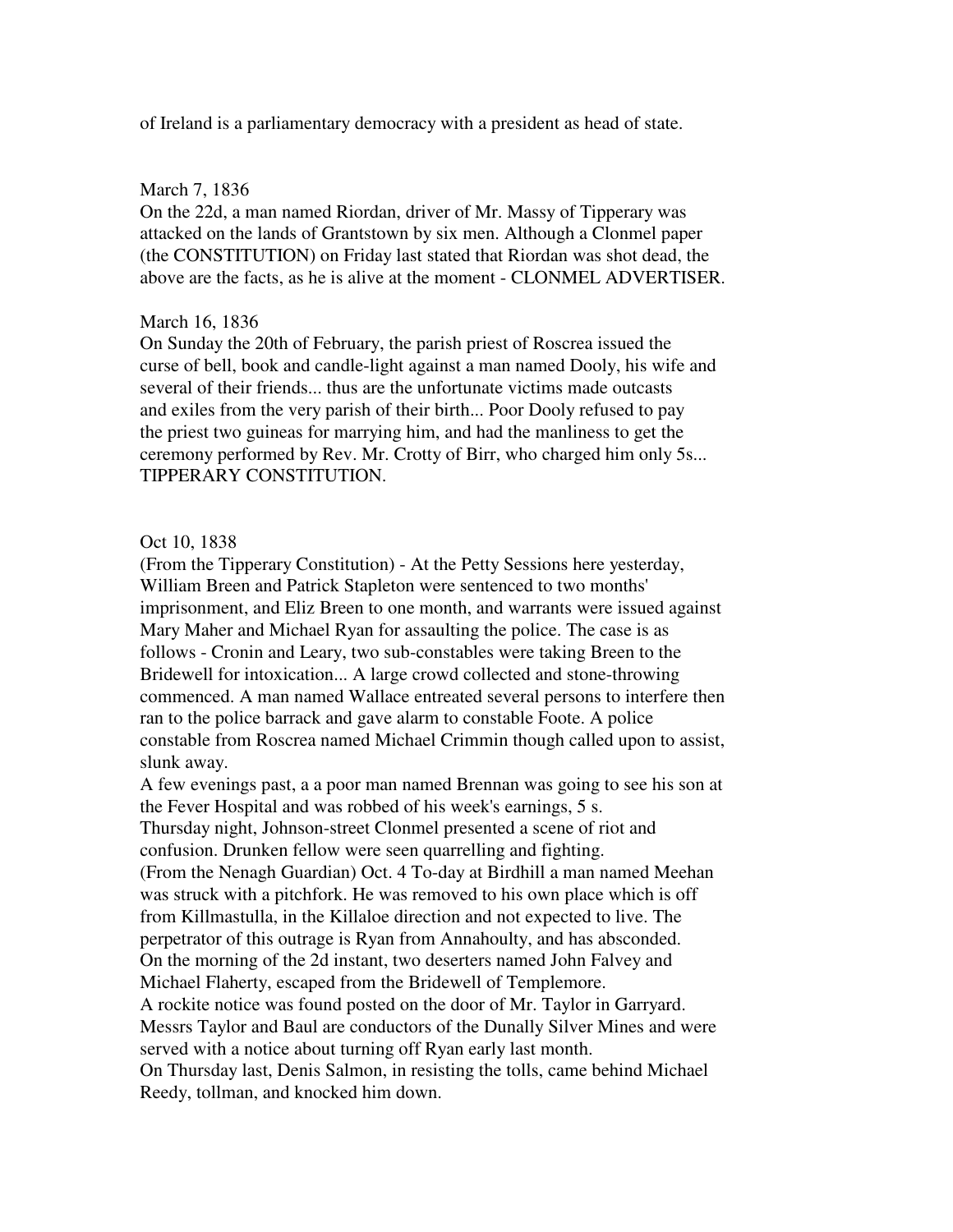## Jan. 18, 1836

A peasant named Denis Brien was murdered near Mr. Langford's gate on Tuesday night last, as he was on his way home to Caparoo from Nenagh. On Friday last, two men entered the house of Mr. M'Cutheon of Greenhaw, Tipperary and took therefrom a case of pistols. Mrs. M'Cutheon gave the alarm by shouting outside, her husband and workmen pursued the robbers and succeeded in arresting a well-known character named Blake.

# July 18, 1836

On Thursday last as some men were weeding oats in a field near Kiltinan a dispute arose between two laborers. Michael Quane was killed. An inquest was held by Mathew Hill coroner. The deceased came by his death from a blow inflicted by John Johnson. TIPPERARY CONSTITUTION. On Friday the 8th, eight clamps of turf were set on fire on the Sheehy Bog and totally consumed, the property of Henry Birch, esq. In our journal of the 4th May last, we gave an account of the daring outrage at Kilcoleman near Nenagh, on the family of the Maloons, whereby the elder Maloon was killed. We now announce the apprehension of Peter and Patrick Brien, principals in this outrage. The arrest took place near Borrisoleigh and the Briens were identified by the wife and two sons of the deceased. We understand that the two Briens were on the "keeping" in the neighborhood of Ballywilliam for the beating of a butcher named Bourke in Borrisoleigh. On the 7th, a thatched outhouse which adjoined the dwelling of James Carroll of Ballinahinch near Ballingarry was set on fire. On the same day the house of Widow Moylan, of Coolruss in the neighborhood of Ballingarry, five miles north of Borrisokane was also set on fire. On the 11th, the house of Bridget Glynn, alias Widow Grady at Killinafinch near Toomevara was set on fired and consumed.

On Sunday last, as Michael Fahy was piling up stones in a gap, on the lands of Ballincur near Silvermines,he was approached by an armed stranger who ordered him to give up possession of the lands whereon he stood. After some parley Fahy took to his heels and obtained shelter in a neighboring house belonging to John Collins. Fahy occupies the land that John and Thomas Neil, and a man named Ambrose Fife were ejected from by Lord Dunally - CLONMEL ADVERTISER.

## The Blacksmith

Fogarty, the blacksmith, and his wife and son lived in Bansha. One November night a Traveller called to have his horse's shoes renewed. It was usual then for a blacksmith to put on a horse-shoe gratis if a Traveller happened to pass by his house having lost one. He made a shoe and put it on and the traveller continued his journey remarking to the blacksmith, would find himdelf paid in the morning, where-upon he [the blacksmith] found a gold shoe where he had left the old one the night before.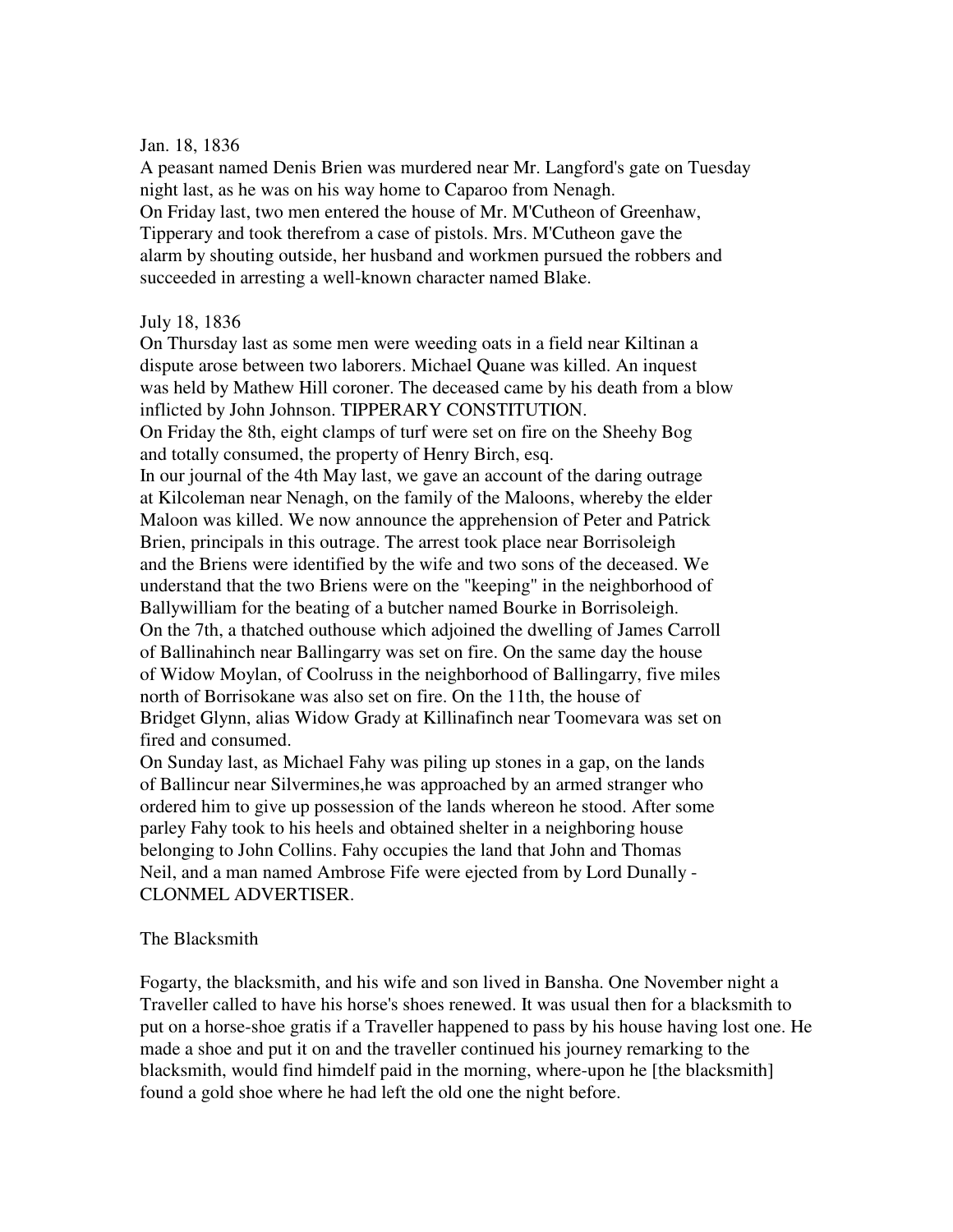He told only his wife of his good fortune and they had the shoe melted down. This happened again, when the traveller called the following years, thus the smith amassed a fortune, but, his wife was not happy about the manner in which the wealth was got, She urged him to tell the parish priest about the traveller's visits, which eventually he agreed to do. The priest agreed rto see him two weeks after he was told the story.

By this time the traveller was due to call again and the smith was becoming anxious. The priest told him to look carefully at the horses hind hooves, and if they are cloven to ask the man "Is it the North or South won?". When the traveller called, he wanted a foremost shoe, it was always a front shoe he wanted. While putting on the shoe the smith observed that the hind hooves were cloven. He said nothing, but, when he was finished he asked "Was it the North or South won, Sir?". The stranger savagely replied "The North won, and won for the last two consecutive years, and damn your informants." The stranger left in a hurry and the next morning there was only the old worn shoe on the floor. The traveller never called again."

## July 9, 1838

On Sunday Sub-Constable Thomas Kelly and two of his comrades, went in search of a notorious deserter, named John Ryan, to the neighborhood of Latan, in the County Tipperary and apprehended him there disguised as an itinerant fiddler, in a country gig house... He was committed by Eyre Evans, Esq. Ryan was a deserter from the 85th and 12 months away from his regiment. On Wednesday last, Thomas Walsh of Glenstown, Waterford was proceeding to Kilmeadan when he passed a suspicious looking fellow.. An alarm of robbery was given by a country boy.... Walsh succeeded in capturing the man. The fellow gave his name as Thomas Fogarty of Nenagh. Fogarty had been in gaol before on a charge of highway-robbery.

### Oct. 9, 1838

On the 22d ult., a farmer named Neill was waylaid and killed on his return from the fair of Emly.

About six weeks ago, a poor woman named Peggy Quinlisk of Cullehill, in the district of Borrisoleigh was struck by John Ryan (who has earned for himself the soubriquet of Bonaparte) she has since died. She had been scraping manure on the road-side and Ryan fancied she encroached upon his rights. On Friday last Palliser Wayland, Esq., of Knockerville, near Cashel accompanied by his son and two bailiff proceeded to the lands of Moyne near Killinaule to collect rents and serve notice of ejectment on John Cahill... Wayland was accosted and threatened.

On Sunday last, John Nicks was waylaid on the road between Portroe and Ballina by two fellows named John Wilis and Pat Carey who assaulted him with stones. Wilis and Cleary were apprehended by Constable Sweeney and Sub-Constable Heny.

Yesterday, William and Catherine Dunne were brought to the Cashel infirmary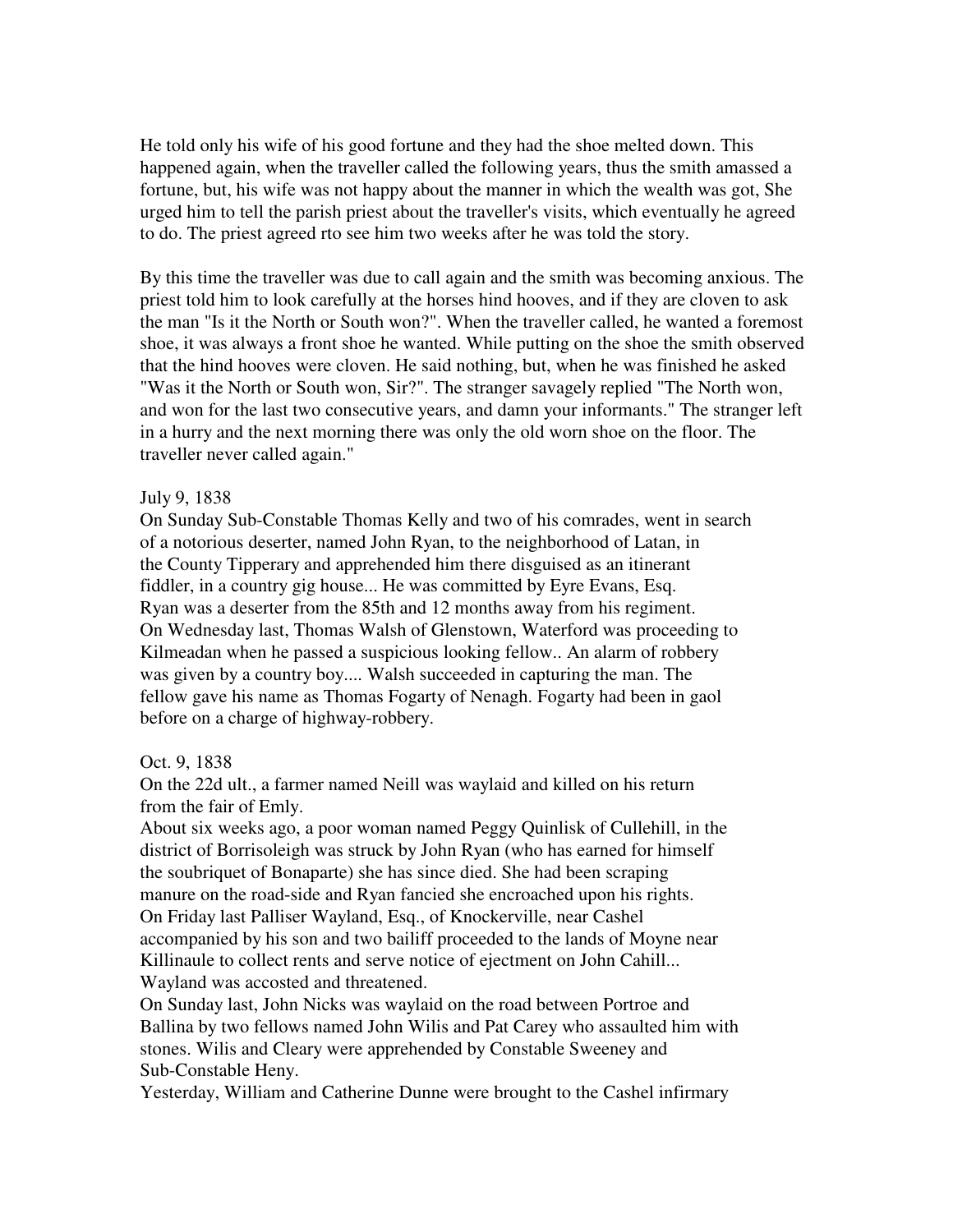in consequence of being waylaid and beaten at Mill-town by John and Laurence Dwyer, John Maher and John Halloran, all of whom have absconded.

July 24, 1837

Assize Intelligence- Convictions for murder:

At the Tipperary assizes on Tuesday, Patrick Carroll, William Carrol, Martin Shanahan, James Carroll, and Edward Cane were given in charge for the wilful murder of John Lanigan at Fishmoyne on the 14th of February last. All prisoners were found guilty and sentenced to be hanged with the exception of William Carroll who was acquitted.

James Cormick was given in charge for the wilful murder of Thomas Ryan at Lagginstown(?) in December last. Verdict, guilty, sentenced to be hanged. Denis Hogan was indicted for robbing the house of Mr. Thomas Brereton at Rathurles on the 10th of Feb. last and putting John Brereton in fear. Guilty, to be transported.

At the same assizes on Wed., a man named Peters was found guilty of an attack on Major Lidwell.

Daniel Ryan was acquitted of the murder of Patrick Ryan. Jeremiah Ryan and James Ryan pleaded guilty to the charge of.... (the rest illegible)

# Oct 1, 1838

A return of some of the crimes committed in Tipperary in the years 1836 and 1837, for which Government rewards were offered and not claimed. 1836 - Murder of Mary Quirk; beating James Daly, of which he died; firing into Thomas Kearney's house; firing at Landy and Lonergan; firing at and wounding James Ryan; murder of Jeremiah Keogh; murder of James Egan; beating of Michael Quan, of which he died; murder of Daniel Ryan; murder of David Tobin; murder of William Reed; firing at James Burke; firing at Mr. Bagwell's house; beating of Michael Brunnock, of which he died; beating of R. Kenny, of which he died; striking of Michael Connors of which he died, firing of shots into the house of Rev. William Lloyd; homicide of R. Howard; murder of James Scanlan.

1837 - Murder of Patrick Guilfoyle; supposed murder of Thomas Ryan; beating J. Harigan, of which he died, beating of Thomas Gleeson, of which he died, beating of R. Brereton, of which he died, attempt to shoot Major Lidwell; homicide of David Ryan; murder of James Ryan; murder of private Gahagan, 13th Regiment; firing at James Hethrington; murder of Sub-constable Shea; murder of Denis Murphy; murder of John Mannix, murder of William Delany.

# Oct. 17 1838

On Tuesday last a well-conducted woman named Margaret Cahill, who lived by the charter-school, Cashel was met at the house of a publican named James Kennedy of Ladyswell-street, by a man named Patrick Cunningham, who now rents the pike-gate which her brother formerly held. Cunningham induced her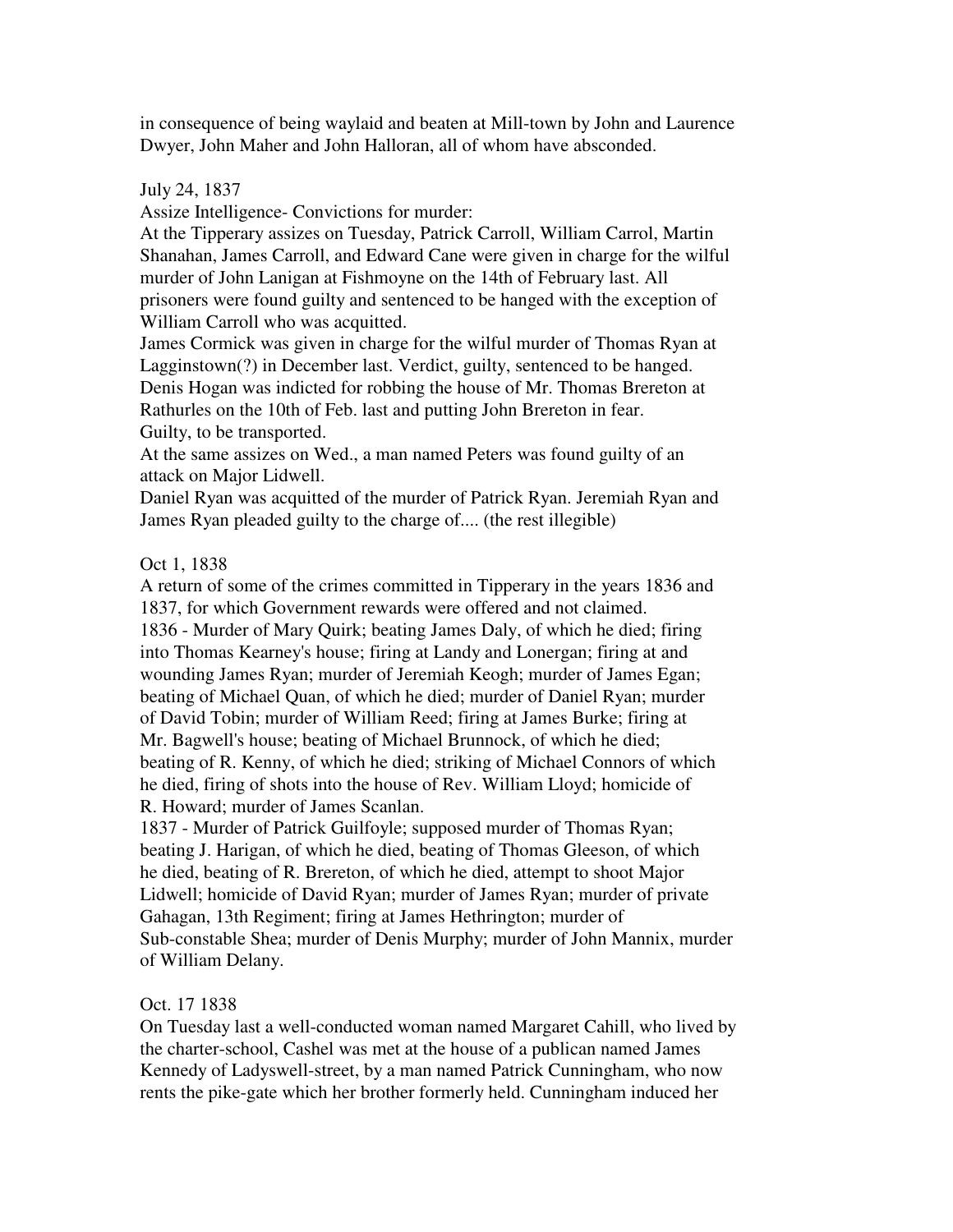to go to his barn to fill corn for the Clonmel market. The following morning Margaret Cahill was found dead in the old malt-house on the Cahir road, a half mile from Kennedy's public-house. Head-Constable Stack arrested Cunningham, who denied any knowledge of the transaction.

### 1854 Carden from Barnane

John Carden from Barnane, Templemore was a prominent landlord, magistrate and socialite in mid 19th century Tipperary. Eleanor Arbuthnot was a young lady from Elderslie, Surrey, England whose sister had married Captain the Honourable George Gough, eldest son of Field-Marshal Gough. The Gough residence in 1854 was at Rathronan, Clonmel. George and his wife had her two beautiful English sisters, Eleanor and Laura staying with them in the Summer of 1854.

John, who at that time was aged about 54, first met Eleanor at the residence of Mr. Bagwell, MP in Marlfield, Clonmel. He instantly fell in love with the lovely lady. In fact, he was besotted with her, following her to every social event in the County. At last he proposed but was refused. He believed however that she secretly loved him, but could not show her feelings because of the opposition of her family.

"Once this idea took possession of him, there was no displacing it. Trifles light as air were viewed as corroboration; a fancied glance as she passed him in the street, a flourish of her whip as she drove by him in the pony-phaeton, were embraced as so many signals that she really loved him, but was under restraint."

Eventually, he decided to abduct her and made the attempt after church service at Rathronan on Sunday 2nd July 1854. He engaged six men to assist him led by a man named Rainsberry. Eleanor was in a covered car accompanied by her sisters Laura and Mrs. Gough and a Miss Linden. Their coachman was James Dwyer. The six men forcefully stopped the car and cut the horse reins. However, they were resisted by Dwyer and two Gough employees, McGrath and Smithwich, who came on the scene. The ladies also resisted, none more daringly than Miss Linden. "Again and again she was flung to the ground by Mr. Carden; as often did she spring to her feet and clutch him by the throat, tore his hair by the handful, and pound his face till it bled anew."

"Help was now approaching; shouts were heard in the distance. The maddening thought forced itself on Mr. Carden that he had failed, and must fly. Not readily however, could he be got to realise the astounding fact. His attendants almost forced him into the carriage, and like an arrow from the bended bow, off it flew, two of the finest blood horses in all Munster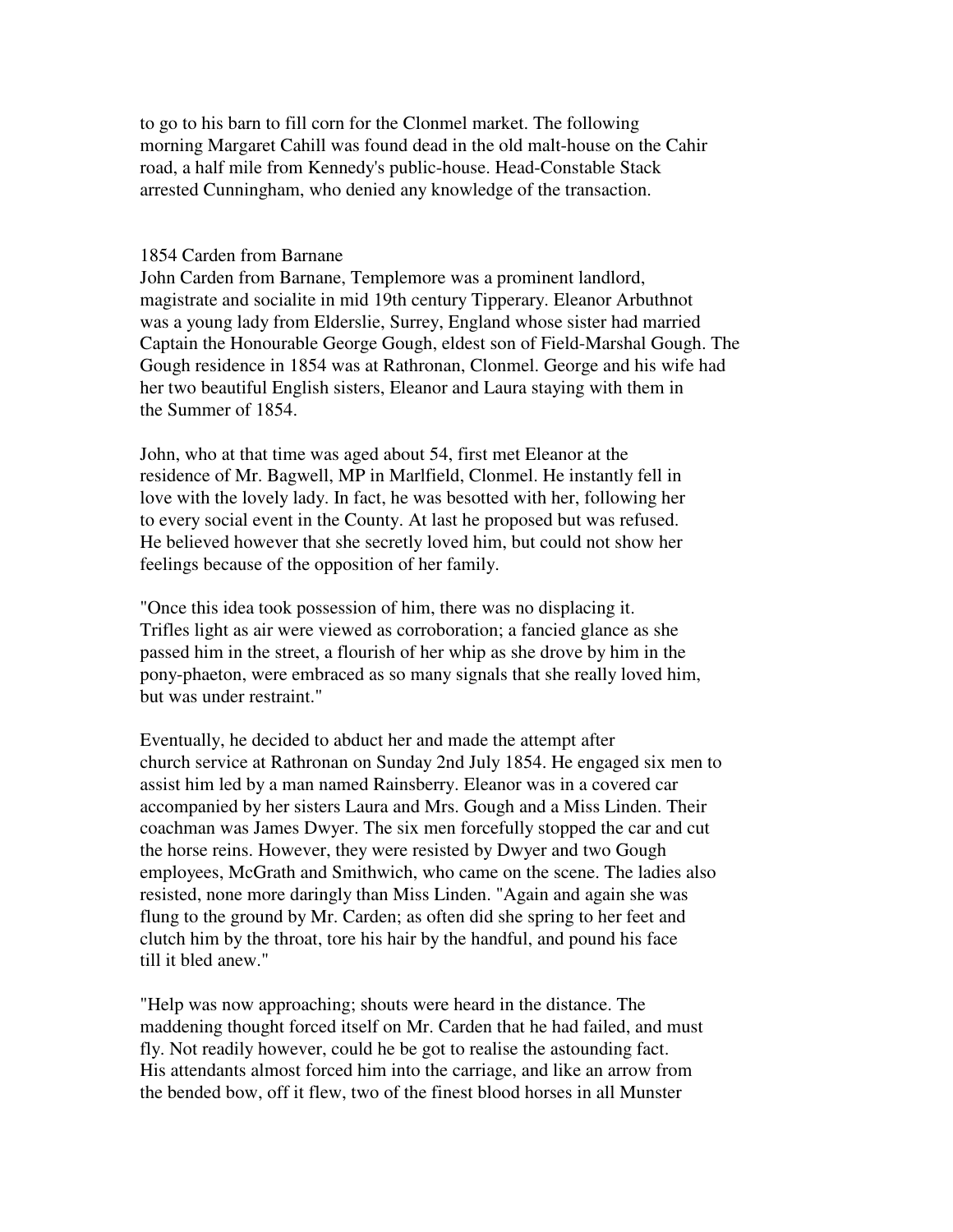straining in the traces."

"Clonmel was the first to receive the alarm, and quickly Mr. Goold, the resident magistrate, Mr. Fosberry, the sub-inspector of police, and a strong party of constabulary were in full chase." "Mr. McCullagh, the sub-inspector (Cashel) with all the mounted officers of his force, soon took saddle and gave pursuit"

John Carden and his carriage were intercepted at Farney Bridge, three or four miles North of Holy Cross. "There were found on him a loaded six-barrelled revolver, a loaded double-barrelled pistol, a belt containing £315 in gold and English notes, a memorandum book, and a lady's lace veil." He also had a bag containing chloroform and smelling salts.

In the memorandum book he had written the following message to be given to a trusted agent:- "Lock the main gate; bully and baffle all pursuers; but don't endanger life. Lead pursuers to suspect that I'm shut up in the tower. Give a hint to Johnson to be a friend and mislead the pursuers. Do not forward my letters, but write yourself to St. James's, and protect the men who were with me."

The attempted abduction aroused great interest in the press both at home and abroad. The London Times in an article two days after the event said:- "For years past, no event of any political cast has created greater excitement than the adventurous attempt of the lord of Barnane to possess himself, by means beyond the pale of law, of a bride possessed of all the requisites, personal and pecuniary, which were but too frequently irresistible for the philosophy of the Celtic temperament"

"It became known that the measures Mr. Carden had concerted for the abduction of Miss Eleanor Arbuthnot had occupied his attention for a long period, and had involved a considerable expenditure. He had it was stated, decided upon conveying her to the shore of Galway Bay (distant some fifty miles) (stet), where he had a steamer chartered for the purpose of taking her off to sea; relays of horses being placed along the entire route from Templemore to Galway. The vessel with steam was lying off the shore, and it was stated to be his intention to sail direct for London. These preparations cost him a sum of about £7,000."

On Thursday, the 27th July 1854, the Tipperary South Riding Assizes were opened in Clonmel by the Right Honourable Judge Ball. Hardly within the memory of the oldest inhabitant was there such a throng of the county families as filled the town upon that day; for the sensational trial of Mr. John Carden was to be the great item of the calendar. The Honourable George O'Callaghan, high sheriff, was in a state bordering on frenzy for several days previously. Ladies, young and old, and neuter, hunted him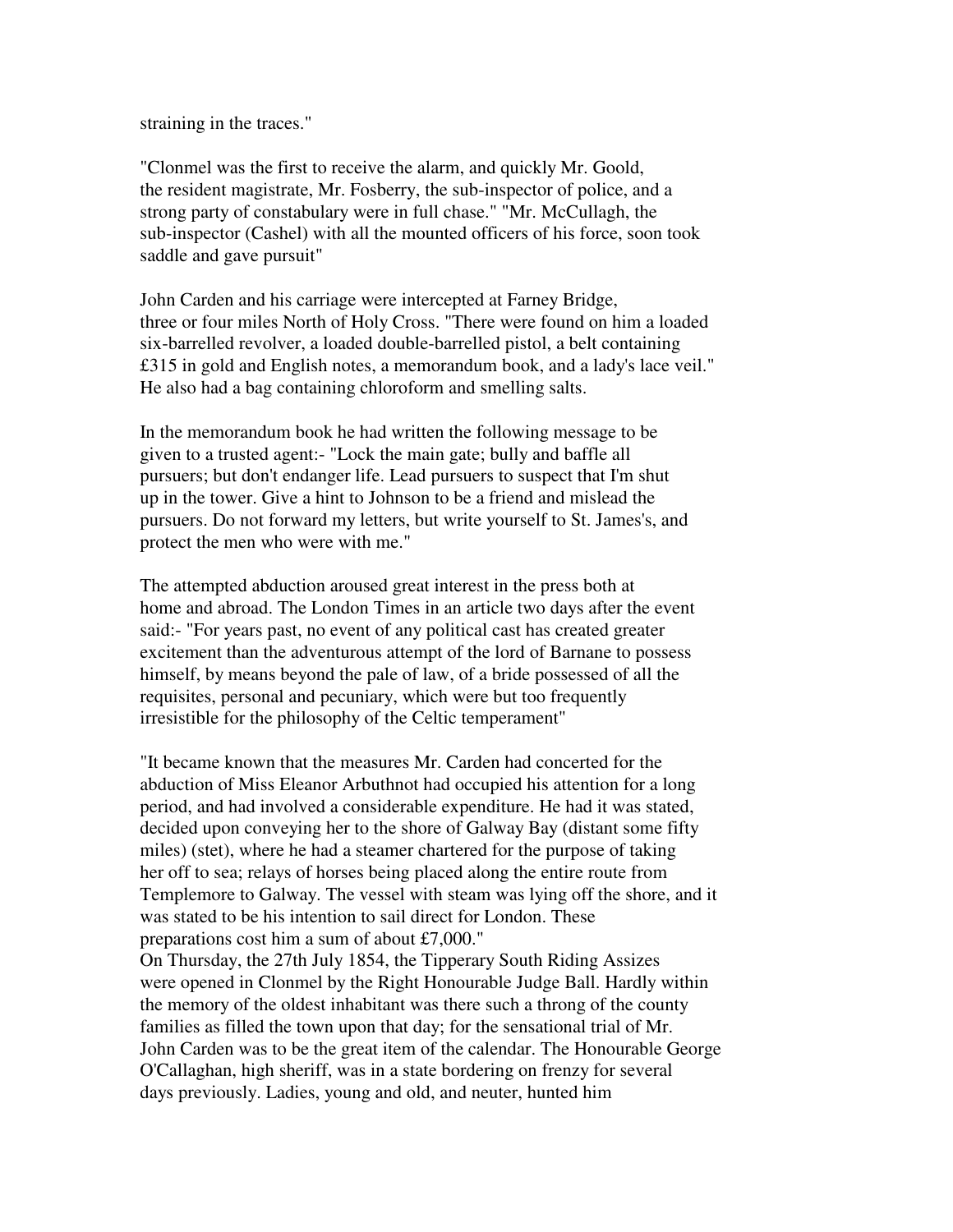remorselessly from post to pillar with unappeasable demands for admission tickets." They were devotees of "that poor Mr. Carden, dear soul, who had loved not wisely but too well"

Poor George had to feign illness and take to his bed. He let it be known that he had a combination of measles and whooping cough with a touch of scarlatina. All to no avail. They pursued him to his bedroom in their hunt for tickets.

His deputy, Sam Going, did not fare any better. He was harassed by the gentlemen who wanted to get " a glimpse of that lovely heroic girl." "Sure you can see her some other time" said Mr. Going. "The result of such observations on his part was his exclusion from society in the South Riding for several seasons afterwards"

"Old Judge Ball, grandly preceded by halberdiers and pikemen and trumpeters, and attended by the truly unhappy sheriff went down to the court house. The Honourable Cornwallis Maude, foreman of the grand jury, having listened to his lordship's opening address, retired with his brethren for a while. Soon they returned with a "true bill" against their long-time friend and fellow-magistrate" The jury acquitted John Carden on the charge of abduction, but found him guilty of the attempt to abduct."

"A third time, on the following Monday, he was put on trial for a felonious assault on Smithwick, the Rathronan herd. When the jury this time handed down a verdict of "not guilty", there was loud cheering in the court; the ladies waving their handkerchiefs. More astonishing was the fact that the crowd assembled outside the building - belonging to a class with whom Mr. Carden, as a landlord, was no great favourite - gave vent to like demonstrations"

"The judge, however, took a justly stern view of the facts, and sentenced Mr. Carden to two years' imprisonment with hard labour in the county jail"

After serving his sentence, John continued his infatuation with Miss Arbuthnot. He followed her to Elderslie in Surrey. In October 1858 she was staying with her sister, now Lady Gough, at St. Helen's, near Blackrock, Co. Dublin.

A lady in the employ of John Carden approached the gatekeeper on several occasions enquiring about Eleanor's movements and offering money for assistance in getting an interview with her.

John Carden was again arrested and sent for trial in Kingstown(Dún Laoghaire). During the trial it emerged that John's female ambassador had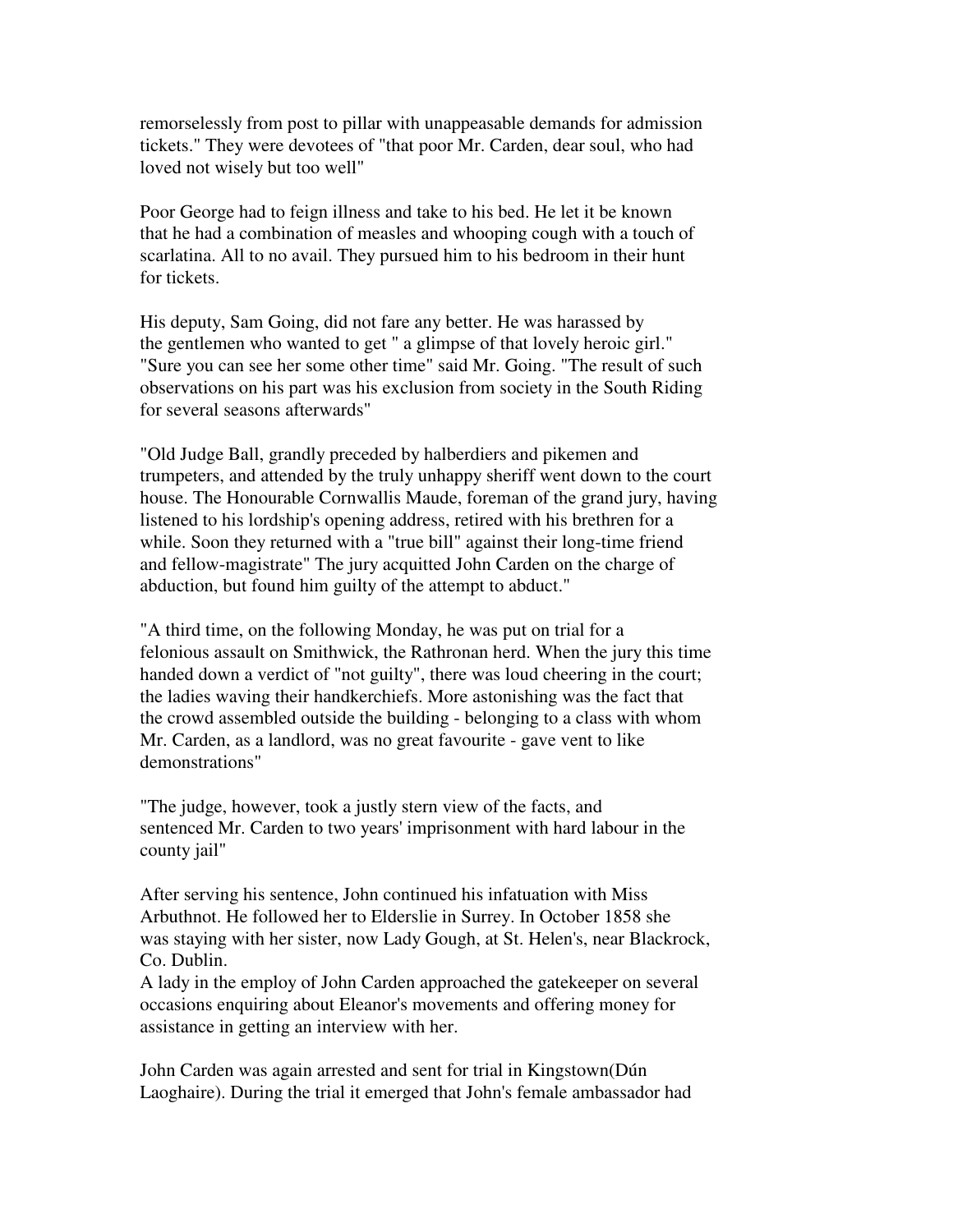deceived him. "She had been formerly a domestic in the employ of Miss Arbuthnot's family, and recently saw her advantage in engaging as a housekeeper to Mr. Carden. She knew his weakness, and flattered it. She pretended to have interviews with Miss Eleanor and brought him cheering messages. In short, the magistrate saw that on this occasion Mr. Carden was very nearly "as much sinned against as sinning." "Nevertheless he deemed it prudent to bind him to the peace the space of one year - a requirement which he resignedly fulfilled."

"That year flew by, and many more, and still he trod his solitary path through life unshaken in the conviction that Eleanor Arbuthnot loved the man she publicly spurned. The fact that she never married another perhaps strengthened his hallucination. It is said that he more than once travelled secretly to Loughcooter to catch, unseen, one glimpse of her on the road, or in the grounds, and then returned as he went."

#### Sept. 8, 1828

The Magpies and the Black Hens - On Sunday last, upwards of 5,000 people assembled on the fair-green of Borrisoleigh. The leaders of each faction, Patrick Ryan, better known by the name Paddy Fotherig and Thomas Kelly, came forward and after embracing one another, walked round the fair-green arm and arm, followed by their respective parties, they unanimously resolved to live in peace and concord with each other. - LIMERICK EVENING POST. On Sunday last large bodies of people, convened by special messengers, marched through the country to Ardmayle and Clonoulty, where there was a grand exhibition of the party-coloured mummers... Some of the party that came from Lowes-green and Knockgraffon, cried out for lights when they came into Cashel. Some of the public houses and the chandlers exhibited, at the word of command, a few candles. - CLONMEL HERALD.

#### May 9, 1833

A fatal duel took place on Saturday at Sallowfields, near Portobello between John Peter Weldon, Esq. and Henry Power White, Esq., the former gentleman of Molesworth St. , and the later of Golden-villa County Tipperary. Henry Power White was killed.

#### May 23, 1833

On Wed., Chief Constable Lieutenant Gun and a party of 70 infantry proceeded to the residence of Mr. P. F. O'Ryan at Ballycurreen, in order to collect tithes. O'Ryan is a zealous enemy to the tithe system. Police had often visited his house before but always found it barricaded. Gun directed the door to be forced. Mr. O'Ryan was arrested in his shirt and conveyed to the Clonmel gaol. A man named Hyland was also arrested after forcible entry to his house. Two gentlemen named Quinlan surrendered voluntarily, seeing that resistance was futile. All the wealthy defaulters in the parish of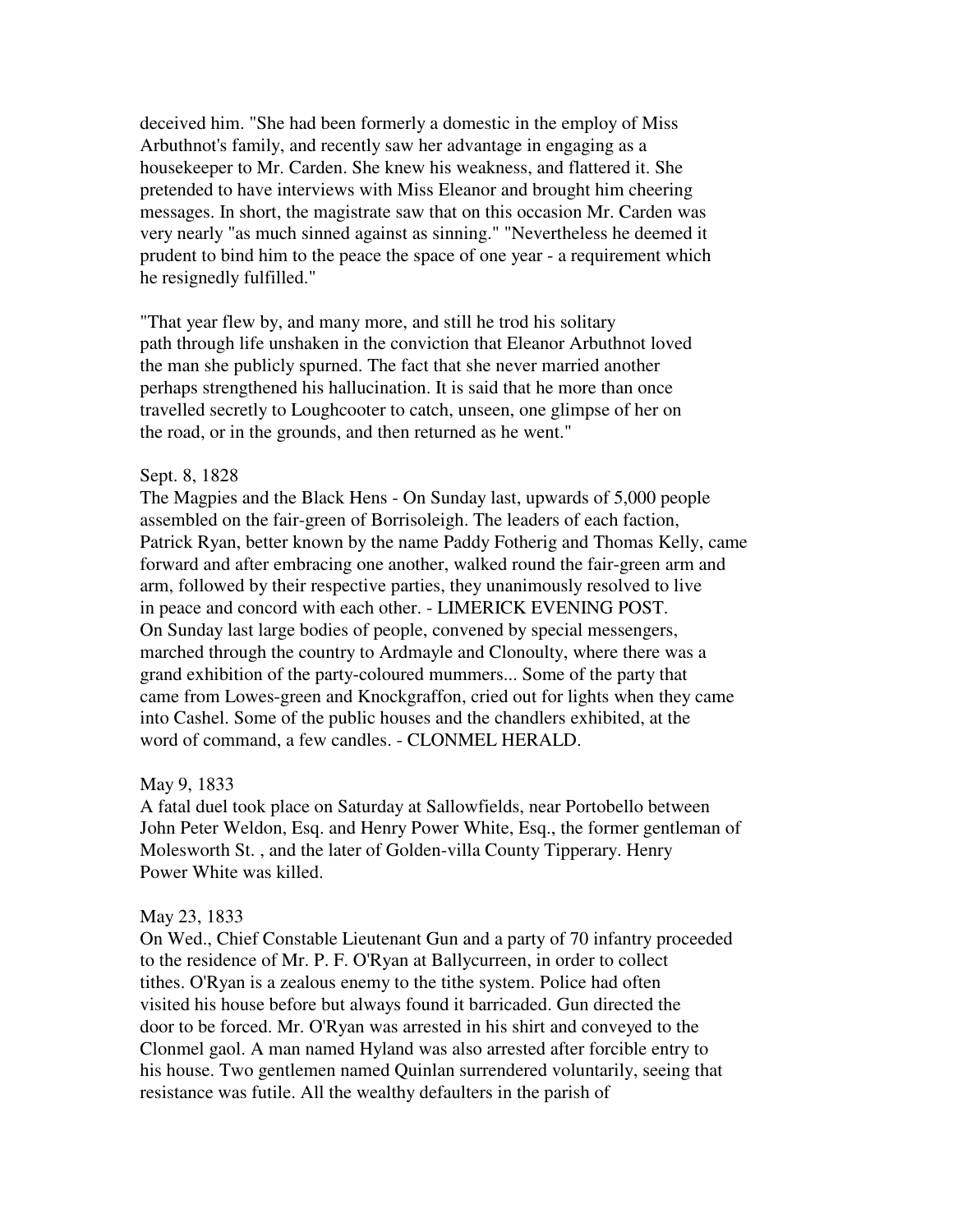Kilmmurry have already been arrested.

## Jan 16, 1834

In the County Tipperary, the Poleens and Gows engaged in a fight at Two-mile-bridge near Clonmel. Two young men named Regan were injured, one has since died. A third man named Nugent, brother-in-law to the Regans was also injured.

On Friday, Mr. Flaherty, High Constable was returning to his residence at Clogheen with county cess money, when he was pounced on by a man who endeavored to seize his bridle. Flaherty escaped unharmed.

## Apr. 8, 1834.

On Wed., a farmer named Morrisey was on his way home under the protection of the police, when they stopped at a Shabeen (a house for the sale of unlicensed whiskey) on the road-side near Ballough, in Tipperary. A man named Corbett was sitting inside and an altercation took place, one of the police named Corcoran killed Corbett. the policeman is now in the Clonmel gaol.

Emigration to Canada and the United States is going on to an immense extent from all the Irish seaports.

Birchip Advertiser (Vic.) 19 August 1892 Mr John RYAN On Sunday afternoon, at Birchip, passed away Mr. John Ryan, father of Mr. James Ryan., sen., who had retained that remarkable age of 95 years. He was born on the 20th May 1798, at Templeore, Co. Tipperary, at the period in the history of Ireland which forms one of the saddest of its records. "It was a season of tempests and troubles", of "burning cottages, tortured backs and frequent executions", when an army of 80,000 men were "let loose upon the country on the atrocious system of "free quarters", and the people were"exposed to every species of indignity, brutality and outrage" from the drunken troops and yeoanry. Its not remarkable then, that, living in such ties as these, when his religion was under a ban, he had reached the age of 12 before he was baptised. He arrived in this colony with his wife and family in the ship "MARCO POLO", and landed in Melbourne in 1841. He took up land at HEIDELBERG, near Melbourne, and thenceforward devoted his life to grazing and faring pursuits, residing for the greater portion of his time in the western district. About 11 years ago he took up residence with his son, Mr. Jas. Ryan in this district, with who he has remained until the time of his death. Previous to leaving Ireland, when he was about 25 years of age- that is, 70 years ago-he along with two brothers resolved to take the pledge from Father MATTHEW, at that time pursuing his mission in Cork. It is worthy to note that under no circumstances could the deceased be induced to break that pledge which he steadfastly observed till the end. When asked a brief while before he expired would he take a little spirits, he replied with a proud consciousness "seventy years". He possessed nearly all his faculties to the last, his hearing being slightly effected, and he could read the smallest print unaided by glasses. About five months ago he began to show signs of breaking up and was compelled to take to his bed. His family comprised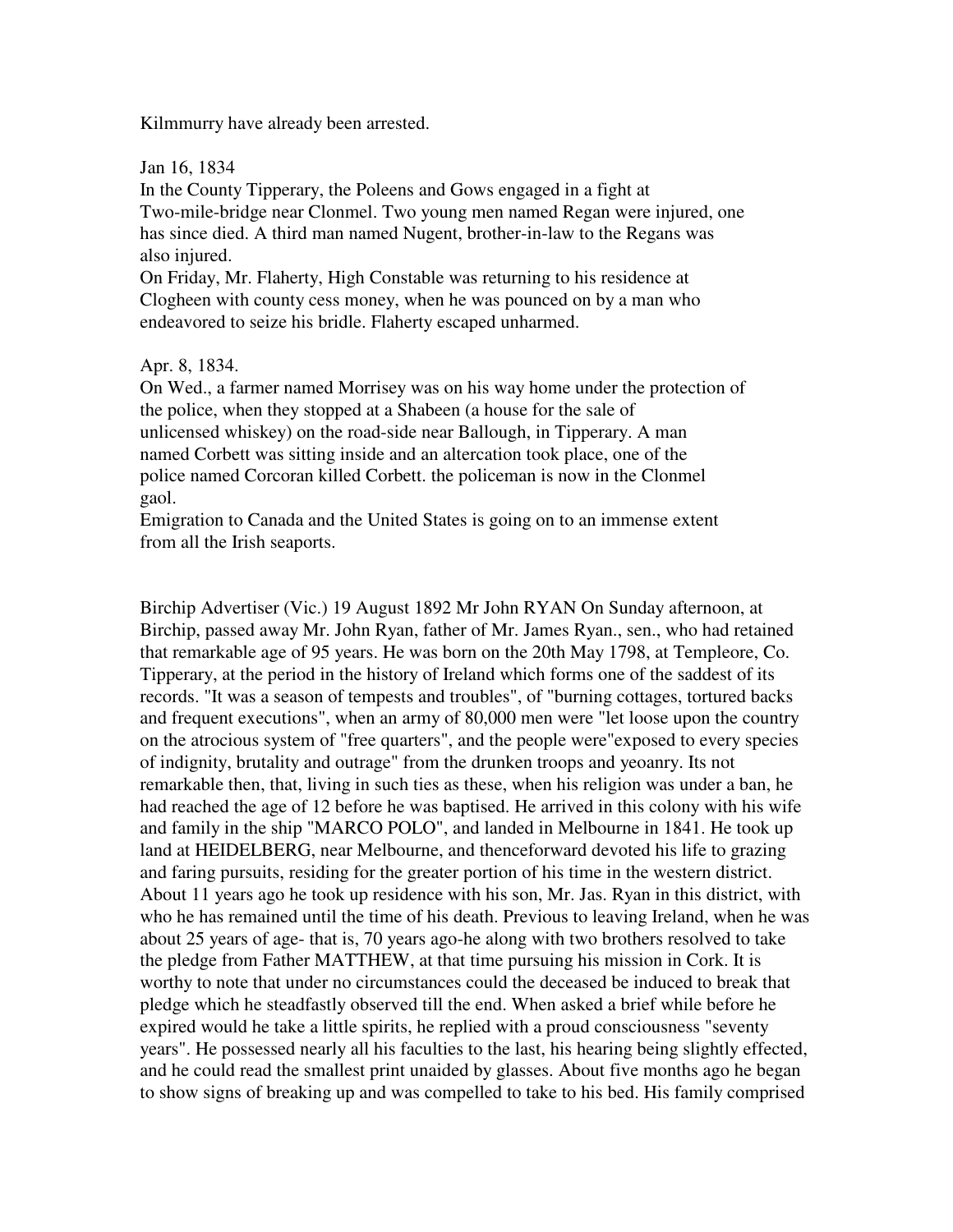three sons and five daughters, of whom Mr James Ryan is the only surviving, except perhaps a younger brother in QUEENSLAND of whom traces have been lost for several years. The deceased leaves behind him about 50 grandchildren and a large number of great grandchildren. His remains were interred in the Watchem cemetery in the family grounds on Wednesday, the last tokens of respect and esteem in which he was held being evidenced by a cortege comprising about 50 vehicles and over 100 horsemen. The burial prayers were recited by Father DOYLE, assisted by Father REARDON, the former at the close making a passing reference to the good and edifying life which the deceased had led. Mr FIELDING, undertaker of Birchip carried out the funeral arrangements. Irish Independant 1st November 1920

Night of Terror in Templemore For the second time within a few months Templemore has suffered from an outbreak by armed men who caused terrible havoc on Friday night. Two business establishments were burned to the ground, and nearly 70 others had their windows broken, while it is alleged jewelry and other goods were taken from some premises. Volleys of rifle fire accompanied the work of destruction. Police, including Black and Tans, rendered valuable help in preventing Friday night's conflagration from spreading, and they were thanked by the U.C. Many people were sheltered in the police barracks. Locally it is believed the outbreak was by way of reprisals for the attack in which 3 soldiers were killed and 5 wounded near Tipperary town on Thurs. The victims belonged to the Templemore garrison. Yesterday, Father KIELY, Canon WHITE and members of the U.C. interviewed the O.C. Col. DREW, who gave a guarantee that no further outbreak would occur. D.I. WALWOOD gave his word that so far as he and those under his charge could prevent a reoccurrence it would be done. The remains of the 3 soldiers killed in the ambush at Thomastown on Thursday, are still in Tipperary military hospital. It is expected they will re removed to England. The 5 soldiers wounded are said to be progressing favourably. BARRACKS CAPTURED, WITHOUT FIRING A SHOT Littleton police barracks, 4 miles from Thurles, was captured and destroyed yesterday afternoon without a shot being fired. The coup was carried out without casualties on either side. The raiders apparently taking the garrison by surprise and getting away with all the arms and ammunition. Intelligence of the raid was conveyed in Thurles by a policeman who carried on a bicycle minus his cap, belt and accouterments. Police and military reinforcement left Thurles for the scene. It was reported last night that houses in Littleton were on fire.

### Irish Independant 2nd. Nov. 1920

TIPPERARY WRECKED SEQUEL TO THOMASTOWN AMBUSH Damage amounting to thousands of pounds was done by uniformed men in Tipperary town last Sunday night apparently as a reprisal for the ambushing of a military lorry at Thomastown on Thursday last, when three men were killed and five wounded. Men marched in from Templemore with band playing on Saturday afternoon. On Sunday evening about 7:30 a party of 15 or 20 men, armed with trench tools and sticks loaded with lead, set about wrecking business horses in the Main St. Most of the townspeople were at evening devotions. Shutters were smashed, and shops were entered and goods looted. Numbers of soldiers in the streets took no part in the proceedings and expressed indignation. An exmilitary officer who remonstrated was told by one of the wreckers that they were getting some of their own back. At 8 o'clock an armoured car and a strong picket fully armed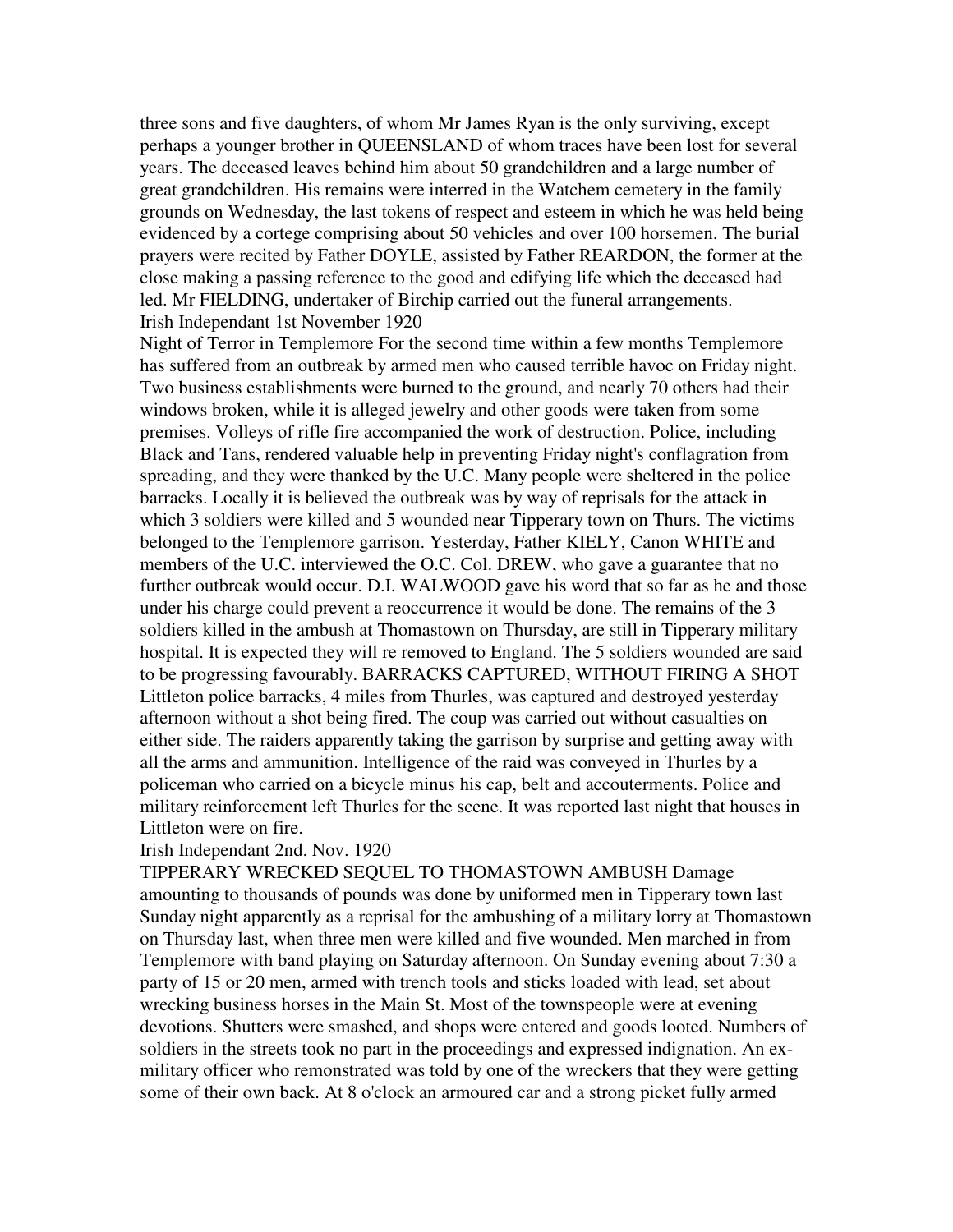arrived on the scene from the military barracks and restored order. The wrecking seemed to be quite indiscriminate, the heaviest suffered being Mr. Robert M. SEALE, a popular Protestant resident, in extensive business as a jeweler. The traders whose shops have been wrecked were visited by Col. WILSON and District Inspector GILOGHLEY, and estimate the damage done were asked for. The damaged houses were -- J. KISSANE, medical hall, looted, £350. A.J. DUFFNERS, jewelry, wrecked and looted, £2,000. R. SEALES, jewelry, wrecked and looted, £2,000. Bryan O'DONNELL, tobacco, wreck, looted, £200. Other premises, damage not estimated, were:-- K. COSTIGAN, hardware; P. HOGAN, licensed grocer; T. KERWICK, grocery; J. DOHERTY, stationery; J. CONWAY, drapery; P.J. MOLONEY, druggists; M. TYAN, tobacco; Miss BURKE, millinery; J. DALTON, machinery; P. McGARRY, L. HAYES, Messrs. RYAN, engineering; Davis St. The remains of Ptv. CRUMMY, one of the three men of the Northampton Regt. Killed in an ambush on a military lorry at Thomastown on Thursday, was interred in St. Michael's Cemetery yesterday with military honours. The deceased was a Catholic and a native of Nenagh. Very Rev. Mgr. RYAN, P.P. and Rev. M.S. RYAN accompanied the funeral and recited the burial service. The remains of the other two soldiers were brought on a Red Cross ambulance to Limerick Junction en route for England. Two constables were fired upon at Thomastown at 9:45 o'clock on Sunday night. Both escaped uninjured.

## London Times

#### Oct. 6, 1840

Tuesday last a party of armed men went to the house of a comfortable farmer named Patrick Gavan in the parish of Uskana, within three miles of Borrisokane. They knocked down the aged man Gavan; Gavan's son, on going to assist his father was also knocked down and beaten. The assailants next went to the house of Joseph Kitchen at the other side of the road, a caretaker of Drimanure the property of Samuel Barry, jun., having broken in the door, they called for a light. Kitchen his wife and son were in bed. Kitchen was beaten and killed.

On the following day an inquest was held at Drimanure by James Carroll, coroner on the body of Joseph Kitchen. Sub-inspector Bracken was present. A jury was empanelled - Mary Kitchen was sworn. Stated that she and her husband were asleep and her son Patrick was also there...

The jury then adjourned across the road to the house of Patrick Gavan, where he and his son John were lying in their beds in a very dangerous state. The old man refused to be sworn. He said he was in a dying state and would not take an oath.

The wife, Honora Gavan, also refused to be sworn, it was not until she was ordered into custody by the police that she agreed to give her testimony.... My husband Pat was preparing for bed. I saw "a grove of men" rushing in and beating my husband. My husband got behind the press, my son John was knocked down... I swear I don't know any of the men. One of the men asked for the "IOU's" that my husband had, but the man was dragged away as the party left.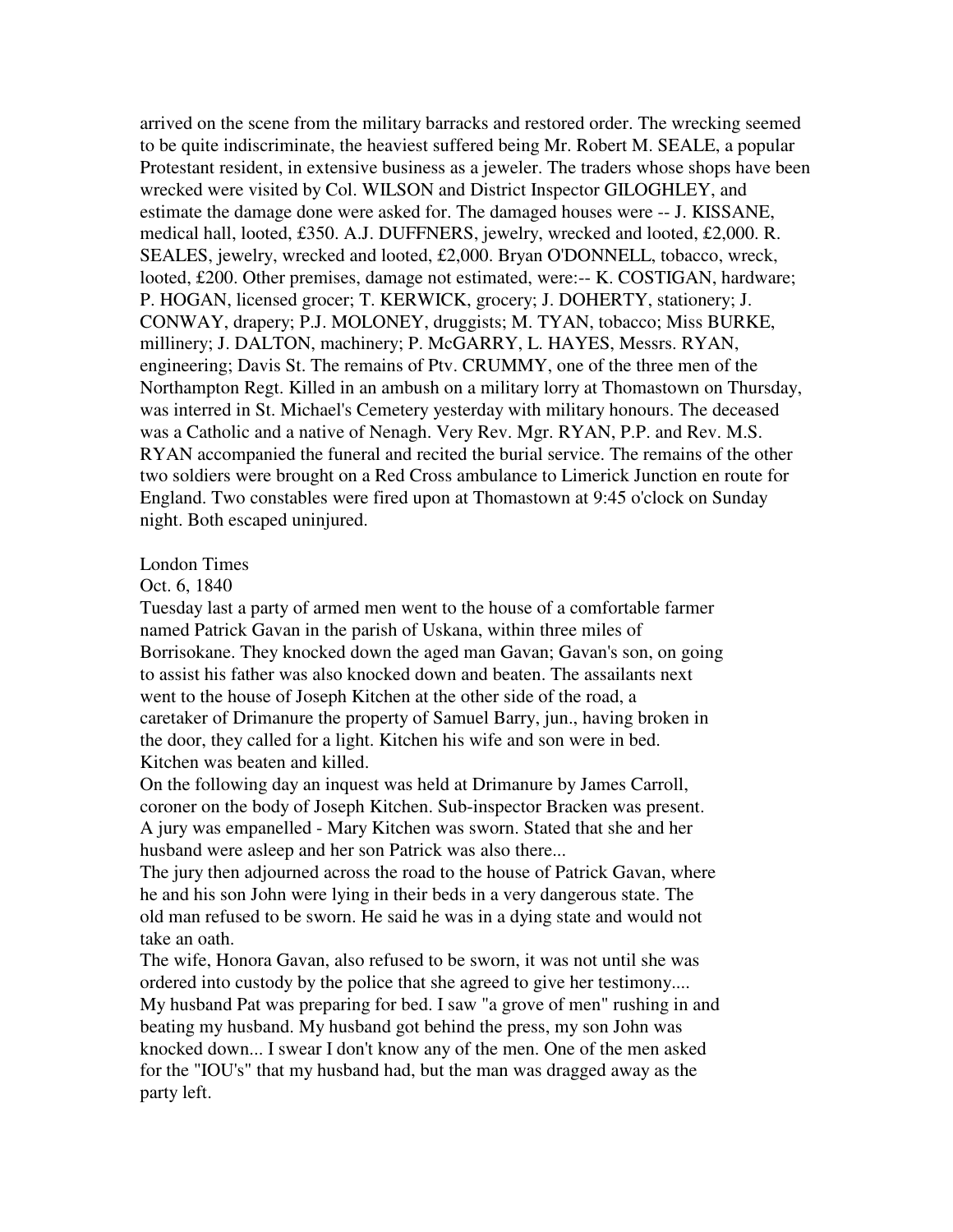John Sheehan, police-constable deposed... Captain Duff, resident magistrate, issued a reward of 100 pounds. NENAGH GUARDIAN.

EVICTIONS. 1850. The Limerick Reporter states that nineteen houses were levelled and 148 persons turned out roofless, last week, ina village called Ballagh, near Clonoulty, not far from Thurles.

April 15, 1788

### IRELAND

Dublin, April 10. The following may be depended on:- A large bog, of 1500 acres, lying between Dundrum and the city Callie?? in the county of Tipperary, about twenty-two miles from Limerick, the centre of which towards the South gave way on Thursday the 27th of March last, at about twelve o'clock at noon and has been in motion ever since, at least until Wednesday se'nnight, when our correspondent had on that day, at the same hour gone to see its progress, and on the best calculation says, that the discharged body had then covered about 160 acres in length, and about 60 in breadth, carrying with it every tree, ditch and any other matter it had met with in its way, tearing large alli trees from their roots, and two or three cabins; it had then got on a small river leading to Golden River, near two miles from this bog, which had advanced its progress; there are several cracks in the opposite part of the bog, which lies adjacent to the estate of John Hide, Esq.and has covered part of his ground. There had been two large ponds in the centre of the bog, supposed to be very deep, and it is imagined a body of water has got under the bog, which caused its motion.

April 17, 1788

Extract of a letter from Dublin, April 12

"A letter from the Rev. Mr. Fitzgerald, of Cashel, to a merchant in this city, dated the 9th inst., after giving an account of the state of the bog of Monabugh (as particularly related in our last) concludes his narrative as follows:

"It is truly melancholy to see the poor people stripping their houses and removing their materials, their furniture, and their potatoes that were buried in the field to save them from destruction. Mr. Hyde, through whose ground it has bent its course, will lose between three and four hundred pounds per ann. To some parts of the country it will be of use, depositing a supply of firing, for which they were before distressed. Many are anxious for the fate of the bridges and mills on the Suir; but I think their fears are groundless, as it is of such a thin consistence, that as soon as it gets into a body of running water it must divide and be washed off. It carries in its stream islands of the upper surface of the bog, from one to three or four yards square. I will by and bye pay it another visit, as it was yesterday near a bridge, and I am eager to see whether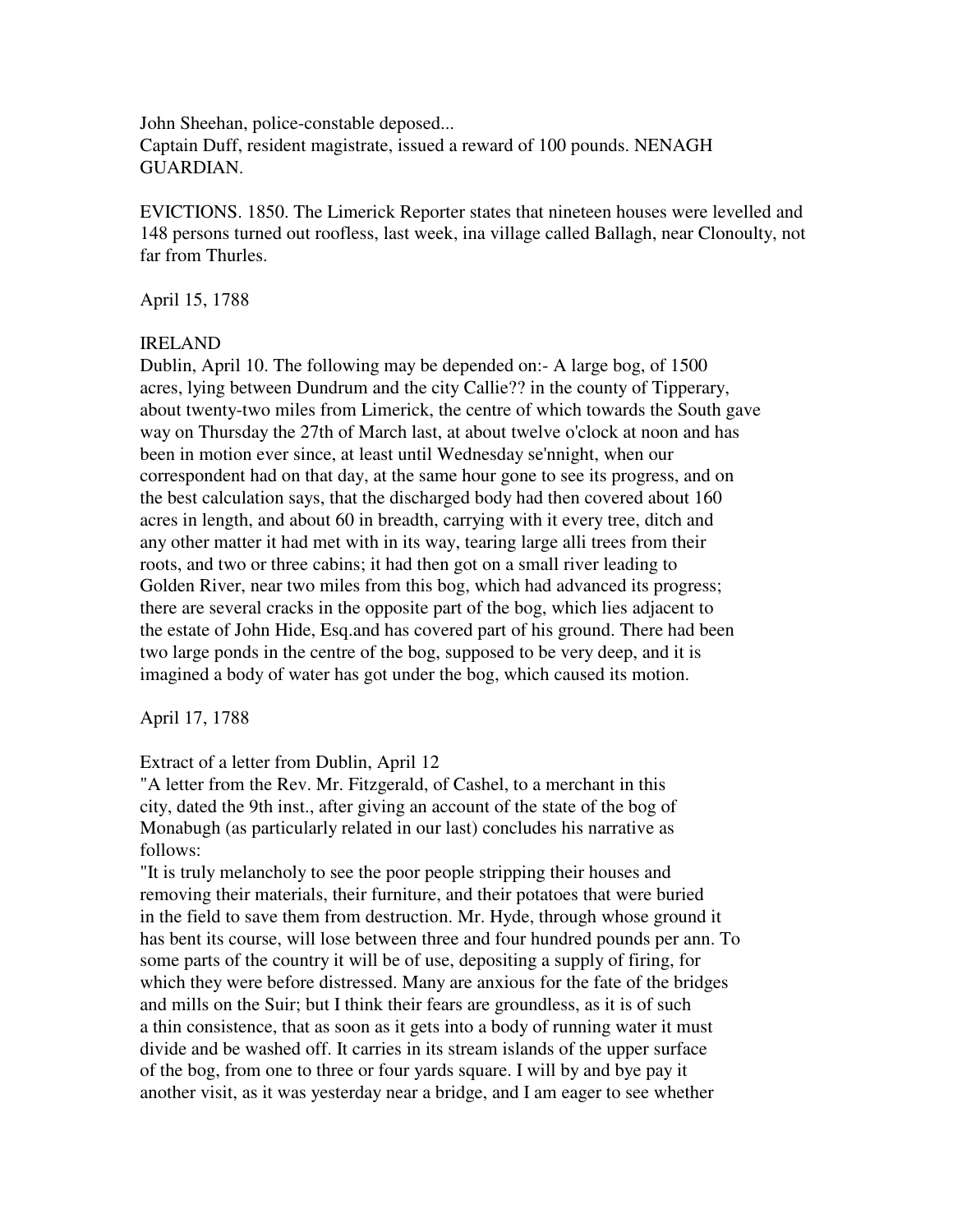it will have any effect on it or not."

A WOMAN was brought up in custody before the Thurles Petty Sessions Court, on last Saturday, charged with having deserted her illegitimate child, and left it at the Thurles Workhouse gate. In consequence of having given herself up and claimed the child, she was let free ; at the same time the magistrates told her that if she lodged information against the father he would have to support the child in the workhouse ; but she declined doing so, giving as an excuse that she didn't know where the father was. She is now in the Thurles Workhouse. When a person of this kind refuses to lodge information against the putative father, is it not strange that there is no provision for the authorities to act upon? --Correspondent.

--The Cork Examiner, 25 September 1862

## Ballymarsough Ambush

Written by Timothy Quillinan

"On the Dublin daily papers of March 2, 1921 a statement appeared....issued by the Government Information Bureau, Dublin Castle, to the effect that on the previous morning March 1, 1921, a party of rebels had been surprised by a patrol of the Lincoln Regiment at Kilross, about 4 miles west of Tipperary Town. Two rebels were killed and one rebel wounded and captured. It was also stated that a number of guns and a quantity of ammunition were found as well as plans for an ambush.

One might well ask what were the rebels doing at Kilross on the morning in question and how they allowed themselves to have been surprised by the British forces.

Having been present when the attack took place, I shall endeavour as far as my memory serves me to fill in the background of the whole affair, and give an account of my experiences on Tuesday March 1st, 1921.

Let me start with the background. In February, 1921 information was received from General Head Quarters in Dublin by the staff of the 3rd Tipperary Brigade that a troop train with 200 British soldiers would travel from Dublin to Cork on the 1st March 1921. It was decided that this train would be attacked and with this end in view the flying columns of the three Tipperary Brigades were collected in one body which amounted to approximately 120 men who were armed with rifles and had in addition two machine guns. It was arranged that the train would be attacked in the vicinity of Grange Crossing near Donohill, near Dan Breen's birth place. As an attack of this magnitude would presumably be audible for a considerable distance, there was a danger that it could be heard in Tipperary Town. In such circumstances, the British forces in Tipperary Town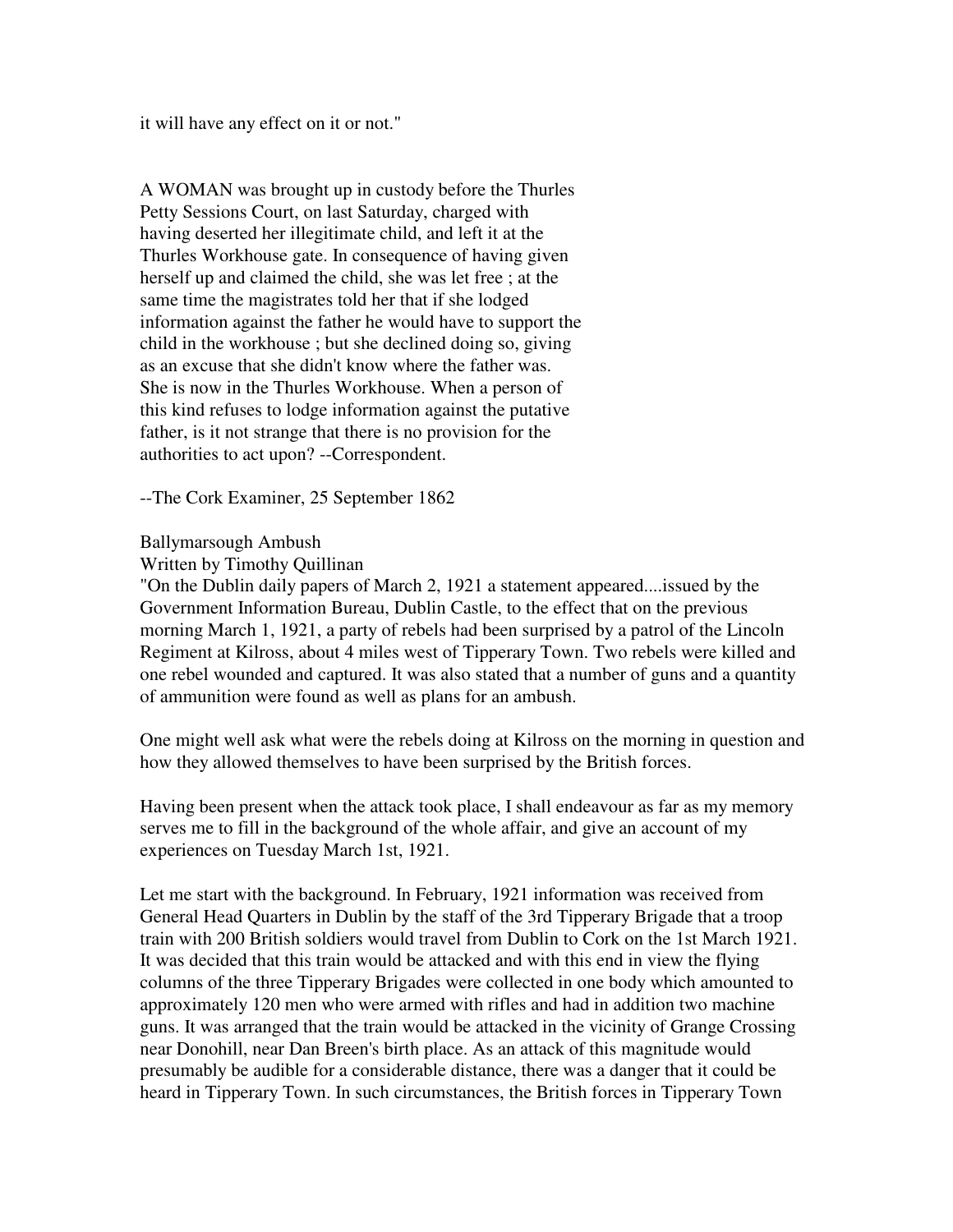would in all liklihood rush to the assistance of their fellow soldiers who were being attacked.

Now this is where the local companies such as Mount Bruis came in. Once the train attack commenced the local companies were supposed to block all roads leading from the Town and to ambush all British forces who attempted to pass or remove any road block.

A system of signaling was devised, a man on a hill at Donohill would signal with a flag and [the signal] would be picked up by another man on a hill at Solohead, who in turn signaled to a man on the hill of Shronell, who would relay the message to volunteer Johnie Tobin who was perched on the hill of Rathmoyle. Each of these observers were equipped with binoculars and flags. Similarly, signals would be transmitted to companies on the North and East of the Town.

"Mount Bruis Company of the Irish Volunteers was formed in 1917. Sean Treacy and Dan Breen were the two organizers who presided at its formation. Paddy Power Shrough [This has to be a nickname -Shrough] was elected Captain and I was elected Company Adjutant.

Our company, i.e. Mount Bruis, rendezvoused with Kilross Company at 8:30 AM on the morning of March 1 at Ballymarsough. We had about 30 men and half were armed with rifles, the balance had shot guns and miscellaneous other fire arms.

Lieutenant Con Power and Lieutenant Mick Carroll had received a dispatch from the Battalion Company Sean Duffy with explicit orders that the two companies assemble at a field north of Power's house Ballymarsough and on receipt of the flag signal that fighting had commenced at Donohill, divide into two columns, one to set up road blocks on the Shrough Moore-Abbey Road and the other on the Tipperary Kilross Road.

It was about 10 o'clock when it was decided to start drilling the men, perhaps the object of this was to warm them up because there was a decided chill in the air. As events turned out each and everyone of us got ample opportunity to heat up inside the next hour or so.

What we were unaware of was that at about 9:30 AM that morning, a detachment of British troops had left the military post in Galbally on bicycles and proceeded on the Moore-Abbey Road in the direction of Mount Bruis. The detachment consisted mostly of the Lincoln Regiment, a sprinkling of R.I.C. men and a few Black and Tans. The Mount Bruis Volunteers had been lured into a sense of false security by the absence of enemy raids for several months previously and it is not clear why the British had decided on this particular day of all days for their patrol.

However they arrived at Ballymarsough at the same time as our squad was being drilled and we must have been visable to them from the High Road. I happened to be standing about 30 yards on the Southern side of the body of men when a single shot rang out. At first I assumed it had been fired by one of our own men accidently. On looking over at them, I saw them suddenly break and run for the ditch behind which they had spent the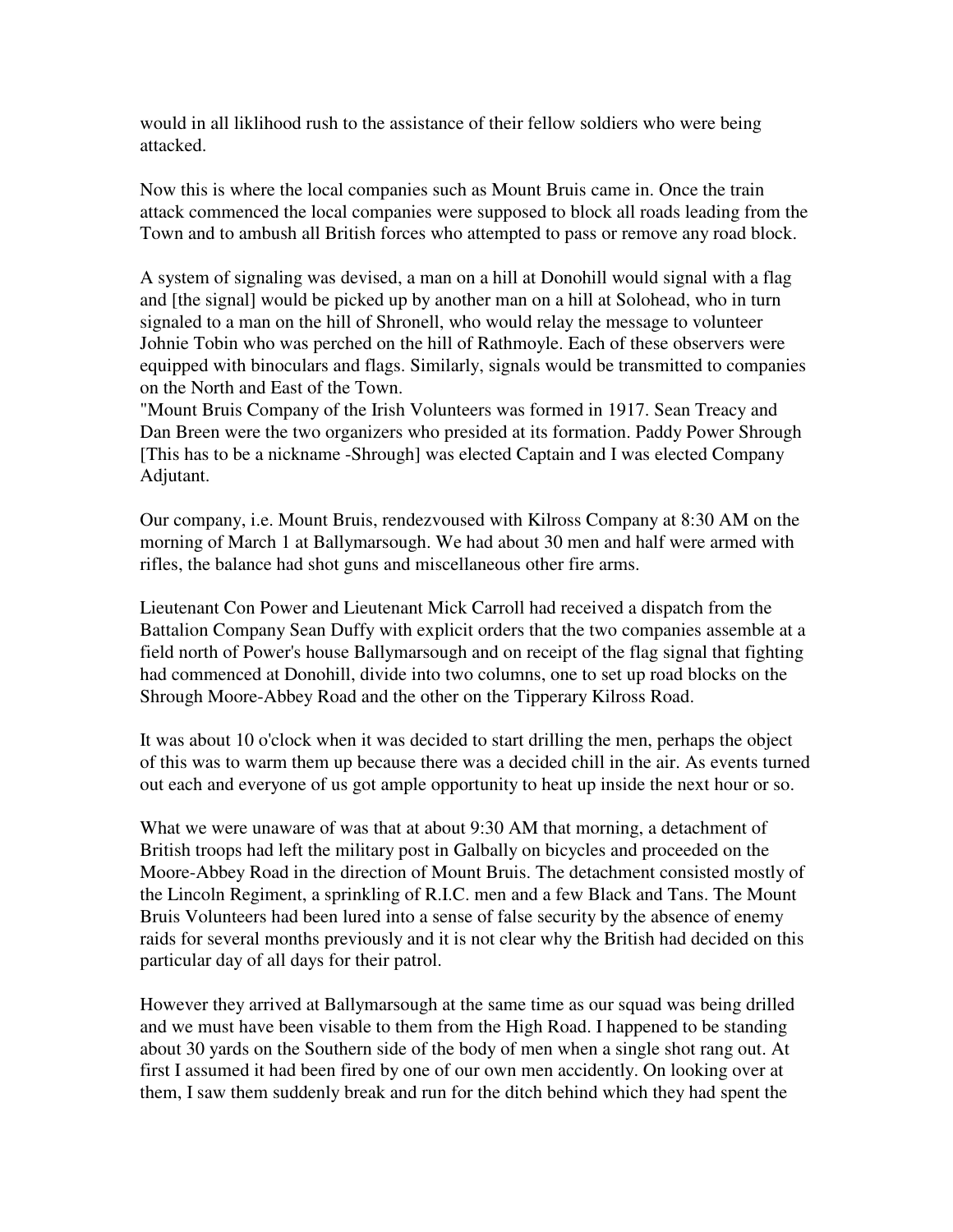last two hours. There was a pause of about 15 to 20 seconds, then there came a volley of between 20 and 30 shots together. It was quite apparent at this stage that we were under attack by the British and I too made tracks for the friendly cover of the ditch. "The place was completely deserted. I took cover behind the ditch, opened my ammunition pouch and loaded my rifle. I opened fire in the general direction of the British, but they were keeping their heads down as well, it was almost impossible to see any of them. Finally, I spotted an R.I.C. man standing beside a tree near Power's house. I had a bang at him, it must have gone very close, he jumped behind the tree and I saw no more of him. Having no more ammunition and realizing that the continuation of a single handed rear guard against the enemy would be foolhardy, I decided I too would retreat. I ran to the eastern end of the field and as I turned the corner I found the 1st Lieutenant Con Power lying on the ditch behind a bush. He was badly wounded, he got a bullet in the thigh. Bill Power, a volunteer of the Kilross Company, was with him. All this time the rifle fire of the British was becoming heavier and heavier, in fact they fired at least 500- 600 shots that day.

There was absolutely nothing we could do for Con Power, so I continued my retreat and told the Kilross man, he would be shot in Cork jail if he was captured and asked him to come with me. We had to cross an open field and climb a wooden gate while under heavy fire. About 400-500 yards away from us, we could see the main body of volunteers on the other side of the Kilross road making their way in the direction of Mooresfort, all the time we could hear the soldiers shouting and firing.

Suddenly two shots rang out behind us. Two British soldiers had caught up to us and were trying to pick us off. I could do nothing as I had no ammunition left. Power loaded and fired at the pair. he failed to hit them, but they turned tail and ran when they found they were under fire. We had finally shaken off our pursuers.

Next we spotted a Crossley Tender carrying about a dozen soldiers from Tipperary Barracks travelling towards Kilross. We quickly took cover. If they had seen us it is hard to guess what fate may have been ours.

Bill Power and I then parted company. He was going up to visit his uncle Mun Power who lived at Farrnacliffe. I never met Bill Power again.

Later that afternoon, I heard the full extent of our Casualties. Volunteer Tommy Luby, an only child, just 18 years of age, had been shot through the stomach and was dead. Volunteer John Hayes of the Kilross Company had been hit on the throat and died that night. Con Power had been taken to the hospital in the military barracks and Dr. Dowling who attended him made sure he did not recover until after the Truce. The only other casualy was Tadhg Ryan who got a bullet in the arm; he recovered from the wound in a few weeks.

I think I have covered the whole tragic event as well as my memory serves me, even though it happened over 60 years ago and I am now over 86. I can see the whole thing in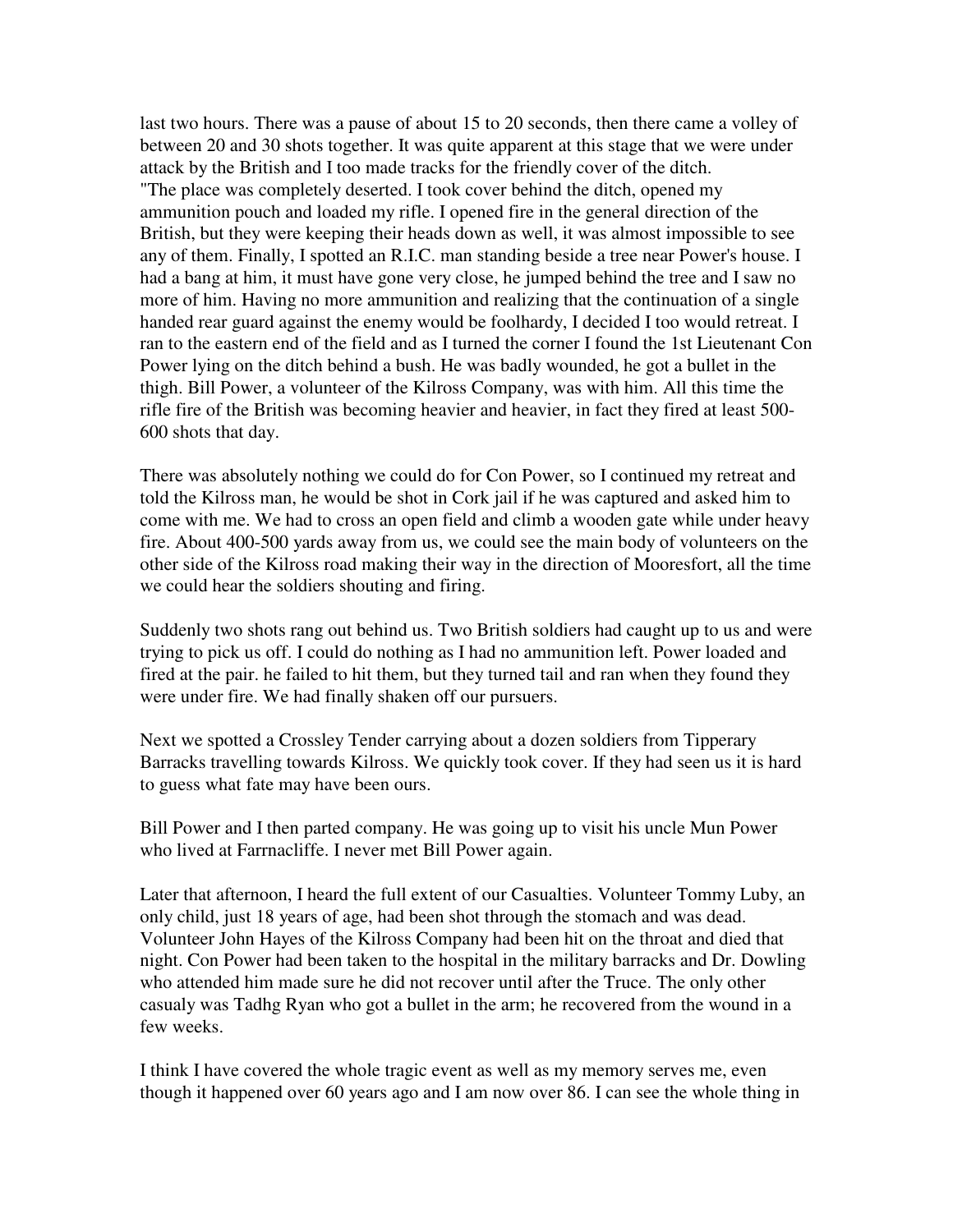my mind's eye as if it happened yesterday.

The troop train, it did not come at all!!!.

# Mise Tadgh U Cuillinan

At the outbreak of the Civil War, much was expected by republicans of the IRA in Tipperary and in the main they were not disappointed. Unlike many other areas around Ireland, which retired into its safe areas after an initial burst of activity, the IRA here had the capabilities to bring the war to the enemy.

Despite the area's command structure being riven with personality clashes and a lack of communication, the IRA in County Tipperary were party to some of the most spectacular republician successes of the Civil War.

The volunteers of the Third Tipperary Brigade, Second Southern Division, under Commandant General Dinny Lacey were amongst the most active and, along with other Brigades, were involved in capture of the Free State held city of Waterford on 19 July 1922 as well as other towns in Counties Tipperary, Kilkenny and Waterford.

Dinny Lacey of Attybrack, County Tipperary, became a major thorn in the side of the Free Staters as he had been in Britian's side during the Tan War. He had been a Volunteer organiser in 1916, and a Gaelic League member, and he supervised munitions manufacturing prior to the Tan War. He gained a reputation as a fearless fighter and was involved in many of the ambushes and other military operations in Third Brigade area in 1920-21.

Following a successful offensive by Free Staters in August 1922, South Tipperary republicans regrouped with Lacey ordering the adoption of guerrilla tactics and the establishment of flying columns. Until then the fighting was characterised by open warfare on a larger scale - unlike much of the fighting during the Tan War - often involving several hundred Volunteers.

Many of the columns operated out of the area surrounding the Knockmealdown, Galtee and Comeragh mountain ranges from where they launched numerous ambushes. In December republicans recaptured Carrick-on-Suir, Callan, Thomastown, Mullinavat and several other towns in the area, once more gaining the area the reputation of being "a little republic of its own''.

There was no effective move against republicians until Paddy O Connor took charge of the Free Staters in the South Tipperary area. Another Free State colonel in the area was a former colleague of Lacey's during the Tan War, Tommy Ryan.

Up to 1,000 Staters were drafted into the area from the garrisons in Cashel, Limerick, Cahir, Tipperary and Clonmel to try to make it a death trap for republicans.

It was around this time, according to Dan Breen, that an approach was made to Dinny Lacey by the neutral IRA Association to discuss a truce. It was for this discussion that Lacey and his column moved into Ballydavid in the Glen of Aherlow, on the night of 17 February.

Billeting in various houses in the locality, the Volunteers came under attack the next morning. Lacey had been staying in Roddy Ryan's Ashgrove house along with Captain Bill Allen and Commandant Paddy McDonagh. Under heavy fire Lacey and the others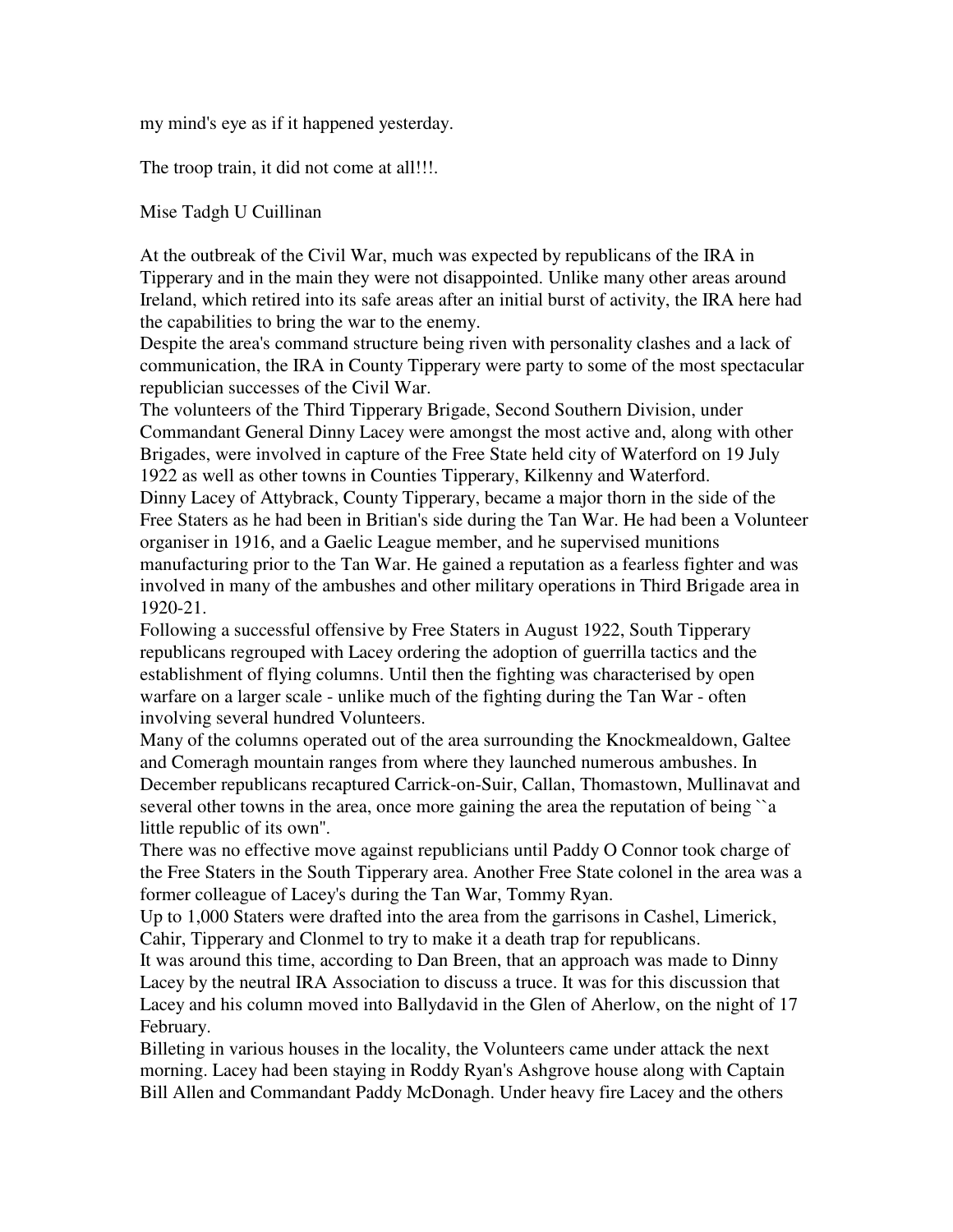made a dash from the house to escape the ever closing net. Paddy Mc Donagh was seriously injured in the ensuing gun battle and Dinny was mortally wounded. Dinny Lacey's death would have a serious demoralising effect within the IRA and a Free State report that ``Lacey was the toughest leader which could be found in any part of Ireland'' demonstrates the calibre of the leader the IRA lost that day. At the age of 33 Dinny Lacey died this week 75 years ago. His comrade Commandant Paddy McDonagh died the following day in Tipperary hospital. Thursday 25th February 1998

### ATTEMPT TO MURDER Feb. 19th 1824

TIPPERARY- We have to record one of the most diabolical attempts to murder, which has been committed for a number of years. The intended victim, in this instance, is Michael Hamerton, Esq. of the Co. Tipperary- a truly respectable and influential Gentleman, upwards of 70 years of age, a member of one of the most leading families in the county, and a brother-in-law of Sir William Meadows. Late on Monday night, five villains, with their faces blackened, entered Captain Hamerton's house by the only unbarred window-they placed a sentinel over the butler, who was in bed-the footman they obliged to go up stairs with them. Mr. Hamerton, on hearing the noise below, feeble as he was , took his pistols, and proceeded to the head of the back stairs, where the robbers had arrived before him. He then fired one of his pistols; the fire was returned- the footman was shot in the hip, it is uncertain whether or not by his master's pistol. The villains closed up the old Gentleman-when they overpowered , and literally smashed his skull to pieces with a plough iron. They then dragged him from the landing-place down stairs by the legs, at the bottom of which they left him weltering in his blood. The wounded footman contrived to alarm the neighbourhood, and thus prevented the plunder of the house-the assassins, however, took all the arms possessed by Mr. Hamerton, with them. Fourteen pieces of Mr. Hamerton's skull have been taken away; but the surgeons entertain no hope of saving his valuable life-his dissolution is hourly expected; nor is the footman likely to recover.

Lord Donoughmore, Colonel Bagwell, and several other neighbouring Magistrates, are actively engaged in investigating this dreadful affair.

Wednesday, August 1, 1849

## DARING OUTRAGE- GALLANT CONDUCT OF A FEMALE - On Sunday morning, the 22nd

inst., some persons called at the bed-room window of a farmer, named Gilbert Egan, residing near Lisduff, and desired him to get up that all of his property was stolen; upon which his wife got out of bed and opened the door; when four fellows fiercely rushed in, following her into the bed-room where her husband was asleep. One of them had two stones in his hands; and while he was in the act of lifting his hand to strike Egan, Mrs. Egan caught him by the breast, knocked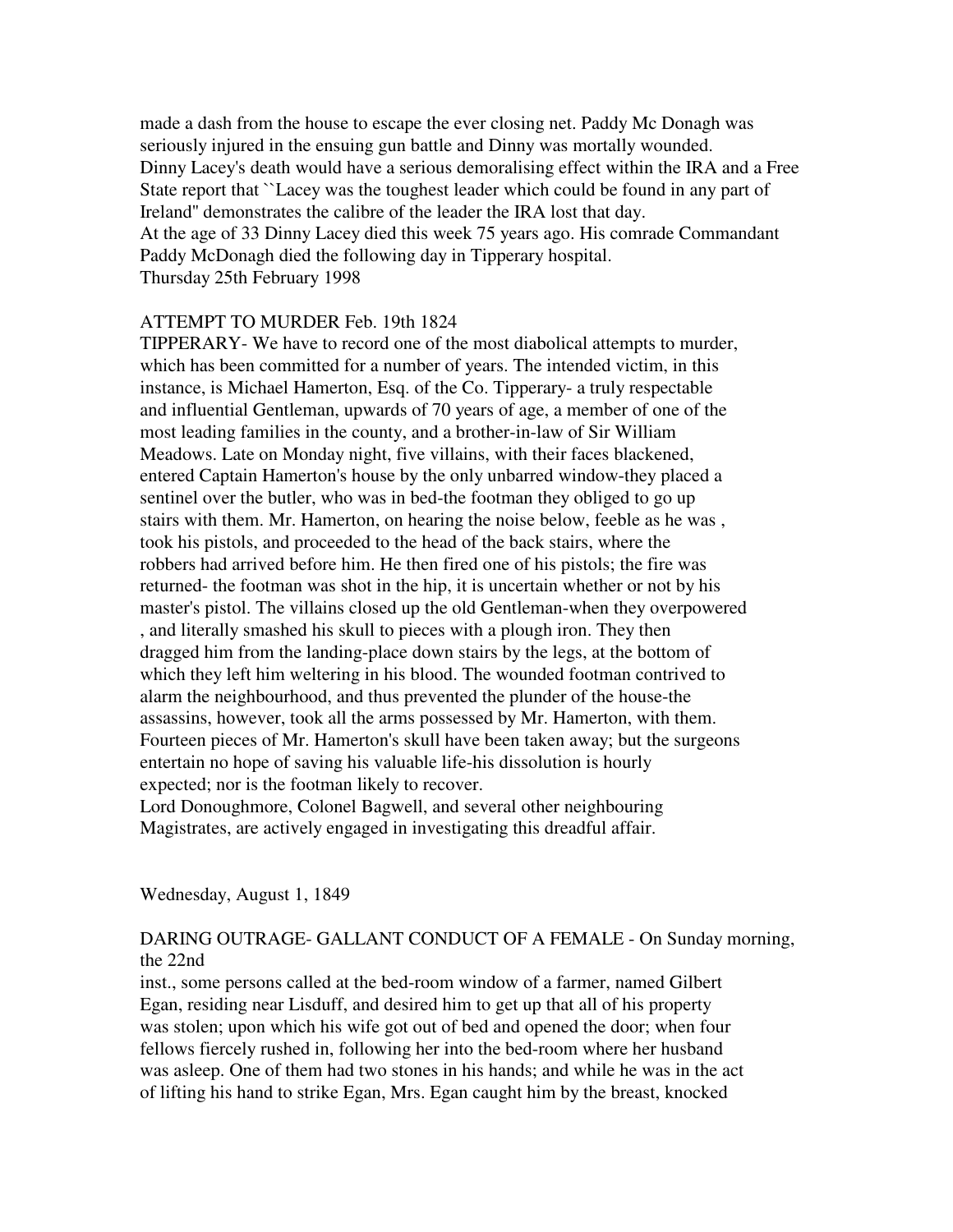him down and took one of the stones from him. Another of the party then struck her with a large stick on the hands and shoulders, whereupon her husband jumped out of bed, seized the fellow by the throat and took the stick from him. Egan and his wife then armed themselves and beat the party out of the room, and while doing so, Egan received a severe cut in the temple which deprived him of strength. Nothing daunted, Mrs. Egan and two of her children encountered three of the ruffians in the kitchen, but in the struggle she and her children were severely assaulted. She called repeatedly to her servant boy, and a schoolmaster named Cleary, who were in the house, to come to her assistance and make prisoners of the party. This they very cowardly and disgracefully refused to do, alleging they were afraid of being killed! On leaving they told her to make her husband give up the land he had lately taken or they would give him a barbarous death. Two of the party have been arrested and identified and fully committed to Nenagh gaol. --Nenagh Guardian.

Saturday, 4th October 1867

## FENIAN RESCUE IN MANCHESTER

MANCHESTER, MONDAY- The twenty-one prisoners now charged with the murder of Police Sergeant Brett were brought from Bellevue Prison to the Manchester police court under a military escort. Mr. Robinson Fowler was the presiding magistrate. As on the preceding days, there were a large number of the city justices and several officers of the 8th Hussars and the 57th Regiment on the bench. Mr. Roberts again applied to the bench to have the handcuffs taken off the prisoners. Mr. Fowler declined to permit this on the same ground he assigned on Saturday. After a number of witnesses had been examined whose evidence was in great measure a corroboration of the facts previously published, Mr. Higgin intimated that s there was no evidence against Patrick Kelly, of Leitrim, he would withdraw the charge against him; and this prisoner was accordingly discharged.

Another scene ensued respecting the handcuffs of the prisoners Allen and Gould, who protested that they were not defended, and had not cross-examined any of the witnesses. Mr. Fowler intimated that they were represented by Mr. Roberts, but Mr. Roberts appeared to repudiate the responsibility. Eventually the magistrate repeated that he could not alter his decision respecting the handcuffs; and shortly afterwards the court adjourned until to-morrow. MANCHESTER, TUESDAY- This morning the twenty-two prisoners were escorted as before by a military guard from Albert-street station to the police court, and brought into court handcuffed in couples.

The first witness was Robert Hunter, a labourer. He said he was present when the policeman was shot. Saw Allen do it. Also saw John Martin, Larkin and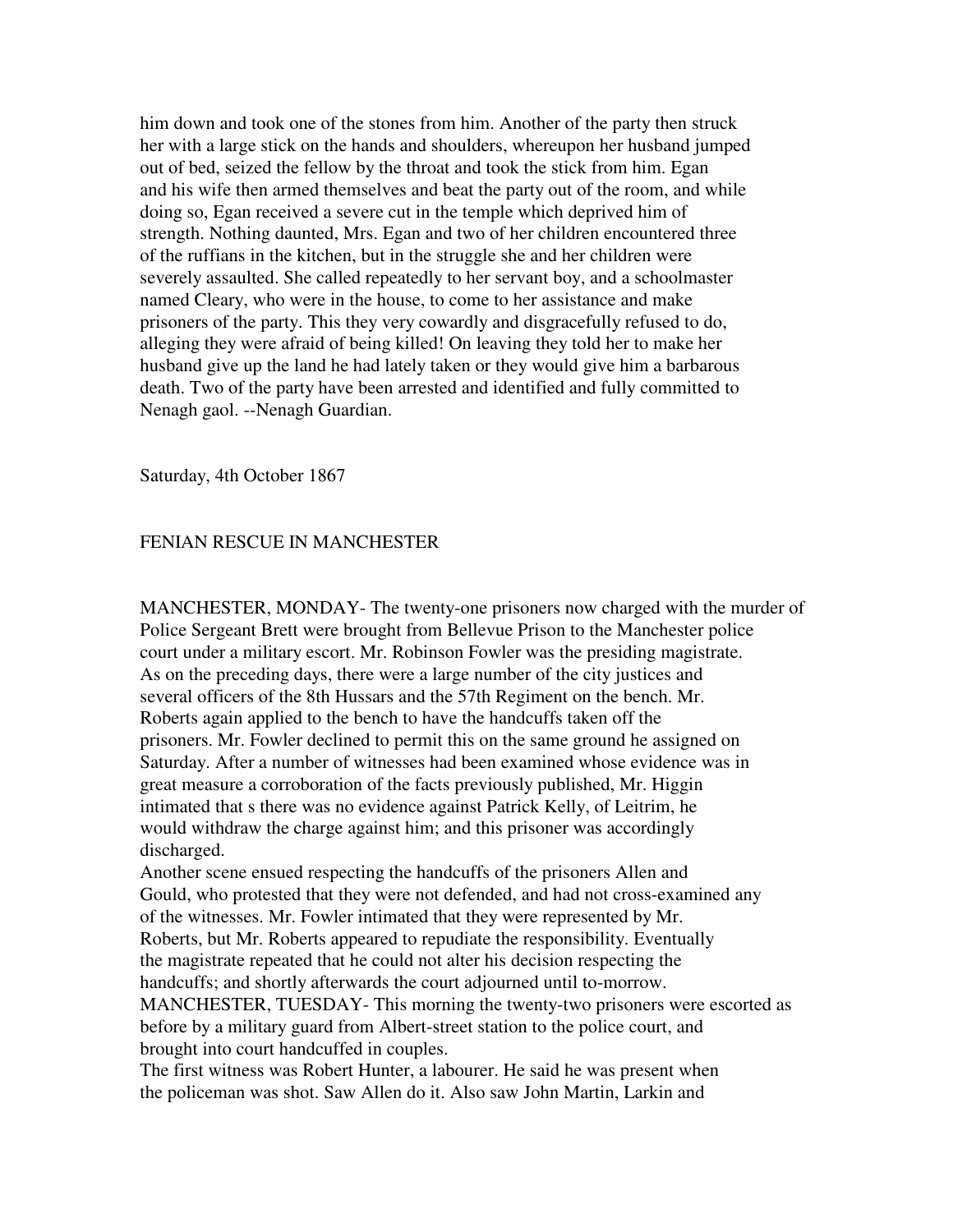Michael Maguire. Martin and Maguire shouted out "Fire!" I saw Larking as he was running, and was there when he was caught.

Mr. Roberts cross-examined the witness severely as to whether he had not expressed a wish that the Fenians should be hanged. This he denied, but admitted that he had said he would hang Allen for what he saw him do.

Mr. Roberts- I suppose you think you will hang him. No, I don't.

Mr. Roberts- That is no doubt a great disappointment to you? I don't think I shall hang him.

Mr. Roberts-That makes you grin. Emphatically you are a bad one.

Mr. Fowler- Don't say that, Mr. Roberts. He has given his evidence very fairly.

Mr. Roberts- I know he has told a lie about hanging. He has expressed his opinion, and I shall express mine.

Charles Thomas, a plumber, who witnessed the affray, described several persons as taking part in it whom he did not recognise among the prisoners; he recognised Allen as the ringleader.

Mr. Roberts asked him what was his opinion of Fenianism.

Witness- I believe they are a lot who would upset the country and murder every one they came near who resisted them. They proved themselves to be so on the 18th of this month.

Mr. Roberts- I believe this man represents a great deal of the feeling that exists.

Ellen Cooper was next sworn. She said- I was in the van. I had been sent to the jail for robbery. I remember the van stopping in the archway. I heard pistols firing and stones throwing. There was a large flag stone on the top, pressing. There was a pistol fired through the ventilator beneath the driver's seat in front of the van and passed my bonnet. Two shots were afterwards fired through the door. Then there was stone-throwing, and a noise on top as if they were pressing a piece of flag through. There was swearing. I took hold of Brett and said, "Come away; you will be shot." He refused but put his hand to the trap-door. Some men outside were trying to force it open with stones. Brett turned his face to the door. A pistol was fired, Brett fell. I was next to the man shot on my knees. I was on my knees when the bullet passed my bonnet. I heard voices before Brett shot outside saying, "Let them out" several times. Brett never spoke. He kept his keys in his coat pocket. Six women were in the lobby; these had their hands on their faces making a great noise. Thee was a pistol fired through the door before the one that killed Brett. I took the keys from Brett's pocket, because Allen put the pistol to my face and said he would blow my brains out if I did not get the keys. I got them, and gave them through the trap-door. Allen unlocked the door and I was pulled out over Brett's body. I saw him on the road. I ran towards the police and stones were thrown to make us go another way.

Joseph Partington (a little boy) said- I was in the van, going to the Industrial School, Ardwick. I was sent to the school for taking a shilling from my master. I was locked up in one of the boxes with a man. I was on the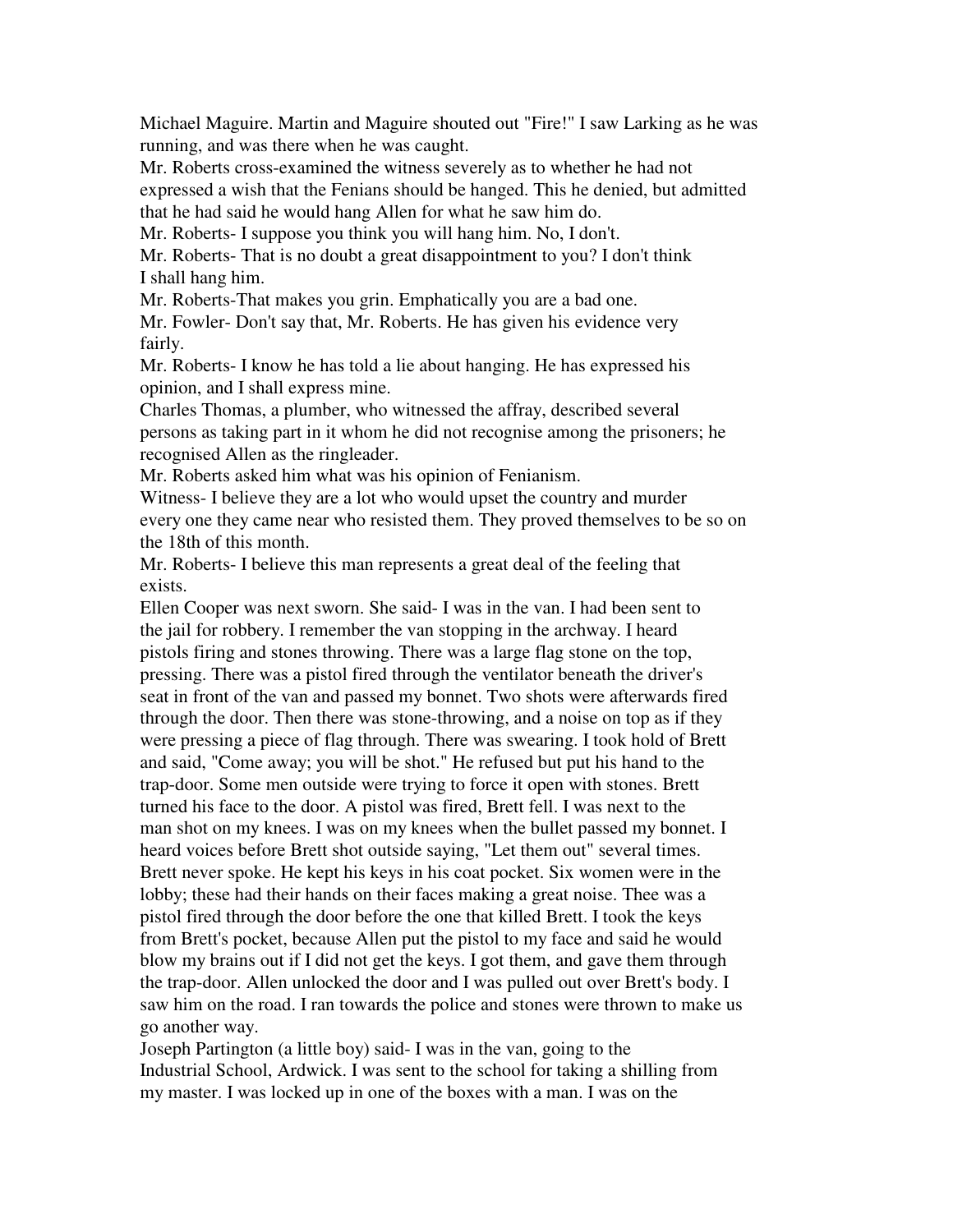right-hand side, the third box from the horses. I remember the van stopping; I heard a pistol shot, and the van immediately stopped. I heard stones being thrown at the door, the sides, and the top of the van. I hears the women tell Brett to go away or else he would be shot. I heard some one ask Brett for the keys, who said he durst not deliver them up. I then heard another pistol go off. There was a ventilator in the box looking into the passage. I saw the women kneeling down and praying. I saw a man with a blue tie (Allen) come into the van. I could see him through the bars. He had a pale face. (Witness identified Allen in the court.) I heard him say "Where's Kelly?" A man in Baxter's box said, "He's here." He was then going to unlock Baxter's box when a man from the other side said, " He's here." Baxter's box was opposite him. I heard him try the keys. He tried two keys, and then a third, which unlocked the door. He then went to the other side, and unlocked another. When they got to the steps another pistol was fired. I saw two handcuffed men come out of the boxes which were unlocked.

Francis Armstrong said- I was in the lobby of the van on the 18th. Brett was inside. I remember the van stopping. There was a great noise-firing and shouting and breaking in at the top of the van. I was next but one to "Charley," that is Brett. When the trap-door was pushed in, and Charles tried to "keep it to." While trying to do so, they were breaking in the top with large pieces of stone. We cried for him to come away, or he would be killed. He would not come away, but still held the trap-door. He stood up and they fired through. They were firing at both sides of the van outside when Charley was shot. A man asked for the keys, or he said he would blow our brains out. One of the women handed the keys out, and the door was opened, and a man came in and pulled me out by the apron. It was the same man who asked for the keys, and who opened the door. I fell over Brett, and the man told me to get away or he would blow my brains out.

The court adjourned.

MANCHESTER, FRIDAY- The defence of the men implicated in the recent Fenian rescue was resumed at the police court yesterday. The prisoners are twenty-four in number, Daniel Reddin, a pprehended in Liverpool in Wednesday, being now added to the original batch. The examinations of witnesses lasted all day, and had not yet concluded when the court rose. In every instance the defence consisted in proving an alibi, which in some cases appear to be well grounded. Half a dozen workmen were called, who said that Bryan was at his work with them the whole day. Two or three witnesses said that Scally was working on a tailor's shop-board the whole of the day the outrage occurred, and evidence of a similar kind was given in some of the other cases.

The prisoner Gould, on being called upon to produce the witnesses, said he wished to make a few remarks.

Mr. Fowler said he already had his chance, and had not availed himself of it.

Gould then complained that he had been ironed to assist in his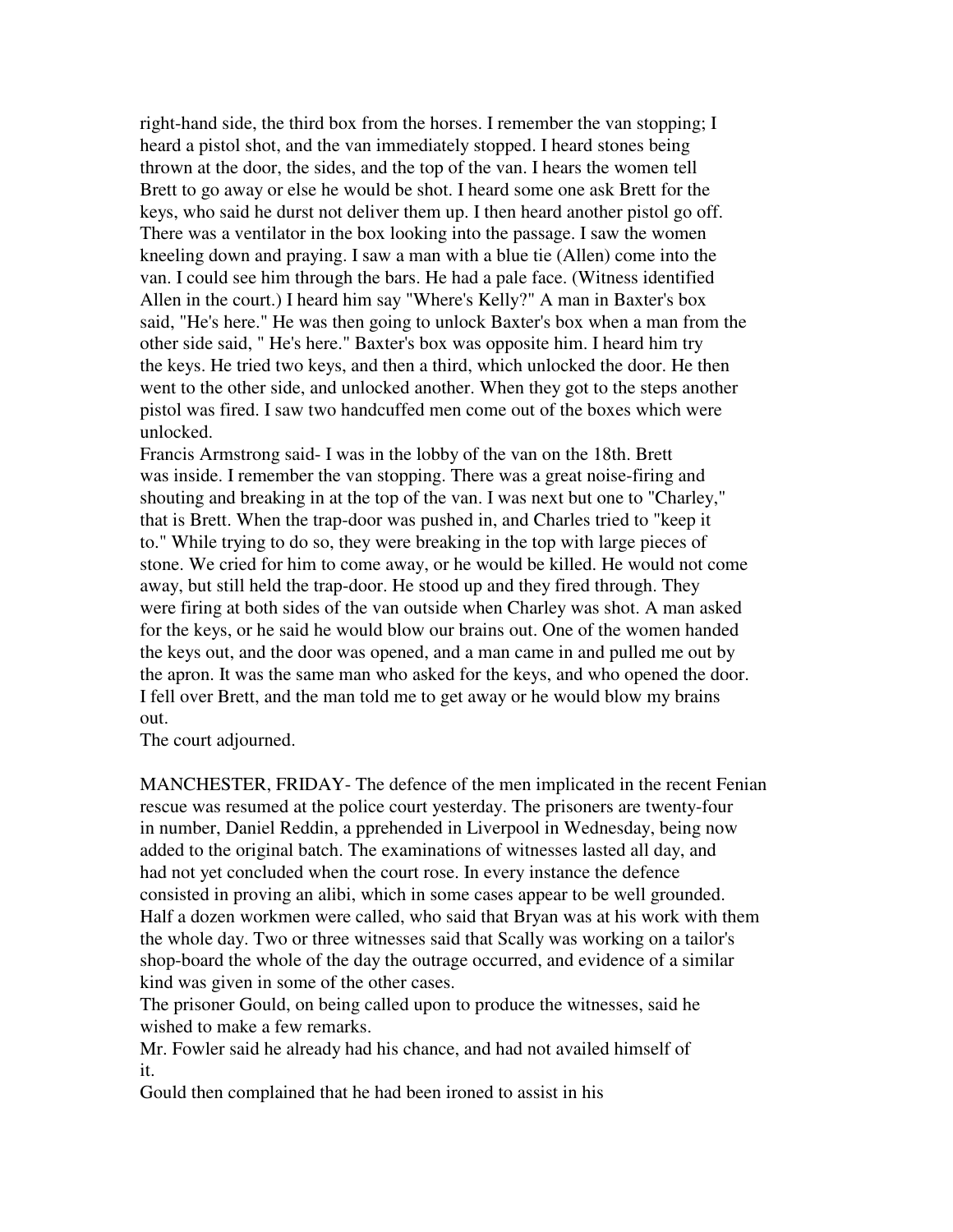identification.

Mr. Fowler said they could not re-open that question.

Gould said- I have an application to make. I want to call the parties who tore my clothes at Bellevue, and also the parties who chained my hands and feet and then left me all night.

Mr. Fowler- Give me the names of the witnesses.

Gould- It is the duty of the policemen and officers to get them.

Mr. Fowler- I have nothing to do with that.

Gould- This is not fair.

The prisoner M'Auliffe, separately charged with stabbing a policeman, was brought up and remanded for a week.

The prisoners were remanded till to-day.

On Saturday the investigation was resumed and brought to a close. After the examination of a number of witnesses for he defence, the prisoner Gould asked that the police inspector and superintendent should be called.

Andrew Drysdale, police-inspector, said, in reply to Gould- I was on duty at Albert-street Station when you were arrested. You were chained both at hands and feet. I do not know that you had them on all night. You had them on the next morning. I think you had them on when the witnesses were called to identify you. I believe all the prisoners were chained. (Allen- I was not.) I should think the chains would make you remarkable. All the men that were brought in with you were chained hands and feet, and as far as I know, the chains were left on all night.

John Gee, superintendent of police, was examined by the prisoner Gould and said- I was present at Albert-street Station when you were brought in. You were chained and the chains were left on all night. I was present next morning when the witness identified you. I have no doubt that the chains attracted attention, and that witnesses were more likely to notice you. I think people when they saw you chained would come to the very natural conclusion that you were a very dangerous character and had committed a great offence. You and another man were chained when we brought you to court.

The prisoner Gould said he wanted the principal warder from the Bellvue Prison to come forward to show why he (Gould) had been submitted to the indignity of being dressed in prison clothes. He submitted that this indignity had been put upon him because he was an American citizen. He was an American citizen- he was proud of being so- but he believed that it was in consequence of this that the indignities had been heaped upon him since his arrest.

The prisoner said he had some witnesses, but he would not call them at the present time.

Mr. Roberts said that there had been great difficulty in obtaining witnesses for the defence, but the bench, therefore, was not to suppose that there would not be witnesses called for the defence at their trial.

Mr. Fowler said- We have now come to the end of this inquiry. All the prisoners have been positively sworn to by the witnesses as having been present and taken an active part in the attack, which has been the subject of this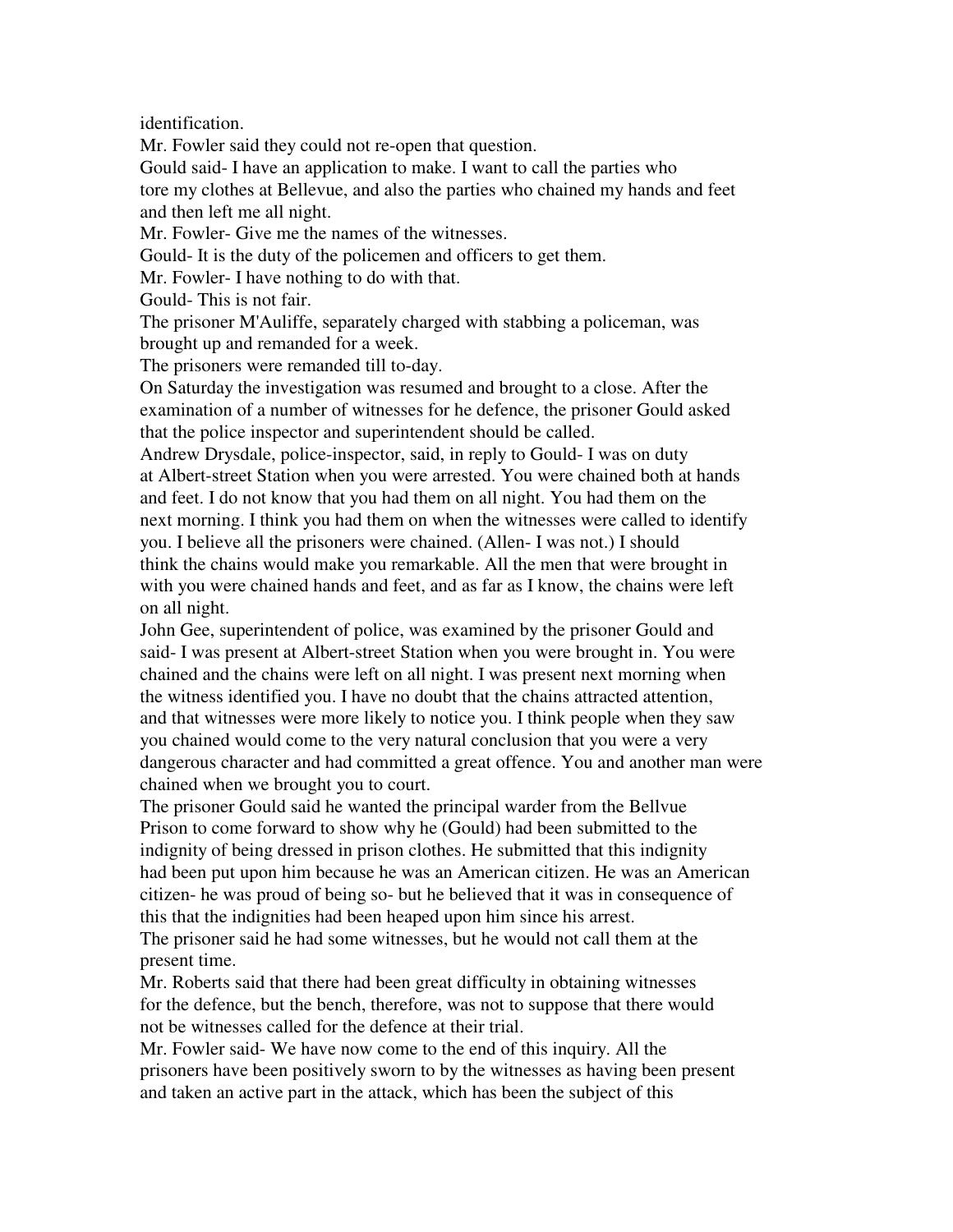inquiry during the last eight days. Undoubtedly a prima facie case has been established against them. For many of them alibis have been called to prove that they were not at the place. It is a question for a jury, and not for us, to decide. The prisoners are threrefore, committed to take their trial for "Wilful murder."

Mr. Cottingham applied that some of the prisoners might be admitted to bail.

Mr. Fowler said any application for bail must be made to the court above. Mr. Roberts- Would your worships permit me to make an application with regard to the prisoners generally, and specifically for those for whom witnesses to prove alibis have been called. I believe, as with regard to these alibis, there are some who the prosecution itself, on inquiry into, would at once admit to the truthful- not that they are in reality more truthful than others. Mr. Fowler- I am quite sure by the fair spirit which throughout the inquiry has marked the conduct of the prosecution, that if on inquiry they find that any one of the prisoners has been wrongfully committed, that there is no case for the prosecution against them, they will communicate with their solicitor, so as to enable him at once to apply for bail for them. I could not adjourn the case further, and the prisoners are now committed.

The court then adjourned.

The prisoners were afterwards all removed to the New Bailey Prison, under the usual military guard.

The Fenian Rising - Thurles

On the night of the rising [5/6 March 1867], the Annfield Fenians assembled at the mill of Kylecrew [Bourkes], where beneath the building a considerable quantity of pikes, some muskets & ammunition had ben stored in preparation for coming struggle.

Arrangements had previously been made that Brig. Gen. John Gleeson & his brother Capt. Joseph, late of the American Army, should take command, but owing to some unforeseen circumstances, they were unable to keep their appointment. Somewhat dishearted & disappointed by their absence, a leader was eventually chosen from their ranks viz: Charles Bourke, son of the mill - owner (Pat Burke) [of Kylerew near Gortkelly].

The first move was towards Gortkelly Castle, the residence of Mr. Andrew Ryan, where some old weapons in a buffet behind the dining room door including a heavy duck gun were seized upon.

They then proceeded towards Roskeen Police Barracks, which had some time previously been evacuated by the police force. On the way, a halt was made at a police pensioners (Clear's) house where arms were demanded & refused, whereupon the house was set on fire & quickly consumed.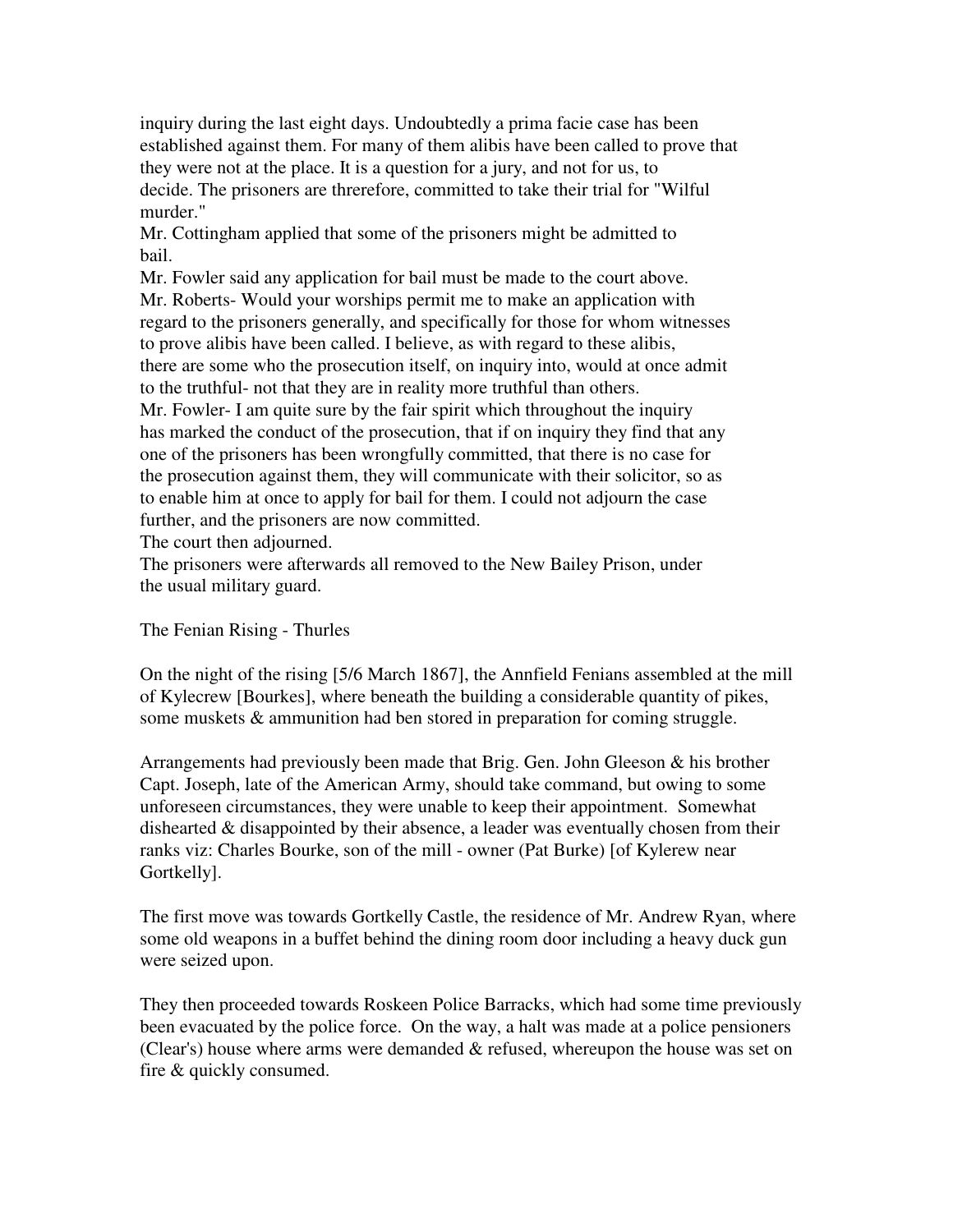On reaching the barracks, some hay  $\&$  straw were procured, placed against the door  $\&$ windows  $\&$  set afire  $\&$  in a short time the building was ablaze. Marching towards Clonmore, a halt was called at Riordan's public house [Ryan's in 1940] a few hundred yards from the Barracks. Riordans brother-in-law happened to be on the premises & from an upper window indulged in some offence epithets towards the party, whereupon a member of the party raised his gun  $\&$  shot Tracey in the head, as a result of which he died a few days later. Turning to a companion, the misreant exclaimed "Well done Sheedy", thus endeavouring to fix the blame on an innocent man. At the following Assizes, Sheedy was tried  $&$  convicted  $&$  sentenced to 20 years penal servitude.

The Fenians next proceeded through Clonmore, where they called at the house of John Costello of Clonbeg, where wedding festivities were in full swing. The young men at the party were ordered out & compelled to shoulder pikes & this augmented, the party marched towards Borrisoleigh, which was reached early in the morning (via Annfield Bridge). [Cross of the Ragg, later Jack Callanan's].

Calling at Coroner O'Meara's house at the cross roads, arms were demanded & refused, but no violence was offered. Proceeding towards Dovea, the party reached the New Line, a few hundred yards from the police barracks & turned towards Drom. The Police were posted behind the wall dividing the road from the plot in front of the barrack with loaded rifles & bayonets fixed expecting an attack. From this position they could have opened fire on the Fenians, but fortunately refrained.

Expecting a junction with the Thurles contingent on the heights of Barnane, the Annfield Fenians passed through Drom (Connell's cross and Barnane Barracks from which the police fled to Templemore), & toiled up the mountain slope. Weary & hungry - no provision having been made in the way of a Commisariat, they arrived at the summit of Devil's Bit. Shortly after, a regiment from Templemore was observed marching up the mountain. A short consultation took place & the Fenians decided on dispersing, not however without firing a shot. A fiery individual of diminutive stature named Mickey Butler, loaded the old duck gun up to the muzzle with slugs, trained it on the approaching Redcoats & pulled the trigger. An explosion like a thunder clap followed, reverbrating through the hills, but causing no damage to the enemy but the gunner owing to the recoil was sent sprawling in the heather. The Fenians dispersed rapidly  $\&$  the soldiers on their arrival found a few pikes & short guns. The majority of the Annfield Fenians returned to their homes, some took to the hills and were never captured, while a few surrendered themselves to Mr. George Ryan of Inch, one of the local magistrates.

At the Nenagh assizes held in July 1867, a number of the Annfield Fenians were brought to trial.

Patk. Lahy was indicted for treason felony. Miss Mary Ryan of Gortkelly deposed that on Shrove Tuesday night, a large party came to her house & roused her up. They demanded arms. She went downstairs & opened the hall door but did not recognise any of the party. One of the men said, "I am Charles Bourke"; he wore a green sash. He went upstairs &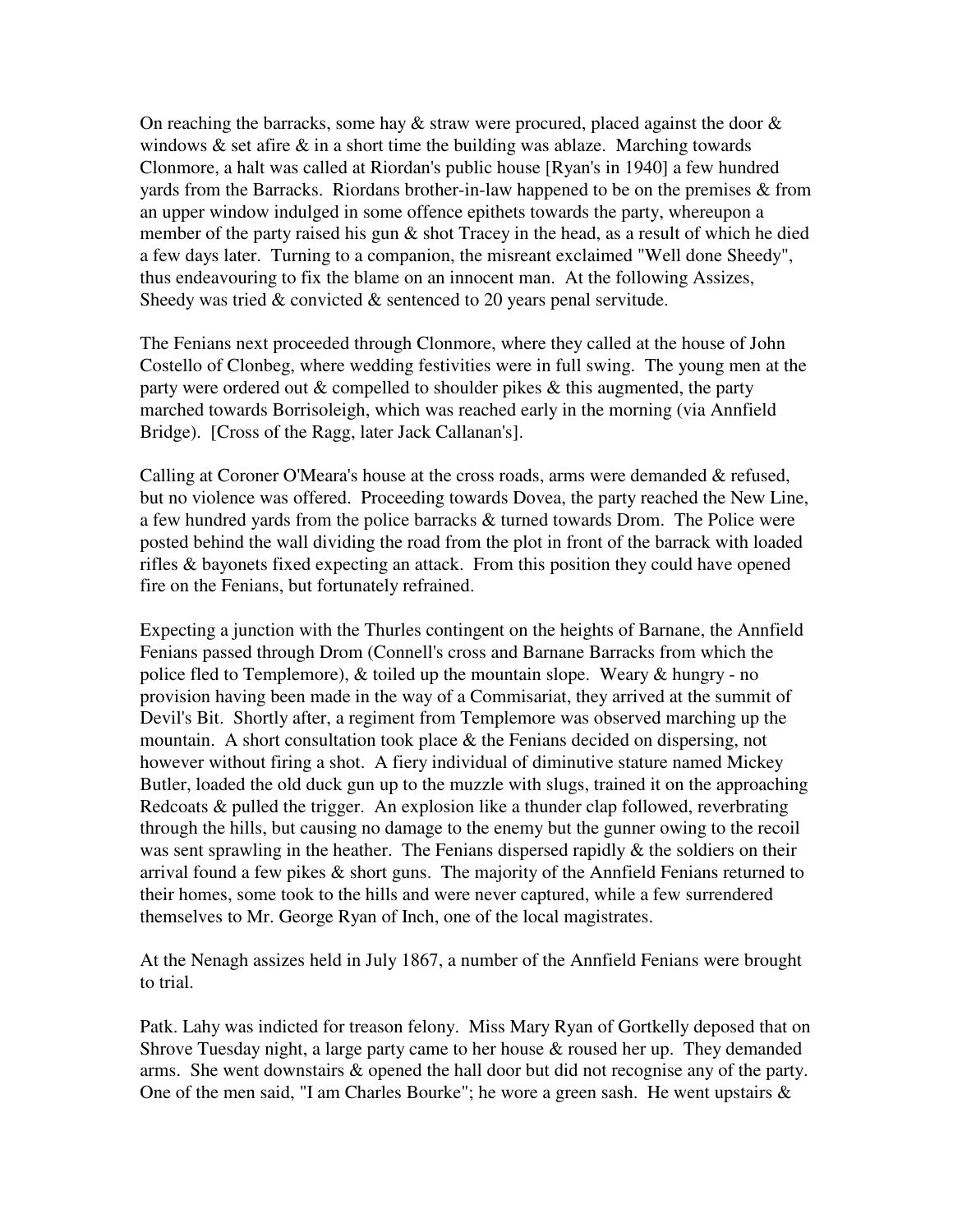took away five guns, two pistols, & one rifle. He brought away her servant boy, Purcell. Purcell examined, said he saw Charles Bourke Pat. Bourke, John Bourke, Pat. Lahy, Pat. Butler & others go up stairs. John Darmody was called as a Crown witness but refused to give evidence a woman in the gallery shouting "Johnny, Johnny, if you say a word I will hang myself". Pat. Grady examined, corroborated the evidence of other witness, admitted on cross examination that he instigated Philip Hayes to shoot Mr. Gore Jones at Lisaroon some time previously, "I fired with Hayes from behind a ditch". Hayes is now undergoing 20 years penal servitude for the offence. Lahy was found guilty  $\&$  sentenced to 5 years penal servitude.

John Butler of Mount Catherine, was next indicted & pleaded not guilty. After a prolonged trial, during which evidence was given of incriminating documents found in his possession, he was aquitted.

Wm. Bourke, a servant of Laurence Butler of Annfield, was found guilty & sentenced to imprisonment for one year.

Wm. Dunne of Clonmore, was convicted & sentenced to 3 months on evidence of Mrs. Costello of the Paddock, who alleged that he took her son.

Monday, March 15, 1824

### (From the Clonmel Herald)

On Sunday the 29th ultimo, in consequence of information received of a murder being committed at Carrigeen, near Fethard, on the body of a man named John Hackett; that very efficient Chief of Police, with a mounted party of his men, repaired to the spot and succeeded in apprehending a young man named Ryan, who was charged with the murder, and has since been committed to the County gaol, under the Coroner's warrant, an inquest having been held on the body the following day, when a verdict of Wilful Murder was returned against Mr. Ryan. The same day, after his return home, Mr. Morgan, aided by his son and the police under his command, dispersed a riotous and tumultuous mob, that assembled in Killen?ule and were pelting stones in every direction, and secured five of the principal rioters, who were since committed to the Cashel Bridewell, by that very active Magistrate Nathaniel Taylor, Esq. to await their trial under the Insurrection Act.

On the night of the same day, the above mentioned officer in pursuance of directions from F. Despard, Esq., Magistrate, after a night's severe fatigue, succeeded in apprehending three men for the burning of Walter Skehan's house, who were transmitted to the county gaol by Francis Despard, Nathaniel Taylor and Richard Millett, Esqrs.

On Tuesday evening last, a miler in the employment of Mr. Murray, of Clogheen, was robbed of a pound note and a few shillings in silver, at a place called Gapp, situate on the road from that town to Lumore, by two armed footpads, who subsequently attacked and robbed another poor man, named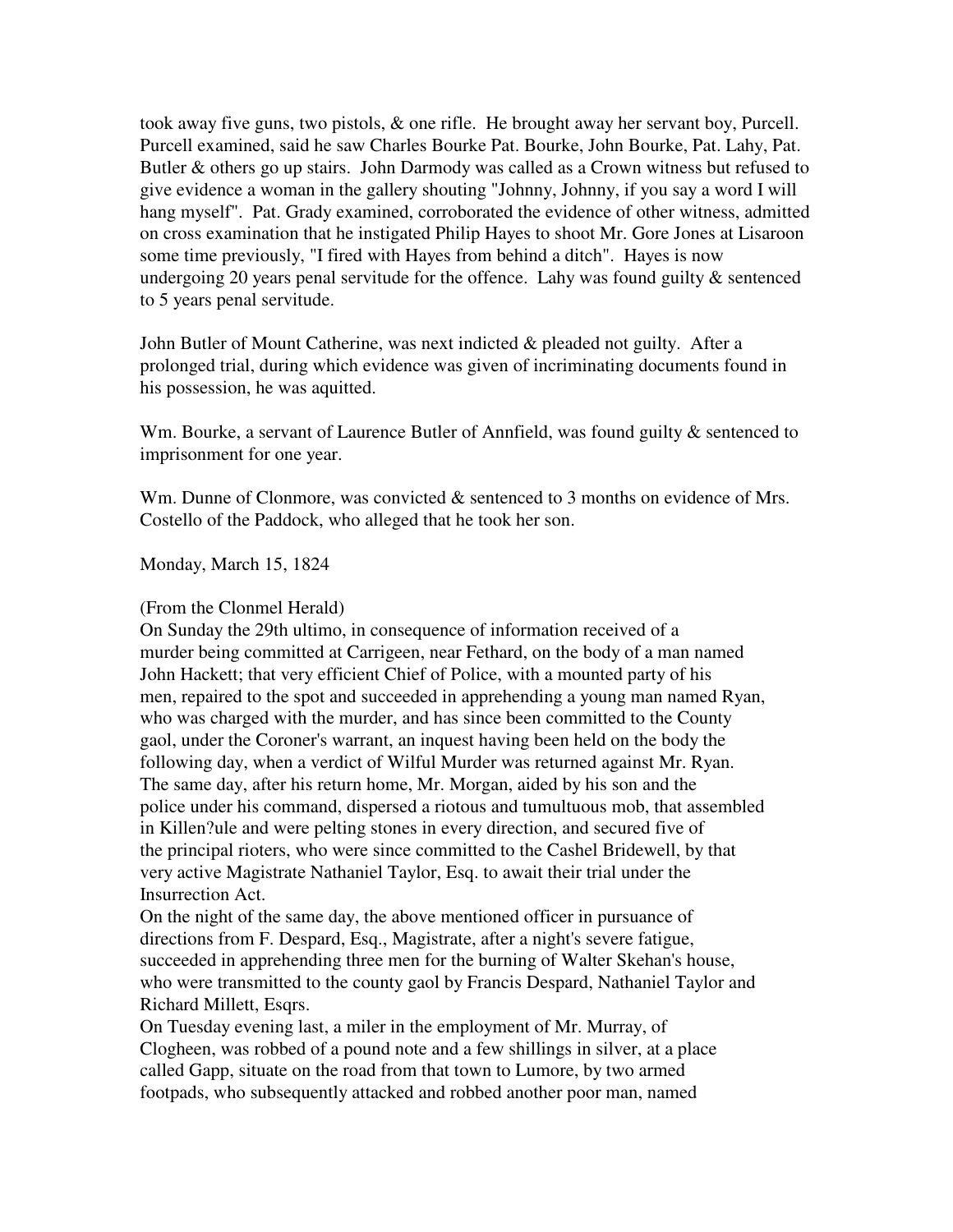Prendergast, of about two pounds; as also a third, from whom they took a few tenpennies.

From The Cork Examiner, 17 March 1863 -

SHERIFF'S COURT--YESTERDAY.

BREACH OF PROMISE OF MARRIAGE. Mary Ahearn v. Nicholas Hennessy.

THIS case came before the Sub-Sheriff and a jury of ten for the purpose of having damages assessed, the facts being admitted.

The jury were:--J. W. Dyas, P. Gould, J. Banks, H. Haycroft, W. J. Thorley, D. Crowley, D. L. Stoker, D. Maynard, J. S. Forster, J. T. Clery.

Mr. W. O'Brien, instructed by Mr. White, solicitor, appeared as counsel for the plaintiff ; and Professor Barry, instructed by Mr. O'Halloran, for the defendant.

Mr. O'Brien stated the plaintiff's case. He said that the action was brought to recover damages for the breach of a promise of marriage made by the defendant to the plaintiff, but that as the facts of making the promise and its breach had been admitted by the other side, the case at that moment came before the jury merely to have the amount of damages assessed. To do this the tribunal he was addressing was fully empowered by law and their verdict, what ever it might be, would be final. As he had said, there was no controversy as to the facts, but as the amount of damages would mainly depend on the relative position of the parties, and the circumstances under which the promise had been made and broken, he would venture to give a short statement of the case. The plaintiff was a young lady of great accomplishments and high personal attractions, and was only 21 or 22 years of age. She was the eldest daughter of a gentleman now deceased, who had held a small property near Mallow, in this county, and who was much respected during his lifetime. Since his death his widow had married a Mr. Shinnor, who occupied the lands of Clanwilliam, near Charleville, in this county ; and the plaintiff, as well as her other children, resided there with her. The defendant was a neighbour of the plaintiff's. He was the eldest son of Mr. Wm. Ahearn [sic], a gentleman of large means, and at the time he made the promise, had reached the mature age of 36 or 38 years. He resided with his father, who was everywhere looked upon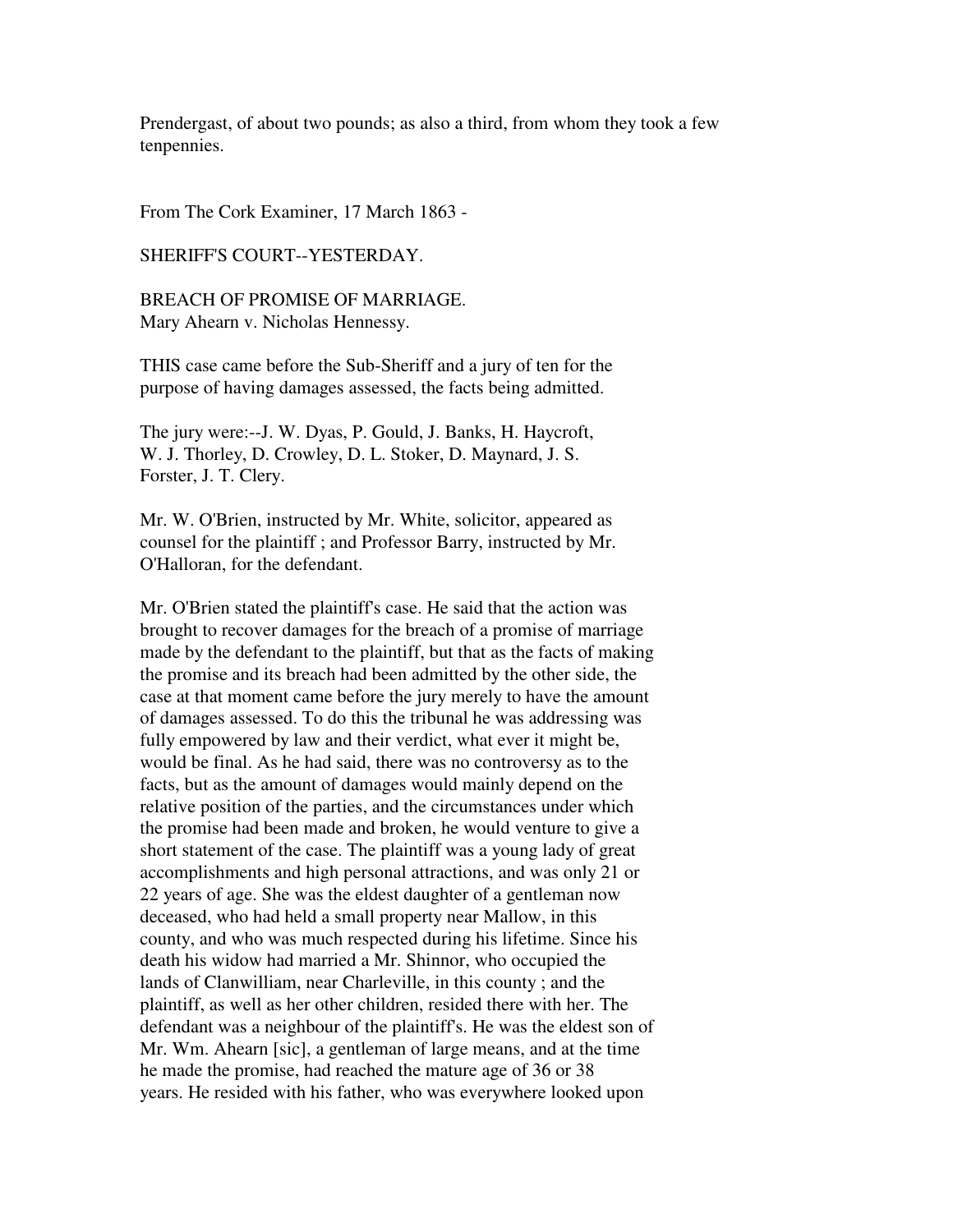as a person of independent means and good expectations. It appeared that the defendant had not had many opportunities of seeing the plaintiff before he contracted the engagement which he afterwards violated--indeed, he had only seen her once previous, but on that single occasion he was so struck with her appearance and demeanour that he seemed to have made up his mind without any hesitation. The fact of there being such a short acquaintance before the promise of marriage, was one which counsel thought ought to impress the jury very favourably as far as regarded the plaintiff, for it showed that there could not have been on her part the display of any of those innocent little artifices which even the best and most amiable of the sex sometimes use to stimulate the feeling of the cautious admirer (laughter). Mr. Hennessy it appeared wanted no incitement. Without waiting to make an acquaintance of the young lady herself, or to consult her tastes in a matter in which she had a not unimportant interest, he rather unexpectedly commenced his overtures by coming of an evening to her father's house, and making the startling announcement that he wanted a wife (laughter). So sudden was the announcement of his feelings that the plaintiff's family at first treated the matter as a joke, but he soon by his ardour convinced them that he was serious, and after some conversation, in which he gave details of his position and prospects, he was accepted. A day was appointed for the happy event to come off, and the defendant in the meantime was recognised as the accepted suitor of the young lady's hand ; but, unfortunately, when the day came, the man was wanting. The defendant had the marriage postponed, on the ground that he wanted to complete some arrangements, and for a while no objection was made by the plaintiff's family, but then the defendant began to discontinue his visits and it became plain that he was repenting of his engagement. Upon perceiving this, the plaintiff's step-father wrote to the defendant's father informing him of how the matter stood, denouncing the conduct of the defendant as ruffianly and unprincipled, and threatening him with a suit at law and a ducking in the horse pond. Old Mr. Hennessy in reply acknowledged that his son's conduct was improper, but as nothing was done beyond the acknowledgment the plaintiff was forced to bring this action. The damages were laid at £1,000, and counsel had no doubt that when the jury considered that the promise was the act of a man certainly old enough to know what he was doing, and that for the violation of it there was no excuse whatsoever, they would grant the full amount claimed.

At the conclusion of counsel's statement evidence was gone into.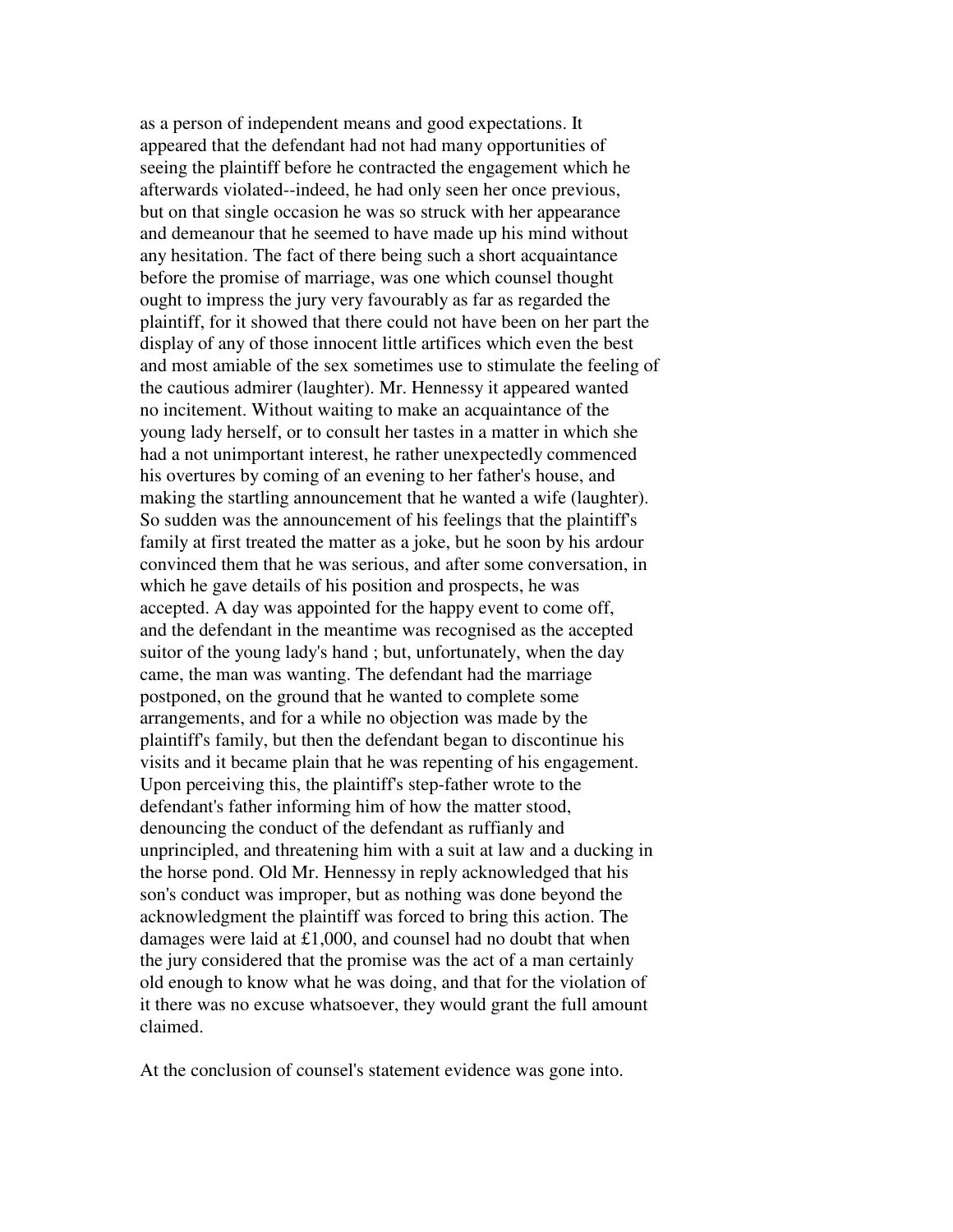Mrs. Elizabeth Shinnor, mother of the plaintiff, deposed that she knew the defendant ; she remembered the 5th August, the occasion on which he first came about her daughter ; his visit was rather unexpected as she had no knowledge of him previously ; he was asked to tea ; in the middle of tea he suddenly started up and said--"I suppose you all know what brought me here. I have been speaking to George (Mr. Shinnor) about it, and as he wont give me any assistance I must speak for myself. I came to get a wife. I don't want any money ;" witness did not say anything, as she considered the declaration rather extraordinary, but the defendant went on, without being asked, to describe his circumstances, stating that he was perfectly independent and free to enter on an engagement ; he was not given any answer at the time, further than that "Mary would suit him very well, as she knew something of farming" (laughter) ; nine or ten days afterwards he returned and made a formal proposal to the plaintiff in the garden ; the engagement was approved by witness and her husband, and was rather widely spoken of ; plaintiff once went with defendant to a flower show at Mallow ; the defendant often spoke of the engagement, and wished to have the marriage take place on the 21st October ; this was agreed to, but in the meantime he came and said the marriage could not take place so soon as he at first thought ; he said when spoken to that the reason of the delay was his wishing to buy the head-rent of his land, which was for sale, before he took a wife ; he said he had £3,000 to buy it with ; he also said that he wanted to get some land that was in his father's possession ; another delay then took place, and he began to discontinue his visits ; an attorney's letter was written to him ; he then ceased to come altogether ; the defendant was a young man of 35 or 36 years of age (laughter) ; he lived with his father, and he told witness that his father made him master of his house.

Cross-examined by Professor Barry--Could not say that I thought the defendant the greatest fool I ever met in my life (laughter) ; he did not talk as an educated man, but with ordinary intelligence ; I was much amused by his proposal ; we were all so ; he looks a little more than thirty-five I think ; I would not be surprised to hear that he was over forty ; Mr. Shinnor told me he was as old as himself (laughter) ; the young lady is only twenty-two.

Professor Barry--Oh, why his age is only double hers (laughter).

Cross-examination continued--The only romantic part took place between the 18th September and the 18th October ; I would not call the defendant a simpleton ; I would say he was rather cute (laughter).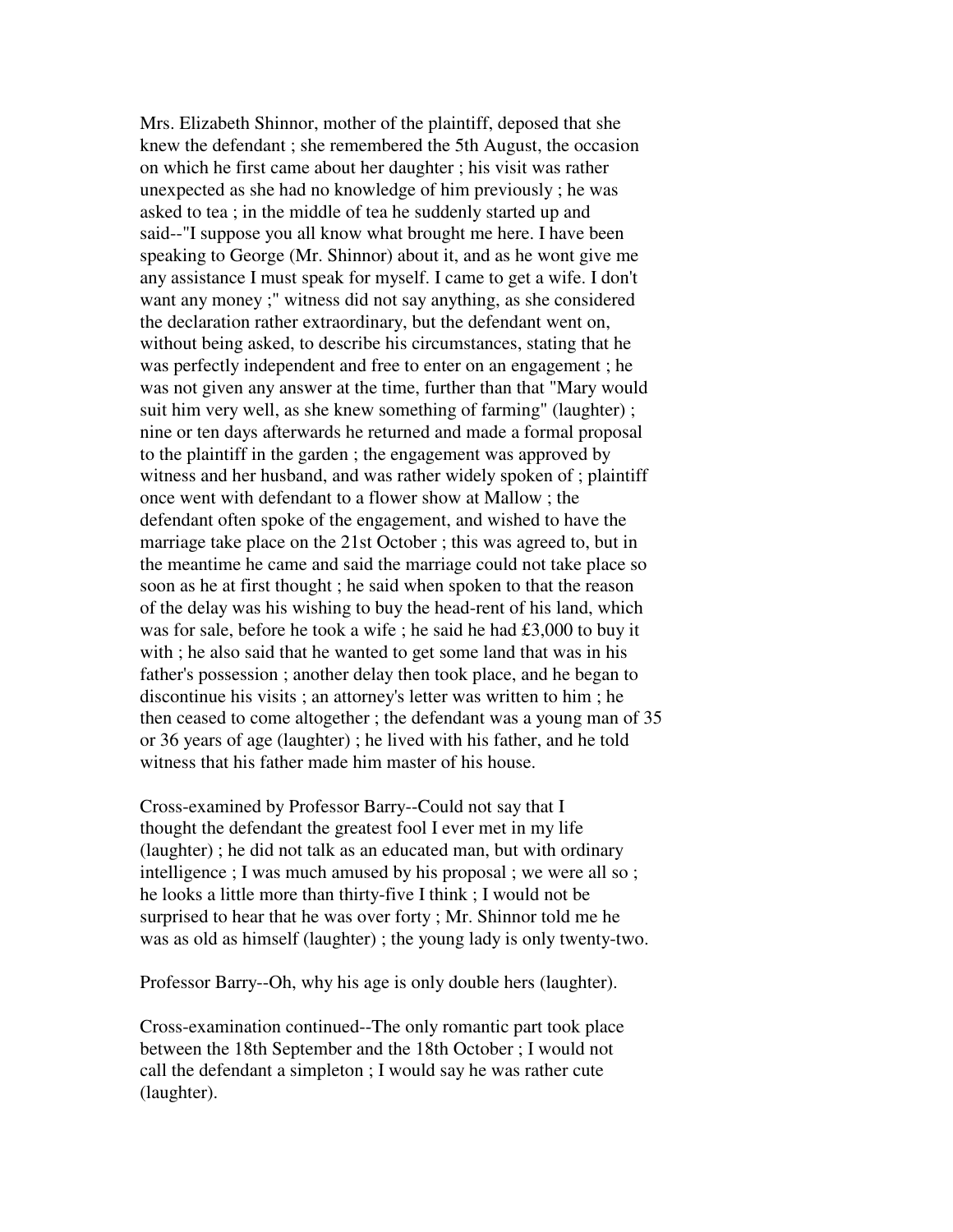To Mr. O'Brien--The defendant told me he had consulted his father.

Mr. Daniel Connellan examined, deposed that he met Mr. Hennesy in the month of October, at Mr. Shinno's [sic], and he appeared to be perfectly competent to manage his own affairs ; he even seemed a little 'cute.

Miss Frances Ahearn, sister of the plaintiff, deposed to the fact of the 21st October having been fixed for the marriage.

Mr. Connell, poor-rate collector for the union of Mallow, deposed that in 1862 the rating of part of the property held by the Hennessy family was altered from the name of Timothy Hennessy to Nicholas Hennessy ; it was now again to be altered to the name of Timothy Hennessy.

To Professor Barry--Nicholas Hennessy paid rates to me as a messenger ; I believe the reason of the change was to get rid of the income-tax under schedule B ; I believe the defendant is a man of shrewdness in a sense of the term.

To the Jury--I would consider him a safe man to send money by.

This having closed the case for the plaintiff, Professor Barry proceeded to address the jury for the defence. He reminded them that the sole question they had to determine was what pecuniary loss Miss Hennessy [sic] had sustained by reason of the breach of promise on the part of the defendant. He readily admitted that the violation of a promise of marriage was one of the most serious things which a jury could be called upon to consider, and he believed if the circumstances of the parties between whom such a contract was made were equal and suitable for an union, the amount of damages ought to be measured only by the ability of the defendant to pay them. But he would ask the jury was this a case such as the one he had suggested. It could be said that the young lady's affections had been engaged. Indeed, the declaration of the defendant appeared to be purely the result of spontaneous combustion, as unexpected as it was inexplicable, and there seemed to be very little reciprocity on the part of the plaintiff. The defendant was allowed roam where he wished without enquiry, and during the greater part of the engagement there seemed to be little care on the young lady's mind about him. He was afraid he should say, though it was not complimentary to his client, that the young lady was very little taken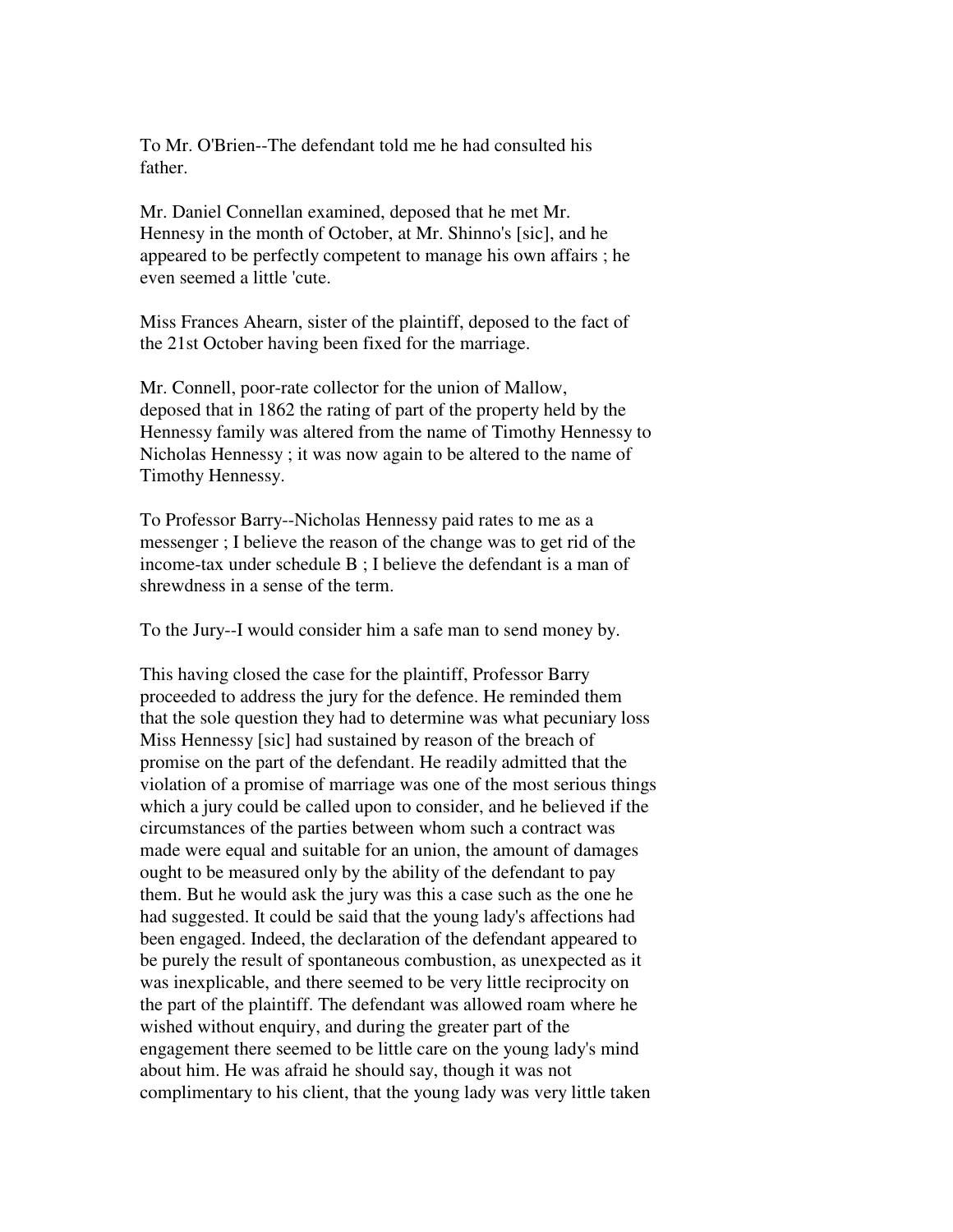with her suitor (laughter), and what was more, he was afraid she could not be blamed for it. The defendant seemed to have had very little sense, or personal attractions--he was not quite a young man--and upon the whole, he (counsel) thought the jury might safely felicitate the plaintiff on her escape. To think, therefore, that any injury had been inflicted on the young lady by this breach of promise was ridiculous. It was plain that the engagement was a matter of money all through, and now when it was shown that the defendant had as little money as sense, he thought the jury would say that the smallest coin in the realm would satisfy the justice of the case.

The following evidence was then given.

Mr. Henry Mannix said he knew the defendant for the last forty years ; the defendant had no property whatever, and was a person of weak intellect, having an unhappy facility of falling in love (laughter).

Witness was then cross-examined at some length by Mr. O'Brien as to the defendant's position and prospects.

Mr. William Hennessy, father of the defendant, deposed that his son was 42 years of age, and had no property whatever of his own ; he was not a strong minded young man, and a word he said could not be believed ; some matters of business were confided to him, but he only did mischief.

Cross examined by Mr. O'Brien--I never ordered the change in the rating ; Mr. O'Connell has explained the reason of the first change.

Timothy Hennessy, uncle to the defendant, gave evidence as to the state of his nephew's intellect and position similar to that of the previous witnesses. He did not consider him capable of managing any serious affairs.

One of the jury--Do you include matrimony in that (laughter).

Witness--Well, I would. The defendant had no title whatever to the land for which his name appears in the rate book, on account of his conduct he is not likely to succeed his father ; when I speak of his conduct I don't mean in this matter alone, but other actions have been threatened.

This closed the evidence for the defence.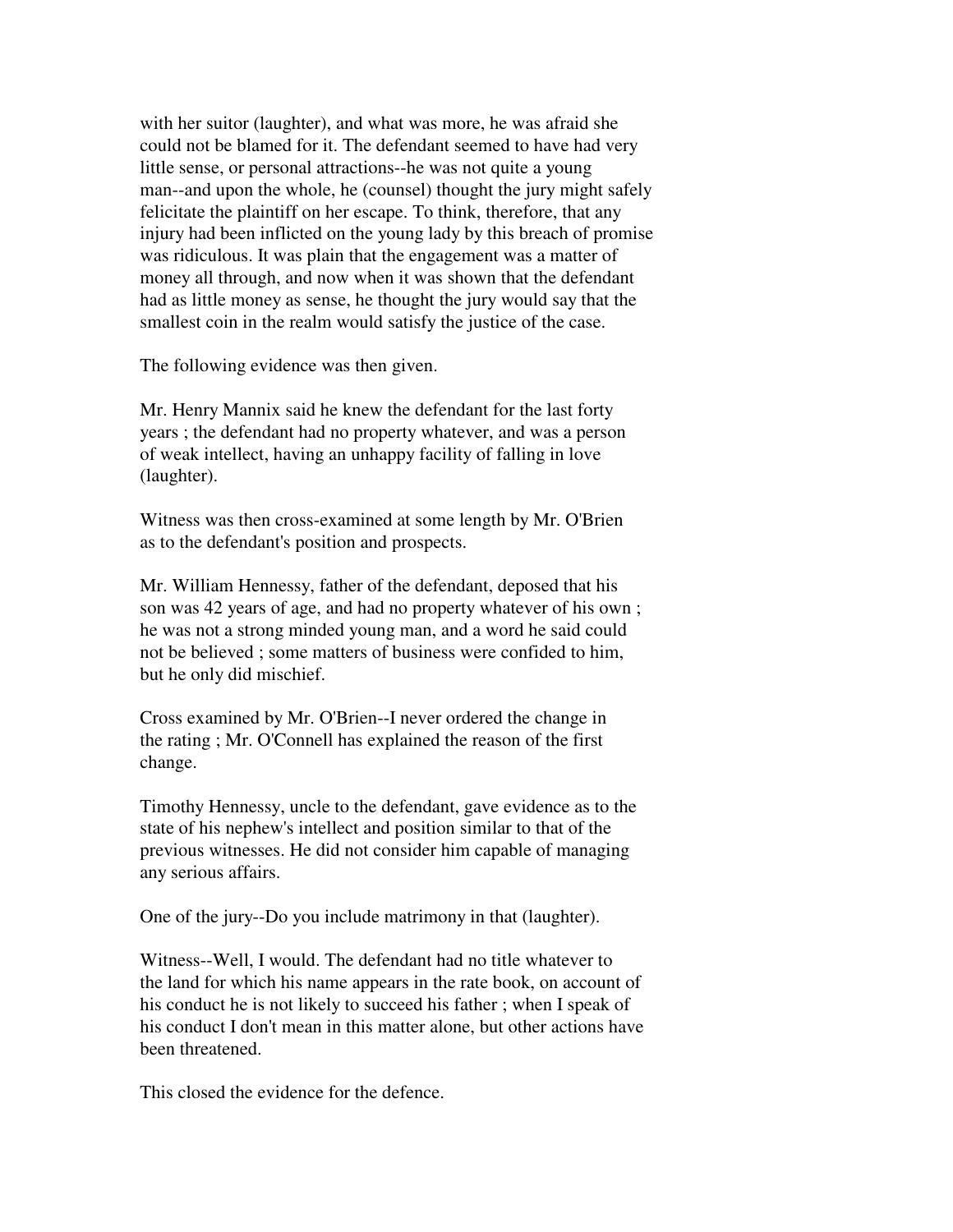Mr. O'Brien having summed up the case for the plaintiff, the Sub-Sheriff charged the jury.

They found for the plaintiff £200 damages and 6d. costs.

BALLINA CHRONICLE Ballina, Mayo, Ireland Wednesday, Sept 12, 1849

EXECUTION OF JOHN RYAN (JACK)- On Thursday John Ryan (Jack) convicted of the murder of Mary Brien, underwent the extreme penalty of the law for that offence in front of the county jail. Shortly before 12 o'clock a detachment of the 92nd Highlanders and a few dragoons, with the local constabulary force, arrived and took up a position in front of the jail; in a short time after the wretched culprit, accompanied by the Roman Catholic Clergyman, approached the fatal spot. The executioner having adjusted the rope, the bolt was withdrawn, and in a few minutes the unfortunate man ceased to exist. After hanging for the usual time, the body was taken in for interment within the precincts of the county jail.

# EXECUTION OF THE CONVICT CORMACK- The unfortunate man Cormack, who was

convicted at the last assizes for the murder of Miss Prendergast, suffered the extreme penalty of the law in front of our county jail on last Monday. There was a vast multitude present at the tragic scene, but the people exhibited a degree of perfect indifference on the occasion, which was rather surprising to those who are acquainted with the Celtic temperament, so remarkable for its outbursts of pity and passion-its grief and joy. There was scarcely a murmur from the assembled thousands until the unfortunate victim was launched into eternity, when a deep sudden grief arose with a muttered prayer, as the unnatural scene sent a thrill of horror through the vast mass of human beings that lined the street and bridge, under and opposite the "drop". He confessed his guilt.-- Galway Vindicator.

BRIEN'S EXECUTION- The unfortunate man whose earthly career will terminate on Friday, by the hand of the "headman" on the ignominious gallows, for the cruel, deliberate and unnatural murder of his wife, has at length confessed his guilt, having up to a few days past maintained a dogged silence on the subject. He has resigned himself to his fate, and is receiving with every appearance of great penitence the consolation of religion from the Roman Catholic chaplain of the prison.--Waterford Mail.

Wednesday, Sept 12, 1849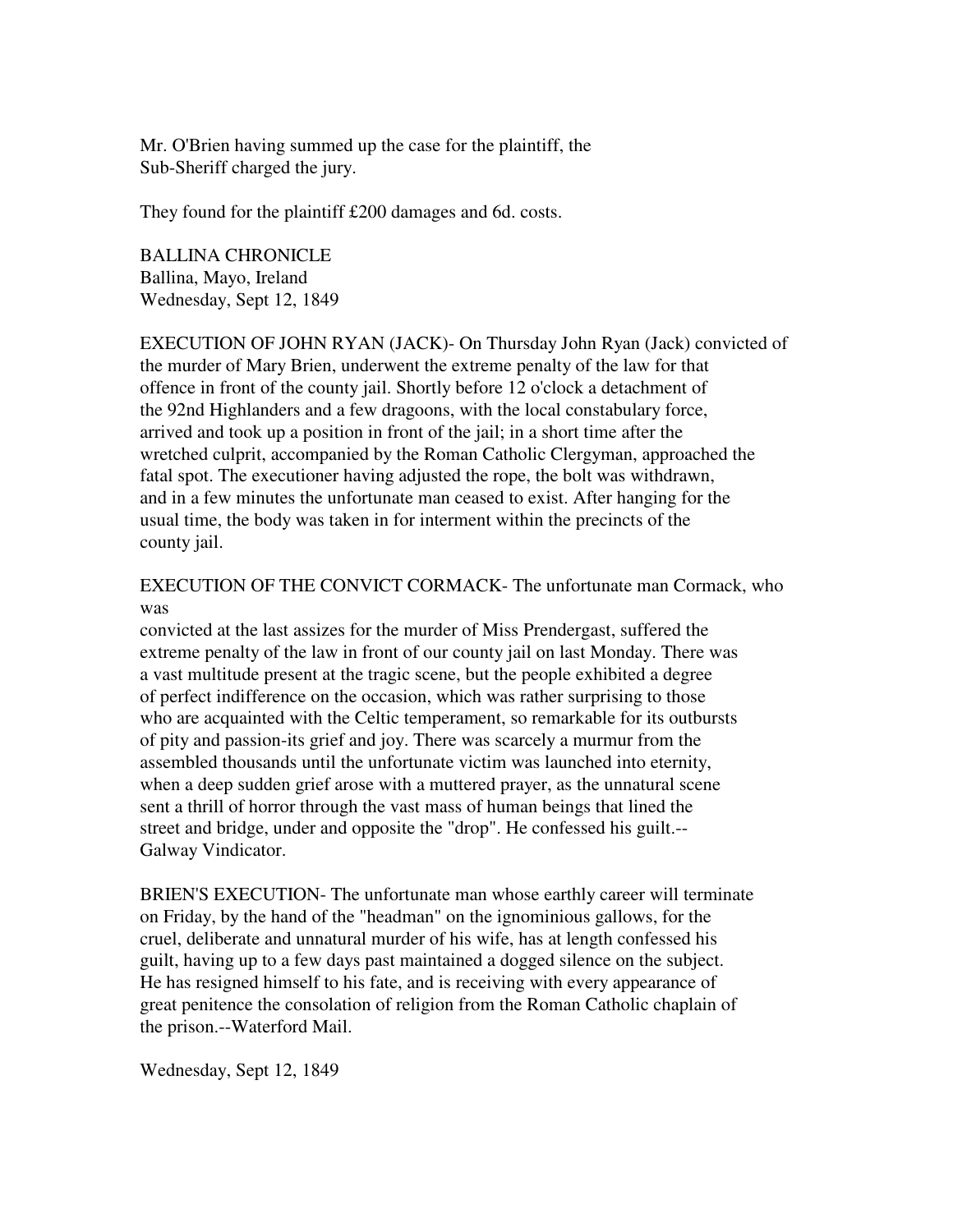A COFFIN-MAKER'S BILL- James Meara, coffin-maker for the Nenagh union workhouse, on Thursday sent in a bill to the Nenagh board of guardians for 1130 coffins, furnished by him from the 25th of last March to the 25th of July!- just four months.--Liverpool Standard.

# ARREST ON A CHARGE OF ABDUCTION- On Sunday night John O'Neill, charged with

being the principal in the abduction of Miss Cleary, from her sister's house, at Toomevara, about six months ago, was arrested while in bed at his father's house, near Ballinaclough, by Constable Wallace, of the Killkeary station, and on Monday he was conveyed to our jail to abide his trial at the assizes for the offence. Three persons were sentenced at the last assizes to two years' imprisonment for aiding in the abduction--Nenagh Guardian.

Wednesday, Sept 19, 1849

## EXECUTION OF JOHN TIERNEY

On yesterday at half-past twelve o'clock the extreme sentence of the law was carried into effect on the scaffold in front of our county jail on the unfortunate culprit, John Tierney, who, with a respectable young man, named Harrington, was tried at the late assizes of Nenagh, for the murder of Burke, a tailor, who resided in Thurles, and appeared to have been of active habits and industriously followed his trade. At 12 o'clock a strong detachment of the 79th Highlanders, under command of Captain M'Call, together with Captain Hodgson, Lieut. Harrison, Ensign Boothby and Assistant Surgeon Fowler, drew up in a field opposite the drop; while 60 of the constabulary, under Mr. Sub.-Inspector O'Dell and Head Constable Hayes, were stationed in the area surrounding it. A few minutes after twelve, the Sub-Sheriff arrived with the death warrant, and the culprit at half-past 12 was led pinioned out of his cell, from which he walked to the scaffold with a firm step, accompanied by the Rev. Mr. Spain, R.C.C. and holding in his right hand a crucifix, and in his left a handkerchief. He fervently and loudly repeated, "Jesus, Mary, and Joseph, have mercy on me!" The executioner, who was not in the least disguised, and who with the utmost sang froid and apathetic indifference gazed on the military, police and spectators underneath him, immediately made his appearance, placed the rope on the wretched man's neck, put on his head a white cap which he drew on his face, "Jack Ketch," whose undisguised appearance created much sensation and loud murmurs among those present, then drew the fatal bolt, and Tierney's existence in a few moments was at an end. In consequence of the rope either not being placed properly on his neck, or from its thickness, the unfortunate man suffered strangulation for two minutes during which time his body writhed and he plunged his legs. The knot came under his chin instead of being at the butt of the ear. After the body suspending the usual length of time, it was cut down, placed in a coffin, and interred in the burial ground of the jail. There were but few persons who witnessed the horrible and demoralizing spectacle, and who, we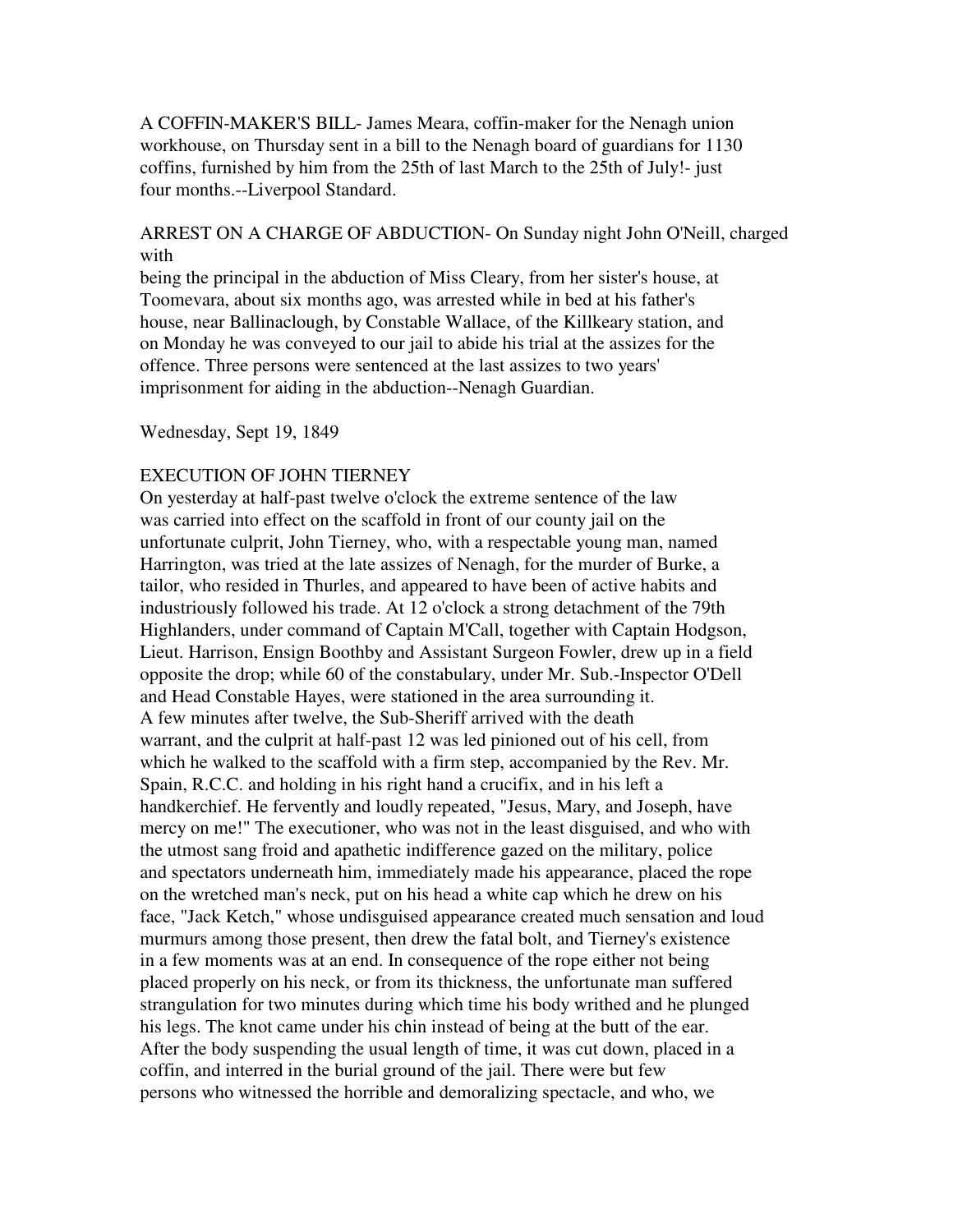regret to say, for the most part were composed of women, with children in their arms, and boys and girls. The following is the declaration:

"Nenagh Prison, Tuesday night, Sept. 11

"I most solemnly declare in the presence of God, before whom I am about to appear, that neither Patrick Bloomfield nor Philip Harrington had hand, act or part in the murder of Thomas Burke, of Graigue, in the parish of Drum, nor had they nor any other person any knowledge whatever of it. I declare and acknowledge that I committed that dreadful murder without the aid, presence, or assistance of any other person. May the Lord, in his infinite mercy, grant me pardon, which I have most earnestly implored every moment, night and day since my conviction.

"In the presence of Nicholas Power, Roman Catholic chaplain, Thomas Rock, governor; and James Going, head turnkey." his

"John x Tierney" mark

, Monday, April 5, 1824

## TIPPERARY ASSIZES

Trial of a Policeman for the Murder of William Myers.

Thomas Toole, a policeman, was put to the bar, charged with the murder of William Myers, at Synone, beyond Cashel, on the 5th of February last. The witness for the prosecution, James Myers, sworn that while sitting with his family at supper on the above night, a report of a shot was heard, on which his brother (deceased) and the rest of his family rose from their seats; the deceased and another brother went to the door, which they opened; the prisoner, who stood four or five yards from it with a gun in his hand, asked if the shot had been fired out of that house, which was answered in the negative by the deceased; no sooner had he given this answer than the prisoner fired in an shot him through the eyes, when he immediately fell and expired; another brother, who was standing by deceased, was also wounded; saw prisoner plainly; is positive he was the person who fired in! a comrade of prisoner, named Burke, then went into the house; prisoner did not; witness heard that Burke's gun had gone off on the road; was positive no shot had been fired from his house that night, nor were any of this family out of it for an hour before the report of the shot that was heard.

The remainder of the evidence was corroboratory of the principal witness. The case having closed here.

The Judge briefly charged the Jury, in the course of which he stated that the case, if not a premeditated murder, was a manslaughter of a bad description. The Jury, after having deliberated for some time in the room, returned a verdict of Guilty-Death.

Michael Duggan, corporal 84th Regt. for violating a child under eight years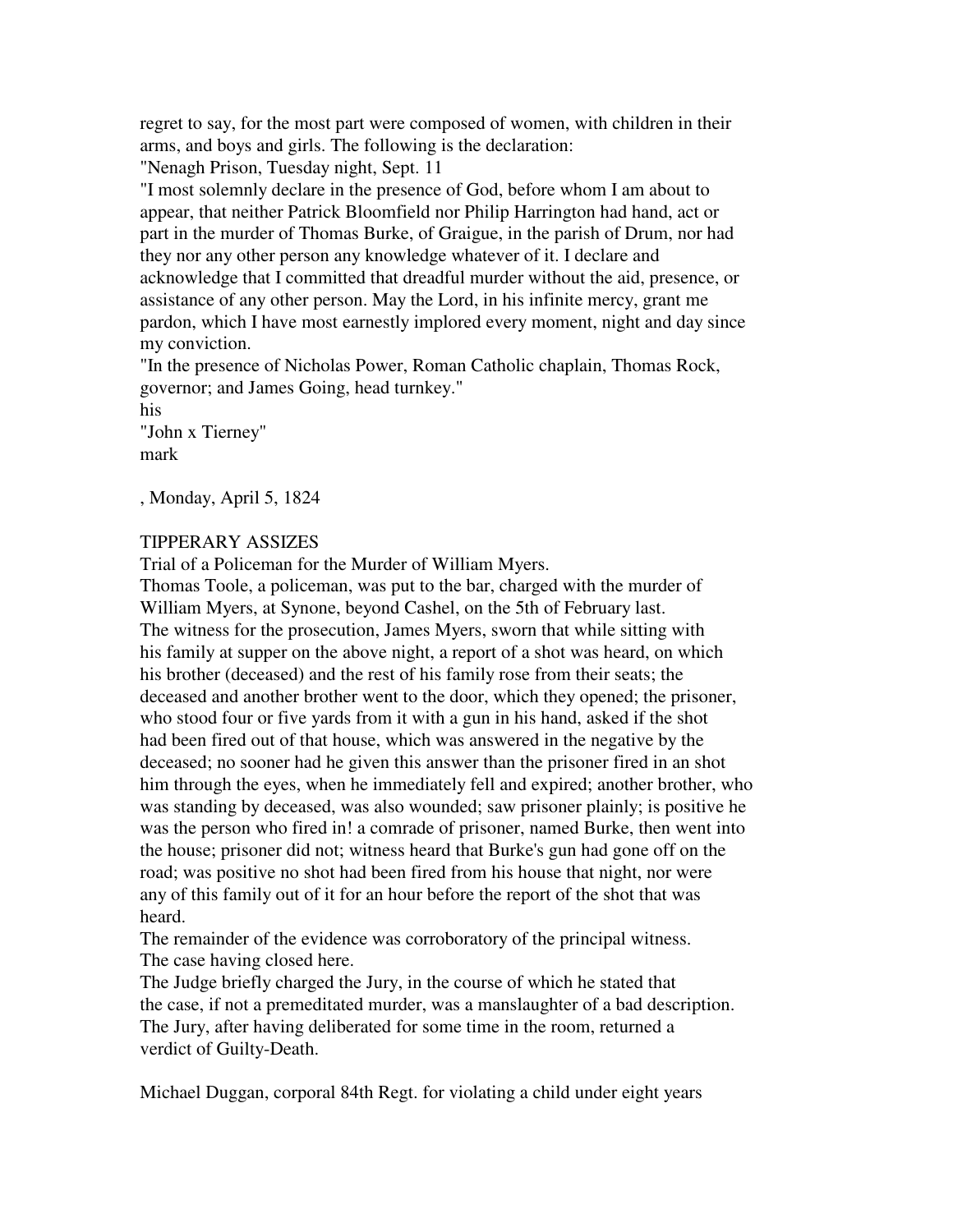of age, on Templemore, was put to the bar. This case, revolting to humanity and delicacy, was proved against the wretch. The capital charge was not sustained. He was found guilty on the minor count.

James Doheny, was indicted for the murder of John Carrol.- Acquitted.

Nenagh Guardian published: Nenagh. Co Tipperary. edition date: Feb 16th 1839

"A few days ago, a cow was observed by its owner to be sunk in a hole in a field, in the suburban part of the city of Cashel, from which she could not extricate her hind legs. He procured the assistance of some friends, who succeeded in clearing the mould from about her, and relieving the cow from her situation. While digging the earth with a spade, the mouth of a cavity was discovered, which, on being sounded,proved to be between forty and fifty feet deep; a ladder having been procured, several persons descended, and on exploring the place, discovered three arched passages: one leading towards Cashel, another towards Kilscoben, and the third in another direction, strongly barricaded by a metal door, supported on two stone piers: the vaults are all beautifully arched. The door we suppose will be forced in ,in order to see where it elads to, and from the situation of the ancient city of Cashel, we should not be surprised if this new discovery be found to rival the already wel!

l explored and extensive Kingstown Cave, which is situate between Cashire and Mitchelstown."

Monday, April 12, 1824

## ANOTHER MAN SHOT BY THE POLICE!

We sincerely regret to have to state that melancholy occurrence took place on Sunday night at Lismorta, in the neighbourhood of Killenaule. A man of the name of Mathew Hoolahan, in endeavouring to escape from the Police, who were in search of him, was shot dead. The circumstances of the melancholy case are these:- Hoolahan, in consequence of having informations sworn against certain concerned in the burning of Skehan's house, had placed himself under the protection of F. Despart, Esq., the Magistrate before whom he lodged these informations. Afraid to come forward to prosecute, he made his escape before the last Assizes; since which period the Police have been in search of him. On Sunday night last, by the direction of Mr. Miller, the Police went to a farmer's house where Mr. Miller suspected Hoolahan was concealed. When they entered the House, in which there was no light, they inquired of the owner if there were any strangers within, and were informed that there was no stranger there.- Hearing some persons breathe near the door, one of the Police, the elder Talbot, directed his steps to the place, when he received a blow on the head, on which he cried out to his son, David Talbot, (another of the Police) to watch the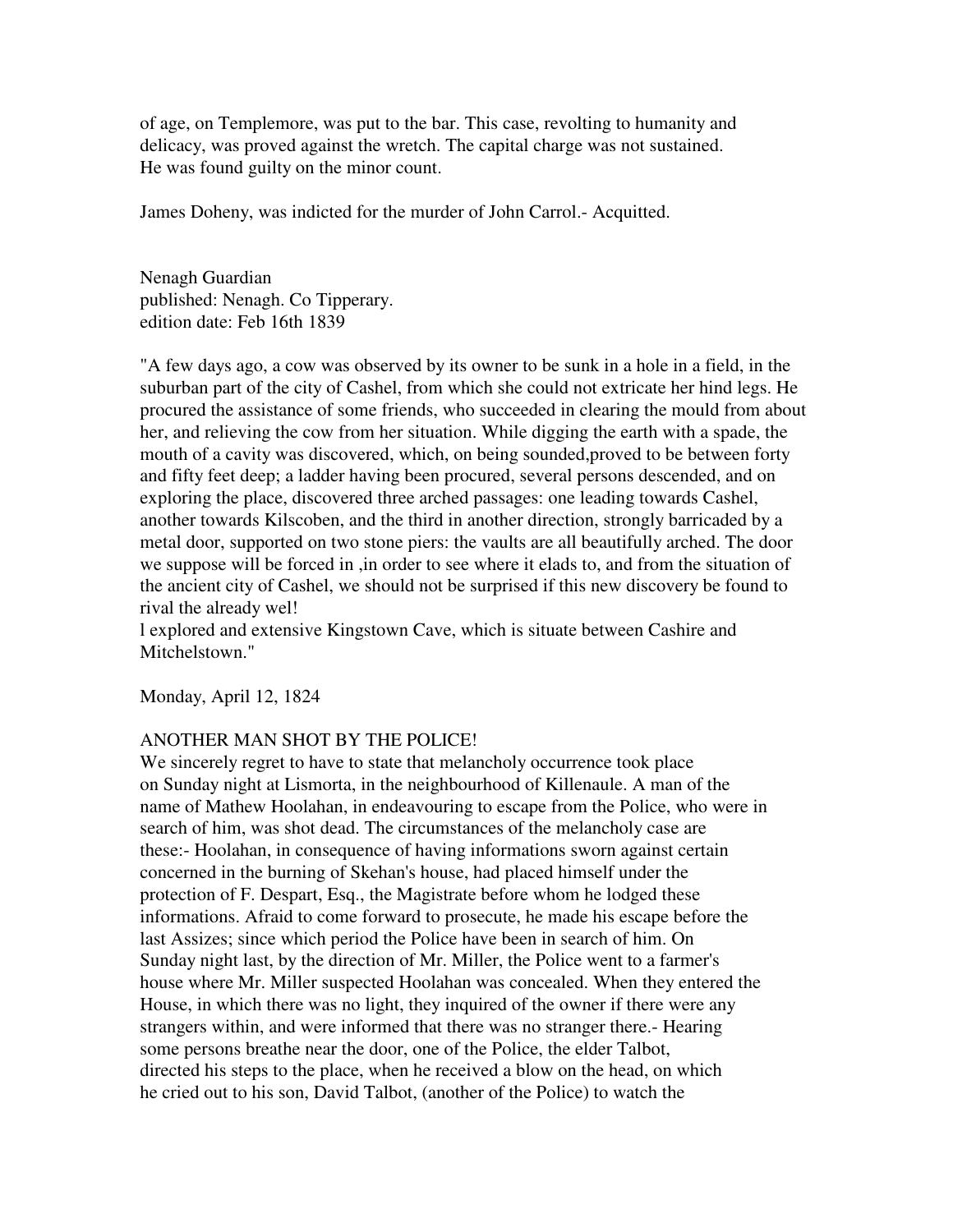door, as some person was escaping. The younger Talbot immediately came to the door, when he met the deceased with a slane in his hand, endeavouring to escape, and beat down every person that should oppose him. For some time David Talbot parried with his gun the thrusts made at him, but, unfortunately for the scuffle the gun accidently [sic] went off, and the assailant lost his life. On Monday morning, that very efficient and worthy Magistrate, N. Taylor, Esq. ordered an inquest to be held-the verdict returned was- "That the deceased came by his death in consequence of a shot fired by David Talbot, aided and assisted by the elder Talbot, and two of the Police." So satisfied are the Magistrates that attended the inquisition, of circumstances quite favourable to Talbot, who has been a very proper, quiet, well-conducted young man, that they have applied to Government for permission to bail him and the rest of the Police. It is rather curious that the prisoner, the younger Talbot, was the only evidence against himself; and that the other Policemen, and the inmates of the home, were ignorant of the facts of the case.--Clonmel Herald.

### THE CONNAUGHT JOURNAL

Galway, Thursday, May 3, 1824

#### SHIPWRECK. Wexford

 We are at length enabled to lay before our readers the following interesting particulars of the loss of the schooner Lively Kate, of Ballybriggan. This vessel sailed from Limerick on the 2d or 3d instant for Belfast, with a cargo of wheat and barley. On the 6th when off the Blaskets, the master, H. Lowther, was struck by a sea and carried overboard. Every exertion made to save him was fruitless. In consequence of this melancholy occurrence she put into Kilrush, where another Master was appointed, and, on the 8th instant, she again put to sea, but meeting with heavy and contrary gales, was obliged to take shelter in the harbour of Youghal. From there she sailed on the morning of the 13th instant, with a fair wind. Nothing particular occurred till about one o'clock, when in consequence of the wind dying away, and the tide running to leeward, she was driven on the Great Saltee Island. The Master and crew would, in all probability, have abated the fate of the former Master, were it not for the courage and humanity of John Parle, ( a farmer who resides on the island,) and succeeded in bringing them from the vessel, when the sea was making a free passage over her. The Master, Daniel M'Mahon, assigned the wreck and cargo to S. Boxwell, Esq. (the proprietor of the island) who, by exertions the most active and unwearied, saved the greater part of the cargo, including several packages, the property of private gentlemen. We understand the vessel has become a total wreck. -- Wexford Herald BALLINA CHRONICLE Ballina, Mayo, Ireland Wednesday, November 7, 1849

# REMOVAL OF THE BARRICADES BY TWO PRIESTS!- OPENING OF THE CHAPEL DOORS!!- THE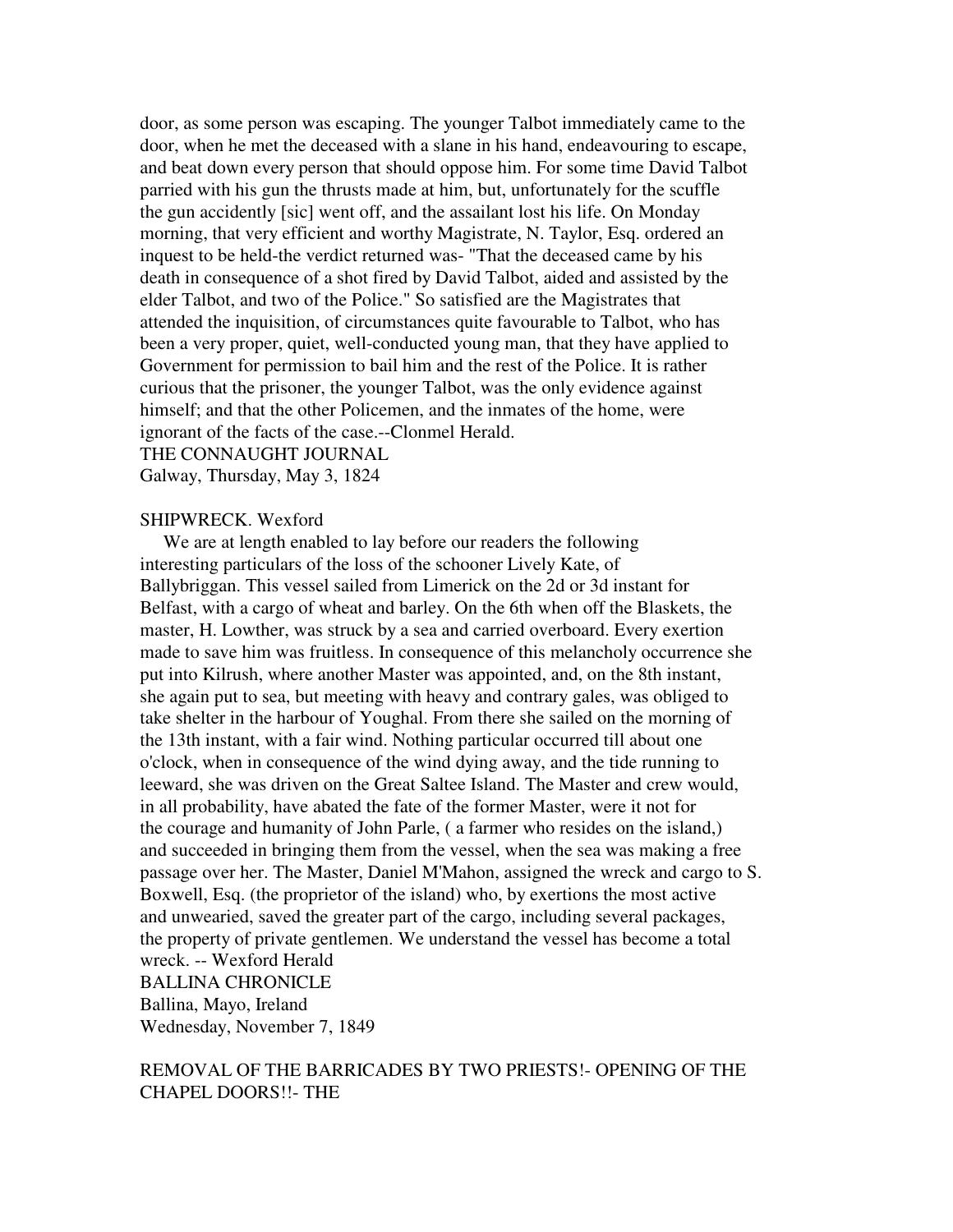#### MILITARY AND THE POLICE CALLED OUT!!!

 The 31st of October, 1849, will henceforward be a memorable day in Nenagh, for no doubt one of the most singular circumstances that ever took place in this town, or perhaps in any other civilized country, occurred on Wednesday morning. So cautiously was everything done by the authorities, that all parties were completely taken by surprise. Soon after five o'clock this morning one hundred of the constabulary commanded by Charles G. O'Dell, Esq., S.L. and Head Constable Hayes, took up their positions in the lane leading to the chapel and at the Barrack street entrance, a strong body of police was stationed. At six o'clock the marching down Summer-hill of a large body of the 79th Highlanders, consisting of over 100 men, commanded by Major Ferguson, together with Capt. M'Call and Lieut. Harrison, showed that something decided was contemplated. They were accompanied by M.B. Plunkett, Esq., R.M., and the Rev. Messrs. Kenny and Bowler. On arriving opposite Chapel-lane, the military were extended in open column at either side along Castle-street. Sentries were also judiciously posted, in fact, every caution and all military skill were observed, as if the town were about being besieged. The morning was fine, but there was that chilliness in the air generally felt at this season of the year-but the hardy Highlander, with kilt and philabeg, seemed as indifferent to the cold as a Laplander. Everything being secured, the Rev. Thomas Kenny, P.P. at Nenagh, and the Rev. Mr. Bowles, C.C. of Nenagh, each rev. gentleman armed with a formidable crow bar in one hand, and a stone hammer in the other, proceeded toward the doors, and commenced demolishing the barricades; and after some time the stone and mortar of the Nenagh beligerents gave way before the reverend labourers! but the doors being so firmly nailed, they could not force them open. They pulled out the window of the sacristy, in through which they went, and took possession of the interior of the chapel. They quickly commenced to make the onslaught on the principal door, which, after some laborious exertion, they opened drawing out the immense nails by which it was held fast, and Mr. Kenny took possession of the chapel. At nine o'clock the military were withdrawn but a large body of police remained in and about the chapel during the day. An apprentice boy belonging to the Vindicator office, was sent out to give the alarm but was arrested by the police, and taken into custody.- After a short time, however, he was liberated, and so the matter ends for the present.

 A body of constabulary was placed around the chapel bell for the purpose of preventing any person from ringing it, and cause the alarm to be given; but in a short time it was made known that the chapel was about being forced open, and some of the inhabitants went about shouting out:-"Fire, fire! The chapel is on fire!" This had the desired effect; for a large number of persons immediately assembled at the approaches to the chapel, further than which they would not be permitted to go. They endeavoured to force their way; but the police prevented them doing so, whereupon they armed themselves with stones, and said they would face the constabulary with pike and pitchfork, &c. hand to hand. Mr. O'Dell and Head Constable Hayes peaceably remonstrated with them, pointing out to them the dangerous consequence of such an illegal proceeding, and telling them that they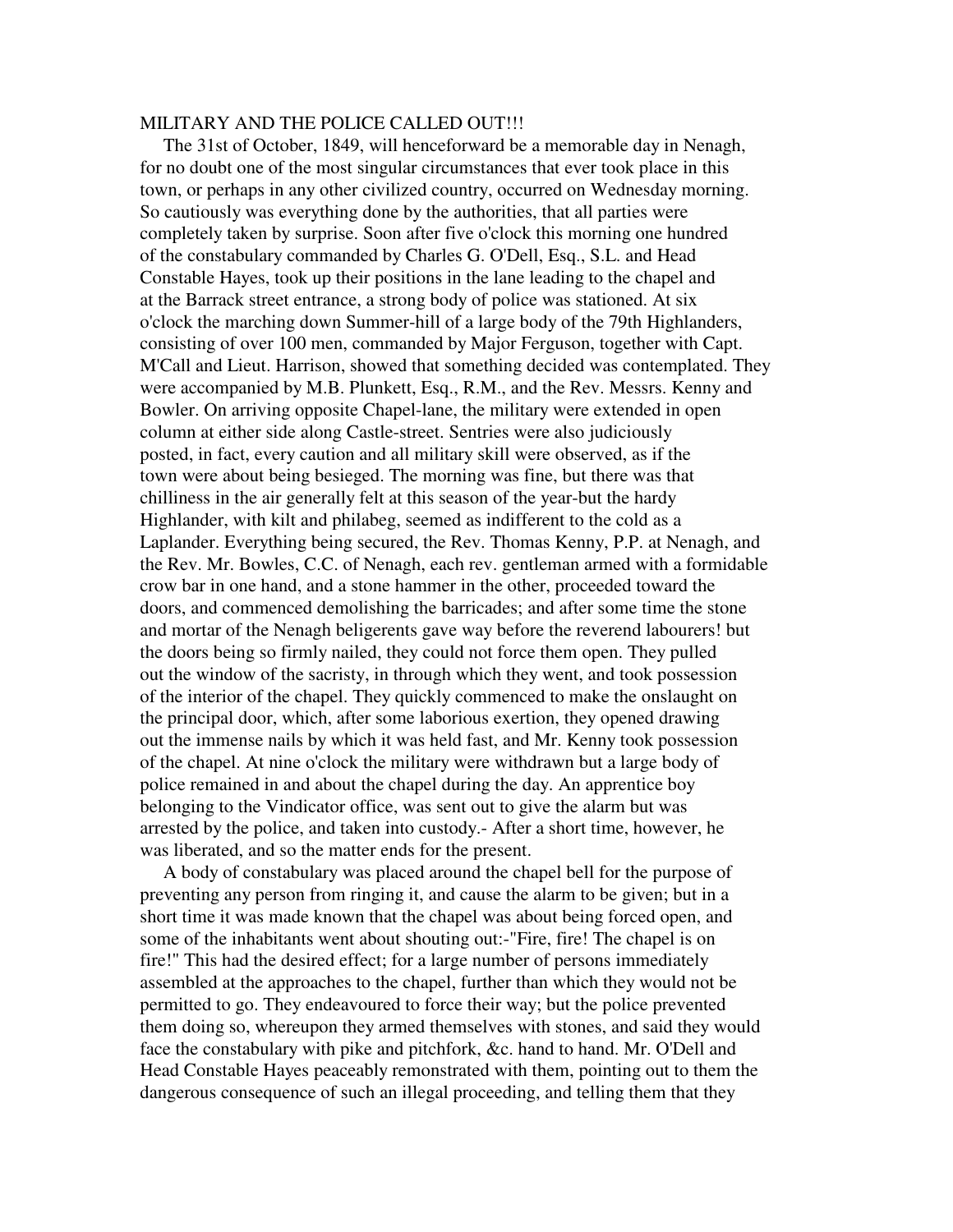were to perform their duty, from which they would not flinch. The mob then desisted.

 Fathers Kenny and Bowles were vociferously yelled, groaned and hooted. Angry expressions were uttered against them; startling menaces were held forth; they were loudly denounced and bitter invectives were hurled at them as they coolly and calmly held prostate the barriers to the doorways. They were designated "cutthroat priests", "Judases," "government men," who tried to pawn themselves on the people at the point of the bayonet." Were it not for the presence of the police, and the protection which they afforded to the reverend gentlemen, it is probable that the mob who were awfully excited, would have assaulted them. Some persons who were drunk and disorderly were arrested and confined for a few hours. One of the party had a leaded pistol in his possession.

 It may not be amiss here to state that there is an act of parliament on the reign of James still unrepealed which constitutes a felony of the highest class the closing up of any place of public worship to prevent religious ceremonies being celebrated therein, and the offence is punishable with death!--Nenagh Guardian

1824.

CLONMEL, JUNE 30 - On Friday morning last, two sons of Mr. Fogarty, of Borrisoleigh, went with a party to make a distress on lands in the neighbourhood of Templemore, when they were resisted by Jas. Gorman, the owner of the cattle, who, it seems, was served with a notice not to pay the rents to Mr. Fogarty. In the affray that ensued, we regret to state that one man was shot dead by Phillip Fogarty, who, on seeing him run with a pitchfork at his brother, fired the fatal shot. William Fogarty lies dangerously ill from a wound he received, and in the opinion of the Surgeon who is attending him, cannot be removed to the county gaol, where his brother had been sent. Several on both sides are severely wounded. It is reported that the mother of the unhappy man that lost his life, has become insane. The deceased has left a young wife, en famille, and two children. Two assistants of the Fogartys are also committed to the county gaol.

April 19 1798 Clonmel, April 7.

Andrew Phelan of Annicarty, charged with being an United Irishman, and having an Officer's Commission in the Barony of Kilnemana(?), has been committed to the County Jail.

Also Committed to the County Jail, Thomas Tynan, Michael Tynan, Michael Purcell, and Wm. Purcell, charged with burglariously entering the house of Thomas Fogarty of Drom on the 28th of March last and taking thereout cash and several articles of value.

Aug 3 1823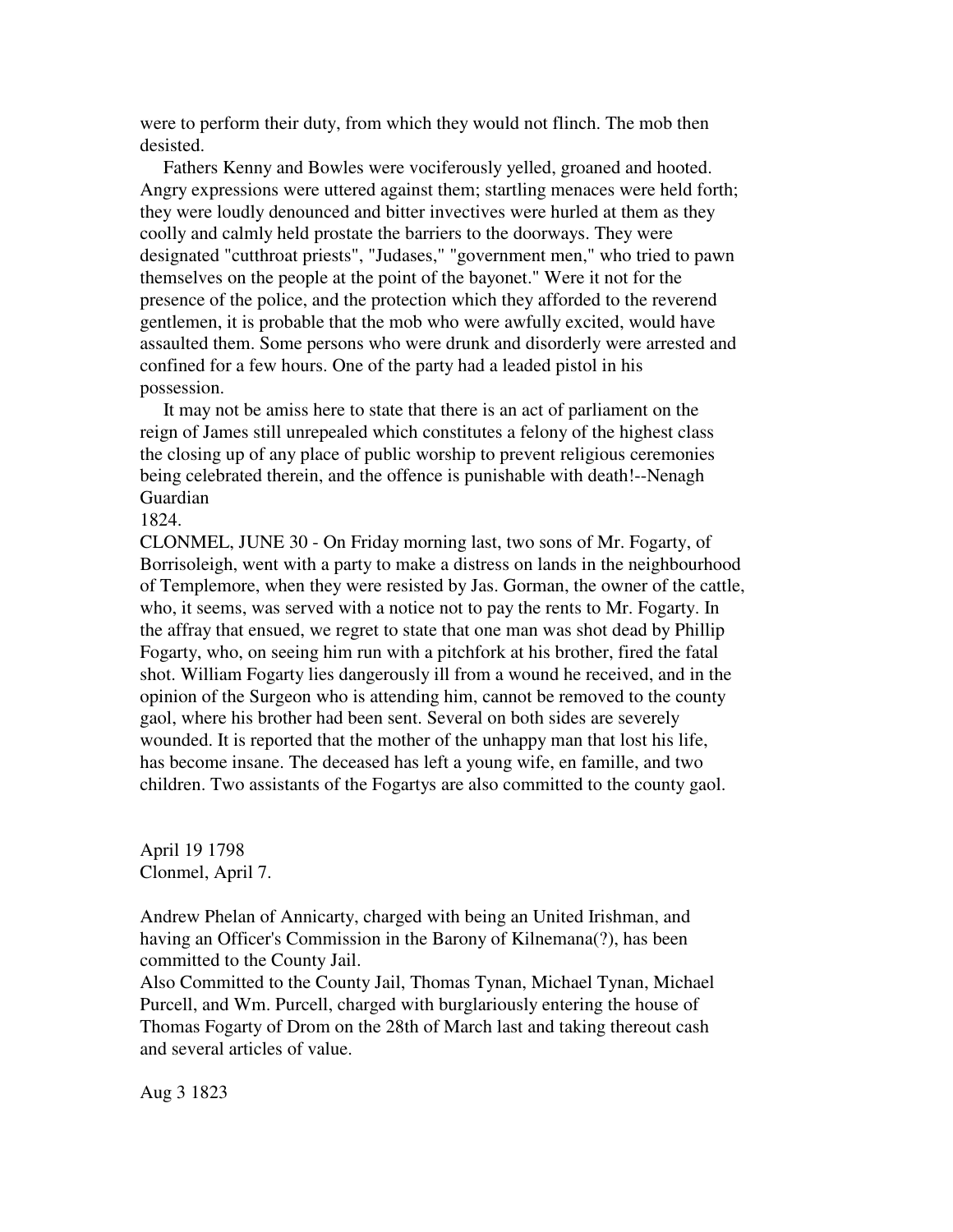#### Clonmel Record Court

Action brought by plaintiff, Patrick Carroll against Richard Falkiner, defendant, for false imprisonment.

... Plaintiff became possessed of the bill of Mr. Charles Walsh of Walsh-Park which he passed to a Mr.Madden; the bill was dishonored and a writ was sent down to plaintiff to have served on Mr. Walsh. The attempt to serve the writ was repulsed.. . Plaintiff went to Mr. Dexter and desired him to take the three police stationed at Carrigahorig to effect an arrest... Once at Walsh-park, defendant, who was then in the house, called on the plaintiff to remove his hat which plaintiff refused to do; this so angered the defendant that he declared he would commit them all under the Insurrection Act, and gave the constable the following committal: "To wit - You are hereby directed to take the bodies of the following persons: - Pat Carroll, of Birr; William Meara and Michael Carroll, of Firmount; Thomas Hemsworth of Lorha, and John Meara of Cloren,... for coming in a riotous and disorderly manner to the house of Mr. Walsh of Walsh-park. I command you, in his Majesty's name, to commit the above named parties to gaol, to stand their trial at Nenagh under the Insurrection Act. Given under my hand this 28th Nov. 1822" - Richard Falkiner. "To John M'Cullogh and the police". The reading of this committal excited considerable laughter in the court.

BALLINA CHRONICLE Ballina, Mayo, Ireland Wednesday, November 7, 1849

# REMOVAL OF THE BARRICADES BY TWO PRIESTS!- OPENING OF THE CHAPEL DOORS!!- THE

## MILITARY AND THE POLICE CALLED OUT!!!

 The 31st of October, 1849, will henceforward be a memorable day in Nenagh, for no doubt one of the most singular circumstances that ever took place in this town, or perhaps in any other civilized country, occurred on Wednesday morning. So cautiously was everything done by the authorities, that all parties were completely taken by surprise. Soon after five o'clock this morning one hundred of the constabulary commanded by Charles G. O'Dell, Esq., S.L. and Head Constable Hayes, took up their positions in the lane leading to the chapel and at the Barrack street entrance, a strong body of police was stationed. At six o'clock the marching down Summer-hill of a large body of the 79th Highlanders, consisting of over 100 men, commanded by Major Ferguson, together with Capt. M'Call and Lieut. Harrison, showed that something decided was contemplated. They were accompanied by M.B. Plunkett, Esq., R.M., and the Rev. Messrs. Kenny and Bowler. On arriving opposite Chapel-lane, the military were extended in open column at either side along Castle-street. Sentries were also judiciously posted, in fact, every caution and all military skill were observed, as if the town were about being besieged. The morning was fine, but there was that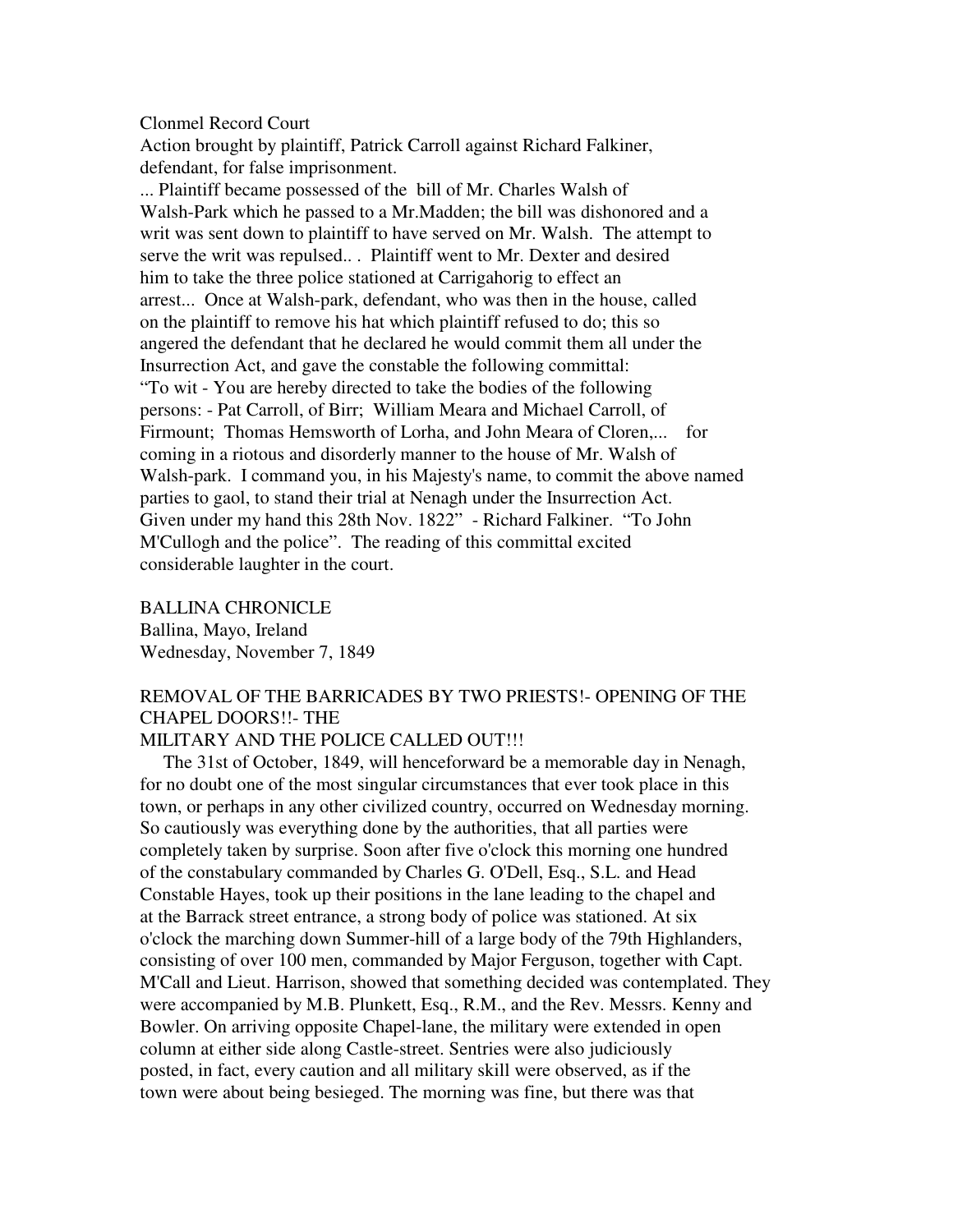chilliness in the air generally felt at this season of the year-but the hardy Highlander, with kilt and philabeg, seemed as indifferent to the cold as a Laplander. Everything being secured, the Rev. Thomas Kenny, P.P. at Nenagh, and the Rev. Mr. Bowles, C.C. of Nenagh, each rev. gentleman armed with a formidable crow bar in one hand, and a stone hammer in the other, proceeded toward the doors, and commenced demolishing the barricades; and after some time the stone and mortar of the Nenagh beligerents gave way before the reverend labourers! but the doors being so firmly nailed, they could not force them open. They pulled out the window of the sacristy, in through which they went, and took possession of the interior of the chapel. They quickly commenced to make the onslaught on the principal door, which, after some laborious exertion, they opened drawing out the immense nails by which it was held fast, and Mr. Kenny took possession of the chapel. At nine o'clock the military were withdrawn but a large body of police remained in and about the chapel during the day. An apprentice boy belonging to the Vindicator office, was sent out to give the alarm but was arrested by the police, and taken into custody.- After a short time, however, he was liberated, and so the matter ends for the present.

 A body of constabulary was placed around the chapel bell for the purpose of preventing any person from ringing it, and cause the alarm to be given; but in a short time it was made known that the chapel was about being forced open, and some of the inhabitants went about shouting out:-"Fire, fire! The chapel is on fire!" This had the desired effect; for a large number of persons immediately assembled at the approaches to the chapel, further than which they would not be permitted to go. They endeavoured to force their way; but the police prevented them doing so, whereupon they armed themselves with stones, and said they would face the constabulary with pike and pitchfork, &c. hand to hand. Mr. O'Dell and Head Constable Hayes peaceably remonstrated with them, pointing out to them the dangerous consequence of such an illegal proceeding, and telling them that they were to perform their duty, from which they would not flinch. The mob then desisted.

 Fathers Kenny and Bowles were vociferously yelled, groaned and hooted. Angry expressions were uttered against them; startling menaces were held forth; they were loudly denounced and bitter invectives were hurled at them as they coolly and calmly held prostate the barriers to the doorways. They were designated "cutthroat priests", "Judases," "government men," who tried to pawn themselves on the people at the point of the bayonet." Were it not for the presence of the police, and the protection which they afforded to the reverend gentlemen, it is probable that the mob who were awfully excited, would have assaulted them. Some persons who were drunk and disorderly were arrested and confined for a few hours. One of the party had a leaded pistol in his possession.

 It may not be amiss here to state that there is an act of parliament on the reign of James still unrepealed which constitutes a felony of the highest class the closing up of any place of public worship to prevent religious ceremonies being celebrated therein, and the offence is punishable with death!--Nenagh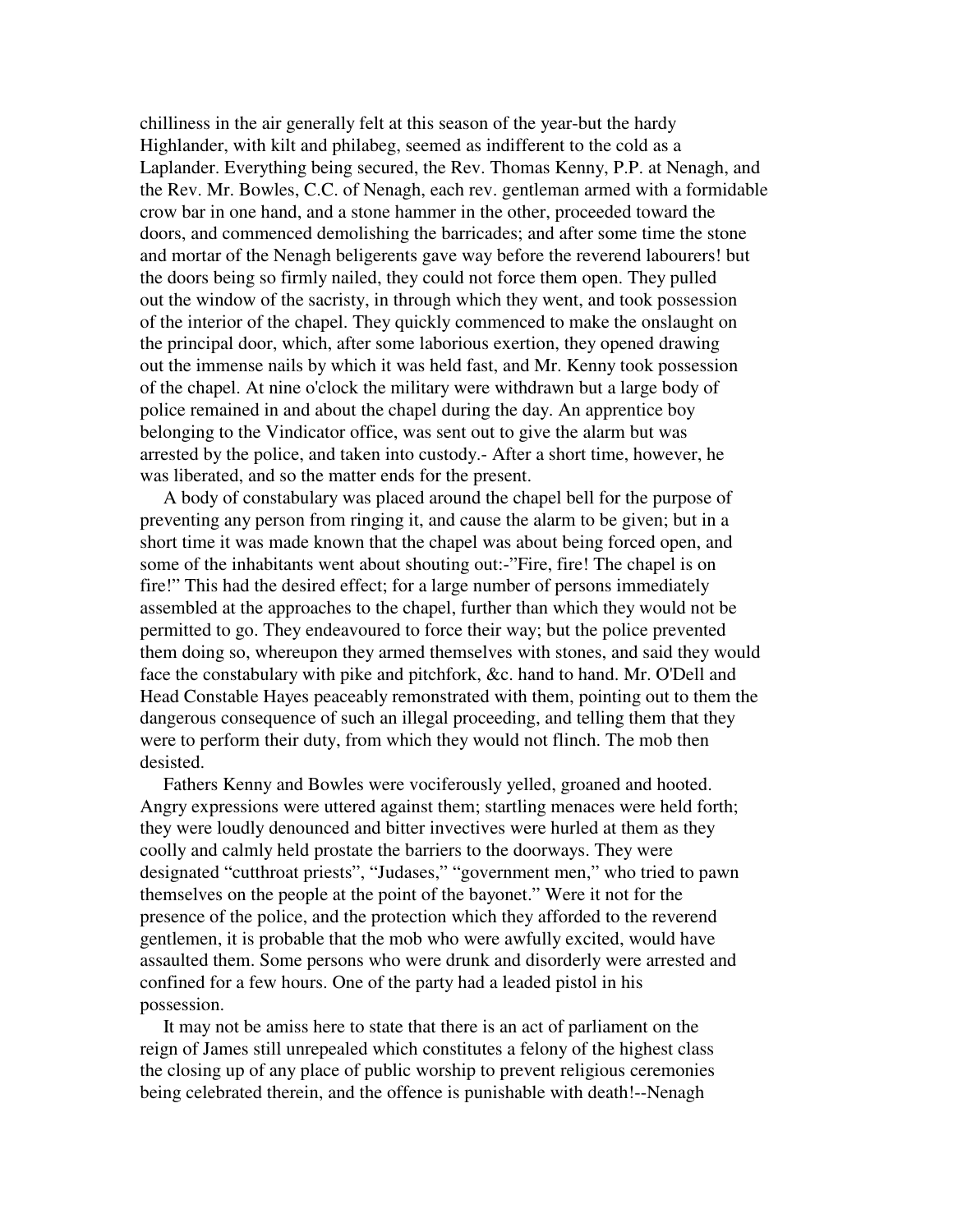Guardian.

Monday, August 23, 1824

## TIPPERARY ASSIZES

Conviction of William and Darby Maher for the Murder and Burning of the Sheas.

 CLONMEL, AUGUST 18 - Yesterday morning, at ten o'clock, the trial of William and Darby Maher, for the burning and murder of the Sheas, commenced. It lasted till after nine at night, when the Jury retired. After deliberating for an hour and five minutes in their Jury room, they returned a verdict of guilty against both of those guilty and most unfortunate men. The Lord Chief Justice addressed them in language at once calculated to bring them to a sense of their enormous guilt, by alarming their guilty fears; and of exciting hope of mercy, by pointing them to a most merciful Redeemer, who is ever willing to grant that mercy which they refused or did not show in the victims of their horrid crime they are to be hanged on Thursday next in this Town, and their bodies to be given over for dissection. [ Herald.

 David Talbot, a police constable, for the murder of Mathew Houlihan, at Mortletstown, last April. It appeared in evidence that the deceased was to have prosecuted persons at the last Spring Assizes for the burning of Sheehan's house at St. Johnstown, near Killenaule; he, however, did not come forward on that occasion, on which the men were discharged. Some time after, from the doubtful character of Houlihan, the police of that neighbourhood had received orders to visit his house frequently, in order, if found absent, to have him prosecuted under the Insurrection Act. On the night of the 3d of April, a party of the police, consisting of the prisoner, his father, William Talbot, and another, came to Houlihan's house, and while they were demanding a candle to be lighted, the deceased endeavoured to escape through the door at which young Talbot was stationed; old Talbot, who was inside, perceiving him, called to the son to stop him; but as deceased had got some distance outside the door, the prisoner, David Talbot, fired, and immediately exclaimed, "Whoever he is, I have done his business."

 The prisoner received an excellent character from three Gentlemen of the highest respectability.

 The Learned Judge summed up the evidence; and the Jury, after half an hour's absence, returned a verdict of "Guilty of Murder."

 The Judge rose under very considerable emotion and said - "You, David Talbot, have been indicted under one of the heavier charges that can affect a human being- you have been indicted for the wilful murder of your fellow-creature." His Lordship sentenced the prisoner, then ordered him for execution on the Monday following.

The prisoner was recommended to mercy by the Jury - he was respited for ten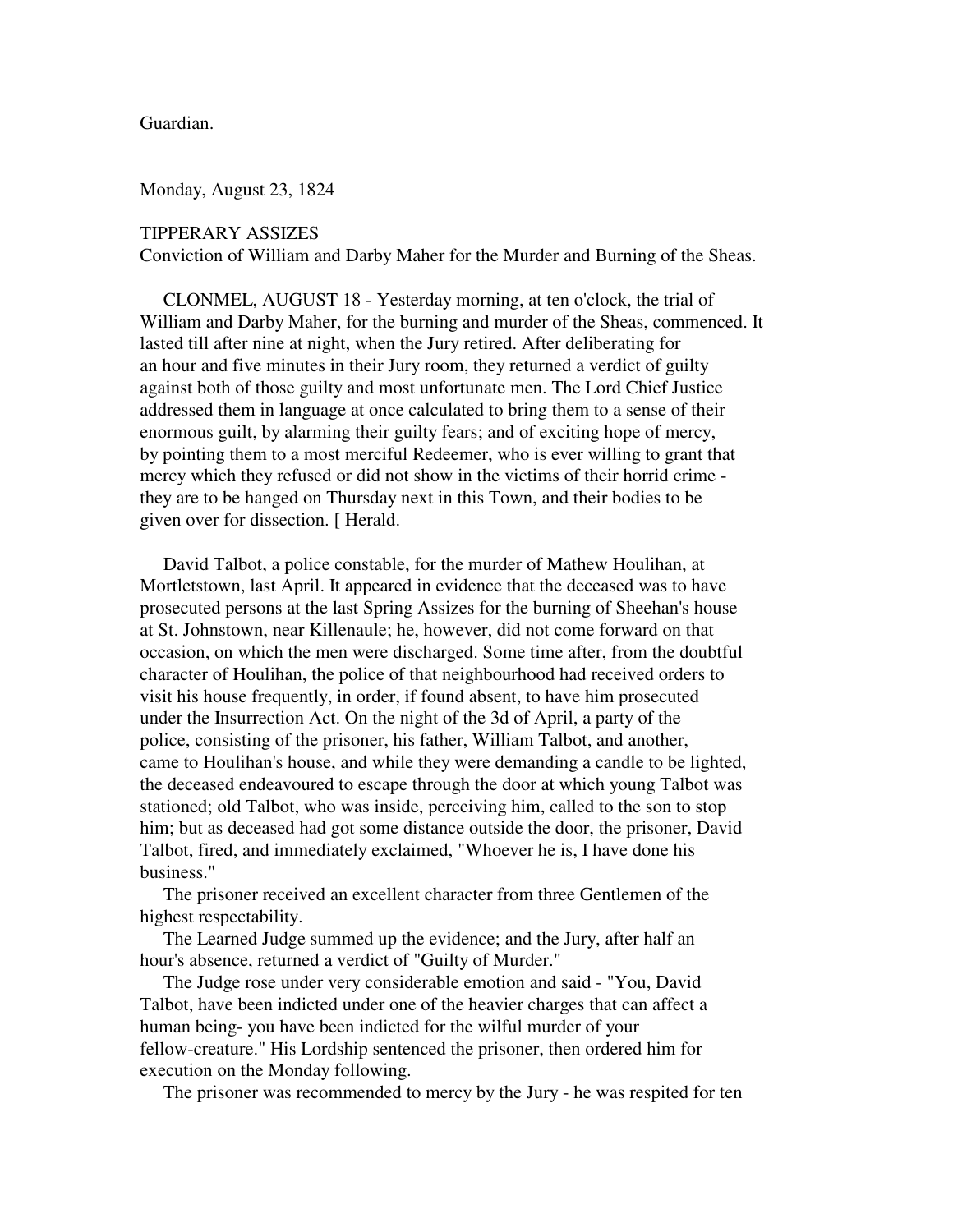days.

#### BRUTAL MURDERS IN TIPPERARY

The following is from the correspondent of the Tipperary Free Press, the Radical journal of that county:--

"Cashel, Sept. 8, 1838.

 "Sir,--I am grieved to have to inform you that the peace and happiness which so generally reigned over this district these months past was last night disturbed and woefully broken by the commission of two murders committed on the same line of road leading from this town, and at different hours. The ill-fated and unhappy victims of revenge, blended with intoxication, were Toby Bourke, of Garnacarty, near this town, and William Ahern, of Drishane, three miles distant. They were both married, and left large families to deplore their loss. Bourke was brutally murdered convenient to Rosanna, in the suburbs of this town, and William Ahern met the same fate at the hill of Grenane ; stones were the deadly weapons used in each case. I refrain for the presernt, for prudential reasons, from mentioning the names of the persons implicated in these barbarous murders, but I have no doubt that the perpetrators will be brought to justice, several having been already arrested.

 This day an inquest was held on the body by Captain Bradshaw, coroner when a verdict of 'Wilful murder' was returned. The worthy coroner then proceeded at a rapid pace to the lands of Drishane, accompanied by Chief Constable Blake, where he held an inquest on the body of William Ahern, but owing to the late hour he commenced, and after the examination of three witnesses and Surgeon Heuston, he adjourned the inquest until Monday next, the 10th inst., to be held at 11 o'clock, at the police barrack of Donaskeigh.

 "The principals said to be concerned in each murder were arrested by the police, and are at present confined in Tipperary bridewell."

## 1828

ABDUCTION.—On the night of Sunday last, the house of John Tierney, an industrious man, residing at Lismacrory, in Lower Ormond, County Tipperary, was attacked by a banditti of ruffians, who said they came to search for Connaughtmen. On being refused admittance, they directly smashed in the door and seized Jane Tierney, his daughter, and forcibly dragged her out of the house, declaring that they intended her to be married to Patrick Leehy, one of their party. John Tierney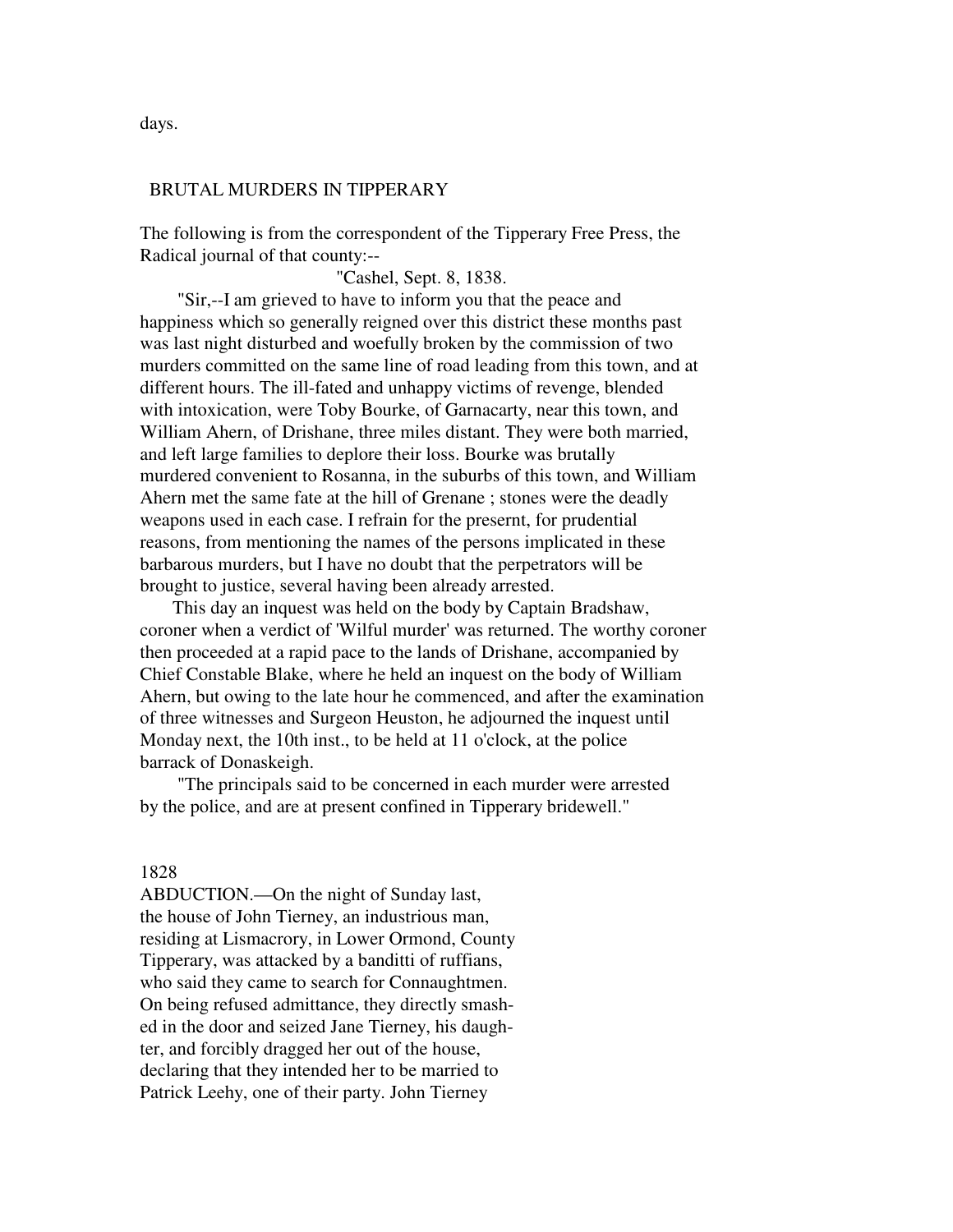escaped through a back window, to the house of the Rev. John Conolly, a Magistrate, and informed him of the circumstance—immediately Lieut. William Doolan, C. C. and John S. Connolly, Esq. commenced an active pursuit on foot, with two Police Constables, some of Mr. Connolly's tenants, and Tierney's friends, who, after a most harassing search, of twenty miles, succeeded in apprehending the ruffian Leehy, who had concealed himself under a bed, in the house of his uncle, John Fitz-Gerald, in the King's County. Leehy has been committed to Clonmel Gaol, to stand his trial at the next assizes. The poor girl who was carried off in nearly a state of nudity, we are happy to say, escaped any injury, but what resulted from being dragged a length of way exposed to the cold and damp of the night.—

Wednesday, April 17, 1850

# EXECUTION OF THE TWO BROTHERS GAVIN

 On Saturday we stated that a memorial had been forwarded to the Lord Lieutenant on behalf of Matthew and Wm. Gavin, under rule of execution in the County gaol, for the murder of John Ryan, at Cappamore, praying his Excellency to commute the capital punishment to transportation for life. To that application an answer was received on Sunday from Dublin Castle, stating - "His Excellency the Lord Lieutenant sees no grounds for interfering with the execution of the sentence of the law, in the case of William and Matthew Gavin."

 The Governor of the gaol received another communication from Dublin Castle yesterday morning stating that the Lord Lieutenant has had the case of the Gavin's again brought before him, and sees nothing to make him change his former decision, and that the law is to take its course.

 The final letter sealed the doom of the wretched young men, and in pursuance of the sentence pronounced by Serjeant Stock at last assizes, the ill fated brothers were executed this day at 3 o'clock in front of the county gaol. The scene was affecting as they embraced and bid a last farewell to each other in this world, with an earnest prayer to God that they may be united in the next. They made no public declaration on the scaffold. They were attended by Rev. William Bourke, R.C. Chaplain of the prison, Rev. Messrs. Bunton and Quinlan. The city police, under Sub-Inspector Williams, were on duty in front of the prison.

The wretched young men, previous to execution, declared in their cell,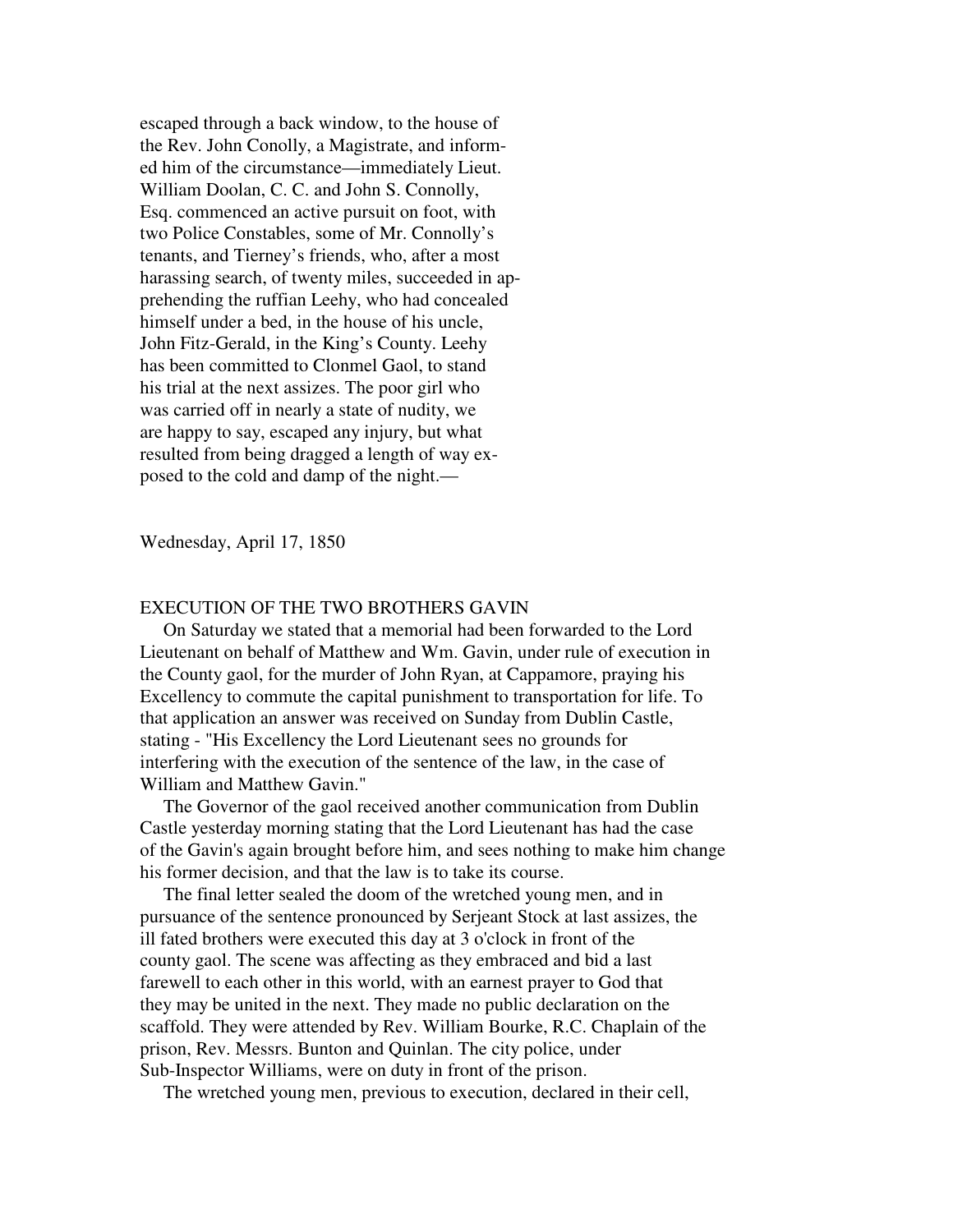to the Rev. Wm. Bourke, that destitution, consequent upon acts of oppression and cruelty towards their brother by John Ryan, for whose murder they were condemned to death, urged them to do the commission of the deed, which was the result of sudden anger and not premeditated, on an occasion when they accidentally met the deceased on their way home.

 A concourse of spectators, amounting to some thousands, mostly females, attended to witness the spectacle and though horrifying the scene, the "light fingered" community were busily engaged. Two women had their pockets cut off, while several of the male sex were relieved of their pocket handkerchiefs! The only surviving brother of the Gavins mingled in the crowd and witnessed the execution. Matthew died in agony - William ceased to exist after one convulsive struggle.

 The bodies having suspended for an hour were lowered from the gallows, and removed for burial within the precincts of the gaol.

 Ages of the two culprits - Matthew Gavin, 19 years, William Gavin 17 years.--Limerick Chronicle.

April 24, 1850

Mr. Timothy Dwyer, an aged farmer, presided at a numerous tenant right meeting, held at Kilcommon, Tipperary, on Sunday last, when the chair was addressed by the Rev. W. Lanigan, Rev. J. Molony, P.P. - who denounced Mr. Sheil as an exterminator, and Sir Timothy O'Brien, M.P., as a barefooted and barelegged adventurer. Lord Clarendon, he said, had legally slaughtered the people of this country and cut the nation's throat, but like Castlereagh, he may yet cut his own! (cheers and laughter.) Rev. John O'Dwyer, Rev. Mr. Mullaly, Rev. Mr. Ryan and Rev. Mr. Meagher, P.P., who addressed the meeting, which passed resolutions in accordance with the objects of their assembly.

On Tuesday 29 persons were dispossessed by the sub-sheriff, out of the property of Viscount Chabot, in Thurles, and 22 persons were evicted from the property of J.B. Fennell, Esq., near Caller.

 DEATH FROM DESTITUTION - On the 14th inst., the inanimate, fleshless and apparently poverty stricken body of a man of the name of Michael Ryan, was discovered on the road side near the town of Borrisoleigh. An inquest was held on the body and it appeared that the ill fated deceased had been for some time begging about the district, and that nothing could compel him to enter the workhouse.--Nenagh Guardian.

Sunday night, through the exertions of George Fitzmaurice, Esq., R.M., a party of the Shinrone constabulary arrested Timothy Cantwell of Ballingraun, near Moneygall, charged with the murder of Mr. Daniel Egan, of Ballydonagh; he is identified, and committed to abide his trial at the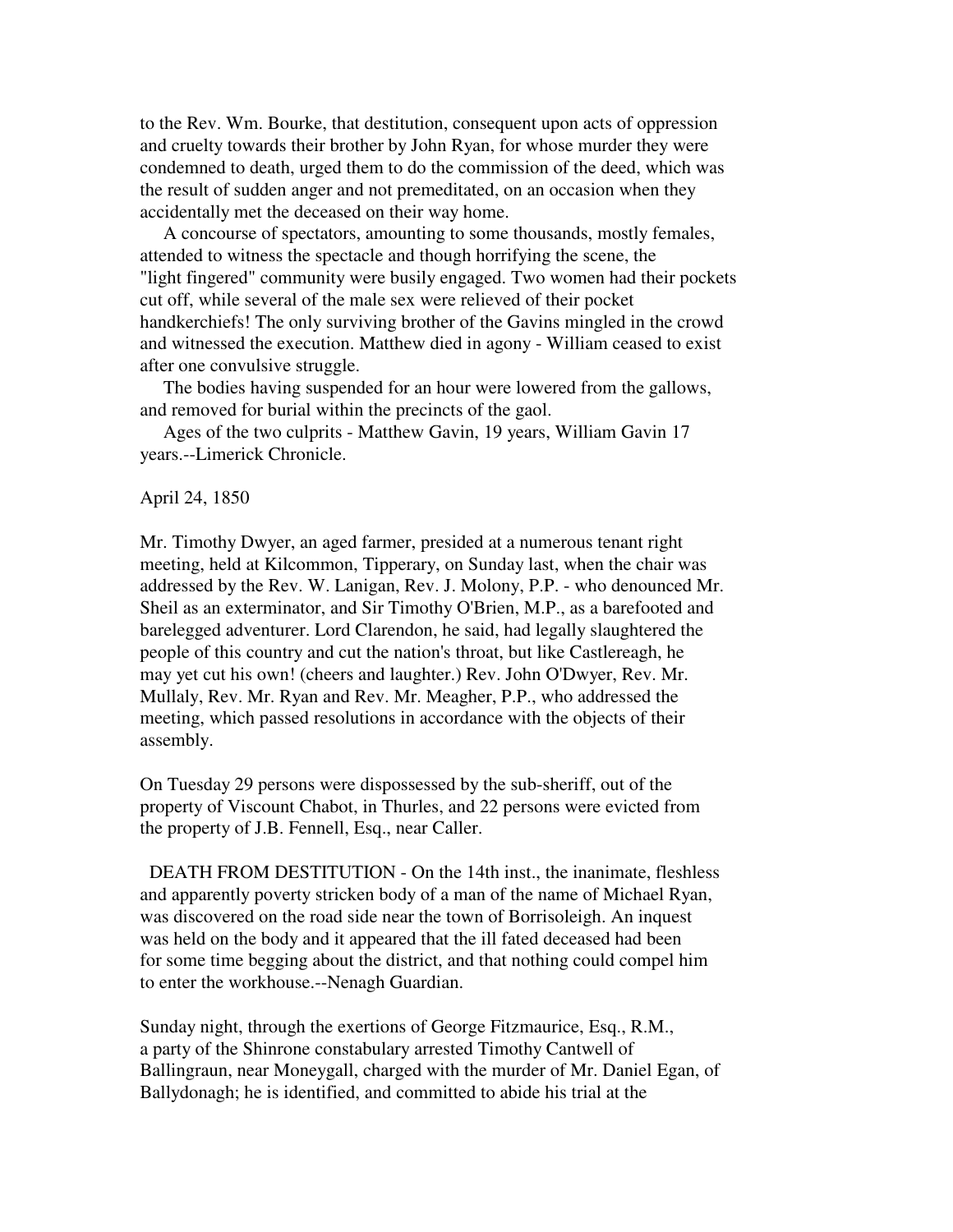ensuing assizes.

## THE CONNAUGHT JOURNAL Galway, Thursday, October 7, 1824

 LIMERICK, OCT. 2 - There is a report in town to-day, that a serjeant and two privates of the 62d regiment, on their march to an out-post on the upper Shannon, were deprived of their arms near Nenagh, yesterday, by a gang of ruffians who murdered the serjeant and beat the others in a frightful manner. We have not been able as yet to learn the particulars.

 Since writing the above we have been favoured with the following statement of fact, from a most respectable Gentleman in the neighbourhood where the murder was committed:

 "Serjeant Dowd, of the 62d regiment, commanding a small detachment of soldiers on the Shannon, about six miles from Nenagh, on returning to his barrack on Tuesday evening, about eight o'clock, went into a public-house on the road side with two of his men, and called for a little beer. There were four or five countrymen, who had been in Nenagh, with cars, sitting in the house when the serjeant had entered it - some conversations took place between one of the countrymen (a person of the name of Kennedy) and a soldier, Kennedy saying he liked the soldiers and damned the police; the soldier made some remark in favour of the police, when the countryman stood up to strike him; on which the serjeant said he would not allow his party to be resulted and that he would inform the police, and have them all taken up under the Insurrection Act in the morning, and instantly ordered his men back to their barrack. On the soldiers leaving the house, the carmen almost immediately got their cars ready, and followed in the same direction; on their coming up with the serjeant and his two men (one of whom was 50 or 60 paces behind,) the men leaped down off the cars, and coming behind the serjeant in the dark, (it being then between nine and ten o'clock) they knocked him down, on which Quin, the soldier, ran up to assist the serjeant, and was himself knocked down. The serjeant got up, and ran towards the door of a house, and knocked, to try and save himself from his pursuers, but was not admitted; Quin ran towards another house, but could not get in, and on going up towards the house where he saw the serjeant knocking, he found him lying on his face on the road speechless. The other soldier, Coleman, who was in the rear when the serjeant was first knocked down, was, at the same instant, struck with the butt end of a whip; and, on another of the countrymen coming up, he said, 'that is Coleman, don't strike him,' (Coleman is a native of that country;) but, however, after some struggle, they succeeded in forcing his bayonet from the scabbard, and after striking him violently with it two or three times, they ran on towards the place where the serjeant was, and gave him a desperate stab between the fourth and fifth ribs, which penetrated to the heart, besides a severe cut on the head. The soldier instantly, on his murderers leaving him, carried the serjeant into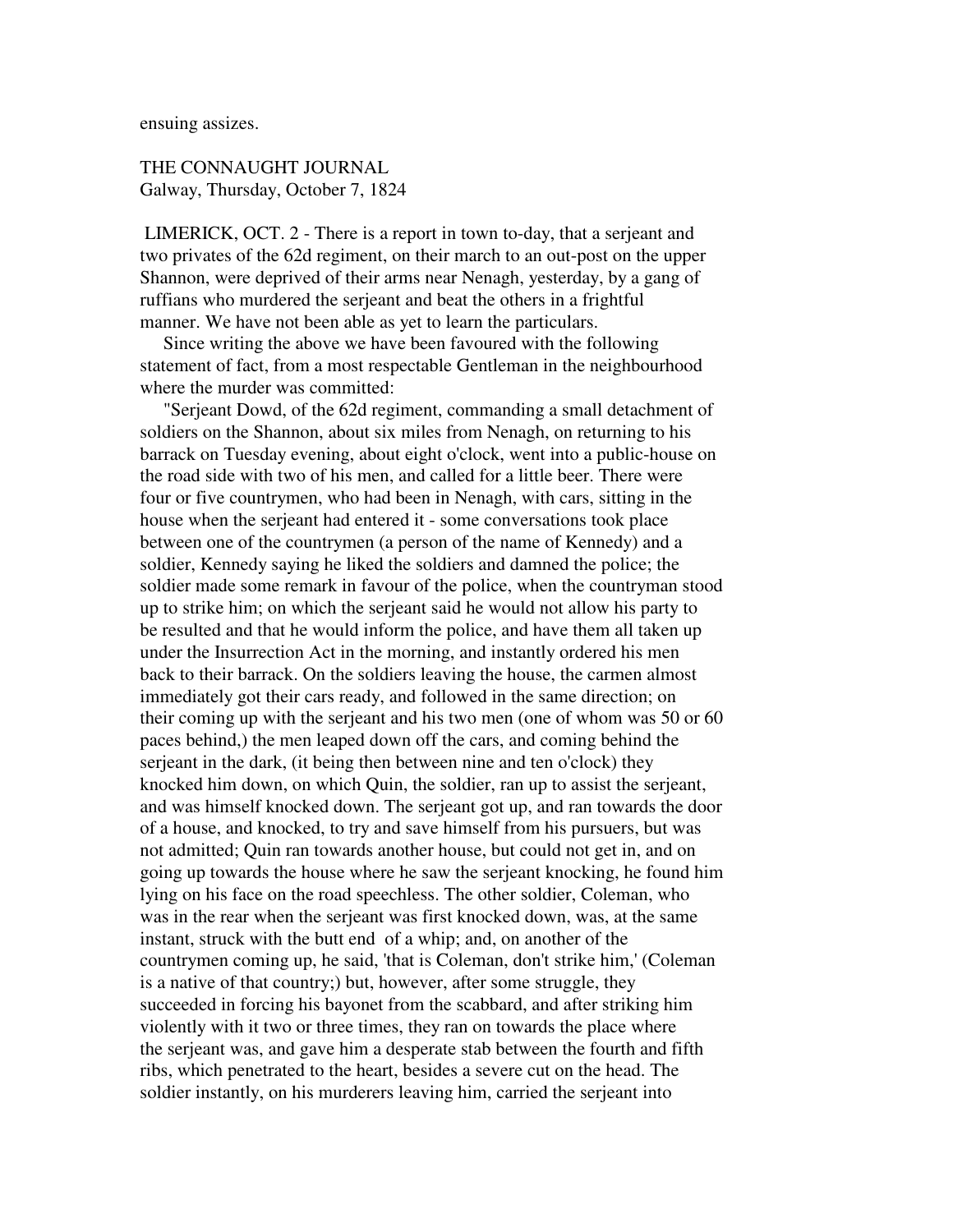the house, where he almost instantly expired, but never spoke. Great praise is due to the detachment of police stationed at Kilbaron, for their exertions in apprehending three men, who are fully identified, and a Coroner's Jury have found against them a verdict of 'Wilful Murder.' They have been fully committed for trial. One of the murderers has fled, but hopes are entertained of his being apprehended."--Limerick Chronicle Wednesday, April 24, 1850

## FRIGHTFUL STORM AND INJURY TO PROPERTY IN IRELAND

 On Thursday between the hours of three and four o'clock in the afternoon, our city was visited by a terrific thunder storm, accompanied by a perfect hurricane and fall tempest, the most fearful in its violence, and the most disastrous in its effects on property (considering the short life of its countenance), that has ever occurred in the memory of the oldest who witnessed it. In fact this terrible convulsion of the elements partook in a very slight degree of the characteristics ascribed to storms in these temperate latitudes. Its phenomena were rather those peculiar to the sudden snow gales of the Baltic, the fatal Mediterranean white squall, or the disastrous and the often unforeseen and unprovided for West Indian hurricane. The conflict of the elements burst upon the city with a suddenness and violence that smote the inhabitants with terror and dismay. We have taken some trouble to ascertain the principal facts attainable concerning this sudden visitation, both as to the very singular atmospheric peculiarities observed at its commencement, as also the extent of injury done in our city and its immediate vicinity, and it gives us no small pleasure to be able to state, that so far as we have yet learned loss of human life is not to be reckoned with in this latter category.

 The enormous size of the globules of hail was a subject of intense wonder, and even curiosity, scarcely repressed by this terror of the awe-stricken people. We ourselves saw hailstones fall near us considerably larger each of them than the largest grape-shot. But we have authority for stating that congealed balls of frozen fluid were dashed in through windows in some more exposed places, the size of each mass being nearly that of an egg. This enormous size of the hail-stones was not, of course, in general, and we have heard the greater size of some of them accounted for by the very natural supposition of several separate hail-stones being congealed together at a great altitude whilst falling. It is clear, at all events, that the hail was of sufficient size and driven with sufficient force to destroy the glass of an estimated fifth of the windows in the city. SACKVILLE-STREET

 lying north and south, and its houses being so very high and close together, did not suffer so much as other parts more exposed. Several houses, however, suffered greatly, particularly those of the western side, on which the force of the storm struck obliquely. The upper windows of the Sackville-street Club, and of nearly all the splendid houses on the same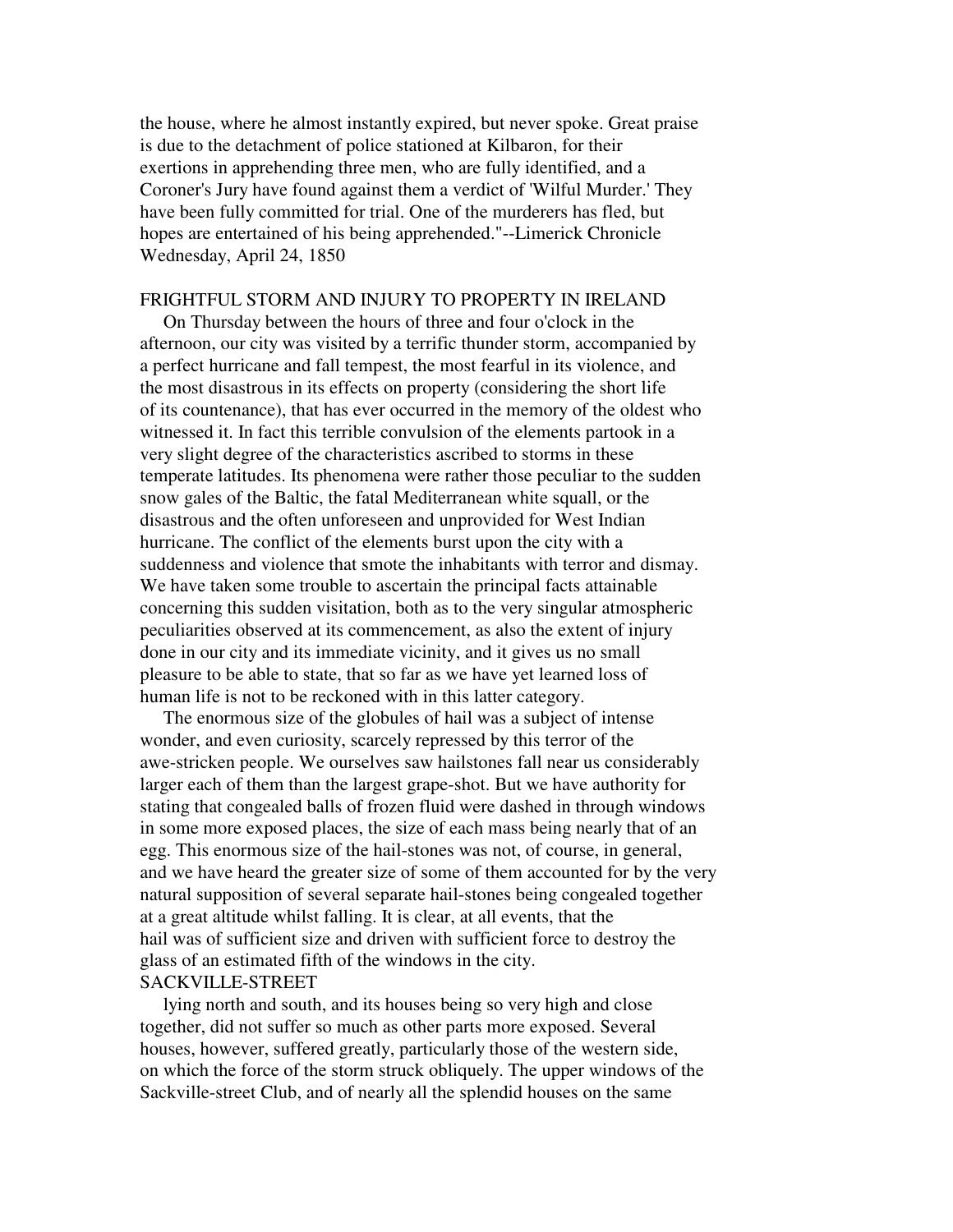side of the street were dashed to pieces. The traders and shopkeepers hastened to close their shops; all business was suspended; the streets were deserted, save under the Post-office piazza, where crowds, surprised by the fearful suddenness of the storm, shrank cowering in terror from the repeated flashes of forked and vivid lightning that heralded the deafening peals of thunder that seemed to split the very sky overhead. The windows of the Prince of Wales's and Abbott's hotels in Prince's-street, near the Post-office corner, were almost totally shattered and the glass in all of the houses, from the corner of Prince's-street to Mr. Chancellor's, near Carlisle-bridge, presented a scene of demolition and ruin. The hail as it fell congregated in enormous heaps on the pave, and at each point where it was driven by the fury of the wind; and as the congregated masses dissolved, the entire street became flooded with water. The crossings then became impassable in many places. The thunder was at one period absolutely deafening, and the drivers of the equipages assembled at the Rotunda flower show could scarcely restrain their horses from bursting away with affright. The animal attached to one vehicle, a one-horse phaeton, sprung away, and galloped with alarming speed down Britain-street, and turning up Dominick-street, ran against the area railings of Mr. Lentaigne's house, which were driven in by the concussion. The horse was severely hurt and the carriage broken.

 Such parts as faced the north and east presented in their entire extent a scene of desolation and injury to property - windows broken, and everything at all tangible injured or destroyed. In Mountjoy-square trees and shrubs were blown down, and at Summer-hill the houses on the side facing the storm all suffered. In some, the glass of the windows was literally blown out of the frame; in short the streets presented the aspect of what we read of a city after a siege.

 The Round Room of the Rotunda suffered fearful damages and the hail and rain found its way into the body of the room, the serious personal inconvenience of the large crowd which thronged it. The room had several inches of water on the floor, inundated from the garden.

 The Show Yard of the Royal Dublin Society was devastated. The temporary sheds were prostrated - the poultry coops scattered about and their gathered inhabitants sent flying abut terror-stricken. Leinster lawn looked to be a field after battle. A servant of Lord Plunkett's was so injured by the fall of the sheds as to be obliged to go to Hospital. Several trees were blown down.

 A great number of persons sought shelter at Johnston's the silk mercer's, in Sackville-street. The whole of these extensive premises are covered in with glass, the smashing of which caused the greatest consternation, and many ladies fainted with terror from the lightning. At one time a strong smell of fire increased the alarm which speedily subsided. The destruction amounted to about a thousand panes of glass.

The Mansion House, the ancient seat of civic authority, experienced in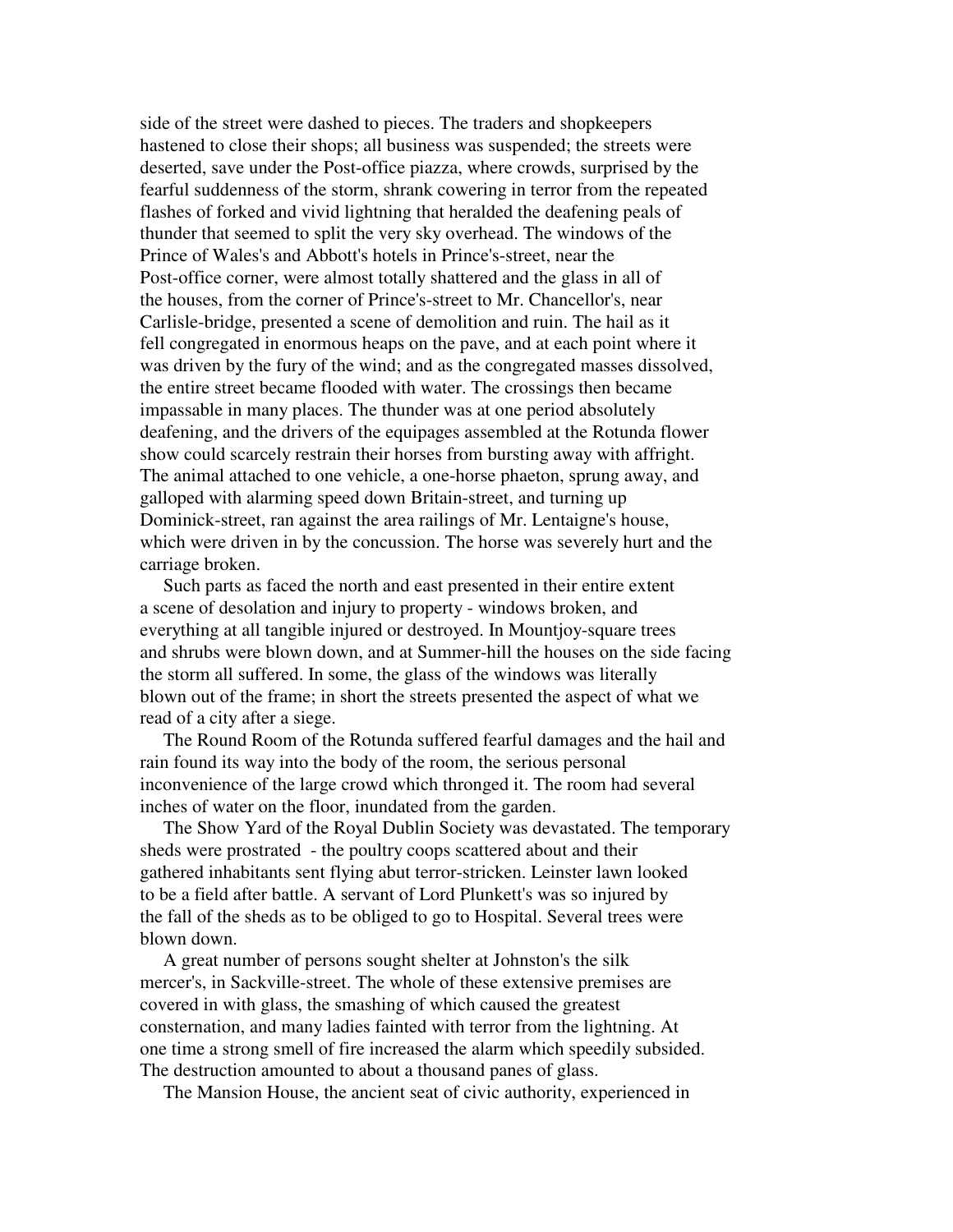an unusual degree the severity of the hurricane. The two fine old elm trees, in the lawn, near the statue which stood since the reign of Charles I, and contributed so much to beautify and ornament the building, were blown down by the violence of the storm, and in the space of a few minutes torn up by the roots and completely given asunder. The Mansion House itself received considerable injury, the roof being stripped, and almost all the windows broken.

 A most extraordinary scene was presented in the Law Library of the Courts, at four o'clock, when the hailstones burst over it. There were sixty or seventy barristers writing in the inside room which is almost entirely lighted from the roof, when a sudden flash of lightning was succeeded by a shower of hailstones some as large as grapes. Instantly every pane of glass was shivered and the fragments dashed down on the learned heads. The wig proved itself a helmet, but notwithstanding this protection, briefs, books, and bills were instantly deserted - the narrow gallery afforded but little shelter. Some were protected under the old folios, spreading these capricious volumes over them, whilst others wrapped their gowns turbanwise round their heads, whilst the hail pelted in and the glass flew about in every direction; but when the storm passed over the destruction was visible, and many a forsaken wig had received the contents of folios of drafts which were wholly washed out and obliterated.

 In the course of the evening two patients were admitted into Mercer's Hospital, who had received injuries in consequence of the storm, one and old woman, whose temple was severely cut by a fall on the street, and the other a woman, who was crushed by the fall of a ceiling in one of the houses in the Liberty. Seven elm trees in the College park were prostrated, and a part of one was broken off.

The destruction of glass will amount to several thousand pounds.

 GLASNEVIN - The storm appears to have raged with much greater violence here than it did on the south side of the city. The devastation it has made on the roofs of the conservatories is indiscribable; scarcely a whole pane in some of the houses remain. The roofs of the new range have not suffered nearly as much, but altogether the spectacle is a very melancholy one at present, and the damage done very extensive.

 Trinity College suffered a great deal of damage, a great deal of glass was broken, and several trees were blown down. In the squares also, or wherever else the houses were exposed to the fury of the storm, the amount of injury was considerable.

 In Aungier-street, the upper part of a house was blown down, and several in other streets, besides a large number of chimneys, &c. In one district, in the neighbourhood of the Meath Hospital, twelve or fourteen houses were completely unroofed.

 In portions of Merrion-square, Stephen's-Green, Nassau-street, and other streets in this district, a vast amount of damage was sustained by the smashing of glass, particularly in greenhouses in situations exposed to the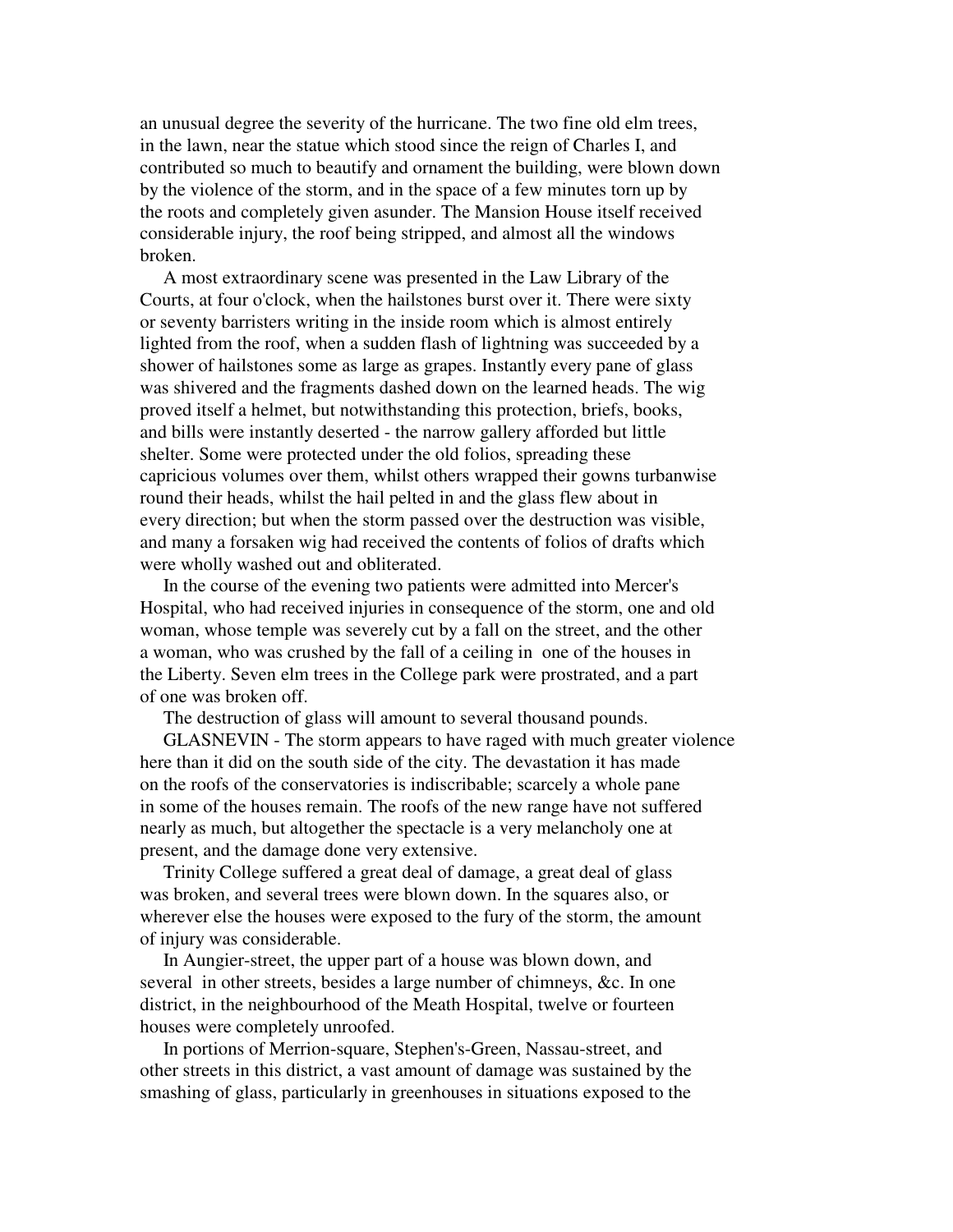fury of the gale. - We regret to stay that almost every pane of glass in St. Vincent's Hospital (Stephen's Green) was shattered to pieces. Some roofs of houses were more or less stripped of their slates, and the chimney of a house in North Frederick-st., corner of Molesworth-st, blown down on the flagway, but fortunately without personal injury to anyone. Houses in Bolton-street, Britain-street, Summer-hill, and places in that direction have also more or les suffered by the severity of the storm.

 However, it is needless to advert to the appearances presented by the several streets - the description of one is that of all. The effects of the storm were unparalleled, considering its short countenance.---Dublin Commercial Journal

## **Wednesday, May 29, 1850**

 DARING ATTEMPT AT ASSASSINATION - On Tuesday last, as Joseph Barry, nephew to the late Rev. Mr. Downes, was building a fence of his at Newtown, a fellow walked unobserved into the field, coolly presented a pistol and deliberately fired at him. The shot providentially missed Barry, who became so alarmed from the report that he fell on his face and hands on a stone wall by which he was cut and slightly injured. The ruffian made off, believing, from having seen his intended victim fall, that he had accomplished his murderous object.-- Nenagh Guardian.

#### DREADFUL OCCURRENCE

 An awful occurrence took place in this town about half-past four o'clock this (Saturday) morning, terminating in the deaths of seven human beings who were speedily hurried into the presence of their Maker, without note or preparation. A fire broke out in the shop of Mr. James Kelvin, Main-street, early in the morning, but was not discovered until about four o'clock a.m. when Mr. Kelvin was disturbed by the smell of smoke and burning wood, and upon awakening his wife, they both proceeded toward the shop to ascertain the cause, and upon opening the door communicating between the house and shop an immense volume of flame and smoke issued out, showing that the shop was on fire. Mrs. Kelvin hurried up to the top room where her children slept for the purpose of devising means for their preservation, but the shop, which was their only egress, being on fire, prevented any thought being turned in that direction, whilst the banisters and stairs being now on fire cut off all chance of flight in that quarter. Mr. Kelvin then entered into the front room, over the shop, and raising the window called for help, but the flames advancing behind him hemmed him in and prevented any return into the body of the house, upon which he escaped through the window and was caught by the people, who broke the fall. The unhappy mother was discovered surrounded by her shrieking children in the upper window; the lower part of which was secured by three stout iron bars which prevented their escape as well and rendered it impossible that help could be given them; ladders were